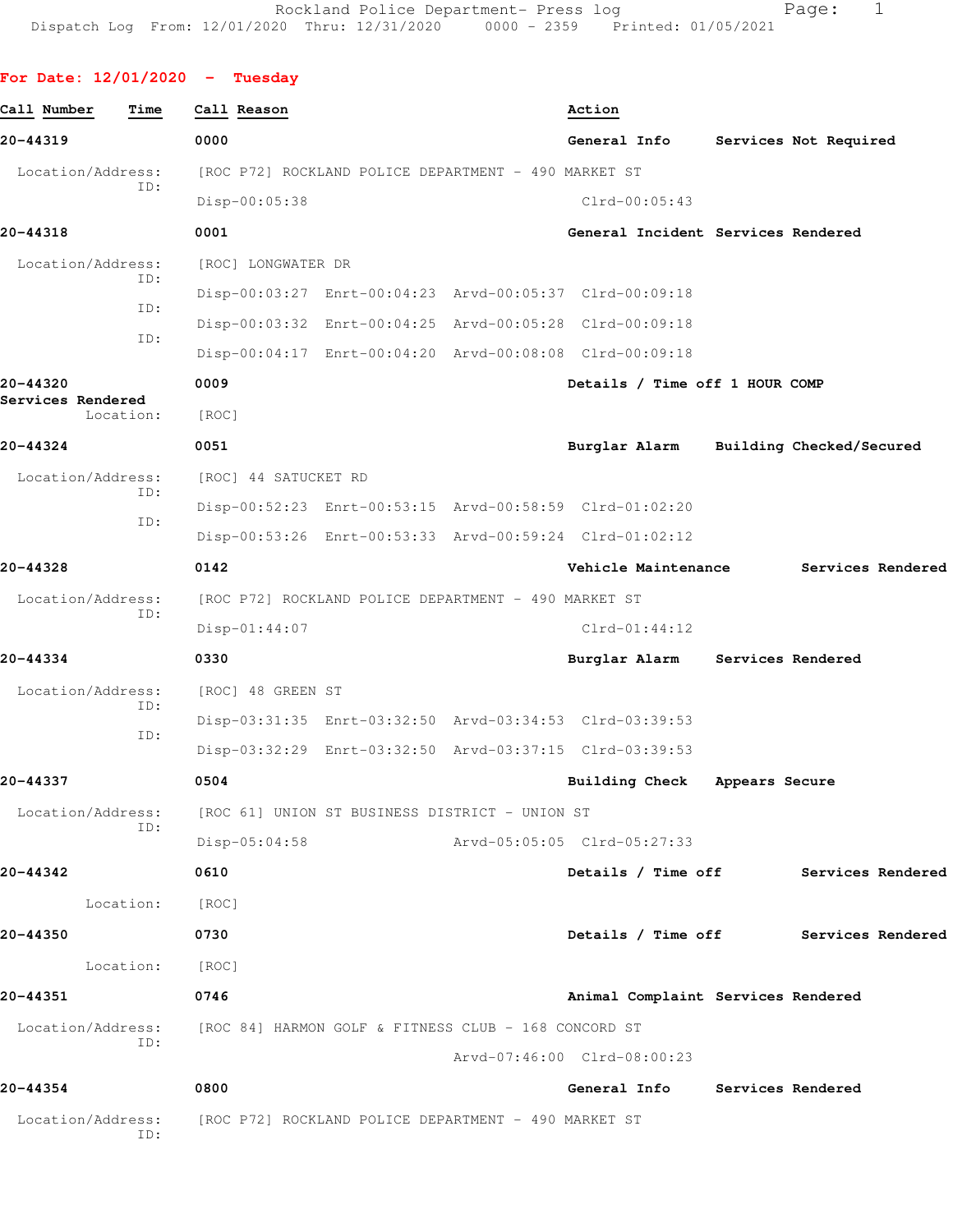|                          | Rockland Police Department- Press log<br>Dispatch Log From: 12/01/2020 Thru: 12/31/2020 0000 - 2359 Printed: 01/05/2021 |                                         |                   | 2<br>Page:                                |
|--------------------------|-------------------------------------------------------------------------------------------------------------------------|-----------------------------------------|-------------------|-------------------------------------------|
|                          | Disp-08:13:42 Enrt-08:13:50 Arvd-08:13:54 Clrd-08:15:27                                                                 |                                         |                   |                                           |
| 20-44353                 | 0811                                                                                                                    | Burglar Alarm                           | Cancelled Enroute |                                           |
| Location/Address:        | [ROC 260] SOUTH SHORE HOSPICE - 30 RESERVOIR PARK DR                                                                    |                                         |                   |                                           |
| ID:                      | Disp-08:12:33 Enrt-08:12:36                                                                                             | Clrd-08:13:51                           |                   |                                           |
| 20-44355                 | 0812                                                                                                                    |                                         |                   | Motor Vehicle Complaint Services Rendered |
| Location/Address:        | [ROC P107] DUNKIN DONUTS - 165 MARKET ST                                                                                |                                         |                   |                                           |
| ID:                      | Disp-08:14:16 Enrt-08:15:02                                                                                             | Clrd-08:15:51                           |                   |                                           |
| ID:                      | Disp-08:15:43 Enrt-08:15:47 Arvd-08:17:27 Clrd-08:20:52                                                                 |                                         |                   |                                           |
| 20-44357                 | 0824                                                                                                                    | General Info                            |                   | No Action Required                        |
| Location/Address:        | [ROC P72] ROCKLAND POLICE DEPARTMENT - 490 MARKET ST                                                                    |                                         |                   |                                           |
| 20-44358                 | 0839                                                                                                                    | General Info                            | Services Rendered |                                           |
| Location/Address:        | [ROC P72] ROCKLAND POLICE DEPARTMENT - 490 MARKET ST                                                                    |                                         |                   |                                           |
| 20-44377                 | 0953                                                                                                                    | Details / Time off                      |                   | No Action                                 |
| Required<br>Location:    | [ROC]                                                                                                                   |                                         |                   |                                           |
| 20-44386                 | 1024                                                                                                                    | Larceny / Forgery/ Fraud                |                   | Investigated                              |
| Location/Address:        | [ROC] 601 HINGHAM ST                                                                                                    |                                         |                   |                                           |
| 20-44390                 | 1048                                                                                                                    | Motor Vehicle Stop                      |                   | Verbal Warning                            |
| Location/Address:        | [ROC] 543 SUMMER ST @ 43 WINTER CIR                                                                                     |                                         |                   |                                           |
| ID:                      |                                                                                                                         | Arvd-10:48:00 Clrd-10:50:23             |                   |                                           |
| 20-44391<br>Issued       | 1049                                                                                                                    | Motor Vehicle Stop                      |                   | Citation/Warning                          |
| Location/Address:        | [ROC] 558 SALEM ST                                                                                                      |                                         |                   |                                           |
| ID:                      |                                                                                                                         | Arvd-10:49:00 Clrd-10:54:51             |                   |                                           |
| 20-44395                 | 1119                                                                                                                    | Animal Complaint No Service             |                   |                                           |
| Location/Address:<br>ID: | [ROC] 494 UNION ST                                                                                                      |                                         |                   |                                           |
|                          | Disp-11:21:28 Enrt-11:21:34 Arvd-11:21:35 Clrd-11:26:55                                                                 |                                         |                   |                                           |
| 20-44396                 | 1124                                                                                                                    | Building Check Building Checked/Secured |                   |                                           |
| Location/Address:<br>ID: | [ROC] HINGHAM ST                                                                                                        |                                         |                   |                                           |
|                          |                                                                                                                         | Arvd-11:29:34 Clrd-11:29:51             |                   |                                           |
| 20-44397                 | 1130                                                                                                                    | Building Check Building Checked/Secured |                   |                                           |
| Location/Address:<br>ID: | [ROC] HARTSUFF ST                                                                                                       |                                         |                   |                                           |
|                          |                                                                                                                         | Arvd-11:31:00 Clrd-11:31:21             |                   |                                           |
| 20-44400                 | 1140                                                                                                                    | General Info                            | Services Rendered |                                           |
| Location/Address:<br>ID: | [ROC] 105 MARKET ST Apt. #12                                                                                            |                                         |                   |                                           |
|                          | Disp-11:44:28 Enrt-11:44:37 Arvd-11:44:40 Clrd-11:45:08                                                                 |                                         |                   |                                           |
| 20-44402                 | 1151                                                                                                                    | General Info                            | Services Rendered |                                           |
| Location/Address:        | [ROC P72] ROCKLAND POLICE DEPARTMENT - 490 MARKET ST                                                                    |                                         |                   |                                           |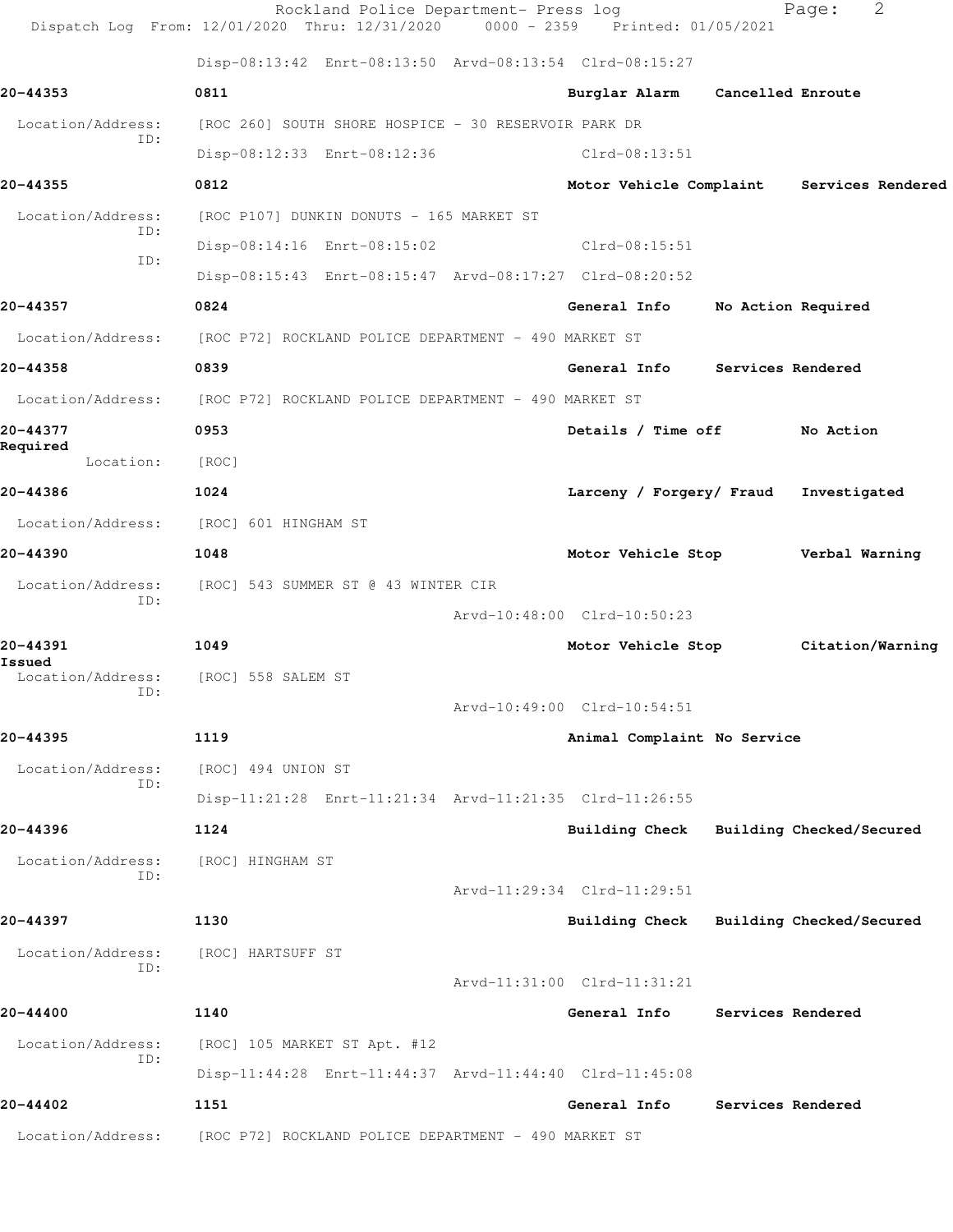|                                             | Rockland Police Department- Press log<br>Dispatch Log From: 12/01/2020 Thru: 12/31/2020 0000 - 2359 Printed: 01/05/2021 |                                | 3<br>Page:                              |
|---------------------------------------------|-------------------------------------------------------------------------------------------------------------------------|--------------------------------|-----------------------------------------|
| ID:                                         |                                                                                                                         |                                |                                         |
|                                             |                                                                                                                         | Arvd-11:51:00 Clrd-11:53:37    |                                         |
| $20 - 44404$                                | 1200                                                                                                                    | Details / Time off             | Services Rendered                       |
| Location:                                   | [ROC]                                                                                                                   |                                |                                         |
| 20-44412<br>No Action Required<br>Location: | 1311<br>[ROC]                                                                                                           | Personnel Complaint OR Commend |                                         |
| 20-44419                                    | 1401                                                                                                                    | General Info                   | No Service                              |
| Location/Address:                           | [ROC P72] ROCKLAND POLICE DEPARTMENT - 490 MARKET ST                                                                    |                                |                                         |
| 20-44422                                    | 1404                                                                                                                    | General Info                   | No Service                              |
| Location/Address:                           | [ROC P72] ROCKLAND POLICE DEPARTMENT - 490 MARKET ST                                                                    |                                |                                         |
| 20-44421                                    | 1406                                                                                                                    | Burglar Alarm                  | Appears Secure                          |
| Location/Address:                           | [ROC] 80 RESERVOIR PARK DR Apt. #3                                                                                      |                                |                                         |
| ID:                                         | Disp-14:08:36 Enrt-14:09:07 Arvd-14:23:00 Clrd-14:28:27                                                                 |                                |                                         |
| ID:                                         | Disp-14:25:47 Enrt-14:25:49                                                                                             | Clrd-14:26:38                  |                                         |
| 20-44426                                    | 1430                                                                                                                    |                                | Building Check Building Checked/Secured |
| Location/Address:                           | [ROC] HINGHAM ST                                                                                                        |                                |                                         |
| ID:                                         |                                                                                                                         | Arvd-14:31:17 Clrd-14:31:39    |                                         |
| 20-44427                                    | 1432                                                                                                                    | <b>Building Check</b>          | Building Checked/Secured                |
| Location/Address:                           | [ROC] HARTSUFF ST                                                                                                       |                                |                                         |
| ID:                                         |                                                                                                                         | Arvd-14:32:59 Clrd-14:33:16    |                                         |
| 20-44433                                    | 1452                                                                                                                    | General Info                   | No Action Required                      |
| Location/Address:                           | [ROC P72] ROCKLAND POLICE DEPARTMENT - 490 MARKET ST                                                                    |                                |                                         |
| 20-44440                                    | 1616                                                                                                                    |                                | General Info Services Rendered          |
| Location/Address:<br>ID:                    | [ROC P72] ROCKLAND POLICE DEPARTMENT - 490 MARKET ST                                                                    |                                |                                         |
|                                             |                                                                                                                         | Arvd-16:16:00 Clrd-16:32:25    |                                         |
| 20-44442                                    | 1635                                                                                                                    | Details / Time off             | No Service                              |
| Location:                                   | [ROC]                                                                                                                   |                                |                                         |
| 20-44443<br><b>Checked/Secured</b>          | 1635                                                                                                                    | Suspicious Activity            | Building                                |
| Location/Address:<br>ID:                    | [ROC P87] MAGOO'S ICE CREAM AND SANDWICH - 190 VFW DR                                                                   |                                |                                         |
| ID:                                         | Disp-16:36:31 Enrt-16:36:38 Arvd-16:36:40 Clrd-16:51:53                                                                 |                                |                                         |
|                                             | Disp-16:36:57 Enrt-16:37:01 Arvd-16:40:45 Clrd-16:51:57                                                                 |                                |                                         |
| 20-44447<br>Issued                          | 1716                                                                                                                    | Motor Vehicle Stop             | Citation/Warning                        |
| Vicinity of:<br>ID:                         | [ROC] BALL FIELD - SPRING ST                                                                                            |                                |                                         |
|                                             |                                                                                                                         | Arvd-17:16:00 Clrd-17:20:17    |                                         |
| 20-44450                                    | 1729                                                                                                                    | Burglar Alarm                  | Appears Secure                          |
| Location/Address:<br>ID:                    | [ROC] 175R UNION ST                                                                                                     |                                |                                         |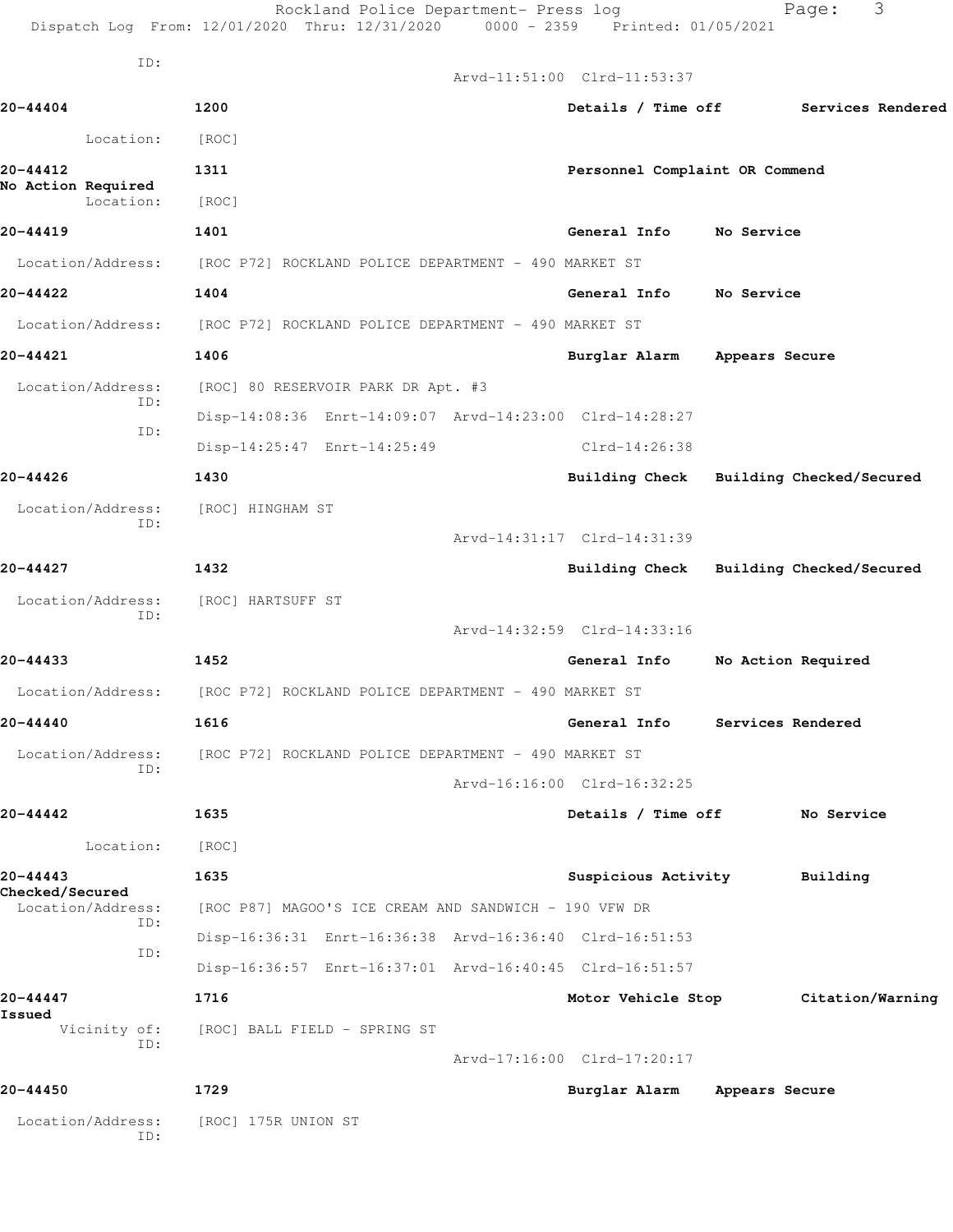|                                                   | Rockland Police Department- Press log<br>Dispatch Log From: 12/01/2020 Thru: 12/31/2020 0000 - 2359                                                          | Printed: 01/05/2021             | 4<br>Page:               |
|---------------------------------------------------|--------------------------------------------------------------------------------------------------------------------------------------------------------------|---------------------------------|--------------------------|
|                                                   |                                                                                                                                                              | Arvd-17:29:00 Clrd-17:35:49     |                          |
| ID:                                               | $Disp-17:30:52$                                                                                                                                              | Arvd-17:30:59 Clrd-17:35:41     |                          |
| 20-44453                                          | 1805                                                                                                                                                         | Suspicious Activity             | Gone on arrival          |
| Location/Address:                                 | [ROC] LAUNDRY ROOM - 82 MARTHA DR                                                                                                                            |                                 |                          |
| ID:                                               | Disp-18:06:40 Enrt-18:06:54 Arvd-18:14:10 Clrd-18:19:42                                                                                                      |                                 |                          |
| ID:                                               | Disp-18:06:47 Enrt-18:06:50 Arvd-18:09:52 Clrd-18:19:50                                                                                                      |                                 |                          |
| 20-44464                                          | 2008                                                                                                                                                         | Details / Time off              | Services Not             |
| Required<br>Location:                             | [ROC]                                                                                                                                                        |                                 |                          |
| 20-44469                                          | 2053                                                                                                                                                         | Burglar Alarm                   | Building Checked/Secured |
| Location/Address:                                 | [ROC] COL BRIAN DUFFY WAY                                                                                                                                    |                                 |                          |
| ID:                                               |                                                                                                                                                              | Arvd-20:53:00 Clrd-21:11:23     |                          |
| ID:                                               | Disp-20:55:22                                                                                                                                                | Arvd-20:55:45 Clrd-21:01:46     |                          |
| 20-44471                                          | 2146                                                                                                                                                         | Motor Vehicle Stop              | Arrest (s) Made          |
| Location/Address:<br>ID:                          | [ROC] BILL DELAHUNT PKWY                                                                                                                                     |                                 |                          |
| ID:                                               |                                                                                                                                                              | Arvd-21:46:00 Clrd-22:11:49     |                          |
| Refer To Summons:<br>Address:<br>Age:<br>Charges: | $Disp-21:51:08$<br>20ROC-44471-AR<br>Summons: FRASER, JACQUELINE ANN<br>837 SEA ST QUINCY, MA<br>29<br>LICENSE SUSPENDED, OP MV WITH<br>LIGHTS VIOLATION, MV | Arvd-21:51:12 Clrd-22:11:45     |                          |
| 20-44483                                          | 2311                                                                                                                                                         | Details / Time off              | Services Rendered        |
| Location:                                         | [ROC]                                                                                                                                                        |                                 |                          |
| 20-44485                                          | 2313                                                                                                                                                         | Vehicle Maintenance             | Services Rendered        |
| Location/Address:                                 | [ROC P72] ROCKLAND POLICE DEPARTMENT - 490 MARKET ST                                                                                                         |                                 |                          |
| ID:                                               |                                                                                                                                                              | Arvd-23:13:00 Clrd-23:15:46     |                          |
| For Date: $12/02/2020 -$ Wednesday                |                                                                                                                                                              |                                 |                          |
| 20-44489                                          | 0000                                                                                                                                                         | General Info No Service         |                          |
| Location/Address:<br>ID:                          | [ROC P72] ROCKLAND POLICE DEPARTMENT - 490 MARKET ST                                                                                                         |                                 |                          |
|                                                   | $Disp-00:04:05$                                                                                                                                              | $Clrd-00:04:44$                 |                          |
| 20-44490                                          | 0025                                                                                                                                                         | Burglar Alarm Services Rendered |                          |
| Location/Address:<br>ID:                          | [ROC] 1 COL BRIAN DUFFY WAY                                                                                                                                  |                                 |                          |
| ID:                                               | Disp-00:28:46 Enrt-00:28:59 Arvd-00:30:26 Clrd-00:41:14                                                                                                      |                                 |                          |
|                                                   | Disp-00:28:46 Enrt-00:29:04 Arvd-00:30:57 Clrd-00:41:12                                                                                                      |                                 |                          |
| 20-44491                                          | 0037                                                                                                                                                         | Details / Time off No Service   |                          |
| Location:                                         | [ROC]                                                                                                                                                        |                                 |                          |
| 20-44493<br>Services Rendered                     | 0044                                                                                                                                                         | Details / Time off 1 HOUR COMP  |                          |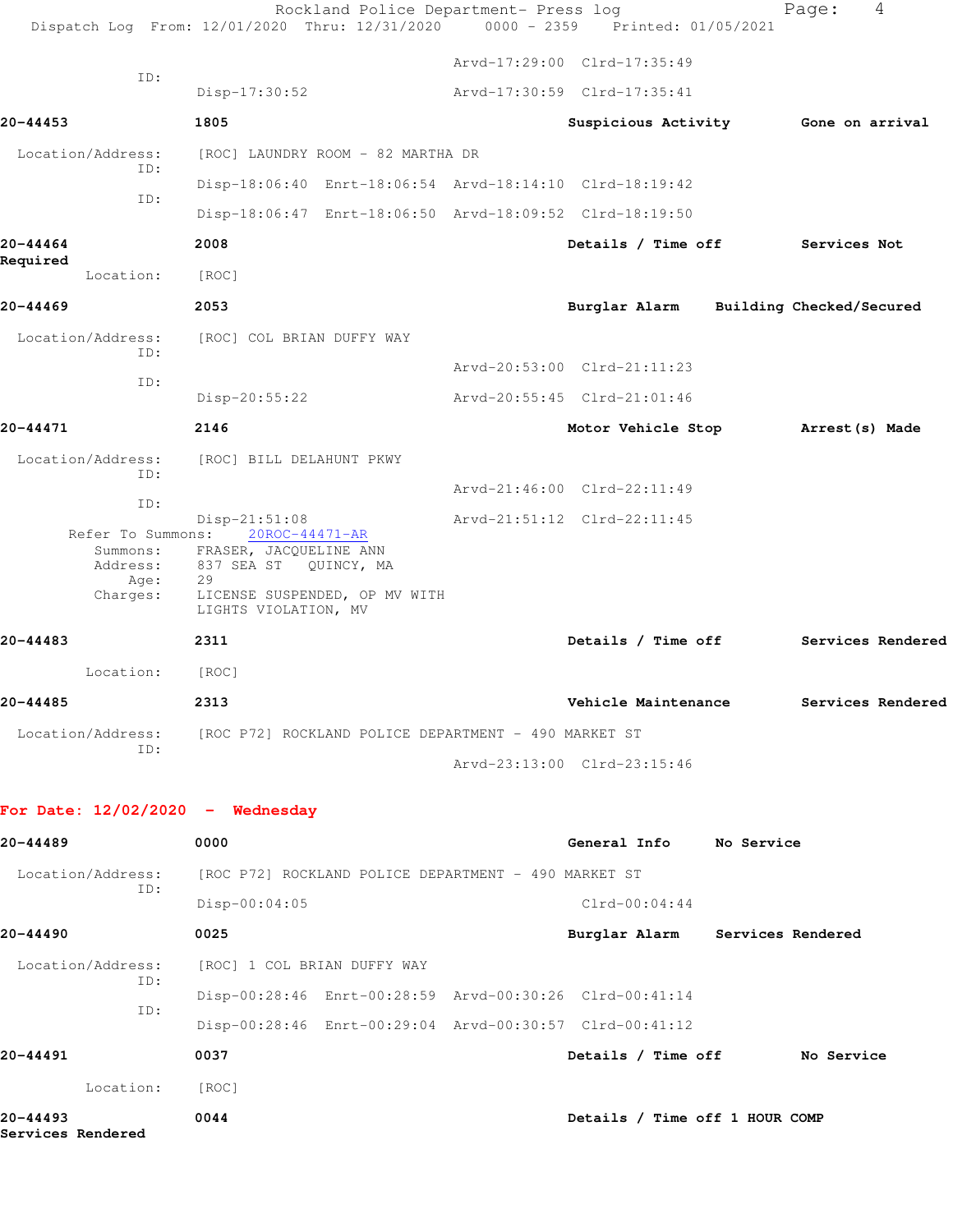|                          | Rockland Police Department- Press log<br>Dispatch Log From: 12/01/2020 Thru: 12/31/2020 0000 - 2359 Printed: 01/05/2021 |                             | 5<br>Page:                              |  |
|--------------------------|-------------------------------------------------------------------------------------------------------------------------|-----------------------------|-----------------------------------------|--|
| Location:                | [ROC]                                                                                                                   |                             |                                         |  |
| 20-44499                 | 0205                                                                                                                    |                             | Details / Time off No Service           |  |
| Location:                | [ROC]                                                                                                                   |                             |                                         |  |
| 20-44502                 | 0556                                                                                                                    |                             | Building Check Building Checked/Secured |  |
| Location/Address:        | [ROC 61] UNION ST BUSINESS DISTRICT - UNION ST                                                                          |                             |                                         |  |
| ID:                      |                                                                                                                         | Arvd-06:00:48 Clrd-06:27:22 |                                         |  |
| 20-44505                 | 0649                                                                                                                    |                             | Motor Vehicle Stop Verbal Warning       |  |
| Location/Address:        | [ROC] BILL DELAHUNT PKWY                                                                                                |                             |                                         |  |
| ID:                      |                                                                                                                         | Arvd-06:49:00 Clrd-06:52:52 |                                         |  |
| 20-44509                 | 0711                                                                                                                    |                             | Details / Time off Services Rendered    |  |
| Location:                | [ROC]                                                                                                                   |                             |                                         |  |
| 20-44512                 | 0727                                                                                                                    |                             | Details / Time off Services Rendered    |  |
| Location:                | [ROC]                                                                                                                   |                             |                                         |  |
| 20-44513                 | 0730                                                                                                                    |                             | General Info Services Rendered          |  |
| Location/Address:        | [ROC P72] ROCKLAND POLICE DEPARTMENT - 490 MARKET ST                                                                    |                             |                                         |  |
| ID:                      | Disp-07:32:33                                                                                                           | Clrd-07:32:42               |                                         |  |
| 20-44514                 | 0732                                                                                                                    | General Info                | Services Rendered                       |  |
| Location/Address:        | [ROC P72] ROCKLAND POLICE DEPARTMENT - 490 MARKET ST                                                                    |                             |                                         |  |
| ID:                      | Disp-07:33:47                                                                                                           | Clrd-07:33:53               |                                         |  |
| 20-44520                 | 0800                                                                                                                    | General Info                | Services Rendered                       |  |
| Location/Address:<br>ID: | [ROC P72] ROCKLAND POLICE DEPARTMENT - 490 MARKET ST                                                                    |                             |                                         |  |
|                          | Disp-08:07:00 Enrt-08:07:06 Arvd-08:07:09 Clrd-08:07:12                                                                 |                             |                                         |  |
| 20-44522                 | 0814                                                                                                                    | General Info                | No Action Required                      |  |
| Location/Address:        | [ROC P72] ROCKLAND POLICE DEPARTMENT - 490 MARKET ST                                                                    |                             |                                         |  |
| 20-44523<br>Required     | 0824                                                                                                                    | Details / Time off          | No Action                               |  |
| Location:                | [ROC]                                                                                                                   |                             |                                         |  |
| 20-44524                 | 0827                                                                                                                    | Burglar Alarm               | Cancelled Enroute                       |  |
| Location/Address:<br>ID: | [ROC 53] 400 HINGHAM STREET - 400 HINGHAM ST                                                                            |                             |                                         |  |
| ID:                      | Disp-08:28:01 Enrt-08:28:34                                                                                             | Clrd-08:29:31               |                                         |  |
|                          | Disp-08:28:28 Enrt-08:28:31                                                                                             | Clrd-08:29:35               |                                         |  |
| 20-44525<br>Issued       | 0834                                                                                                                    | Motor Vehicle Stop          | Citation/Warning                        |  |
| Location/Address:<br>ID: | [ROC] 185 LIBERTY ST                                                                                                    |                             |                                         |  |
|                          |                                                                                                                         | Arvd-08:34:00 Clrd-08:42:00 |                                         |  |
| 20-44527                 | 0850                                                                                                                    | Building Check              | Building Checked/Secured                |  |
| Location/Address:<br>ID: | [ROC] HARTSUFF ST                                                                                                       |                             |                                         |  |
|                          |                                                                                                                         | Arvd-08:52:13 Clrd-08:53:12 |                                         |  |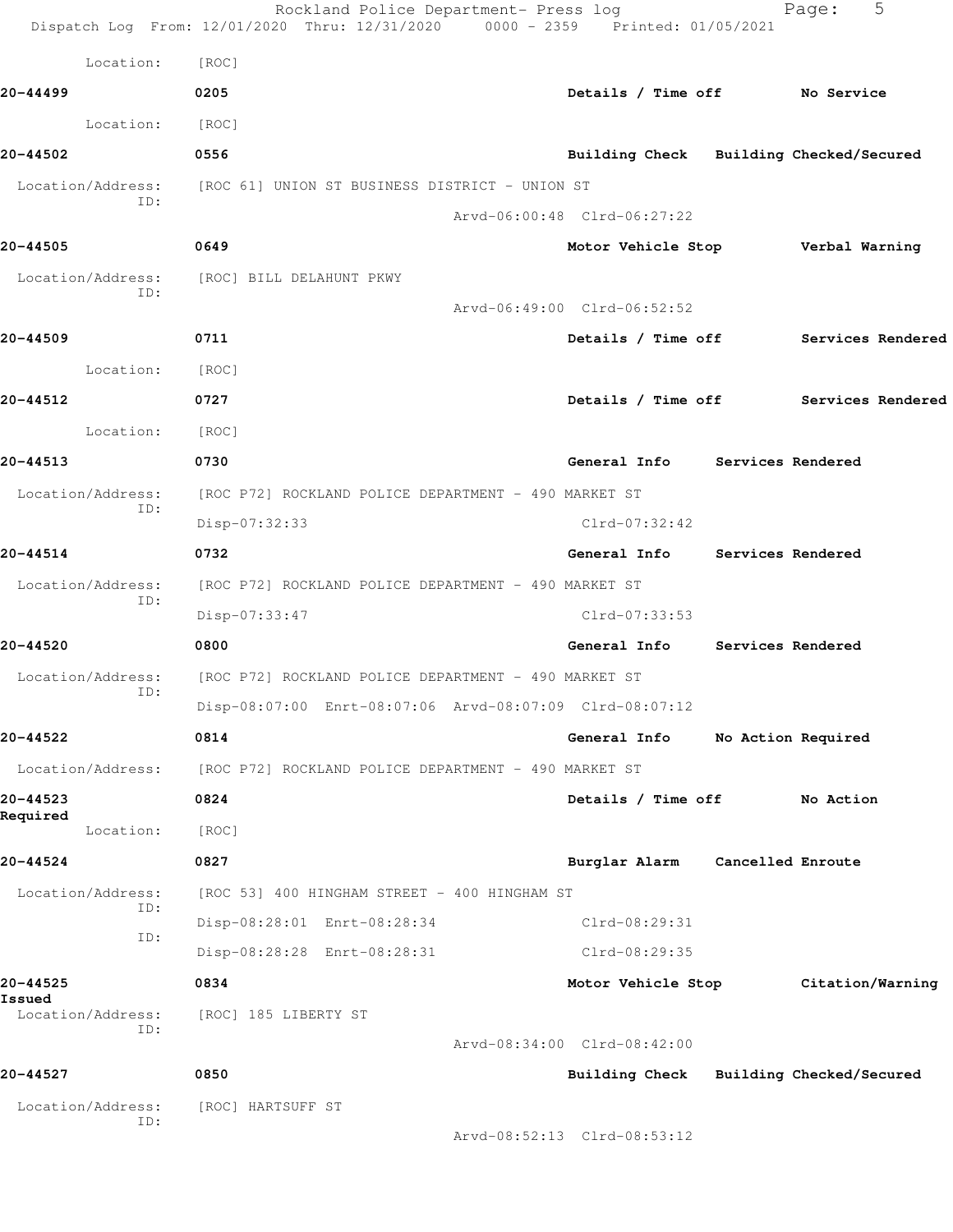Rockland Police Department- Press log entitled and Page: 6 Dispatch Log From: 12/01/2020 Thru: 12/31/2020 0000 - 2359 Printed: 01/05/2021

| 20-44529                          | 0858                                                    | Building Check Building Checked/Secured |              |                                            |
|-----------------------------------|---------------------------------------------------------|-----------------------------------------|--------------|--------------------------------------------|
| Location/Address:                 | [ROC P47] BEST WESTERN - 909 HINGHAM ST                 |                                         |              |                                            |
| ID:                               |                                                         | Arvd-08:59:35 Clrd-09:03:22             |              |                                            |
| 20-44532                          | 0928                                                    | General Info                            |              | Services Rendered                          |
| Location/Address:                 | [ROC P64] CVS PHARMACY - 80 MARKET ST                   |                                         |              |                                            |
| ID:                               | Disp-09:39:59 Enrt-09:40:06 Arvd-09:40:09 Clrd-11:27:19 |                                         |              |                                            |
| 20-44536                          | 1018                                                    | Details / Time off                      |              | Services Rendered                          |
| Location:                         | [ROC]                                                   |                                         |              |                                            |
| 20-44538                          | 1020                                                    | Assist Public Verbal Warning            |              |                                            |
| Location/Address:                 | [ROC] BALL FIELD - SPRING ST                            |                                         |              |                                            |
| ID:                               |                                                         | Arvd-10:20:00 Clrd-10:22:12             |              |                                            |
| 20-44542                          | 1049                                                    | Lost/Found Property No Action           |              |                                            |
| Required<br>Location/Address:     | [ROC P72] ROCKLAND POLICE DEPARTMENT - 490 MARKET ST    |                                         |              |                                            |
| 20-44543                          | 1057                                                    | <b>Identity Theft</b>                   | Investigated |                                            |
| Location/Address:                 | [ROC] GROVE ST                                          |                                         |              |                                            |
| 20-44545                          | 1100                                                    | Larceny / Forgery/ Fraud                |              | Investigated                               |
| Location/Address:                 | [ROC 70] WEBSTER PARK NURSING AND REHAB - 56 WEBSTER ST |                                         |              |                                            |
| 20-44546                          | 1119                                                    | Suspicious Activity                     |              | Taken/Referred to                          |
| Other Agency<br>Location/Address: | [ROC] 191 CENTRAL ST                                    |                                         |              |                                            |
| ID:                               | Disp-11:20:46 Enrt-11:20:51 Arvd-11:25:48 Clrd-11:32:42 |                                         |              |                                            |
| ID:                               |                                                         | Arvd-11:26:07 Clrd-11:32:37             |              |                                            |
| ID:                               |                                                         | Arvd-11:27:38 Clrd-11:32:33             |              |                                            |
| ID:                               |                                                         | Arvd-11:39:01 Clrd-12:35:43             |              |                                            |
| ID:<br>ID:                        |                                                         | Arvd-11:39:09 Clrd-12:31:43             |              |                                            |
|                                   |                                                         | Arvd-12:03:48 Clrd-12:22:48             |              |                                            |
| 20-44549                          | 1129                                                    |                                         |              | MVA Property Damage Only Services Rendered |
| Vicinity of:<br>ID:               | [ROC] 197 VFW DR @ 244 PLEASANT ST                      |                                         |              |                                            |
|                                   | Disp-11:31:22 Enrt-11:31:27 Arvd-11:33:40 Clrd-12:00:42 |                                         |              |                                            |
| 20-44559                          | 1223                                                    | Assist Public                           |              | Services Rendered                          |
| Location/Address:<br>ID:          | [ROC] 233 VERNON ST                                     |                                         |              |                                            |
| ID:                               |                                                         | Arvd-12:26:08 Clrd-12:29:53             |              |                                            |
|                                   |                                                         | Arvd-12:26:18 Clrd-12:29:47             |              |                                            |
| 20-44560                          | 1229                                                    | General Info                            |              | Services Rendered                          |
| Location/Address:<br>ID:          | [ROC] HINGHAM ST                                        |                                         |              |                                            |
|                                   | Disp-12:30:51 Enrt-12:31:13 Arvd-12:31:18 Clrd-12:31:23 |                                         |              |                                            |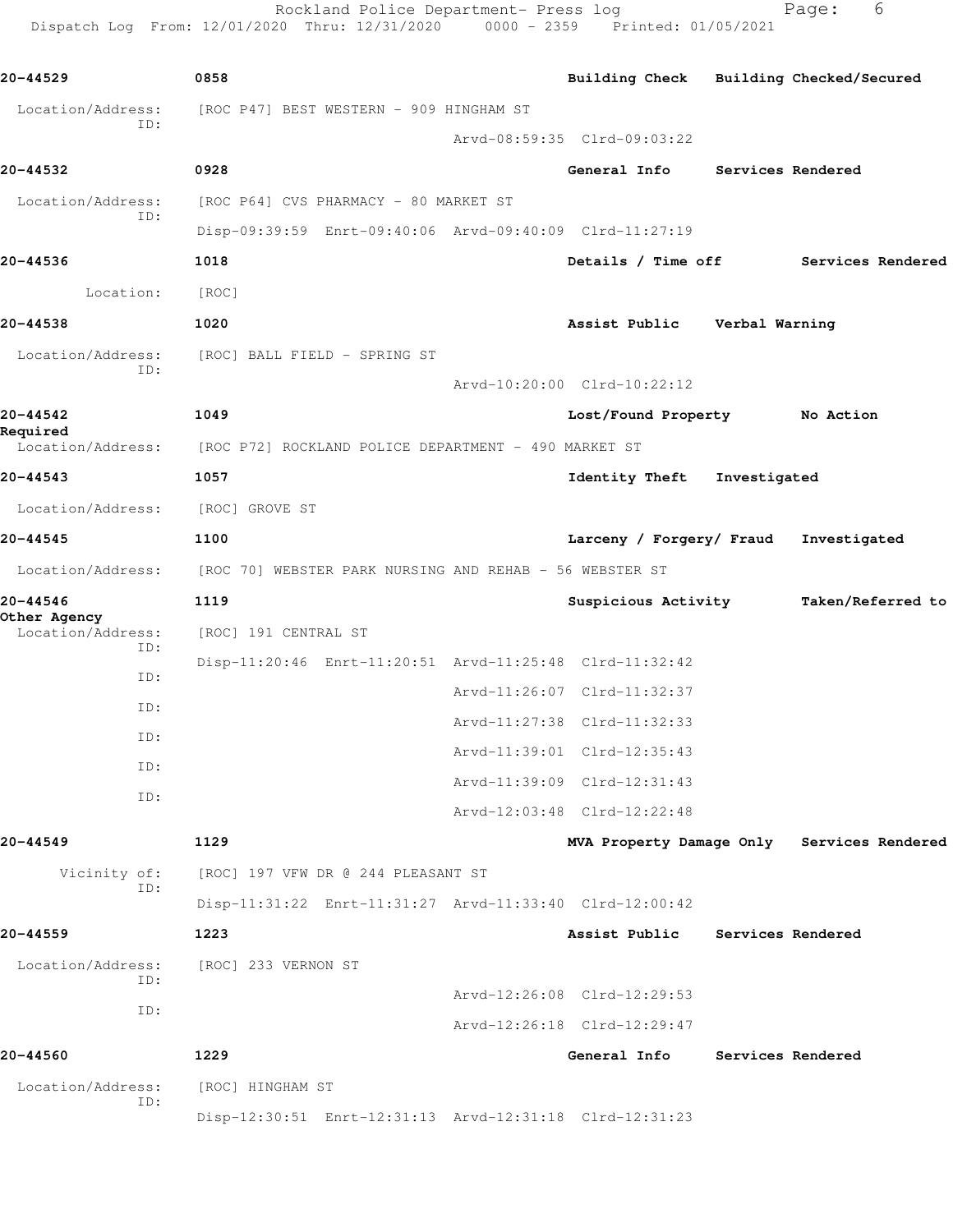Rockland Police Department- Press log Fage: 7 Dispatch Log From: 12/01/2020 Thru: 12/31/2020 0000 - 2359 Printed: 01/05/2021 **20-44561 1245 Health & Welfare Check Services Rendered** Location/Address: [ROC] 45 HANNAH WAY Apt. #F ID: Arvd-12:45:00 Clrd-13:14:11 **20-44570 1412 Building Check Building Checked/Secured** Location/Address: [ROC] HARTSUFF ST ID: Arvd-14:13:37 Clrd-14:13:59 **20-44571 1414 Building Check Building Checked/Secured** Location/Address: [ROC] HINGHAM ST ID: Arvd-14:15:19 Clrd-14:15:42 **20-44573 1437 Larceny / Forgery/ Fraud Services Rendered** Location/Address: [ROC P72] ROCKLAND POLICE DEPARTMENT - 490 MARKET ST ID: Disp-14:43:18 Arvd-14:43:24 Clrd-14:43:34 **20-44575 1444 General Info Investigated** Location/Address: [ROC] 189 MONCRIEF RD **20-44578 1505 Details / Time off Services Rendered** Location: [ROC] **20-44580 1516 MVA Property Damage Only Services Rendered** Location/Address: [ROC P65] 7-ELEVEN CONVENIENCE STORE - 92 MARKET ST ID: Disp-15:18:01 Enrt-15:18:07 Arvd-15:18:08 Clrd-15:51:19 ID: Disp-15:18:01 Enrt-15:18:10 Arvd-15:32:52 Clrd-15:51:15 ID: Disp-15:18:50 Enrt-15:18:53 Arvd-15:32:48 Clrd-15:51:11 ID: Arvd-15:19:08 Clrd-15:50:55 ID: Arvd-15:51:05 Clrd-15:59:04 Refer To Summons: 20ROC-44580-AR Summons: LINCOLN, ROBERT E Address: 40 WILLIAMS ST ROCKLAND, MA Age: 55 Charges: YIELD AT INTERSECTION, FAIL LICENSE SUSPENDED, OP MV WITH WITNESS/JUROR/POLICE/COURT OFFICIAL, INTIMIDATE,OBSTRUCT **20-44581 1557 Suspicious Activity Investigated** Location/Address: [ROC] 1 REED BENT RD ID: Disp-16:01:43 Enrt-16:01:45 Arvd-16:12:18 Clrd-16:15:55 **20-44582 1601 SHIFT ASSIGNMENTS Services Rendered** Location/Address: [ROC P72] ROCKLAND POLICE DEPARTMENT - 490 MARKET ST **20-44585 1610 Suspicious Activity Investigated** Location/Address: [ROC P101] AUTOZONE - 369 MARKET ST ID: Disp-16:12:13 Clrd-16:12:25 ID: Disp-16:12:13 Arvd-16:12:22 Clrd-16:16:55 ID: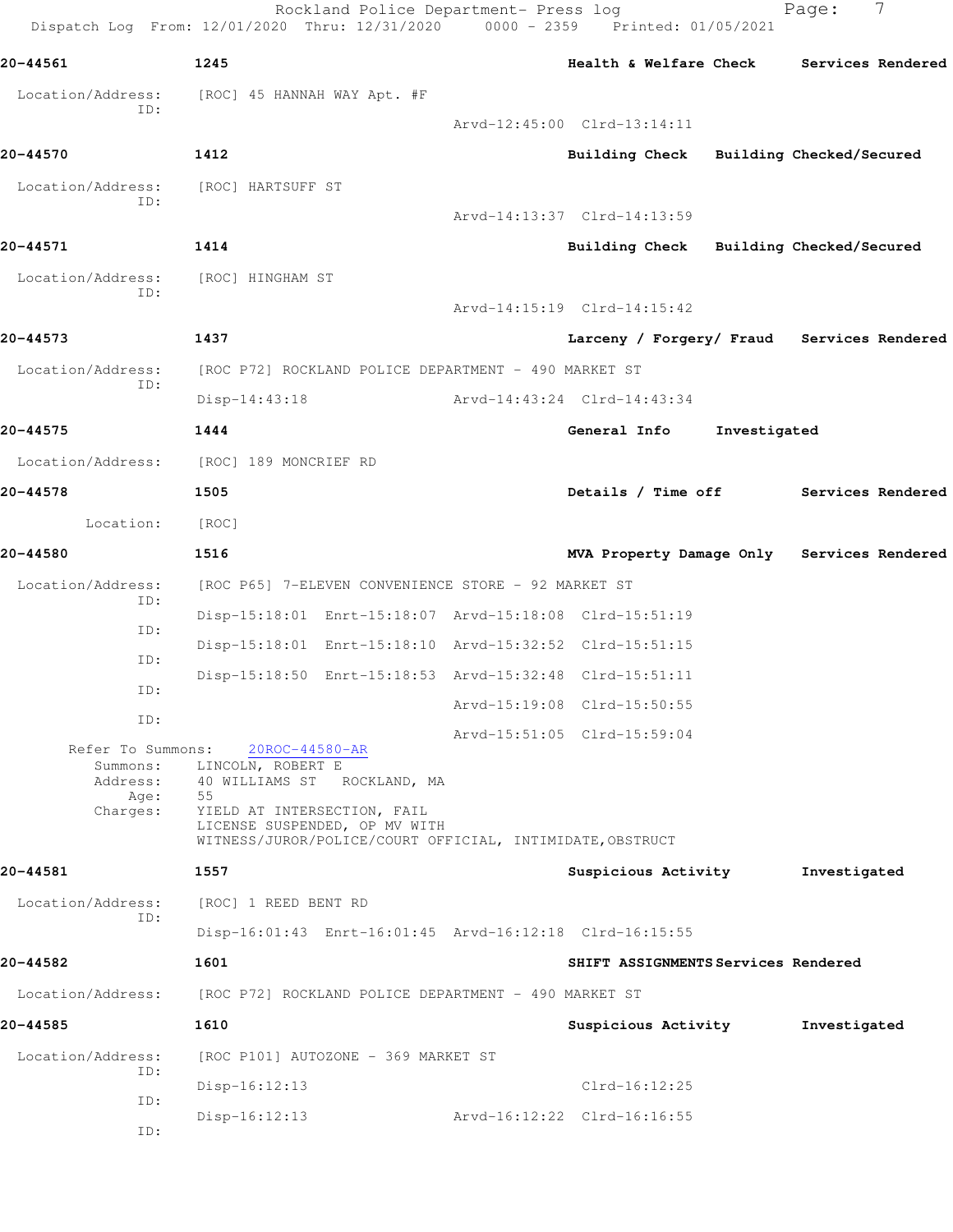|                                                                               | Rockland Police Department- Press log<br>Dispatch Log From: 12/01/2020 Thru: 12/31/2020 0000 - 2359 Printed: 01/05/2021                                                                                                                                                                                                      |                                           |                   | Page:             | 8                 |
|-------------------------------------------------------------------------------|------------------------------------------------------------------------------------------------------------------------------------------------------------------------------------------------------------------------------------------------------------------------------------------------------------------------------|-------------------------------------------|-------------------|-------------------|-------------------|
|                                                                               | $Disp-16:12:37$                                                                                                                                                                                                                                                                                                              | Arvd-16:12:41 Clrd-16:16:58               |                   |                   |                   |
| 20-44587                                                                      | 1624                                                                                                                                                                                                                                                                                                                         | Details / Time off Services Rendered      |                   |                   |                   |
| Location:                                                                     | [ROC]                                                                                                                                                                                                                                                                                                                        |                                           |                   |                   |                   |
| 20-44589                                                                      | 1659                                                                                                                                                                                                                                                                                                                         | OFFICER OUT OF STATION                    |                   |                   | Services Rendered |
|                                                                               | Location/Address: [ROC P72] ROCKLAND POLICE DEPARTMENT - 490 MARKET ST                                                                                                                                                                                                                                                       |                                           |                   |                   |                   |
| 20-44593                                                                      | 1727                                                                                                                                                                                                                                                                                                                         | Building Check Building Checked/Secured   |                   |                   |                   |
| Location/Address:<br>ID:                                                      | [ROC] HINGHAM ST                                                                                                                                                                                                                                                                                                             |                                           |                   |                   |                   |
|                                                                               |                                                                                                                                                                                                                                                                                                                              | Arvd-17:27:42 Clrd-17:27:58               |                   |                   |                   |
| 20-44595                                                                      | 1749                                                                                                                                                                                                                                                                                                                         | General Incident Services Rendered        |                   |                   |                   |
| Location/Address:<br>ID:                                                      | [ROC P72] ROCKLAND POLICE DEPARTMENT - 490 MARKET ST                                                                                                                                                                                                                                                                         |                                           |                   |                   |                   |
|                                                                               | Disp-17:53:19 Enrt-17:53:29 Arvd-17:53:31 Clrd-17:53:35                                                                                                                                                                                                                                                                      |                                           |                   |                   |                   |
| 20-44596                                                                      | 1755                                                                                                                                                                                                                                                                                                                         | Motor Vehicle Complaint Investigated      |                   |                   |                   |
| Location/Address:<br>ID:<br>Refer To Summons:<br>Address:<br>Age:<br>Charges: | [ROC] 29 CRESTVIEW ST<br>Disp-17:56:23 Enrt-17:56:56 Arvd-18:01:17 Clrd-18:07:53<br>20ROC-44596-AR<br>Summons: POELCHER, WILMA<br>36 CRESTVIEW ST<br>ROCKLAND, MA<br>57<br>ASSAULT W/DANGEROUS WEAPON<br>ASSAULT W/DANGEROUS WEAPON                                                                                          |                                           |                   |                   |                   |
| 20-44602                                                                      | 1904                                                                                                                                                                                                                                                                                                                         | Details / Time off Services Rendered      |                   |                   |                   |
| Location:                                                                     | [ROC]                                                                                                                                                                                                                                                                                                                        |                                           |                   |                   |                   |
| 20-44604                                                                      | 1915                                                                                                                                                                                                                                                                                                                         | Disturbance                               | Services Rendered |                   |                   |
| Location/Address:<br>ID:                                                      | [ROC] 19 BOXBERRY LANE                                                                                                                                                                                                                                                                                                       |                                           |                   |                   |                   |
| ID:                                                                           | Disp-19:18:24 Enrt-19:20:43                                                                                                                                                                                                                                                                                                  | Clrd-19:30:50                             |                   |                   |                   |
|                                                                               | Disp-19:18:24 Enrt-19:20:41 Arvd-19:20:47 Clrd-19:33:21                                                                                                                                                                                                                                                                      |                                           |                   |                   |                   |
| 20-44612                                                                      | 2000                                                                                                                                                                                                                                                                                                                         | Follow-Up Investigation                   |                   | Services Rendered |                   |
| Location/Address:<br>ID:                                                      | [ROC] 29 CRESTVIEW ST                                                                                                                                                                                                                                                                                                        | Arvd-20:00:00 Clrd-20:09:30               |                   |                   |                   |
| 20-44620                                                                      | 2117                                                                                                                                                                                                                                                                                                                         | Emergency Medical Transported to Hospital |                   |                   |                   |
| Location/Address:<br>Fire Unit:<br>EMS Unit:                                  | [ROC] 30 MARTHA DR Apt. #D<br>ROCKEN1-Pumper-Rockland Engine 1<br>Disp-21:19:41 Enrt-21:21:12 Arvd-21:29:46 Clrd-21:29:48<br>InQrtsUnavl-21:29:49 InSrvce-21:29:49<br>ROCKAM2-Rockland A2<br>Disp-21:19:47 Enrt-21:20:49 Arvd-21:29:50 Clrd-21:32:30<br>Hosp-21:41:54 ClrHosp-22:00:44 InQrtsUnavl-22:04:02 InSrvce-22:04:02 |                                           |                   |                   |                   |
| ID:                                                                           | Disp-21:24:28 Enrt-21:24:30 Arvd-21:24:32 Clrd-21:29:46                                                                                                                                                                                                                                                                      |                                           |                   |                   |                   |
| 20-44625                                                                      | 2321                                                                                                                                                                                                                                                                                                                         | Building Check                            | Services Rendered |                   |                   |
| Location/Address:<br>ID:                                                      | [ROC] HINGHAM ST                                                                                                                                                                                                                                                                                                             |                                           |                   |                   |                   |
|                                                                               |                                                                                                                                                                                                                                                                                                                              | Arvd-23:22:09 Clrd-23:22:26               |                   |                   |                   |
| 20-44626                                                                      | 2322                                                                                                                                                                                                                                                                                                                         | <b>Building Check</b>                     | Appears Secure    |                   |                   |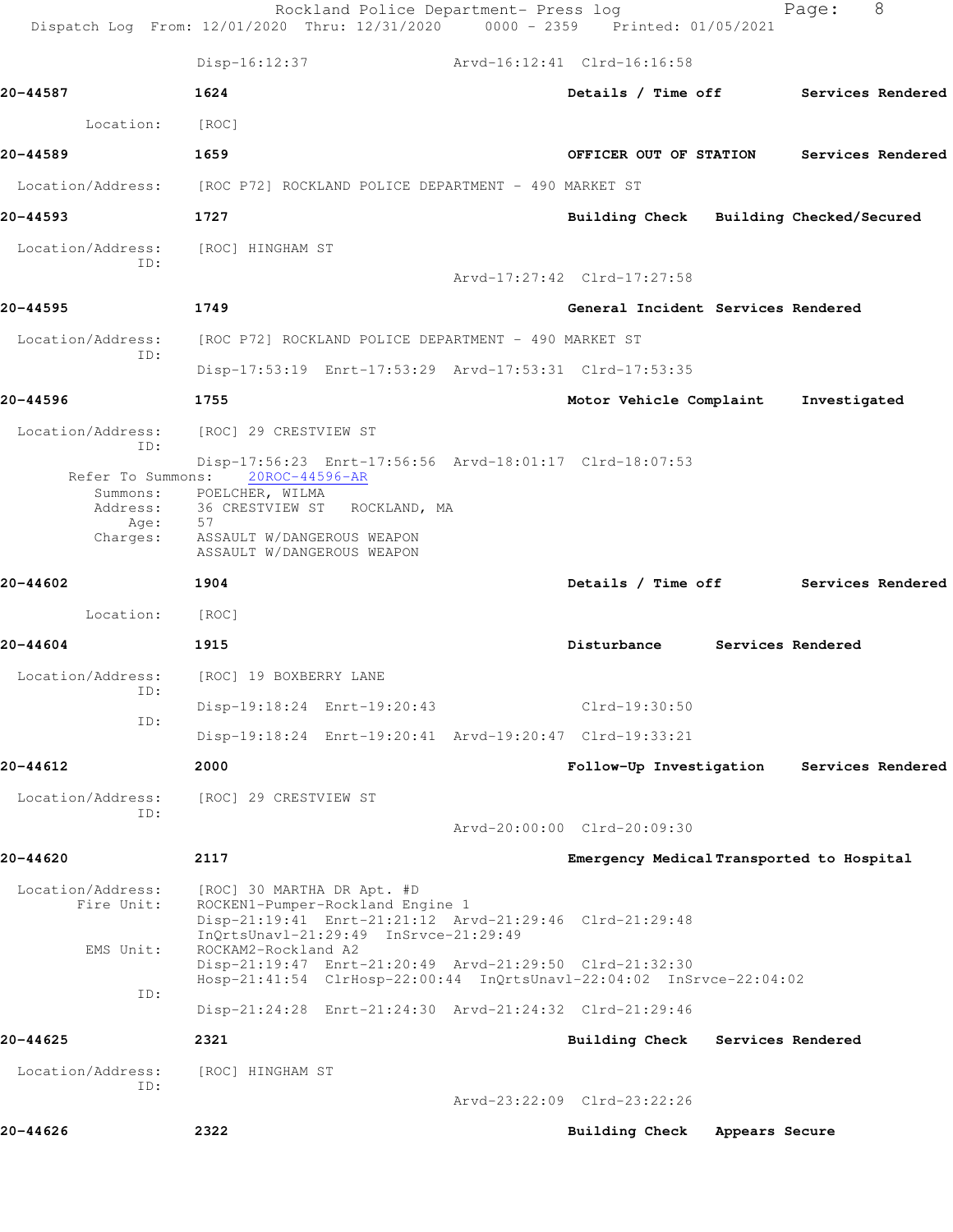|                                    | Rockland Police Department- Press log<br>Dispatch Log From: 12/01/2020 Thru: 12/31/2020 0000 - 2359 Printed: 01/05/2021 |                                        | 9<br>Page: |
|------------------------------------|-------------------------------------------------------------------------------------------------------------------------|----------------------------------------|------------|
| Location/Address:                  | [ROC] HARTSUFF ST                                                                                                       |                                        |            |
| ID:                                |                                                                                                                         | Arvd-23:23:01 Clrd-23:23:19            |            |
| For Date: $12/03/2020 -$ Thursday  |                                                                                                                         |                                        |            |
| 20-44629                           | 0000                                                                                                                    | SHIFT ASSIGNMENTSNo Service            |            |
|                                    |                                                                                                                         |                                        |            |
| Location/Address:<br>ID:           | [ROC P72] ROCKLAND POLICE DEPARTMENT - 490 MARKET ST                                                                    | Arvd-00:00:00 Clrd-00:01:22            |            |
| 20-44633                           | 0022                                                                                                                    | Details / Time off No Service          |            |
|                                    |                                                                                                                         |                                        |            |
| Location:                          | [ROC]                                                                                                                   |                                        |            |
| 20-44634                           | 0025                                                                                                                    | Details / Time off No Service          |            |
| Location:                          | [ROC]                                                                                                                   |                                        |            |
| 20-44637                           | 0047                                                                                                                    | Details / Time off No Service          |            |
| Location:                          | [ROC]                                                                                                                   |                                        |            |
| 20-44639                           | 0119                                                                                                                    | Suspicious Activity Verbal Warning     |            |
| Location/Address:<br>ID:           | [ROC P51] DOUBLE TREE - 929 HINGHAM ST                                                                                  |                                        |            |
|                                    |                                                                                                                         | Arvd-01:19:00 Clrd-01:22:01            |            |
| 20-44640                           | 0149                                                                                                                    | Noise Complaint Peace Restored         |            |
| Location/Address:<br>ID:           | [ROC 94] 23 NORTH AVE Apt. #2                                                                                           |                                        |            |
| ID:                                |                                                                                                                         | Arvd-01:49:00 Clrd-01:57:58            |            |
|                                    | $Disp-01:54:25$                                                                                                         | Arvd-01:54:29 Clrd-01:57:58            |            |
| 20-44645                           | 0219                                                                                                                    | Suspicious Activity Services Rendered  |            |
| ID:                                | Location/Address: [ROC 94] 23 NORTH AVE                                                                                 |                                        |            |
|                                    |                                                                                                                         | Arvd-02:19:00 Clrd-02:22:18            |            |
| 20-44653                           | 0610                                                                                                                    | Building Check Appears Secure          |            |
| Location/Address:<br>ID:           | [ROC] UNION ST                                                                                                          |                                        |            |
|                                    |                                                                                                                         | Arvd-06:10:45 Clrd-06:30:01            |            |
| 20-44655                           | 0653                                                                                                                    | Details / Time off No Service          |            |
| Location: [ROC]                    |                                                                                                                         |                                        |            |
| 20-44661                           | 0800                                                                                                                    | SHIFT ASSIGNMENTS Services Rendered    |            |
| Location/Address:                  | [ROC P72] ROCKLAND POLICE DEPARTMENT - 490 MARKET ST                                                                    |                                        |            |
| 20-44664                           | 0818                                                                                                                    | Health & Welfare Check Gone on arrival |            |
| Location/Address:<br>ID:           | [ROC P51] DOUBLE TREE - 929 HINGHAM ST                                                                                  |                                        |            |
| ID:                                | $Disp-08:25:01$                                                                                                         | Arvd-08:30:07 Clrd-08:39:45            |            |
|                                    |                                                                                                                         | Arvd-08:30:03 Clrd-08:39:48            |            |
| 20-44665                           | 0843                                                                                                                    | Building Check Services Rendered       |            |
| Location/Address: [ROC] HINGHAM ST |                                                                                                                         |                                        |            |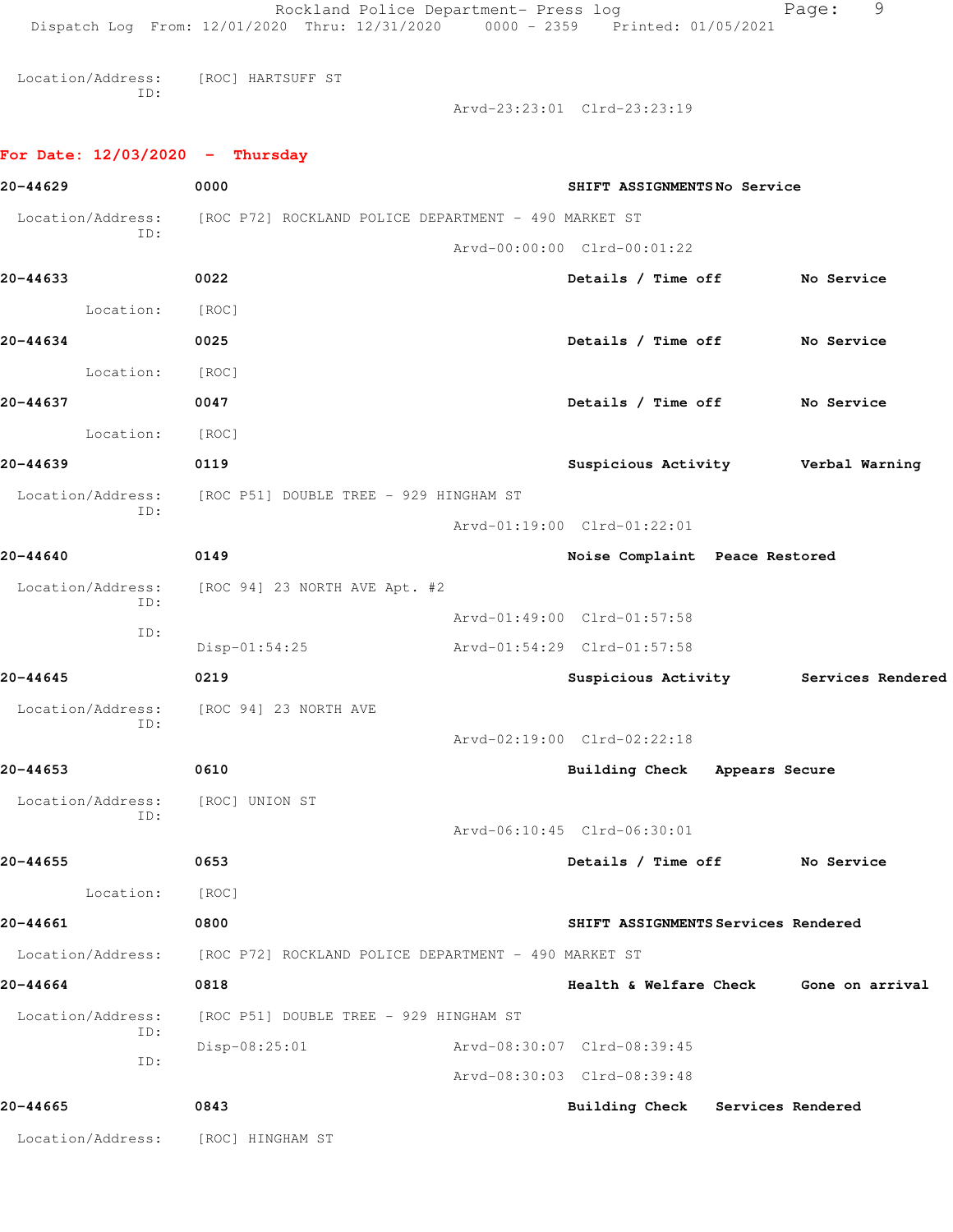| ID:                            |                                                                                                                                      |                                     |                          |
|--------------------------------|--------------------------------------------------------------------------------------------------------------------------------------|-------------------------------------|--------------------------|
|                                |                                                                                                                                      | Arvd-08:44:03 Clrd-08:44:21         |                          |
| 20-44666                       | 0844                                                                                                                                 | <b>Time off</b>                     | <b>Services Rendered</b> |
| Location:                      | [ROC]                                                                                                                                |                                     |                          |
| 20-44670                       | 0858                                                                                                                                 | Building Check Services Rendered    |                          |
| Location/Address:<br>ID:       | [ROC] HARTSUFF ST                                                                                                                    |                                     |                          |
|                                |                                                                                                                                      | Arvd-08:58:57 Clrd-08:59:12         |                          |
| 20-44671                       | 0909                                                                                                                                 | Emergency Medical Services Rendered |                          |
| Location/Address:<br>EMS Unit: | [ROC P99] RICHDALES (TEDESCHI'S) - 476 MARKET ST<br>ROCKAM1-Rockland A1                                                              |                                     |                          |
|                                | Disp-09:12:26 Enrt-09:14:17 Arvd-09:16:07 Clrd-09:29:05<br>InQrtsUnavl-09:32:29 InSrvce-09:32:29                                     |                                     |                          |
| Fire Unit:                     | ROCKEN1-Pumper-Rockland Engine 1<br>Disp-09:12:47 Enrt-09:14:16 Arvd-09:16:05 Clrd-09:29:03<br>InQrtsUnavl-09:32:49 InSrvce-09:32:49 |                                     |                          |
| ID:                            | Disp-09:18:32 Enrt-09:19:10 Arvd-09:20:27 Clrd-10:00:07                                                                              |                                     |                          |
| ID:                            |                                                                                                                                      | Arvd-09:33:04 Clrd-09:43:11         |                          |
| 20-44674                       | 0924                                                                                                                                 | FIRE ALARM TEST Services Rendered   |                          |
| Location/Address:              | [ROC P72] ROCKLAND POLICE DEPARTMENT – 490 MARKET ST                                                                                 |                                     |                          |
| 20-44685                       | 1110                                                                                                                                 | Motor Vehicle Stop                  | Report Follows           |
| Location/Address:              | [ROC] 5 UNION ST @ 158 MARKET ST                                                                                                     |                                     |                          |
| TD:                            |                                                                                                                                      | Arvd-11:10:00 Clrd-12:01:03         |                          |
| ID:                            |                                                                                                                                      | Arvd-11:11:02 Clrd-11:35:03         |                          |
| ID:                            | Disp-11:21:40 Enrt-11:21:43 Arvd-11:30:03 Clrd-11:40:26                                                                              |                                     |                          |
| Refer To Summons:<br>Summons:  | 20ROC-44685-A-AR<br>RODRIGUEZ-RUIZ, SAURY                                                                                            |                                     |                          |
| Address:                       | 271 ANDOVER ST LAWRENCE, MA                                                                                                          |                                     |                          |
| Age:<br>Charges:               | 30<br>SIGNAL, FAIL TO                                                                                                                |                                     |                          |
|                                | UNLICENSED OPERATION OF MV                                                                                                           |                                     |                          |
| Refer To Arrest:<br>Arrest:    | 20ROC-44685-AR<br>RODRIGUEZ-RUIZ, SAURY                                                                                              |                                     |                          |
| Address:                       | 271 ANDOVER ST LAWRENCE, MA                                                                                                          |                                     |                          |
| Age:<br>Charges:               | 30<br>Straight Warrant                                                                                                               |                                     |                          |
| 20-44687                       | 1123                                                                                                                                 | Time off                            | <b>Services Rendered</b> |
| Location:                      | [ROC]                                                                                                                                |                                     |                          |
| 20-44688                       | 1129                                                                                                                                 | Health & Welfare Check              | Services Rendered        |
| Location/Address:              | [ROC] 48 RICE AVE                                                                                                                    |                                     |                          |
| ID:                            |                                                                                                                                      | Arvd-11:29:00 Clrd-12:00:54         |                          |
| 20-44690                       | 1202                                                                                                                                 | Health & Welfare Check              | Services Rendered        |
| Location/Address:              | [ROC 206] 51 MAPLE ST Apt. #142                                                                                                      |                                     |                          |
| ID:                            |                                                                                                                                      | Arvd-12:02:00 Clrd-12:16:28         |                          |
| 20-44692                       | 1212                                                                                                                                 | Building Check Services Rendered    |                          |
| Location/Address:              | [ROC] HINGHAM ST                                                                                                                     |                                     |                          |
|                                |                                                                                                                                      |                                     |                          |

Rockland Police Department- Press log entitled Page: 10

Dispatch Log From: 12/01/2020 Thru: 12/31/2020 0000 - 2359 Printed: 01/05/2021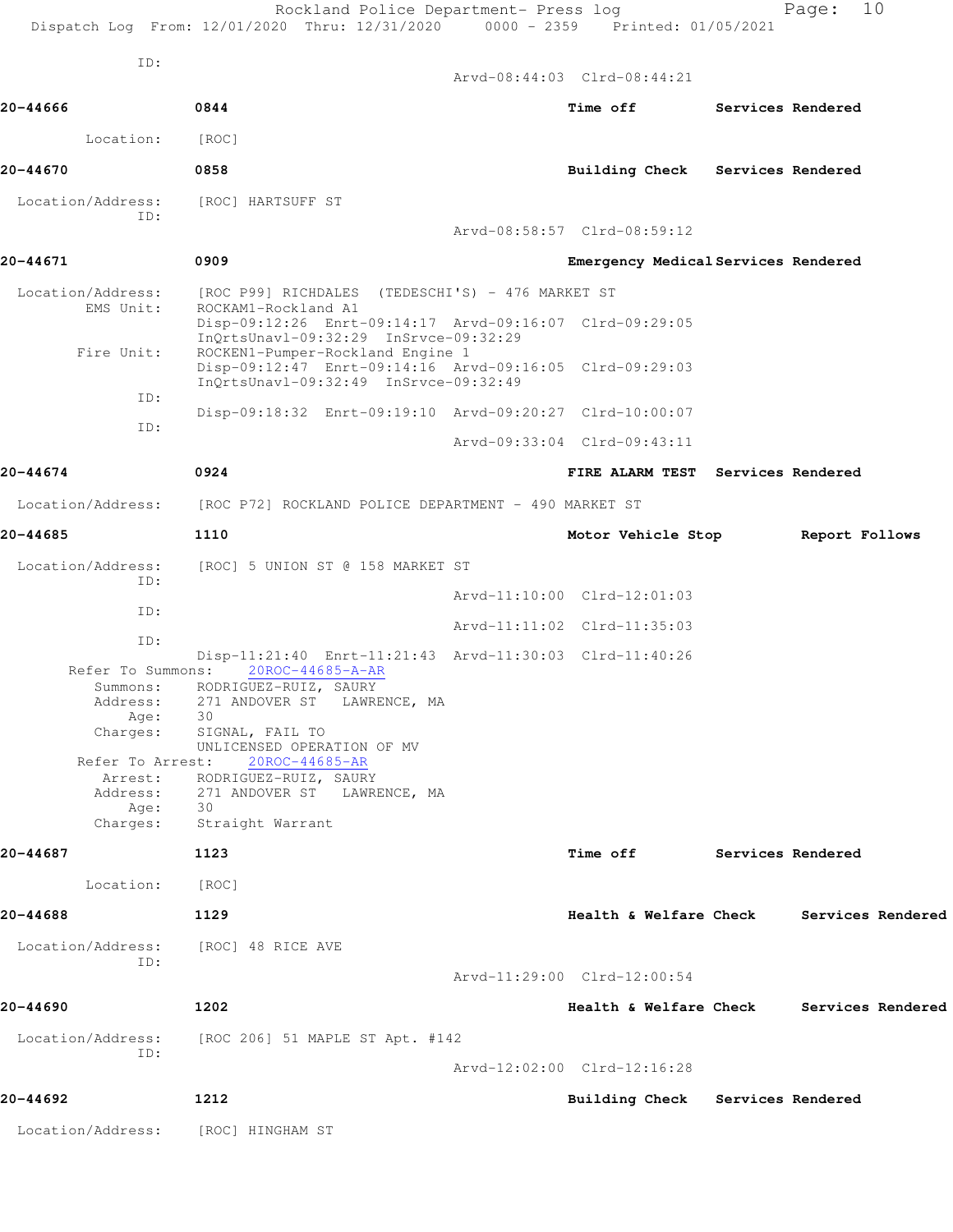|                                                               | Dispatch Log From: 12/01/2020 Thru: 12/31/2020 0000 - 2359 Printed: 01/05/2021                                              | Rockland Police Department- Press log                                                                                                                                        |                                                         |                          | 11<br>Page:                                |
|---------------------------------------------------------------|-----------------------------------------------------------------------------------------------------------------------------|------------------------------------------------------------------------------------------------------------------------------------------------------------------------------|---------------------------------------------------------|--------------------------|--------------------------------------------|
| ID:                                                           |                                                                                                                             |                                                                                                                                                                              | Arvd-12:14:26 Clrd-12:14:56                             |                          |                                            |
| 20-44693                                                      | 1215                                                                                                                        |                                                                                                                                                                              | Building Check Services Rendered                        |                          |                                            |
| Location/Address:                                             | [ROC] HARTSUFF ST                                                                                                           |                                                                                                                                                                              |                                                         |                          |                                            |
| ID:                                                           |                                                                                                                             |                                                                                                                                                                              | Arvd-12:16:39 Clrd-12:16:56                             |                          |                                            |
|                                                               |                                                                                                                             |                                                                                                                                                                              |                                                         |                          |                                            |
| 20-44696                                                      | 1224                                                                                                                        |                                                                                                                                                                              | <b>DETAILS</b>                                          | Services Rendered        |                                            |
| Location: [ROC]                                               |                                                                                                                             |                                                                                                                                                                              |                                                         |                          |                                            |
| 20-44698                                                      | 1234                                                                                                                        |                                                                                                                                                                              |                                                         |                          | Prisioner Transport Services Rendered      |
| Location:<br>ID:                                              | [HIN] HINGHAM DISTRICT COURT                                                                                                |                                                                                                                                                                              |                                                         |                          |                                            |
|                                                               |                                                                                                                             |                                                                                                                                                                              | Arvd-12:34:00 Clrd-13:57:00                             |                          |                                            |
| 20-44702                                                      | 1252                                                                                                                        |                                                                                                                                                                              | Time off Services Rendered                              |                          |                                            |
| Location:                                                     | [ ROC ]                                                                                                                     |                                                                                                                                                                              |                                                         |                          |                                            |
| 20-44707                                                      | 1357                                                                                                                        |                                                                                                                                                                              |                                                         |                          | Motor Vehicle Stop <b>Werbal Warning</b>   |
| Location/Address: [ROC] 197 VFW DR @ 244 PLEASANT ST          |                                                                                                                             |                                                                                                                                                                              |                                                         |                          |                                            |
| ID:                                                           |                                                                                                                             |                                                                                                                                                                              | Arvd-13:57:00 Clrd-13:59:45                             |                          |                                            |
| 20-44717                                                      | 1400                                                                                                                        |                                                                                                                                                                              | Time off Services Rendered                              |                          |                                            |
|                                                               |                                                                                                                             |                                                                                                                                                                              |                                                         |                          |                                            |
| Location: [ROC]                                               |                                                                                                                             |                                                                                                                                                                              |                                                         |                          |                                            |
| 20-44711                                                      | 1426                                                                                                                        |                                                                                                                                                                              | Assault Offenses Report Follows                         |                          |                                            |
| Location/Address:<br>ID:                                      | [ROC P51] DOUBLE TREE - 929 HINGHAM ST                                                                                      |                                                                                                                                                                              |                                                         |                          |                                            |
| Refer To Summons:<br>Summons:<br>Address:<br>Age:<br>Charges: | 20ROC-44711-AR<br>KISER, TYREKE JOHN<br>37 PLYMOUTH ST BROCKTON, MA<br>21<br>THREAT TO COMMIT CRIME<br>LARCENY UNDER \$1200 | A&B ON FAMILY / HOUSEHOLD MEMBER<br>STRANGULATION OR SUFFOCATION<br>WITNESS/JUROR/POLICE/COURT OFFICIAL, INTIMIDATE<br>DESTRUCTION OF PROPERTY -\$1200, MALICIOUS c266 \$127 | Arvd-14:26:29 Clrd-15:31:23                             |                          |                                            |
| 20-44720                                                      | 1537                                                                                                                        |                                                                                                                                                                              | Suspicious Activity                                     |                          | Sent On Way                                |
| Location/Address:                                             | [ROC] UNION ST                                                                                                              |                                                                                                                                                                              |                                                         |                          |                                            |
| ID:                                                           |                                                                                                                             |                                                                                                                                                                              | Disp-15:38:46 Enrt-15:38:52 Arvd-15:40:51 Clrd-15:44:47 |                          |                                            |
| ID:                                                           |                                                                                                                             |                                                                                                                                                                              | Disp-15:38:49 Enrt-15:38:54 Arvd-15:40:48 Clrd-15:44:45 |                          |                                            |
| 20-44722                                                      | 1600                                                                                                                        |                                                                                                                                                                              | General Info                                            | <b>Services Rendered</b> |                                            |
| Location/Address:                                             |                                                                                                                             | [ROC P72] ROCKLAND POLICE DEPARTMENT - 490 MARKET ST                                                                                                                         |                                                         |                          |                                            |
| ID:                                                           |                                                                                                                             |                                                                                                                                                                              | Disp-16:12:16 Enrt-16:12:43 Arvd-16:12:45 Clrd-16:12:50 |                          |                                            |
|                                                               |                                                                                                                             |                                                                                                                                                                              |                                                         |                          |                                            |
| 20-44731                                                      | 1729                                                                                                                        |                                                                                                                                                                              |                                                         |                          | MVA Property Damage Only Services Rendered |
| Location/Address:<br>ID:                                      |                                                                                                                             | [ROC] 31 LIBERTY ST @ 458 MARKET ST                                                                                                                                          |                                                         |                          |                                            |
| ID:                                                           |                                                                                                                             |                                                                                                                                                                              | Disp-17:30:33 Enrt-17:30:44 Arvd-17:33:31 Clrd-17:52:18 |                          |                                            |
|                                                               |                                                                                                                             |                                                                                                                                                                              | Disp-17:30:37 Enrt-17:30:40 Arvd-17:33:09 Clrd-17:43:17 |                          |                                            |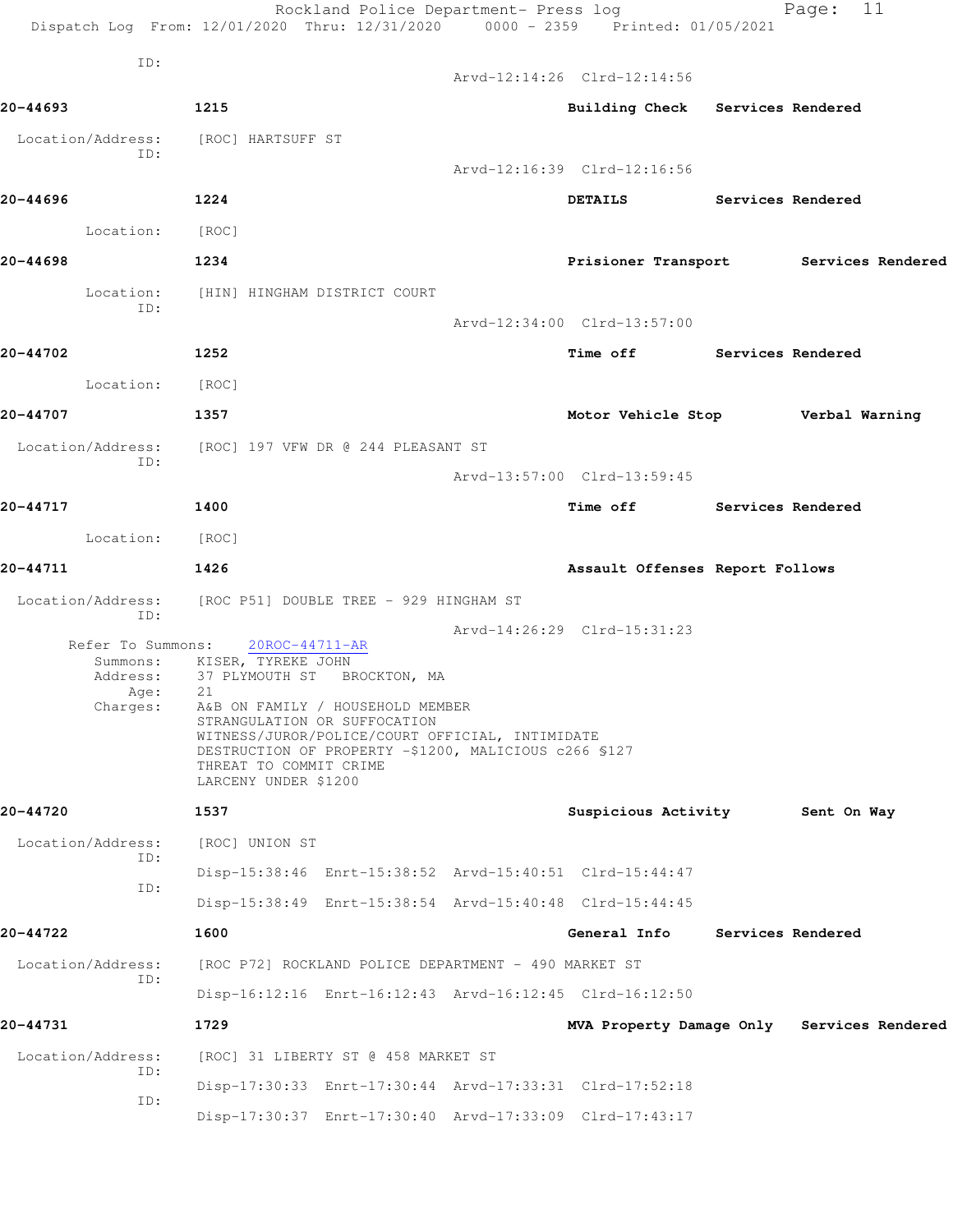|                                 | Rockland Police Department- Press log<br>Dispatch Log From: 12/01/2020 Thru: 12/31/2020 0000 - 2359 Printed: 01/05/2021 |                                     |                   | 12<br>Page:       |
|---------------------------------|-------------------------------------------------------------------------------------------------------------------------|-------------------------------------|-------------------|-------------------|
| 20-44732                        | 1730                                                                                                                    | <b>General Info</b>                 | Services Rendered |                   |
| Location/Address:               | [ROC] LIBERTY ST                                                                                                        |                                     |                   |                   |
| ID:                             | Disp-17:32:35 Enrt-17:32:41 Arvd-17:32:45 Clrd-17:32:48                                                                 |                                     |                   |                   |
| 20-44738                        | 1753                                                                                                                    | General Info                        | No Service        |                   |
| Location:                       | [ROC] HANOVER                                                                                                           |                                     |                   |                   |
| 20-44743                        | 1851                                                                                                                    | Identity Theft                      | Services Rendered |                   |
| Location/Address:               | [ROC] 5 APPLE CT                                                                                                        |                                     |                   |                   |
| ID:                             | Disp-18:54:34 Enrt-18:59:59 Arvd-19:04:34 Clrd-19:04:38                                                                 |                                     |                   |                   |
| 20-44753                        | 2035                                                                                                                    | 911 Accidental Services Rendered    |                   |                   |
| Location/Address:               | [ROC] 30 MARTHA DR Apt. #F                                                                                              |                                     |                   |                   |
| ID:                             | Disp-20:36:42 Enrt-20:37:19                                                                                             | $Clrd-20:41:03$                     |                   |                   |
| 20-44759                        | 2130                                                                                                                    | Details / Time off                  |                   | No Service        |
| Location:                       | [ROC]                                                                                                                   |                                     |                   |                   |
| 20-44760                        | 2159                                                                                                                    | Motor Vehicle Stop                  |                   | Citation/Warning  |
| Issued<br>Vicinity of:          | [ROC] 248 SUMMER ST @ 22 HARLOW RD                                                                                      |                                     |                   |                   |
| ID:                             |                                                                                                                         | Arvd-21:59:00 Clrd-22:01:51         |                   |                   |
| 20-44764                        | 2311                                                                                                                    | Suspicious Activity 6one on arrival |                   |                   |
| Location/Address:               | [ROC P90] R.E. LYONS - 197 VFW DR                                                                                       |                                     |                   |                   |
| ID:<br>ID:                      | Disp-23:16:54 Enrt-23:17:01 Arvd-23:19:19 Clrd-23:26:43                                                                 |                                     |                   |                   |
|                                 | Disp-23:19:33                                                                                                           | Arvd-23:19:37 Clrd-23:26:38         |                   |                   |
| For Date: $12/04/2020$ - Friday |                                                                                                                         |                                     |                   |                   |
| 20-44767                        | 0000                                                                                                                    | SHIFT ASSIGNMENTS Services Rendered |                   |                   |
| Location/Address:               | [ROC P72] ROCKLAND POLICE DEPARTMENT - 490 MARKET ST                                                                    |                                     |                   |                   |
| ID:                             | Disp-00:01:48                                                                                                           | $Clrd-00:01:57$                     |                   |                   |
| 20-44779                        | 0456                                                                                                                    | Building Check Appears Secure       |                   |                   |
| Location/Address:               | [ROC] UNION ST                                                                                                          |                                     |                   |                   |
| ID:                             | $Disp-04:57:09$                                                                                                         | Arvd-04:57:15 Clrd-05:13:59         |                   |                   |
| 20-44782                        | 0608                                                                                                                    | Details / Time off                  |                   | Services Rendered |
| Location:                       | [ROC]                                                                                                                   |                                     |                   |                   |
| 20-44787                        | 0722                                                                                                                    | 911 Accidental Services Rendered    |                   |                   |
| Location/Address:               | [ROC 260] SOUTH SHORE HOSPICE - 30 RESERVOIR PARK DR                                                                    |                                     |                   |                   |
| ID:                             | Disp-07:23:13 Enrt-07:23:37 Arvd-07:29:38 Clrd-07:32:09                                                                 |                                     |                   |                   |
| 20-44791                        | 0808                                                                                                                    | Information Call No Action Required |                   |                   |
| Location/Address:               | [ROC P72] ROCKLAND POLICE DEPARTMENT - 490 MARKET ST                                                                    |                                     |                   |                   |
| 20-44795<br>Required            | 0844                                                                                                                    | Details / Time off                  |                   | No Action         |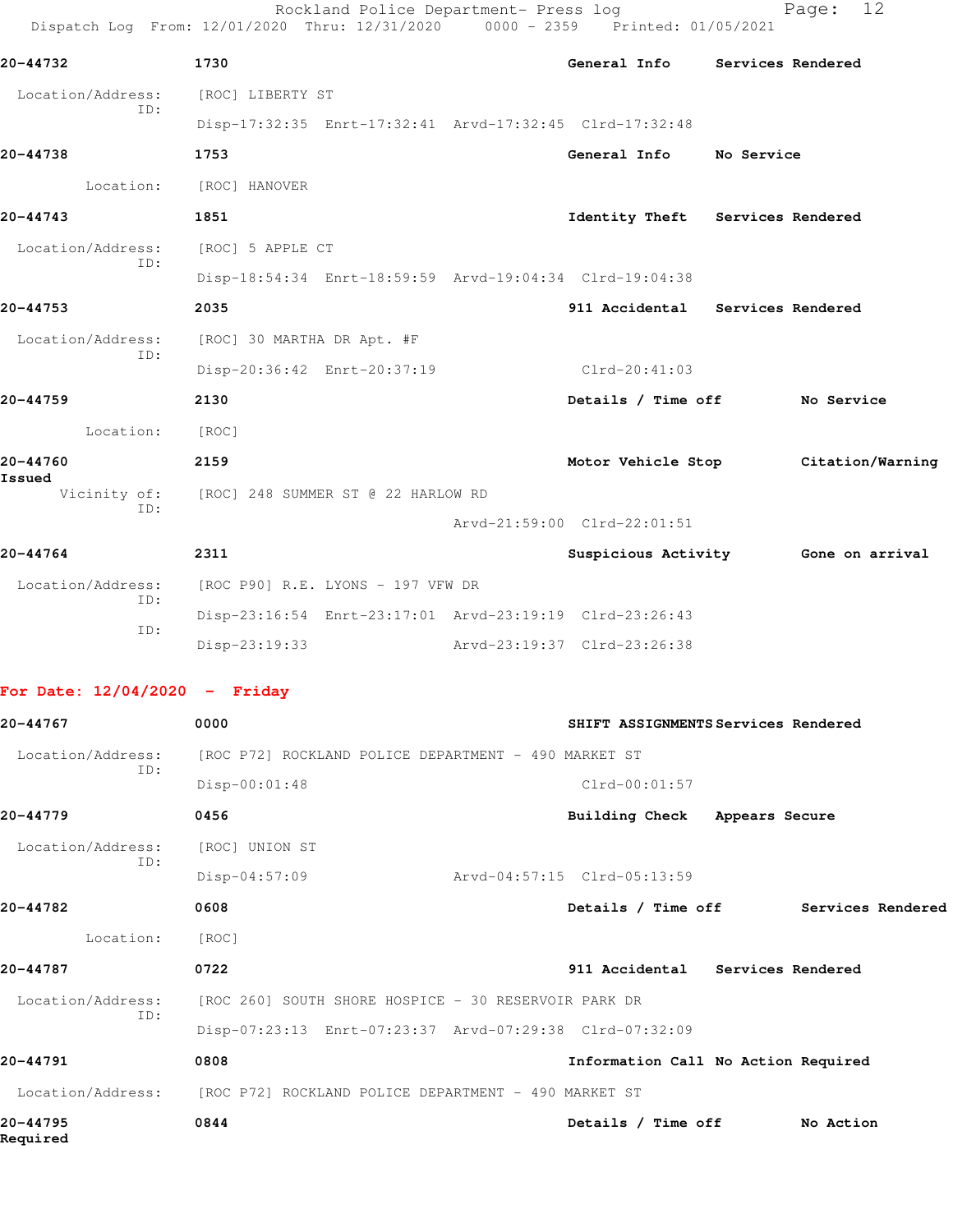|                   |                   | Rockland Police Department- Press log<br>Dispatch Log From: 12/01/2020 Thru: 12/31/2020 0000 - 2359 Printed: 01/05/2021 |                                    |                   | 13<br>Page:                             |
|-------------------|-------------------|-------------------------------------------------------------------------------------------------------------------------|------------------------------------|-------------------|-----------------------------------------|
|                   | Location:         | [ROC]                                                                                                                   |                                    |                   |                                         |
| 20-44797          |                   | 0850                                                                                                                    | Details / Time off                 |                   | No Action                               |
| Required          | Location:         | [ROC]                                                                                                                   |                                    |                   |                                         |
| 20-44799          |                   | 0852                                                                                                                    | Identity Theft Services Rendered   |                   |                                         |
|                   | Location/Address: | [ROC] 5 APPLE CT                                                                                                        |                                    |                   |                                         |
|                   | ID:               | Disp-08:57:40                                                                                                           | $Clrd-08:59:49$                    |                   |                                         |
| 20-44798          |                   | 0853                                                                                                                    |                                    |                   | Motor Vehicle Stop Citation/Warning     |
| Issued            | Location/Address: | [ROC] 64 BEECH ST @ 1 BAY PATH LN                                                                                       |                                    |                   |                                         |
|                   | ID:               | Disp-08:53:36                                                                                                           | Arvd-08:53:43 Clrd-09:00:42        |                   |                                         |
| 20-44810          |                   | 0959                                                                                                                    | Burglar Alarm                      | Services Rendered |                                         |
|                   | Location/Address: | [ROC] 45 MILLBROOK DR                                                                                                   |                                    |                   |                                         |
|                   | ID:               | Disp-10:00:27 Enrt-10:00:29 Arvd-10:03:33 Clrd-10:09:07                                                                 |                                    |                   |                                         |
|                   | ID:               | Disp-10:01:08 Enrt-10:01:10 Arvd-10:06:34 Clrd-10:07:12                                                                 |                                    |                   |                                         |
| 20-44811          |                   | 1004                                                                                                                    | 911 Accidental Services Rendered   |                   |                                         |
|                   | Location/Address: | [ROC] 19 GLEN ST                                                                                                        |                                    |                   |                                         |
|                   | ID:               | Disp-10:07:16 Enrt-10:09:39 Arvd-10:14:49 Clrd-10:18:47                                                                 |                                    |                   |                                         |
| 20-44813          |                   | 1011                                                                                                                    | Motor Vehicle Stop                 |                   | Verbal Warning                          |
| Location/Address: |                   | [ROC] 448 BEECH ST                                                                                                      |                                    |                   |                                         |
|                   | ID:               | $Disp-10:11:39$                                                                                                         | Arvd-10:11:42 Clrd-10:12:52        |                   |                                         |
| 20-44816          |                   | 1029                                                                                                                    | Traffic Enforcement                |                   | Services Rendered                       |
|                   | Location/Address: | [ROC] 217 UNION ST                                                                                                      |                                    |                   |                                         |
|                   | ID:               | Disp-10:29:54 Enrt-10:29:56 Arvd-10:29:58 Clrd-10:30:18                                                                 |                                    |                   |                                         |
| 20-44853          |                   | 1045                                                                                                                    | Animal Complaint Services Rendered |                   |                                         |
|                   | Location/Address: | [ROC] 327 CONCORD ST                                                                                                    |                                    |                   |                                         |
| 20-44819          |                   | 1116                                                                                                                    |                                    |                   | Motor Vehicle Stop Services Rendered    |
|                   | Location/Address: | [ROC] 291 MARKET ST @ 15 ALBION ST                                                                                      |                                    |                   |                                         |
|                   | ID:               |                                                                                                                         | Arvd-11:16:00 Clrd-11:23:22        |                   |                                         |
| 20-44820          |                   | 1122                                                                                                                    |                                    |                   | MVA Property Damage Only Report Follows |
|                   | Location/Address: | [ROC] 116 HOWARD ST                                                                                                     |                                    |                   |                                         |
|                   | ID:               | Disp-11:24:21 Enrt-11:24:23 Arvd-11:25:39 Clrd-11:38:15                                                                 |                                    |                   |                                         |
| 20-44821          |                   | 1126                                                                                                                    | Animal Complaint Services Rendered |                   |                                         |
|                   | Location/Address: | [ROC] 334 POND ST                                                                                                       |                                    |                   |                                         |
|                   | ID:               | $Disp-11:26:21$                                                                                                         | Arvd-11:26:24 Clrd-11:33:06        |                   |                                         |
| 20-44829          |                   | 1244                                                                                                                    | Disturbance                        | Peace Restored    |                                         |
|                   | Location/Address: | [ROC] 36 WHEELER AVE                                                                                                    |                                    |                   |                                         |
|                   | ID:               | Disp-12:46:01 Enrt-12:46:10 Arvd-12:48:41 Clrd-13:05:21                                                                 |                                    |                   |                                         |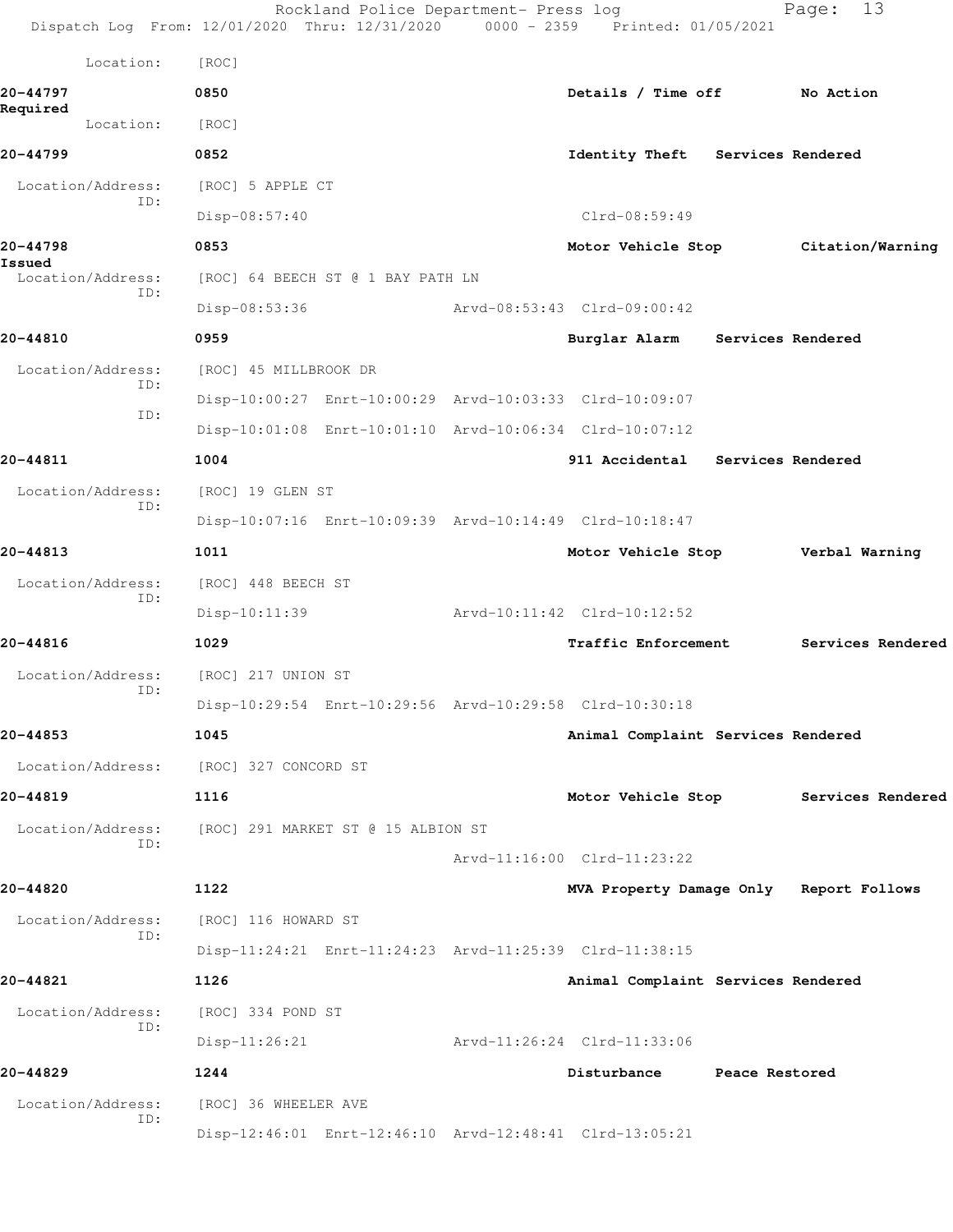|                          | Rockland Police Department- Press log<br>Dispatch Log From: 12/01/2020 Thru: 12/31/2020 0000 - 2359 Printed: 01/05/2021 |                                   |                   | 14<br>Page:       |
|--------------------------|-------------------------------------------------------------------------------------------------------------------------|-----------------------------------|-------------------|-------------------|
|                          |                                                                                                                         |                                   |                   |                   |
| ID:                      | Disp-12:46:08 Enrt-12:46:11 Arvd-12:47:49 Clrd-13:05:22                                                                 |                                   |                   |                   |
| ID:                      | Disp-12:47:53 Enrt-12:47:56 Arvd-12:48:15 Clrd-13:05:20                                                                 |                                   |                   |                   |
| 20-44830                 | 1256                                                                                                                    | Police Information                |                   | Services Rendered |
| Location/Address:        | [ROC P51] DOUBLE TREE - 929 HINGHAM ST                                                                                  |                                   |                   |                   |
| 20-44832                 | 1305                                                                                                                    | Burglar Alarm                     | Cancelled Enroute |                   |
| Location/Address:        | [ROC] 45 MILLBROOK DR                                                                                                   |                                   |                   |                   |
| ID:<br>Original Call #:  | Disp-13:06:16 Enrt-13:06:19<br>$20 - 44810$                                                                             | $Clrd-13:07:13$                   |                   |                   |
| 20-44833                 | 1337                                                                                                                    | Motor Vehicle Stop                |                   | Verbal Warning    |
| Location/Address:        | [ROC] 614 BEECH ST                                                                                                      |                                   |                   |                   |
| ID:                      | Disp-13:38:21                                                                                                           | Arvd-13:38:26 Clrd-13:41:21       |                   |                   |
| 20-44835                 | 1338                                                                                                                    | Assist Public Services Rendered   |                   |                   |
| Location/Address:        | [ROC P51] DOUBLE TREE - 929 HINGHAM ST                                                                                  |                                   |                   |                   |
| ID:                      | Disp-13:44:57                                                                                                           | $Clrd-14:14:08$                   |                   |                   |
| 20-44836                 | 1348                                                                                                                    | Motor Vehicle Stop                |                   | Verbal Warning    |
| Location/Address:        | [ROC] 315 BEECH ST                                                                                                      |                                   |                   |                   |
| ID:                      |                                                                                                                         | Arvd-13:48:00 Clrd-13:50:59       |                   |                   |
| 20-44838                 | 1405                                                                                                                    | Motor Vehicle Stop                |                   | Verbal Warning    |
| Location/Address:        | [ROC] ST PATRICKS CEMETARY - WEST WATER ST                                                                              |                                   |                   |                   |
| ID:                      | $Disp-14:06:46$                                                                                                         | Arvd-14:06:52 Clrd-14:10:50       |                   |                   |
| 20-44839                 | 1412                                                                                                                    | Details / Time off                |                   | No Action         |
| Required<br>Location:    | [ROC]                                                                                                                   |                                   |                   |                   |
| 20-44841                 | 1433                                                                                                                    | Motor Vehicle Stop Verbal Warning |                   |                   |
| Location/Address:<br>ID: | [ROC] 35 MARKET ST @ 50 J A DUNN MEM DR                                                                                 |                                   |                   |                   |
|                          | $Disp-14:34:00$                                                                                                         | Arvd-14:34:03 Clrd-14:35:17       |                   |                   |
| 20-44843                 | 1449                                                                                                                    | Warrant                           | Arrest (s) Made   |                   |
| Location/Address:<br>ID: | [ROC P51] DOUBLE TREE - 929 HINGHAM ST                                                                                  |                                   |                   |                   |
| ID:                      | Disp-14:50:24 Enrt-14:50:33 Arvd-14:55:09 Clrd-15:15:30                                                                 |                                   |                   |                   |
|                          | Disp-14:50:32 Enrt-14:50:35 Arvd-14:55:07 Clrd-15:15:24                                                                 |                                   |                   |                   |
| 20-44849                 | 1515                                                                                                                    | Prisioner Transport               |                   | Services Rendered |
| Location/Address:<br>ID: | [HIN 1] HINGHAM COURT - 28 GEORGE WASHINGTON BLVD                                                                       |                                   |                   |                   |
|                          | Disp-15:16:11 Enrt-15:16:13 Arvd-15:48:23 Clrd-15:48:25                                                                 |                                   |                   |                   |
| 20-44851                 | 1527                                                                                                                    | 911 Accidental Services Rendered  |                   |                   |
| Location/Address:<br>ID: | [ROC] 7 BOXBERRY LN                                                                                                     |                                   |                   |                   |
|                          | Disp-15:32:19 Enrt-15:32:20 Arvd-15:35:57 Clrd-15:37:39                                                                 |                                   |                   |                   |
| 20-44854                 | 1542                                                                                                                    | Motor Vehicle Complaint           |                   | Sent On Way       |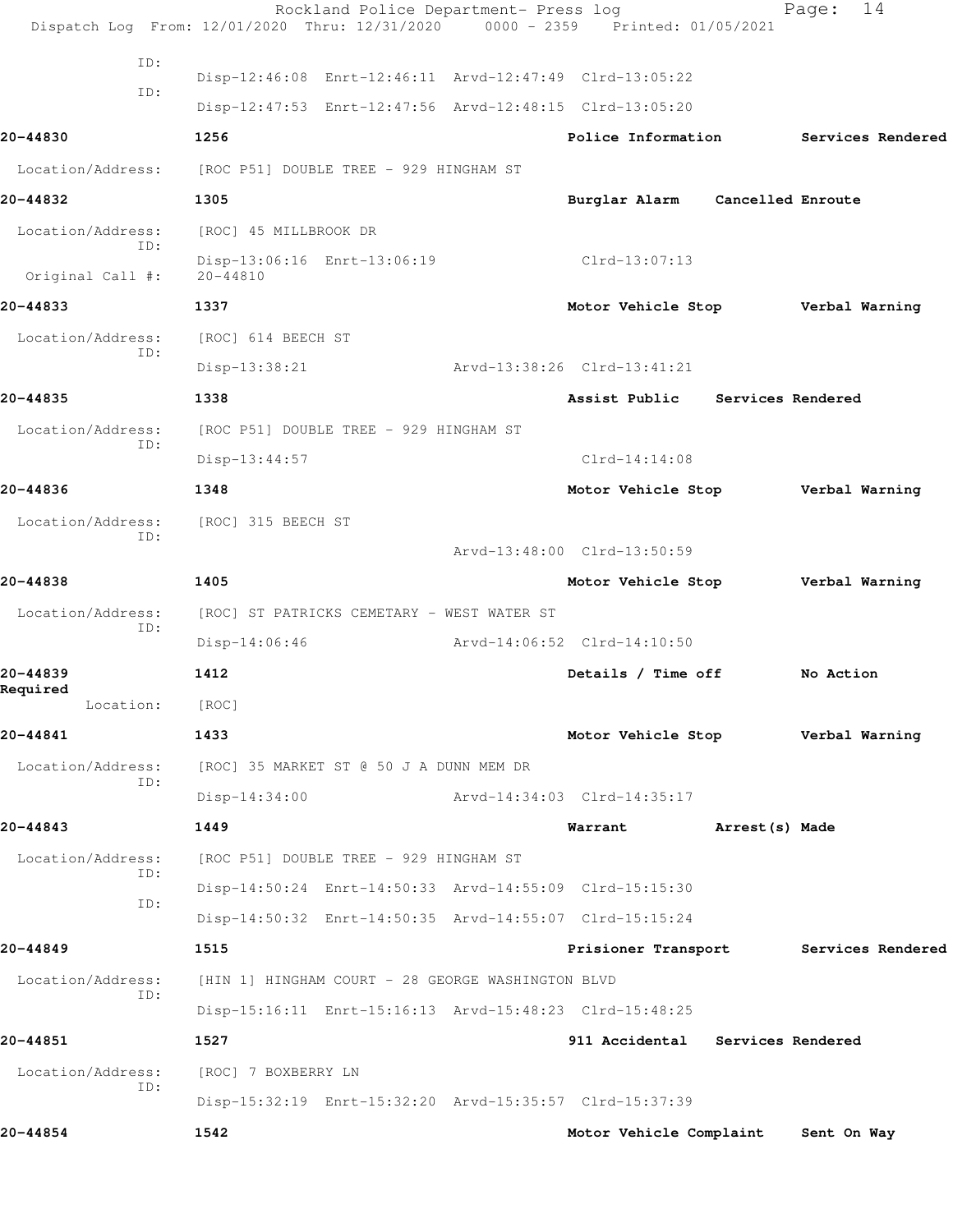|                                                               | Rockland Police Department- Press log<br>Dispatch Log From: 12/01/2020 Thru: 12/31/2020 0000 - 2359 Printed: 01/05/2021 |                                   |                | 15<br>Page:                                |
|---------------------------------------------------------------|-------------------------------------------------------------------------------------------------------------------------|-----------------------------------|----------------|--------------------------------------------|
| Location/Address:                                             | [ROC 95] ROCKLAND TRUST - 288 UNION ST                                                                                  |                                   |                |                                            |
| ID:                                                           | Disp-15:44:38 Enrt-15:44:40 Arvd-15:45:35 Clrd-15:50:31                                                                 |                                   |                |                                            |
| 20-44860                                                      | 1616                                                                                                                    | General Info                      | Appears Secure |                                            |
|                                                               | Location/Address: [ROC P72] ROCKLAND POLICE DEPARTMENT - 490 MARKET ST                                                  |                                   |                |                                            |
| 20-44861                                                      | 1620                                                                                                                    | <b>Health &amp; Welfare Check</b> |                | Unfounded                                  |
| Location/Address:                                             | [ROC] 800 HINGHAM ST @ 20 RESERVOIR PARK DR                                                                             |                                   |                |                                            |
| ID:                                                           | Disp-16:22:16 Enrt-16:22:20 Arvd-16:30:17 Clrd-16:42:31                                                                 |                                   |                |                                            |
| 20-44862                                                      | 1622                                                                                                                    |                                   |                | Health & Welfare Check Services Rendered   |
| Location/Address:                                             | [ROC] 61 FAIRVIEW ST                                                                                                    |                                   |                |                                            |
| ID:                                                           | Disp-16:24:25 Enrt-16:24:27 Arvd-16:31:35 Clrd-16:32:26                                                                 |                                   |                |                                            |
| 20-44868                                                      | 1629                                                                                                                    | Details / Time off                |                | Appears Secure                             |
| Location:                                                     | [ROC]                                                                                                                   |                                   |                |                                            |
| 20-44867                                                      | 1633                                                                                                                    |                                   |                | Suspicious Activity Services Rendered      |
| Location/Address:                                             | [ROC] TOWN FOREST PARKING LOT - SALEM ST                                                                                |                                   |                |                                            |
| ID:                                                           | Disp-16:35:05 Enrt-16:36:27 Arvd-16:43:05 Clrd-16:44:40                                                                 |                                   |                |                                            |
| ID:                                                           | Disp-16:38:32 Enrt-16:38:34 Arvd-16:42:22 Clrd-16:44:37                                                                 |                                   |                |                                            |
| 20-44874                                                      | 1700                                                                                                                    | Assist Other Agency               |                | Services Rendered                          |
| Location/Address:                                             | [ROC] 62 NEVENS CIR                                                                                                     |                                   |                |                                            |
| ID:                                                           | Disp-17:03:25 Enrt-17:03:33 Arvd-17:03:36 Clrd-17:11:08                                                                 |                                   |                |                                            |
| 20-44873<br>911 Wireless call (Transfered)<br>Location: [ROC] | 1701                                                                                                                    | 911 Wireless call (Transfered)    |                |                                            |
| 20-44875                                                      | 1704                                                                                                                    |                                   |                | MVA Property Damage Only Services Rendered |
| Location/Address:                                             | [ROC] VOLVO DEALER - 1030 HINGHAM ST                                                                                    |                                   |                |                                            |
| ID:                                                           | $Disp-17:09:44$                                                                                                         | Arvd-17:09:48 Clrd-17:15:45       |                |                                            |
| 20-44878                                                      | 1717                                                                                                                    | <b>Building Check</b>             |                | Building Checked/Secured                   |
| Location/Address:                                             | [ROC] HINGHAM ST                                                                                                        |                                   |                |                                            |
| ID:                                                           |                                                                                                                         | Arvd-17:17:59 Clrd-17:18:09       |                |                                            |
| 20-44880                                                      | 1746                                                                                                                    | Suspicious Activity               |                | Sent On Way                                |
| Location/Address:<br>ID:                                      | [ROC] MARKET ST                                                                                                         |                                   |                |                                            |
| ID:                                                           | $Disp-17:47:50$                                                                                                         | Arvd-17:52:29 Clrd-17:54:12       |                |                                            |
|                                                               | $Disp-17:47:50$                                                                                                         | Arvd-17:52:29 Clrd-17:53:54       |                |                                            |
| 20-44893<br>Patient Refusal                                   | 1936                                                                                                                    | Motor Vehicle Collision W/PI      |                |                                            |
| Vicinity of:<br>ID:                                           | [ROC P45] COMFORT INN - 850 HINGHAM ST                                                                                  |                                   |                |                                            |
| ID:                                                           | Disp-19:37:35 Enrt-19:38:38 Arvd-19:41:11 Clrd-19:54:14                                                                 |                                   |                |                                            |
| Fire Unit:                                                    | Disp-19:38:36 Enrt-19:38:38 Arvd-19:43:53 Clrd-19:54:17<br>ROCKEN1-Pumper-Rockland Engine 1                             |                                   |                |                                            |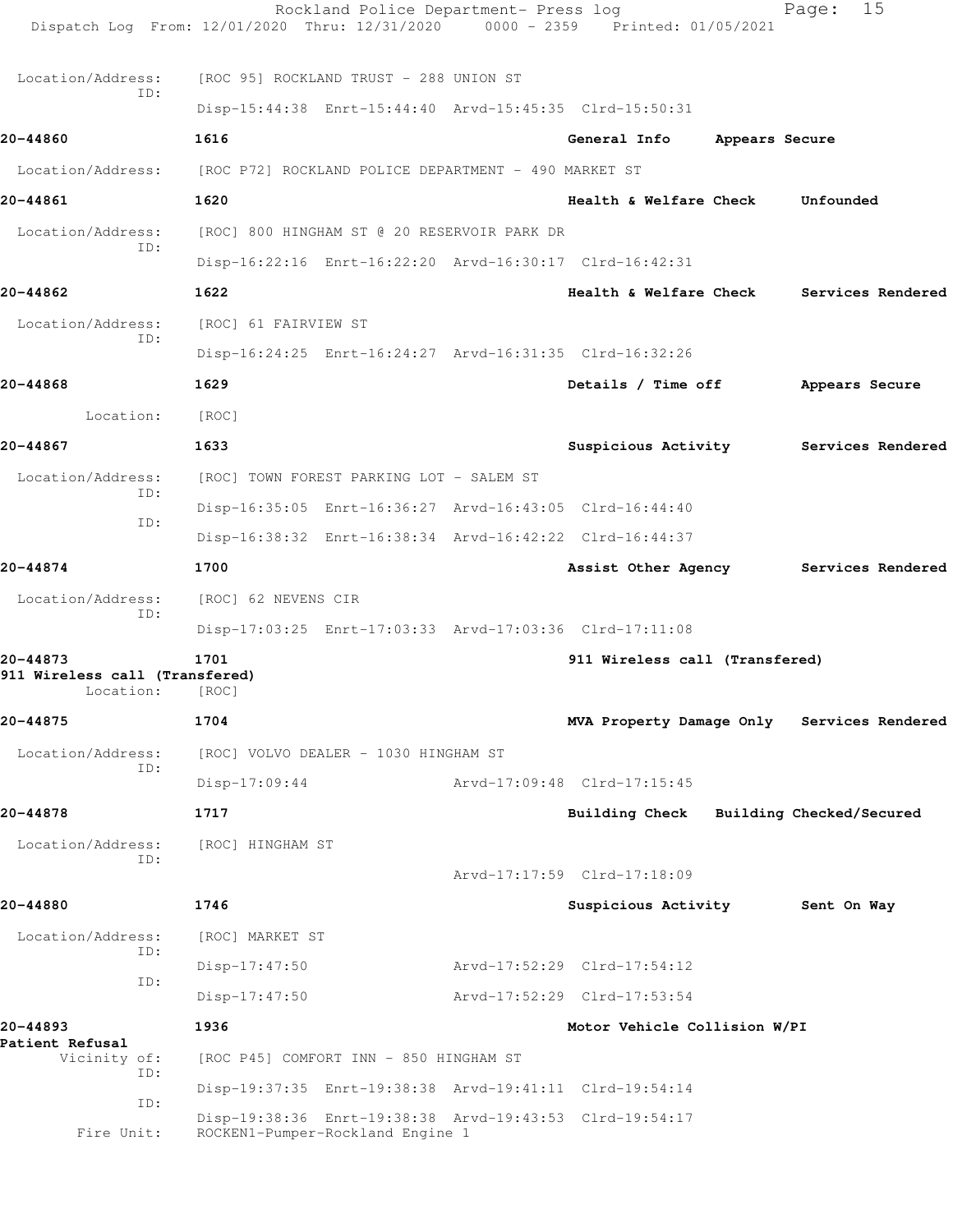| Dispatch Log From: 12/01/2020 Thru: 12/31/2020                         |                                            | Rockland Police Department- Press log                  | 0000 - 2359 Printed: 01/05/2021                                      |                | 16<br>Page:       |  |
|------------------------------------------------------------------------|--------------------------------------------|--------------------------------------------------------|----------------------------------------------------------------------|----------------|-------------------|--|
|                                                                        |                                            | InQrtsUnavl-19:52:37 InSrvce-19:52:40                  | Disp-19:39:24 Enrt-19:40:38 Arvd-19:44:32 Clrd-19:47:22              |                |                   |  |
| EMS Unit:                                                              | ROCKAM1-Rockland A1                        | InQrtsUnavl-19:55:02 InSrvce-19:55:05                  | Disp-19:39:33 Enrt-19:40:34 Arvd-19:44:28 Clrd-19:50:30              |                |                   |  |
| 20-44907                                                               | 2111                                       |                                                        | Suspicious Activity                                                  |                | Services Rendered |  |
| Location/Address:                                                      | [ROC] 155 EAST WATER ST                    |                                                        |                                                                      |                |                   |  |
| ID:                                                                    |                                            |                                                        | Disp-21:14:26 Enrt-21:15:03 Arvd-21:24:13 Clrd-21:25:39              |                |                   |  |
| 20-44916                                                               | 2247                                       |                                                        | Disturbance                                                          | Investigated   |                   |  |
| Location/Address:                                                      |                                            | [ROC P93] THE BANNER - 167 UNION ST                    |                                                                      |                |                   |  |
| ID:                                                                    |                                            |                                                        | Disp-22:49:14 Enrt-22:49:38 Arvd-22:50:50 Clrd-23:04:28              |                |                   |  |
| ID:                                                                    |                                            |                                                        | Disp-22:49:14 Enrt-22:49:41 Arvd-23:00:21 Clrd-23:04:28              |                |                   |  |
| ID:                                                                    | $Disp-22:49:14$                            |                                                        | Clrd-22:49:36                                                        |                |                   |  |
| ID:                                                                    |                                            |                                                        | Disp-22:49:28 Enrt-22:49:30 Arvd-22:49:32 Clrd-23:04:28              |                |                   |  |
| 20-44921                                                               | 2336                                       |                                                        | <b>Health &amp; Welfare Check</b>                                    |                | Unfounded         |  |
| Location/Address:                                                      | [ROC] LOWER REED STREET BY TRACK - REED ST |                                                        |                                                                      |                |                   |  |
| ID:                                                                    |                                            |                                                        | Disp-23:40:28 Enrt-23:45:10 Arvd-23:58:52 Clrd-12/05/2020 @ 00:09:48 |                |                   |  |
| For Date: $12/05/2020 -$ Saturday                                      |                                            |                                                        |                                                                      |                |                   |  |
| 20-44925                                                               | 0020                                       |                                                        | SHIFT ASSIGNMENTS Services Rendered                                  |                |                   |  |
| Location/Address: [ROC P72] ROCKLAND POLICE DEPARTMENT - 490 MARKET ST |                                            |                                                        |                                                                      |                |                   |  |
| 20-44926                                                               | 0025                                       |                                                        | Noise Complaint Unfounded                                            |                |                   |  |
| Location/Address:                                                      | [ROC 94] 23 NORTH AVE                      |                                                        |                                                                      |                |                   |  |
| ID:                                                                    |                                            |                                                        | Disp-00:42:44 Enrt-00:42:49 Arvd-00:42:56 Clrd-00:46:20              |                |                   |  |
| 20-44928                                                               | 0104                                       |                                                        | Noise Complaint Services Rendered                                    |                |                   |  |
| Location/Address:                                                      |                                            | [ROC 94] 23 NORTH AVE Apt. #2                          |                                                                      |                |                   |  |
| ID:                                                                    |                                            |                                                        | Disp-01:05:39 Enrt-01:06:25 Arvd-01:09:52 Clrd-01:12:07              |                |                   |  |
| ID:                                                                    |                                            |                                                        | Disp-01:06:35 Enrt-01:06:40 Arvd-01:08:55 Clrd-01:12:07              |                |                   |  |
| ID:                                                                    | $Disp-01:14:55$                            |                                                        | $Clrd-01:15:17$                                                      |                |                   |  |
| 20-44929                                                               | 0110                                       |                                                        | Burglar Alarm                                                        | Appears Secure |                   |  |
| Location/Address:                                                      |                                            | [ROC P85] ROCKLAND FEDERAL CREDIT UNION - 241 UNION ST |                                                                      |                |                   |  |
| ID:                                                                    |                                            |                                                        | Disp-01:12:07 Enrt-01:12:55 Arvd-01:14:46 Clrd-01:14:55              |                |                   |  |

 ID: Disp-01:12:07 Enrt-01:12:51 Arvd-01:13:08 Clrd-01:14:55 ID:

 Disp-01:13:19 Enrt-01:13:22 Arvd-01:13:25 Clrd-01:14:55 **20-44931 0244 Building Check Services Rendered** Location/Address: [ROC] HINGHAM ST ID: Arvd-02:44:49 Clrd-02:45:04

**20-44935 0339 Building Check Appears Secure**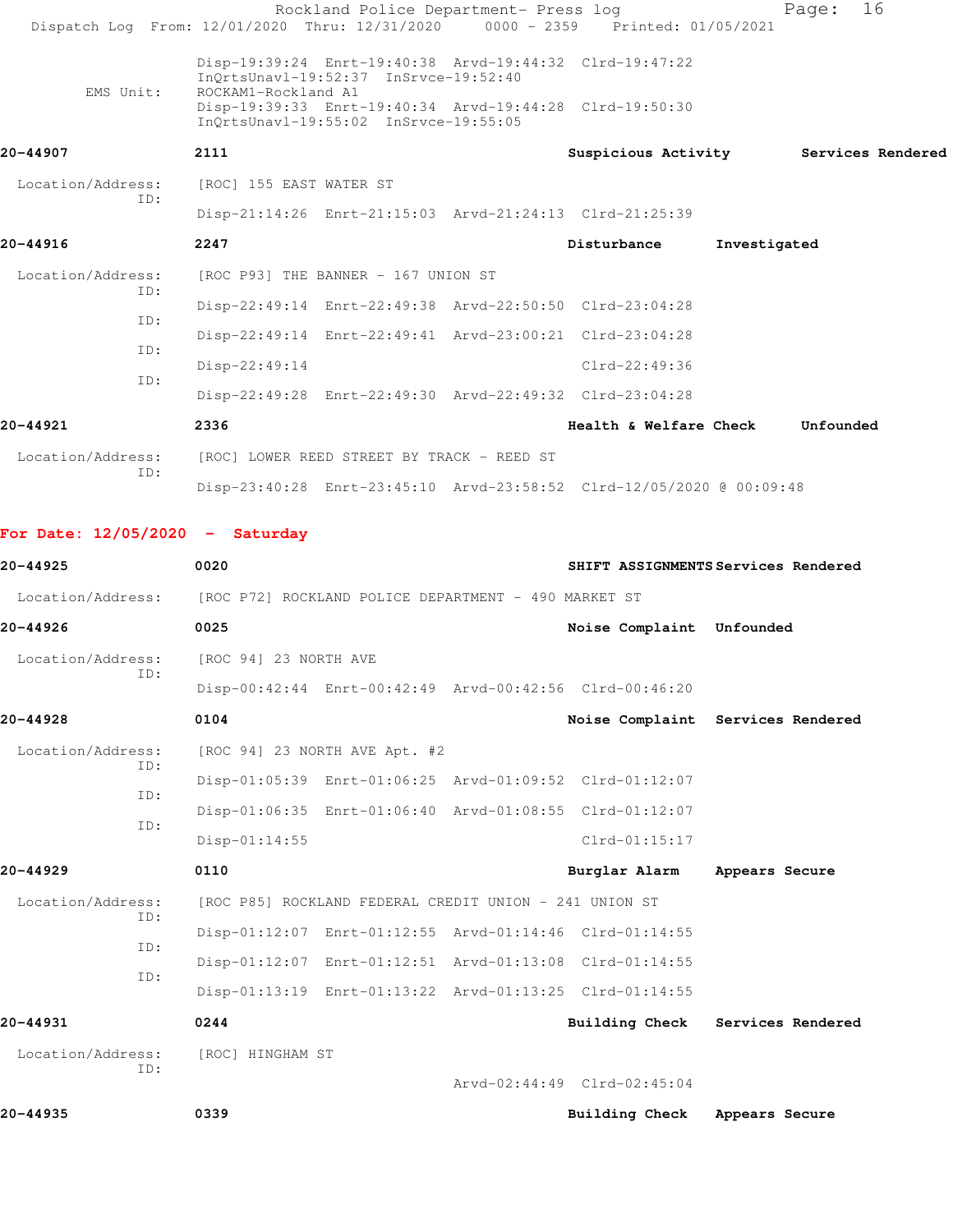|                          | Rockland Police Department- Press log<br>Dispatch Log From: 12/01/2020 Thru: 12/31/2020 0000 - 2359 Printed: 01/05/2021 |                             | 17<br>Page:                             |
|--------------------------|-------------------------------------------------------------------------------------------------------------------------|-----------------------------|-----------------------------------------|
| Location/Address:        | [ROC] HARTSUFF ST                                                                                                       |                             |                                         |
| ID:                      |                                                                                                                         | Arvd-03:40:15 Clrd-03:40:28 |                                         |
| 20-44940                 | 0504                                                                                                                    |                             | Building Check Building Checked/Secured |
| Location/Address:        | [ROC] UNION ST                                                                                                          |                             |                                         |
| ID:<br>ID:               |                                                                                                                         | Arvd-05:05:12 Clrd-05:20:18 |                                         |
|                          | Disp-05:05:03                                                                                                           | Clrd-05:05:12               |                                         |
| 20-44942                 | 0532                                                                                                                    |                             | Building Check Services Rendered        |
| Location/Address:<br>ID: | [ROC] HINGHAM ST                                                                                                        |                             |                                         |
|                          |                                                                                                                         | Arvd-05:32:34 Clrd-05:32:46 |                                         |
| 20-44943                 | 0542                                                                                                                    | Time off                    | Services Rendered                       |
| Location:                | [ROC]                                                                                                                   |                             |                                         |
| 20-44950                 | 0800                                                                                                                    |                             | SHIFT ASSIGNMENTS Services Rendered     |
| Location/Address:        | [ROC P72] ROCKLAND POLICE DEPARTMENT - 490 MARKET ST                                                                    |                             |                                         |
| 20-44954                 | 0925                                                                                                                    |                             | General Incident Services Rendered      |
| Location/Address:<br>ID: | [ROC] 211 GARDEN TER                                                                                                    |                             |                                         |
|                          | Disp-09:30:40 Enrt-09:30:43 Arvd-09:33:11 Clrd-09:50:04                                                                 |                             |                                         |
| 20-44957                 | 0955                                                                                                                    | Disturbance                 | Sent On Way                             |
| Location/Address:<br>ID: | [ROC] 105 MARKET ST Apt. #17                                                                                            |                             |                                         |
| ID:                      | Disp-09:58:12 Enrt-09:58:31 Arvd-10:01:21 Clrd-10:28:04                                                                 |                             |                                         |
| ID:                      | Disp-09:58:16 Enrt-09:58:31 Arvd-10:01:29 Clrd-10:28:01                                                                 |                             |                                         |
|                          | Disp-09:58:28 Enrt-09:58:31                                                                                             | $Clrd-10:16:07$             |                                         |
| 20-44963                 | 1039                                                                                                                    | PERSONAL DAY OFF No Service |                                         |
| Location/Address:<br>ID: | [ROC P72] ROCKLAND POLICE DEPARTMENT - 490 MARKET ST                                                                    |                             |                                         |
|                          | Disp-10:41:06 Enrt-11:42:29 Arvd-11:42:32 Clrd-11:42:36                                                                 |                             |                                         |
| 20-44965<br>Assistance   | 1135                                                                                                                    | Police Information          | Provided                                |
| Location/Address:<br>ID: | [ROC] 263 NORTH AVE                                                                                                     |                             |                                         |
|                          | $Disp-11:55:47$                                                                                                         | Arvd-11:55:49 Clrd-11:55:53 |                                         |
| 20-44966                 | 1204                                                                                                                    | General Info                | Services Rendered                       |
| Location/Address:<br>ID: | [ROC P72] ROCKLAND POLICE DEPARTMENT - 490 MARKET ST                                                                    |                             |                                         |
|                          | $Disp-12:08:04$                                                                                                         | Clrd-13:38:48               |                                         |
| 20-44969                 | 1240                                                                                                                    | Disturbance                 | Peace Restored                          |
| Location/Address:<br>ID: | [ROC] 242 MARTHA DR Apt. #A                                                                                             |                             |                                         |
| ID:                      | Disp-12:41:48 Enrt-12:41:53 Arvd-12:48:33 Clrd-12:57:56                                                                 |                             |                                         |
|                          | Disp-12:41:51 Enrt-12:41:52 Arvd-12:48:35 Clrd-12:57:58                                                                 |                             |                                         |
| 20-44971                 | 1259                                                                                                                    |                             | Health & Welfare Check Could Not Locate |
| Location/Address:        | [ROC] LOWER REED ST - REED ST                                                                                           |                             |                                         |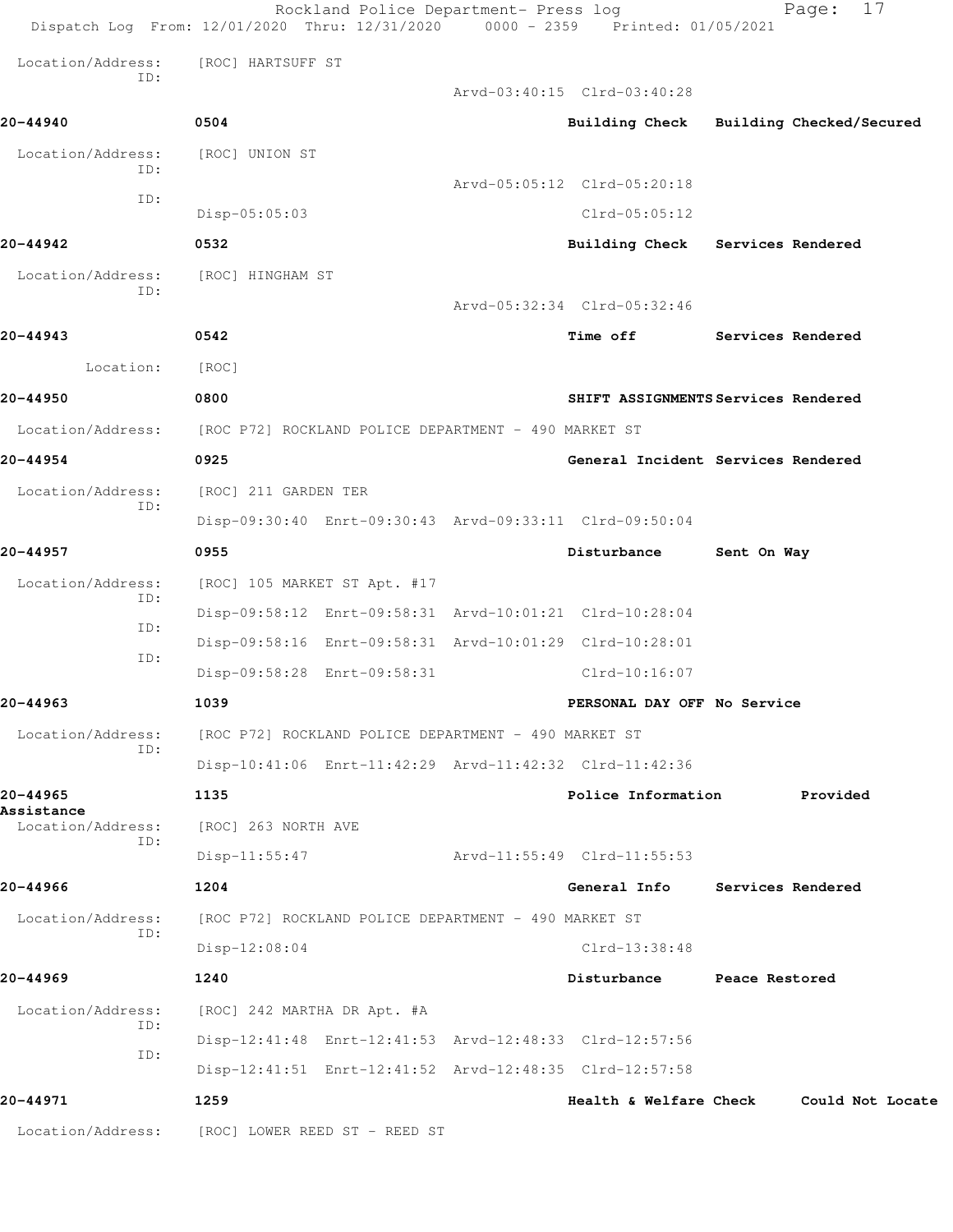|                                  | Rockland Police Department- Press log<br>Dispatch Log From: 12/01/2020 Thru: 12/31/2020 0000 - 2359 Printed: 01/05/2021 |                                         |            | Page:          | 18                |
|----------------------------------|-------------------------------------------------------------------------------------------------------------------------|-----------------------------------------|------------|----------------|-------------------|
| ID:                              |                                                                                                                         |                                         |            |                |                   |
| ID:                              | $Disp-13:00:55$                                                                                                         | Arvd-13:00:57 Clrd-13:05:20             |            |                |                   |
|                                  | $Disp-13:05:16$                                                                                                         | Arvd-13:05:19 Clrd-13:05:20             |            |                |                   |
| 20-44973                         | 1309                                                                                                                    | Building Check Appears Secure           |            |                |                   |
| Location/Address:<br>ID:         | [ROC] HINGHAM ST                                                                                                        |                                         |            |                |                   |
|                                  |                                                                                                                         | Arvd-13:09:57 Clrd-13:10:14             |            |                |                   |
| 20-44977                         | 1326                                                                                                                    | Assist Fire Department                  |            |                | Services Rendered |
| Location/Address:<br>ID:         | [ROC] 338 LEVIN RD                                                                                                      |                                         |            |                |                   |
| ID:                              | Disp-13:27:43 Enrt-13:27:45 Arvd-13:36:30 Clrd-14:23:23                                                                 |                                         |            |                |                   |
|                                  | $Disp-14:03:44$                                                                                                         | Arvd-14:03:47 Clrd-14:23:31             |            |                |                   |
| 20-44978                         | 1334                                                                                                                    | GENERAL INCIDENT Services Rendered      |            |                |                   |
| Location/Address:                | [ROC P72] ROCKLAND POLICE DEPARTMENT - 490 MARKET ST                                                                    |                                         |            |                |                   |
| 20-44988                         | 1421                                                                                                                    | 911 Accidental Services Rendered        |            |                |                   |
| Location/Address:<br>ID:         | [ROC] 5 TIFFANY LN                                                                                                      |                                         |            |                |                   |
|                                  | Disp-14:23:15 Enrt-14:23:21 Arvd-14:32:28 Clrd-14:35:12                                                                 |                                         |            |                |                   |
| 20-44995                         | 1513                                                                                                                    | Assist Fire Department                  |            |                | Services Rendered |
| Location/Address:<br>ID:         | [ROC 175] 165 SALEM ST                                                                                                  |                                         |            |                |                   |
|                                  | Disp-15:17:32 Enrt-15:17:34 Arvd-15:24:20 Clrd-15:41:20                                                                 |                                         |            |                |                   |
| 20-45003                         | 1558                                                                                                                    | SHIFT ASSIGNMENTSNo Service             |            |                |                   |
| Location/Address:                | [ROC P72] ROCKLAND POLICE DEPARTMENT - 490 MARKET ST                                                                    |                                         |            |                |                   |
| 20-45007                         | 1633                                                                                                                    | Details / Time off                      |            | No Service     |                   |
| Location:                        | [ROC]                                                                                                                   |                                         |            |                |                   |
| 20-45009                         | 1639                                                                                                                    | General Info                            | No Service |                |                   |
| Location/Address:                | [ROC P72] ROCKLAND POLICE DEPARTMENT - 490 MARKET ST                                                                    |                                         |            |                |                   |
| 20-45011                         | 1648                                                                                                                    | MVA Property Damage Only Report Follows |            |                |                   |
| Location/Address:                | [ROC P81] OCEAN STATE JOB LOT - 360 MARKET ST                                                                           |                                         |            |                |                   |
| ID:                              |                                                                                                                         | Arvd-16:48:00 Clrd-17:04:11             |            |                |                   |
| 20-45015<br><b>Vehicle Towed</b> | 1703                                                                                                                    | Motor Vehicle Collision W/PI            |            |                |                   |
| Location/Address:                | [ROC] 5 UNION ST @ 158 MARKET ST                                                                                        |                                         |            |                |                   |
| ID:<br>EMS Unit:                 | Disp-17:05:57 Enrt-17:06:00 Arvd-17:11:54 Clrd-18:15:17<br>ROCKAM1-Rockland A1                                          |                                         |            |                |                   |
|                                  | Disp-17:06:14 Enrt-17:06:18 Arvd-17:07:33 Clrd-17:19:21<br>InQrtsUnavl-17:19:21 InSrvce-17:19:21                        |                                         |            |                |                   |
| ID:                              | Disp-17:09:19 Enrt-17:09:21 Arvd-17:09:24 Clrd-17:24:40                                                                 |                                         |            |                |                   |
| Fire Unit:                       | ROCKEN1-Pumper-Rockland Engine 1<br>Disp-17:10:36 Enrt-17:10:38 Arvd-17:12:09 Clrd-17:17:52                             |                                         |            |                |                   |
| ID:                              | InQrtsUnavl-17:17:52 InSrvce-17:17:52                                                                                   |                                         |            |                |                   |
|                                  | $Disp-17:12:00$                                                                                                         | Arvd-17:12:03 Clrd-18:15:15             |            |                |                   |
| 20-45018                         | 1723                                                                                                                    | MVA Property Damage Only                |            | Report Follows |                   |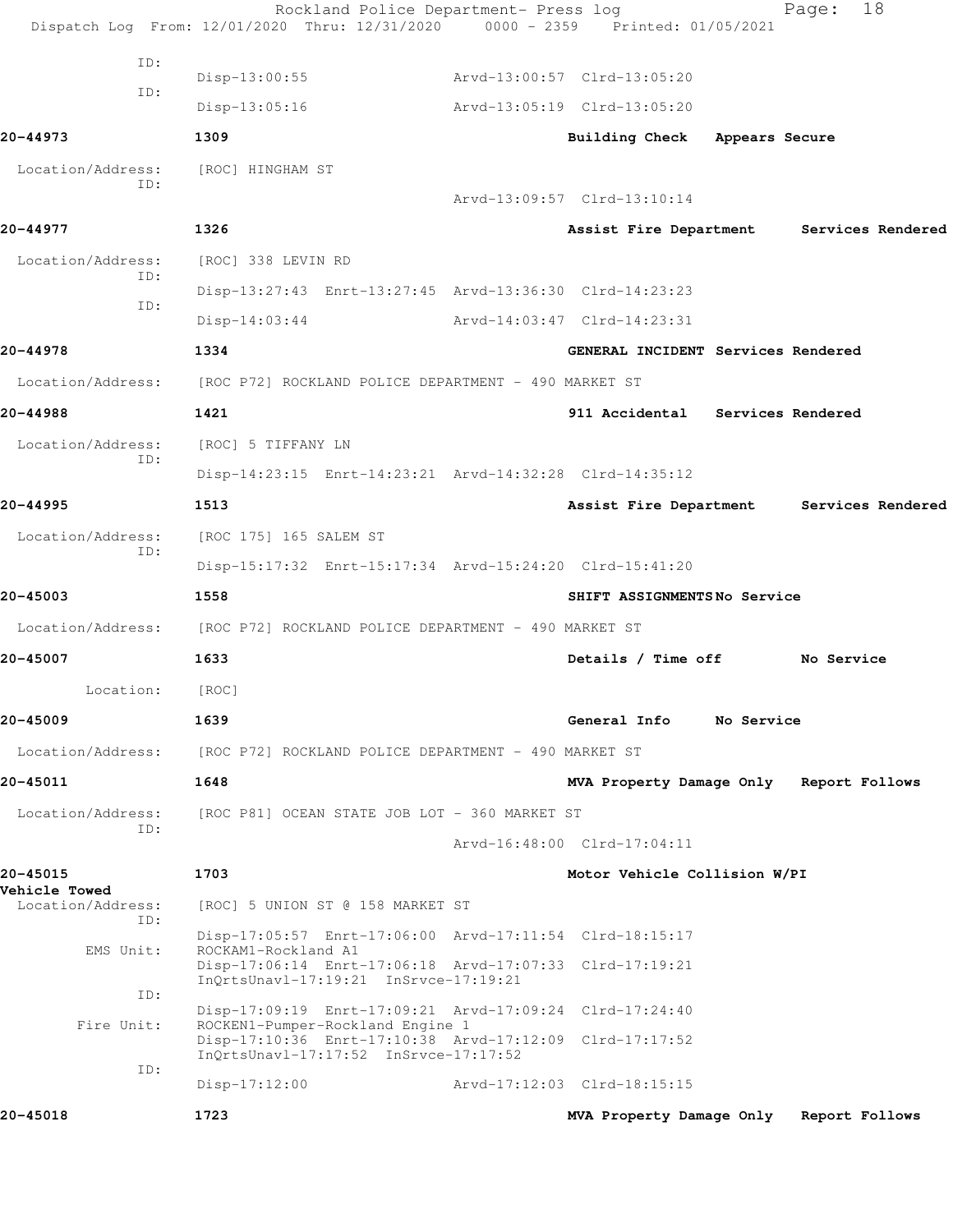|                                                                        |                                         | Rockland Police Department- Press log           | Dispatch Log From: 12/01/2020 Thru: 12/31/2020 0000 - 2359 Printed: 01/05/2021 | 19<br>Page:       |
|------------------------------------------------------------------------|-----------------------------------------|-------------------------------------------------|--------------------------------------------------------------------------------|-------------------|
| Location/Address:                                                      | [ROC] W WATER ST @ UNION ST             |                                                 |                                                                                |                   |
| ID:                                                                    |                                         |                                                 | Disp-17:28:26 Enrt-17:28:28 Arvd-17:28:31 Clrd-17:32:33                        |                   |
| 20-45022                                                               | 1740                                    |                                                 | General Info No Service                                                        |                   |
| Location/Address:                                                      | [ROC] UNION ST                          |                                                 |                                                                                |                   |
| 20-45026                                                               | 1852                                    |                                                 | Motor Vehicle Complaint                                                        | Investigated      |
| Location/Address:                                                      | [ROC] PLAIN ST                          |                                                 |                                                                                |                   |
| ID:                                                                    |                                         | Disp-18:54:02 Enrt-18:54:07                     | $Clrd-19:01:46$                                                                |                   |
| 20-45032                                                               | 1927                                    |                                                 | Wire down (Police) Provided                                                    |                   |
| Assistance<br>Location/Address:                                        | [ROC] JAMES ST                          |                                                 |                                                                                |                   |
| ID:                                                                    |                                         |                                                 | Disp-19:30:24 Enrt-19:30:27 Arvd-19:32:28 Clrd-19:39:53                        |                   |
| 20-45034                                                               | 1934                                    |                                                 | Motor Vehicle Complaint                                                        | Sent On Way       |
| Location/Address:                                                      | [ROC P26] CANNA VANNA - 256 WEYMOUTH ST |                                                 |                                                                                |                   |
| ID:                                                                    |                                         |                                                 | Disp-19:38:42 Enrt-19:38:46 Arvd-19:44:40 Clrd-19:46:56                        |                   |
| ID:                                                                    |                                         |                                                 | Disp-19:40:40 Enrt-19:40:42 Arvd-19:44:38 Clrd-19:47:03                        |                   |
| 20-45046                                                               | 2157                                    |                                                 | Suspicious Activity                                                            | Services Rendered |
| Location/Address:                                                      | [ROC] 112 JOSH GRAY RD                  |                                                 |                                                                                |                   |
| TD:                                                                    |                                         |                                                 | Disp-21:59:03 Enrt-21:59:07 Arvd-22:01:33 Clrd-22:06:41                        |                   |
| ID:                                                                    |                                         |                                                 | Disp-21:59:05 Enrt-21:59:07 Arvd-22:01:56 Clrd-22:06:38                        |                   |
| For Date: $12/06/2020 -$ Sunday                                        |                                         |                                                 |                                                                                |                   |
| 20-45054                                                               | 0000                                    |                                                 | SHIFT ASSIGNMENTS Services Not Required                                        |                   |
| Location/Address: [ROC P72] ROCKLAND POLICE DEPARTMENT - 490 MARKET ST |                                         |                                                 |                                                                                |                   |
| 20-45059                                                               | 0030                                    |                                                 | Noise Complaint Peace Restored                                                 |                   |
| Location/Address:                                                      | [ROC] 119 GROVE ST Apt. #231            |                                                 |                                                                                |                   |
| ID:                                                                    |                                         |                                                 | Disp-00:31:56 Enrt-00:34:21 Arvd-00:34:29 Clrd-00:40:03                        |                   |
| ID:                                                                    |                                         |                                                 | Disp-00:31:56 Enrt-00:34:21 Arvd-00:34:29 Clrd-00:40:07                        |                   |
| 20-45060                                                               | 0049                                    |                                                 | Motor Vehicle Stop Verbal Warning                                              |                   |
| Location/Address:                                                      |                                         | [ROC] BILL DELAHUNT PKWY @ WEYMOUTH ST          |                                                                                |                   |
| ID:                                                                    |                                         |                                                 | Disp-00:50:23 Enrt-00:50:27 Arvd-00:50:30 Clrd-00:53:30                        |                   |
| ID:                                                                    | $Disp-00:50:36$                         |                                                 | Arvd-00:50:44 Clrd-00:53:35                                                    |                   |
| 20-45064                                                               | 0119                                    |                                                 | Suspicious Activity                                                            | Sent On Way       |
| Location/Address:                                                      |                                         | [ROC P99] RICHDALES (TEDESCHI'S) - 268 UNION ST |                                                                                |                   |
| ID:                                                                    |                                         |                                                 | Disp-01:21:23 Enrt-01:21:31 Arvd-01:21:38 Clrd-01:22:36                        |                   |
| ID:                                                                    |                                         |                                                 | Disp-01:21:28 Enrt-01:21:31 Arvd-01:21:38 Clrd-01:22:33                        |                   |
|                                                                        |                                         |                                                 |                                                                                |                   |

**20-45066 0144 Suspicious Activity Building Checked/Secured**  Location/Address: [ROC P108] SOUTH SHORE BMW - 1040 HINGHAM ST ID: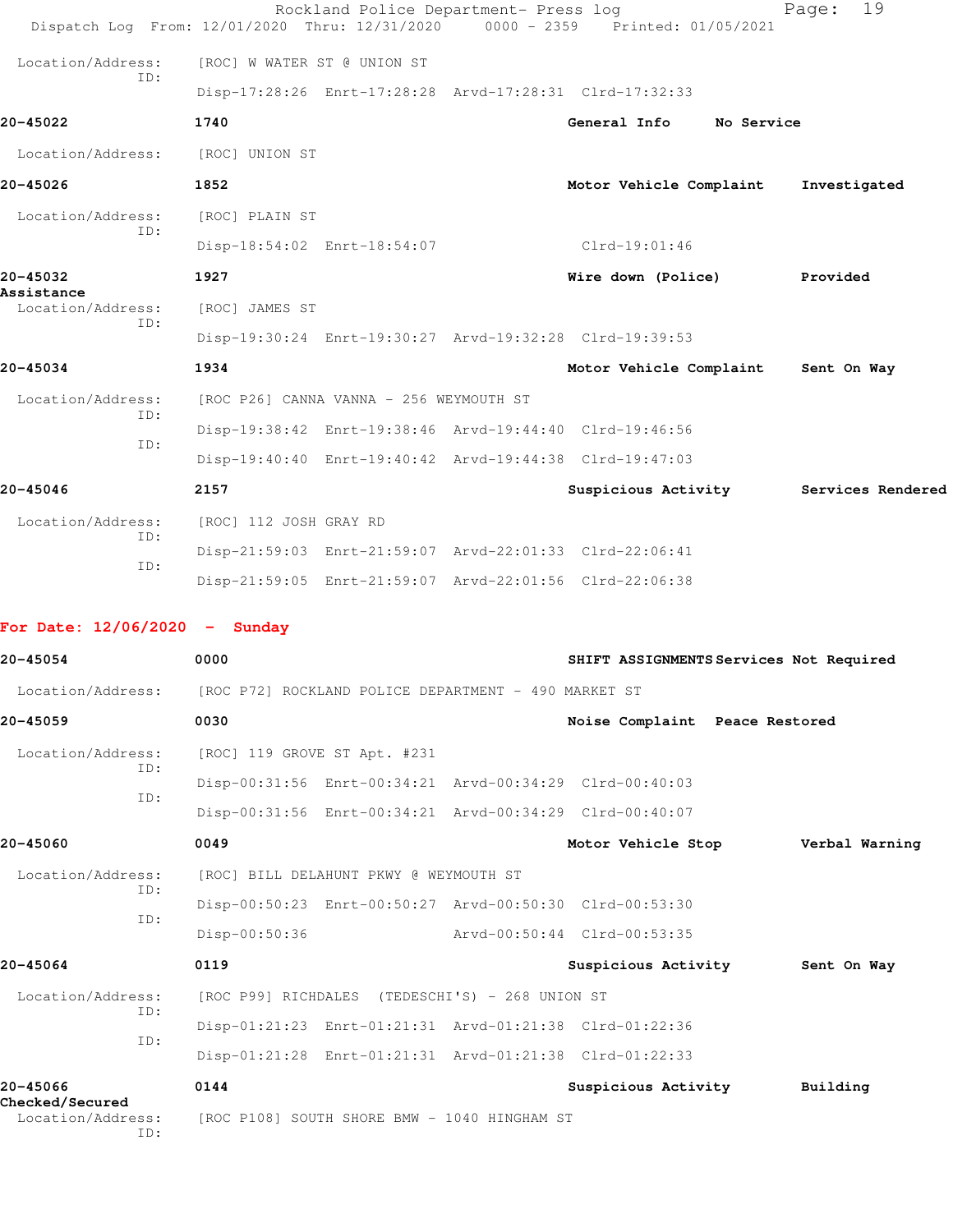| Dispatch Log From: 12/01/2020 Thru: 12/31/2020 0000 - 2359 Printed: 01/05/2021 |                                                           | Rockland Police Department- Press log |                                                         | 20<br>Page:                             |  |
|--------------------------------------------------------------------------------|-----------------------------------------------------------|---------------------------------------|---------------------------------------------------------|-----------------------------------------|--|
|                                                                                | Disp-01:46:55                                             |                                       | $Clrd-01:47:03$                                         |                                         |  |
| 20-45067                                                                       | 0147                                                      |                                       |                                                         | Noise Complaint Services Rendered       |  |
| Location/Address:                                                              | [ROC] 604 LIBERTY ST                                      |                                       |                                                         |                                         |  |
| TD:<br>ID:                                                                     |                                                           |                                       | Disp-01:48:41 Enrt-01:48:51 Arvd-01:52:46 Clrd-01:55:54 |                                         |  |
|                                                                                |                                                           |                                       | Disp-01:48:41 Enrt-01:48:48 Arvd-01:52:42 Clrd-01:55:57 |                                         |  |
| 20-45068                                                                       | 0154                                                      |                                       | Noise Complaint Peace Restored                          |                                         |  |
| Location/Address:<br>ID:                                                       | [ROC 272] SHERIDAN SQUARE CONDOS - 103 GROVE ST Apt. #321 |                                       |                                                         |                                         |  |
| ID:                                                                            |                                                           |                                       | Disp-01:57:51 Enrt-01:58:07 Arvd-02:04:26 Clrd-02:04:43 |                                         |  |
| ID:                                                                            |                                                           |                                       | Disp-01:57:57 Enrt-01:58:02 Arvd-02:04:17 Clrd-02:04:51 |                                         |  |
|                                                                                |                                                           |                                       | Disp-01:58:11 Enrt-01:58:16 Arvd-02:04:22 Clrd-02:04:48 |                                         |  |
| 20-45078                                                                       | 0557                                                      |                                       |                                                         | Building Check Building Checked/Secured |  |
| Location/Address:                                                              | [ROC 61] UNION ST BUSINESS DISTRICT - UNION ST            |                                       |                                                         |                                         |  |
| ID:                                                                            |                                                           |                                       | Arvd-05:58:32 Clrd-06:27:00                             |                                         |  |
| 20-45080                                                                       | 0627                                                      |                                       | Motor Vehicle Stop                                      | Citation/Warning                        |  |
| Issued<br>Location/Address:                                                    | [ROC] EAST WATER ST @ SUNNYBANK AVE                       |                                       |                                                         |                                         |  |
| ID:                                                                            | Disp-06:28:56                                             |                                       | Arvd-06:28:59 Clrd-06:35:28                             |                                         |  |
| ID:                                                                            | $Disp-06:29:05$                                           |                                       | Arvd-06:29:08 Clrd-06:29:11                             |                                         |  |
| 20-45081                                                                       | 0644                                                      |                                       | Burglar Alarm                                           | Building Checked/Secured                |  |
| Location/Address:                                                              | [ROC P108] SOUTH SHORE BMW - 1040 HINGHAM ST              |                                       |                                                         |                                         |  |
| ID:                                                                            |                                                           |                                       | Disp-06:46:17 Enrt-06:46:24 Arvd-06:50:03 Clrd-07:00:46 |                                         |  |
| 20-45085                                                                       | 0800                                                      |                                       |                                                         | SHIFT ASSIGNMENTS Services Rendered     |  |
| Location/Address:                                                              | [ROC P72] ROCKLAND POLICE DEPARTMENT - 490 MARKET ST      |                                       |                                                         |                                         |  |
| 20-45092                                                                       | 0932                                                      |                                       | Building Check Appears Secure                           |                                         |  |
| Location/Address:                                                              | [ROC] HARTSUFF ST                                         |                                       |                                                         |                                         |  |
| ID:                                                                            |                                                           |                                       | Arvd-09:32:38 Clrd-09:32:53                             |                                         |  |
| 20-45093                                                                       | 0933                                                      |                                       | Building Check Appears Secure                           |                                         |  |
| Location/Address:                                                              | [ROC] HINGHAM ST                                          |                                       |                                                         |                                         |  |
| ID:                                                                            |                                                           |                                       | Arvd-09:33:29 Clrd-09:33:48                             |                                         |  |
| 20-45094                                                                       | 0934                                                      |                                       |                                                         | PERSONAL DAY OFF Services Rendered      |  |
| Location/Address:                                                              | [ROC P72] ROCKLAND POLICE DEPARTMENT - 490 MARKET ST      |                                       |                                                         |                                         |  |
| 20-45099                                                                       | 1029                                                      |                                       | Health & Welfare Check                                  | Transported to                          |  |
| Hospital<br>Location/Address:                                                  | [ROC 140] 292 MARKET ST Apt. #46                          |                                       |                                                         |                                         |  |
| TD:                                                                            |                                                           |                                       | Disp-10:32:44 Enrt-10:32:52 Arvd-10:36:41 Clrd-11:47:38 |                                         |  |
| ID:                                                                            |                                                           |                                       | Disp-10:32:44 Enrt-10:32:53 Arvd-10:36:42 Clrd-11:16:17 |                                         |  |
| ID:                                                                            |                                                           |                                       | Disp-10:32:44 Enrt-10:32:54 Arvd-10:36:43 Clrd-11:16:14 |                                         |  |
| EMS Unit:                                                                      | ROCKAM2-Rockland A2                                       |                                       | Disp-10:49:09 Enrt-10:52:01 Arvd-10:54:39 Clrd-10:56:19 |                                         |  |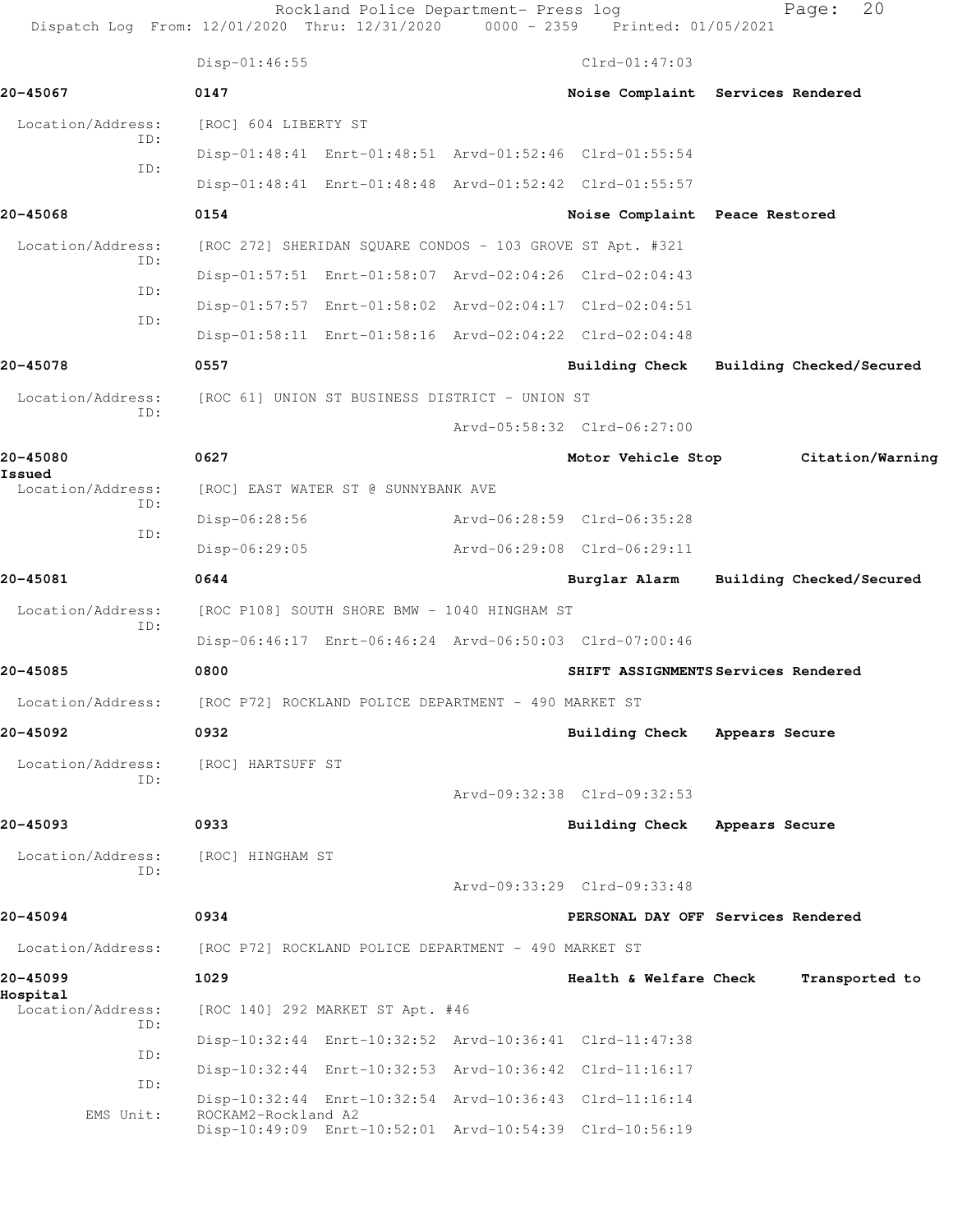|                       | Rockland Police Department- Press log<br>Dispatch Log From: 12/01/2020 Thru: 12/31/2020 0000 - 2359 Printed: 01/05/2021                                                       |                                         |                   | 21<br>Page:              |
|-----------------------|-------------------------------------------------------------------------------------------------------------------------------------------------------------------------------|-----------------------------------------|-------------------|--------------------------|
| Fire Unit:            | InQrtsUnavl-10:56:19 InSrvce-10:56:19<br>ROCKEN1-Pumper-Rockland Engine 1<br>Disp-10:53:26 Enrt-10:53:30 Arvd-10:55:01 Clrd-10:56:15<br>InQrtsUnavl-10:56:15 InSrvce-10:56:15 |                                         |                   |                          |
| 20-45101              | 1035                                                                                                                                                                          | Assist Public                           | Investigated      |                          |
| Location/Address:     | [ROC] 455 WEBSTER ST                                                                                                                                                          |                                         |                   |                          |
| ID:                   | Disp-11:16:23 Enrt-11:16:30 Arvd-11:22:56 Clrd-11:22:59                                                                                                                       |                                         |                   |                          |
| ID:                   | Disp-11:16:27 Enrt-11:16:32 Arvd-11:22:56 Clrd-11:22:58                                                                                                                       |                                         |                   |                          |
| 20-45108              | 1220                                                                                                                                                                          | Suspicious Activity                     |                   | Services Rendered        |
| Location/Address:     | [ROC] 497 UNION ST                                                                                                                                                            |                                         |                   |                          |
| TD:                   | Disp-12:21:29 Enrt-12:22:25 Arvd-12:26:02 Clrd-12:33:03                                                                                                                       |                                         |                   |                          |
| ID:                   | Disp-12:22:28 Enrt-12:22:30 Arvd-12:27:50 Clrd-12:32:29                                                                                                                       |                                         |                   |                          |
| 20-45113              | 1331                                                                                                                                                                          | Details / Time off                      |                   | Services Not             |
| Required<br>Location: | [ROC]                                                                                                                                                                         |                                         |                   |                          |
| 20-45114              | 1338                                                                                                                                                                          | Health & Welfare Check                  |                   | Investigated             |
| Location/Address:     | [ROC P112] FAMILY DOLLAR - 366 MARKET ST                                                                                                                                      |                                         |                   |                          |
| ID:                   | Disp-13:40:59 Enrt-13:41:06 Arvd-13:43:21 Clrd-13:55:09                                                                                                                       |                                         |                   |                          |
| ID:                   | Disp-13:40:59 Enrt-13:41:07 Arvd-13:49:30 Clrd-13:55:07                                                                                                                       |                                         |                   |                          |
| 20-45116              | 1417                                                                                                                                                                          | Building Check                          | Appears Secure    |                          |
| Location/Address:     | [ROC] HARTSUFF ST                                                                                                                                                             |                                         |                   |                          |
| ID:                   |                                                                                                                                                                               | Arvd-14:18:30 Clrd-14:18:44             |                   |                          |
| 20-45117              | 1419                                                                                                                                                                          | <b>Building Check</b>                   | Services Rendered |                          |
| Location/Address:     | [ROC] HINGHAM ST                                                                                                                                                              |                                         |                   |                          |
| ID:                   |                                                                                                                                                                               | Arvd-14:19:31 Clrd-14:19:53             |                   |                          |
| 20-45120              | 1544                                                                                                                                                                          | Building Check Appears Secure           |                   |                          |
| Location/Address:     | [ROC] HINGHAM ST                                                                                                                                                              |                                         |                   |                          |
| ID:                   |                                                                                                                                                                               | Arvd-15:44:00 Clrd-15:44:55             |                   |                          |
| 20-45122              | 1559                                                                                                                                                                          | SHIFT ASSIGNMENTS Services Rendered     |                   |                          |
| Location/Address:     | [ROC P72] ROCKLAND POLICE DEPARTMENT - 490 MARKET ST                                                                                                                          |                                         |                   |                          |
| 20-45125              | 1636                                                                                                                                                                          | Burglar Alarm                           |                   | Building Checked/Secured |
| Location/Address:     | [ROC P108] SOUTH SHORE BMW - 1040 HINGHAM ST                                                                                                                                  |                                         |                   |                          |
| ID:                   | $Disp-16:40:05$                                                                                                                                                               | Arvd-16:42:56 Clrd-16:50:07             |                   |                          |
| ID:                   | Disp-16:40:30 Enrt-16:43:58 Arvd-16:46:31 Clrd-16:50:07                                                                                                                       |                                         |                   |                          |
| 20-45133              | 1730                                                                                                                                                                          | Motor Vehicle Complaint Gone on arrival |                   |                          |
| Location/Address:     | [ROC] CENTRE AVE                                                                                                                                                              |                                         |                   |                          |
| ID:                   | Disp-17:30:59 Enrt-17:33:32 Arvd-17:33:33 Clrd-17:39:26                                                                                                                       |                                         |                   |                          |
| 20-45139              | 1956                                                                                                                                                                          | 911 Hang Up                             | Investigated      |                          |
|                       |                                                                                                                                                                               |                                         |                   |                          |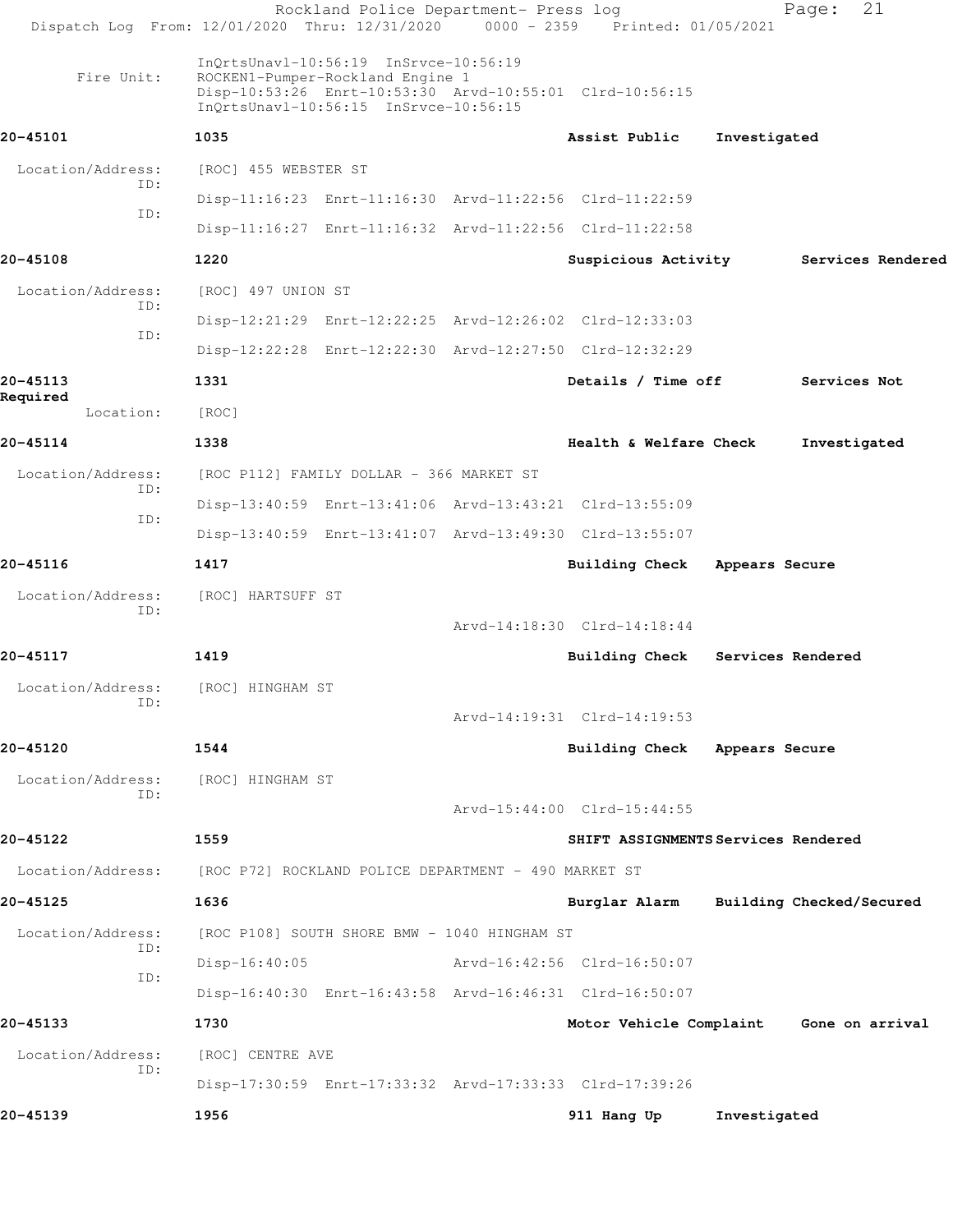|                                   | Rockland Police Department- Press log<br>Dispatch Log From: 12/01/2020 Thru: 12/31/2020 0000 - 2359 Printed: 01/05/2021 |                                |                  | 22<br>Page:       |  |
|-----------------------------------|-------------------------------------------------------------------------------------------------------------------------|--------------------------------|------------------|-------------------|--|
| Location/Address:                 | [ROC] 399 WEBSTER ST                                                                                                    |                                |                  |                   |  |
| TD:                               | Disp-19:56:52 Enrt-19:57:53 Arvd-20:08:06 Clrd-20:10:06                                                                 |                                |                  |                   |  |
| 20-45144                          | 2019                                                                                                                    | Health & Welfare Check         |                  | Services Rendered |  |
| Location/Address:                 | [ROC] 51 MAPLE ST Apt. #142                                                                                             |                                |                  |                   |  |
| ID:                               | Disp-20:33:07 Enrt-20:36:37 Arvd-20:53:31 Clrd-20:53:41                                                                 |                                |                  |                   |  |
| 20-45147                          | 2055                                                                                                                    | Assist Other Agency No Service |                  |                   |  |
| Location/Address:                 | [ROC] 85 WEBSTER ST                                                                                                     |                                |                  |                   |  |
| ID:                               | Disp-20:55:45 Enrt-20:56:58 Arvd-20:57:38 Clrd-21:22:07                                                                 |                                |                  |                   |  |
| 20-45155                          | 2143                                                                                                                    | Motor Vehicle Stop             |                  | Verbal Warning    |  |
| Location/Address:                 | [ROC] 225 LIBERTY ST @ 225 E WATER ST                                                                                   |                                |                  |                   |  |
| ID:                               |                                                                                                                         | Arvd-21:43:00 Clrd-21:49:01    |                  |                   |  |
| 20-45157                          | 2157                                                                                                                    | TIME OFF                       |                  | Services Rendered |  |
| Location:                         | [ROC]                                                                                                                   |                                |                  |                   |  |
| For Date: $12/07/2020 -$ Monday   |                                                                                                                         |                                |                  |                   |  |
| 20-45172                          | 0003                                                                                                                    | General Info Services Rendered |                  |                   |  |
| Location/Address:                 | [ROC P72] ROCKLAND POLICE DEPARTMENT - 490 MARKET ST                                                                    |                                |                  |                   |  |
| ID:                               | $Disp-00:04:58$                                                                                                         | $Clrd-00:05:02$                |                  |                   |  |
| 20-45173                          | 0007                                                                                                                    | Suspicious Activity            |                  | Sent On Way       |  |
| Location/Address:<br>ID:          | [ROC 162] 49 BLANCHARD ST Apt. #7                                                                                       |                                |                  |                   |  |
| ID:                               | Disp-00:08:30 Enrt-00:09:17 Arvd-00:11:40 Clrd-00:34:25                                                                 |                                |                  |                   |  |
| ID:                               | Disp-00:10:12 Enrt-00:10:15 Arvd-00:11:40 Clrd-00:34:25                                                                 |                                |                  |                   |  |
|                                   | Disp-00:11:22 Enrt-00:11:24 Arvd-00:14:24 Clrd-00:34:25                                                                 |                                |                  |                   |  |
| 20-45174<br>Services Not Required | 0008                                                                                                                    | Details / Time off 1 HOUR COMP |                  |                   |  |
| Location:                         | [ROC]                                                                                                                   |                                |                  |                   |  |
| 20-45177                          | 0055                                                                                                                    | Assist Public                  | No Service       |                   |  |
| Location/Address:<br>ID:          | [ROC 162] 49 BLANCHARD ST Apt. #7                                                                                       |                                |                  |                   |  |
|                                   | Disp-00:59:07                                                                                                           | Arvd-00:59:12 Clrd-00:59:22    |                  |                   |  |
| 20-45178                          | 0119                                                                                                                    | Assist Public                  | Advised to Court |                   |  |
| Location/Address:<br>ID:          | [ROC 162] 49 BLANCHARD ST Apt. #7                                                                                       |                                |                  |                   |  |
| Original Call #:                  | Disp-01:20:06 Enrt-01:20:10 Arvd-01:21:05 Clrd-01:26:44<br>$20 - 45173$                                                 |                                |                  |                   |  |
| 20-45186                          | 0448                                                                                                                    | <b>Building Check</b>          |                  | Services Rendered |  |
| Location/Address:                 | [ROC 61] UNION ST BUSINESS DISTRICT - UNION ST                                                                          |                                |                  |                   |  |
| ID:                               | $Disp-04:54:15$                                                                                                         | Arvd-04:54:23 Clrd-05:11:37    |                  |                   |  |
| 20-45193                          | 0800                                                                                                                    | General Info                   |                  | Services Rendered |  |
| Location/Address:                 | [ROC P72] ROCKLAND POLICE DEPARTMENT - 490 MARKET ST                                                                    |                                |                  |                   |  |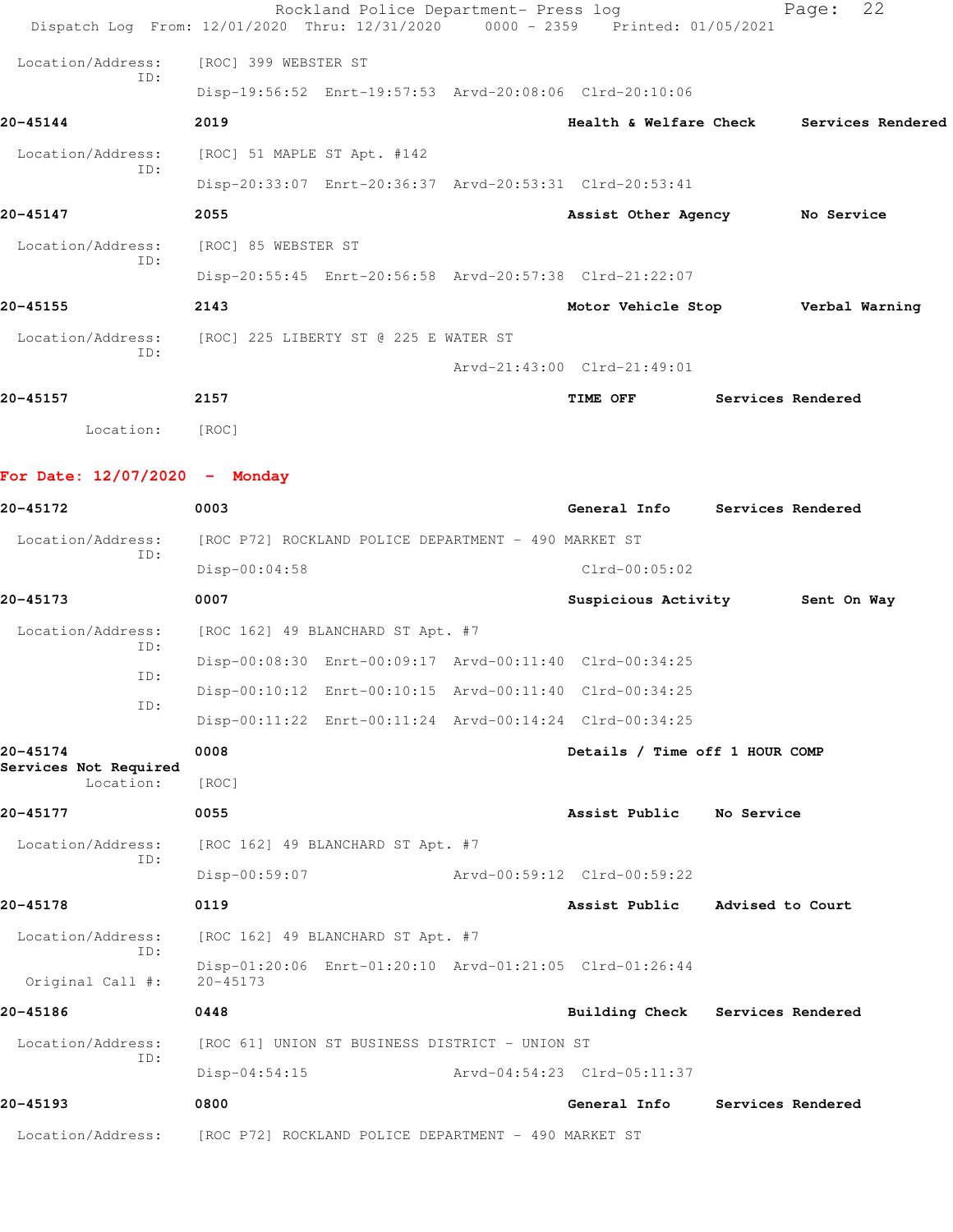|                          | Rockland Police Department- Press log<br>Dispatch Log From: 12/01/2020 Thru: 12/31/2020 0000 - 2359 Printed: 01/05/2021 |                                         | 23<br>Page:                           |
|--------------------------|-------------------------------------------------------------------------------------------------------------------------|-----------------------------------------|---------------------------------------|
| ID:                      | Disp-08:15:44 Enrt-08:15:50 Arvd-08:15:53 Clrd-08:15:57                                                                 |                                         |                                       |
| 20-45202                 | 0900                                                                                                                    | Animal Complaint Services Rendered      |                                       |
| Location/Address:        | [ROC] 60 WILLOW POND DR                                                                                                 |                                         |                                       |
| 20-45205                 | 0952                                                                                                                    | Details / Time off No Service           |                                       |
| Location:                | [ROC]                                                                                                                   |                                         |                                       |
| 20-45210                 | 1107                                                                                                                    | Building Check Building Checked/Secured |                                       |
| Location/Address:<br>ID: | [ROC] HINGHAM ST                                                                                                        | Arvd-11:09:38 Clrd-11:10:16             |                                       |
| 20-45213                 | 1113                                                                                                                    |                                         | Suspicious Activity Services Rendered |
| Location/Address:        | [ROC P89] CALVARY CHAPEL - 175 MARKET ST                                                                                |                                         |                                       |
| ID:                      |                                                                                                                         | Arvd-11:14:02 Clrd-11:24:36             |                                       |
| 20-45218                 | 1159                                                                                                                    | Assist Public Services Rendered         |                                       |
| Location/Address:        | [ROC 162] 49 BLANCHARD ST                                                                                               |                                         |                                       |
| ID:                      | Disp-12:00:35 Enrt-12:10:00 Arvd-12:10:17 Clrd-12:34:59                                                                 |                                         |                                       |
| ID:                      |                                                                                                                         | Arvd-12:10:13 Clrd-12:35:02             |                                       |
| 20-45221                 | 1214                                                                                                                    | General Info Services Rendered          |                                       |
| Location/Address:        | [HAV] JANNELL FORD - 2000 WASHINGTON ST                                                                                 |                                         |                                       |
| ID:                      | Disp-12:17:08 Enrt-12:17:13 Arvd-12:43:26 Clrd-12:52:31                                                                 |                                         |                                       |
| 20-45227                 | 1324                                                                                                                    | Details / Time off                      | Services Rendered                     |
| Location:                | [ROC]                                                                                                                   |                                         |                                       |
| 20-45228                 | 1324                                                                                                                    | Details / Time off                      | Services Rendered                     |
| Location:                | [ROC]                                                                                                                   |                                         |                                       |
| 20-45247                 | 1520                                                                                                                    | ADMIN DAYS Services Rendered            |                                       |
| Location: [ROC]          |                                                                                                                         |                                         |                                       |
| 20-45248                 | 1522                                                                                                                    | PERSONAL DAYS Services Rendered         |                                       |
| Location: [ROC]          |                                                                                                                         |                                         |                                       |
| 20-45251                 | 1547                                                                                                                    | General Info No Service                 |                                       |
|                          | Location/Address: [ROC P72] ROCKLAND POLICE DEPARTMENT - 490 MARKET ST                                                  |                                         |                                       |
| 20-45255                 | 1615                                                                                                                    | General Info Services Not Required      |                                       |
|                          | Location/Address: [ROC P72] ROCKLAND POLICE DEPARTMENT - 490 MARKET ST                                                  |                                         |                                       |
| ID:                      |                                                                                                                         | Arvd-16:15:00 Clrd-16:21:15             |                                       |
| 20-45256                 | 1623                                                                                                                    | Details / Time off No Service           |                                       |
| Location: [ROC]          |                                                                                                                         |                                         |                                       |
| 20-45262                 | 1651                                                                                                                    | Assist Public Services Rendered         |                                       |
| Location/Address:<br>ID: | [ROC P12] GREEK HOUSE OF PIZZA - 343 CENTRE AVE                                                                         |                                         |                                       |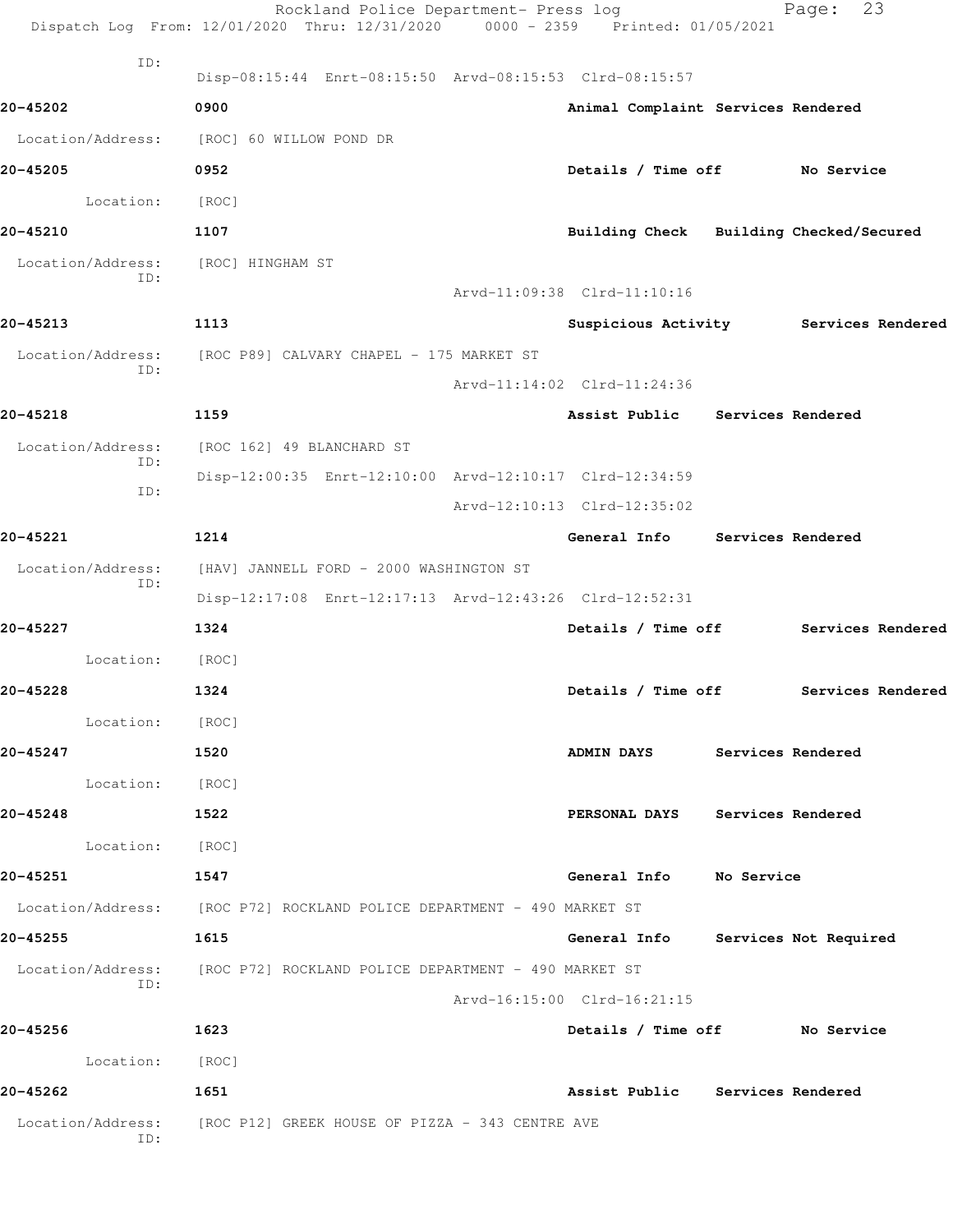Rockland Police Department- Press log entitled Page: 24 Dispatch Log From: 12/01/2020 Thru: 12/31/2020 0000 - 2359 Printed: 01/05/2021

Disp-16:55:04 Enrt-16:55:09 Arvd-16:59:51 Clrd-17:08:31

| 20-45270                      | 1758                                                                                  | Disturbance                    | Services Rendered |  |
|-------------------------------|---------------------------------------------------------------------------------------|--------------------------------|-------------------|--|
| Location/Address:             | [ROC] 83 HANNAH WAY Apt. #A                                                           |                                |                   |  |
| TD:                           | Disp-17:58:42 Enrt-17:58:51 Arvd-18:00:38 Clrd-18:10:17                               |                                |                   |  |
| ID:                           | Disp-17:58:42 Enrt-17:58:48 Arvd-18:09:06 Clrd-18:10:40                               |                                |                   |  |
| ID:                           | Disp-18:00:15                                                                         | Arvd-18:00:22 Clrd-18:10:13    |                   |  |
| Fire Unit:                    | WHIC3-Command-Whitman Car 3<br>Disp-18:23:44<br>InQrtsUnavl-18:23:56 InSrvce-18:23:59 | $Clrd-18:23:52$                |                   |  |
| 20-45274                      | 1834                                                                                  | Details / Time off             | Services Rendered |  |
| Location:                     | [ROC]                                                                                 |                                |                   |  |
| 20-45286                      | 2024                                                                                  | Suspicious Activity            | Services Rendered |  |
| Location/Address:<br>TD:      | [ROC] 251 CONCORD ST                                                                  |                                |                   |  |
| ID:                           |                                                                                       | Arvd-20:24:00 Clrd-20:28:34    |                   |  |
|                               | Disp-20:27:18                                                                         | Arvd-20:27:22 Clrd-20:28:31    |                   |  |
| 20-45291                      | 2233                                                                                  | Disturbance                    | Services Rendered |  |
| Location/Address:             | [ROC 159] 113 MARKET ST Apt. #16                                                      |                                |                   |  |
| ID:                           |                                                                                       | Arvd-22:33:00 Clrd-22:45:59    |                   |  |
| ID:                           | Disp-22:36:05                                                                         | Arvd-22:36:11 Clrd-22:46:11    |                   |  |
|                               |                                                                                       |                                |                   |  |
| 20-45298<br>Services Rendered | 2341                                                                                  | Details / Time off 1 HOUR COMP |                   |  |

| $20 - 45299$             | 0001                                                                   | General Info                | No Service                              |
|--------------------------|------------------------------------------------------------------------|-----------------------------|-----------------------------------------|
| Location/Address:        | [ROC P72] ROCKLAND POLICE DEPARTMENT - 490 MARKET ST                   |                             |                                         |
| ID:                      | Disp-00:02:38                                                          | $Clrd-00:02:45$             |                                         |
| $20 - 45304$             | 0143                                                                   | <b>BOLO</b>                 | Services Rendered                       |
| Location/Address:        | [ROC P72] ROCKLAND POLICE DEPARTMENT - 490 MARKET ST                   |                             |                                         |
| ID:                      | $Disp-01:45:05$                                                        | $Clrd-01:45:18$             |                                         |
| 20-45313                 | 0556                                                                   |                             | Building Check Building Checked/Secured |
| Location/Address:<br>ID: | [ROC 61] UNION ST BUSINESS DISTRICT - UNION ST                         |                             |                                         |
|                          |                                                                        | Arvd-05:58:44 Clrd-06:22:08 |                                         |
| 20-45320                 | 0649                                                                   |                             | 911 Hang Up Could Not Locate            |
| Location/Address:<br>ID: | [ROC] 22 CHURCH ST                                                     |                             |                                         |
| ID:                      | Disp-06:50:18 Enrt-06:51:04 Arvd-06:55:03 Clrd-06:57:25                |                             |                                         |
|                          | Disp-06:51:18 Enrt-06:51:21 Arvd-06:53:22 Clrd-06:57:21                |                             |                                         |
| 20-45324                 | 0800                                                                   | General Info                | Services Rendered                       |
|                          | Location/Address: [ROC P72] ROCKLAND POLICE DEPARTMENT - 490 MARKET ST |                             |                                         |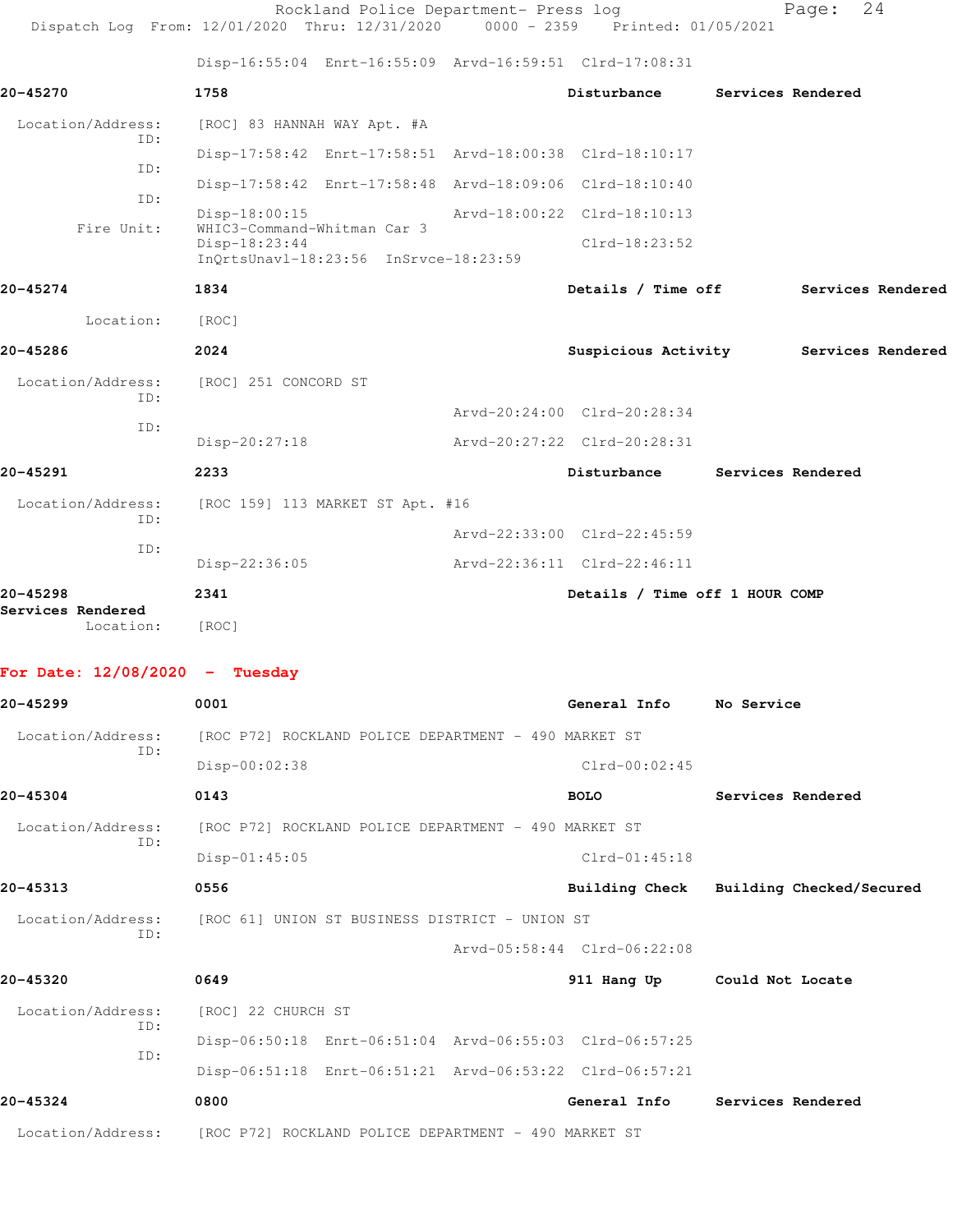|                          | Rockland Police Department- Press log<br>Dispatch Log From: 12/01/2020 Thru: 12/31/2020 0000 - 2359 Printed: 01/05/2021 |                                         | 25<br>Page:        |
|--------------------------|-------------------------------------------------------------------------------------------------------------------------|-----------------------------------------|--------------------|
| ID:                      |                                                                                                                         |                                         |                    |
|                          | Disp-08:20:38 Enrt-08:20:44 Arvd-08:20:48 Clrd-08:20:52                                                                 |                                         |                    |
| 20-45332                 | 0915                                                                                                                    | <b>TIME OFF</b>                         | No Action Required |
| ID:                      | Location/Address: [ROC P72] ROCKLAND POLICE DEPARTMENT - 490 MARKET ST                                                  |                                         |                    |
|                          |                                                                                                                         | Arvd-09:15:50 Clrd-09:17:01             |                    |
| 20-45333                 | 0925                                                                                                                    | Details / Time off                      | Services Rendered  |
| Location:                | [ROC]                                                                                                                   |                                         |                    |
| 20-45336                 | 0948                                                                                                                    | Details / Time off                      | Services Rendered  |
| Location:                | [ROC]                                                                                                                   |                                         |                    |
| 20-45337                 | 1022                                                                                                                    | Building Check Building Checked/Secured |                    |
| Location/Address:<br>ID: | [ROC] HINGHAM ST                                                                                                        |                                         |                    |
|                          |                                                                                                                         | Arvd-10:24:06 Clrd-10:24:41             |                    |
| 20-45338<br>Assistance   | 1024                                                                                                                    | MVA Property Damage Only Provided       |                    |
| Location/Address:<br>ID: | [ROC 270] 171 MONCRIEF RD                                                                                               |                                         |                    |
|                          | Disp-10:25:38 Enrt-10:26:22 Arvd-10:32:24 Clrd-10:40:53                                                                 |                                         |                    |
| 20-45343                 | 1049                                                                                                                    | General Info                            | Services Rendered  |
|                          | Location/Address: [ROC P72] ROCKLAND POLICE DEPARTMENT - 490 MARKET ST                                                  |                                         |                    |
| 20-45353                 | 1128                                                                                                                    | General Info                            | Services Rendered  |
| Location/Address:<br>ID: | [ROC P72] ROCKLAND POLICE DEPARTMENT - 490 MARKET ST                                                                    |                                         |                    |
|                          | Disp-11:32:50 Enrt-11:32:57 Arvd-11:33:00 Clrd-11:33:04                                                                 |                                         |                    |
| 20-45360                 | 1254                                                                                                                    | Soliciting                              | Gone on arrival    |
| Location/Address:<br>ID: | [ROC] FIR RD                                                                                                            |                                         |                    |
|                          | Disp-12:59:13 Enrt-12:59:18 Arvd-13:04:08 Clrd-13:12:32                                                                 |                                         |                    |
| 20-45364                 | 1332                                                                                                                    | Motor Vehicle Stop                      | Verbal Warning     |
| Location/Address:<br>ID: | [ROC] SPRING ST                                                                                                         |                                         |                    |
|                          | Disp-13:34:30                                                                                                           | Clrd-13:35:31                           |                    |
| 20-45366                 | 1342                                                                                                                    | Detail<br>No Service                    |                    |
|                          | Location/Address: [ROC P46] DUNKIN DONUTS - 851 HINGHAM ST                                                              |                                         |                    |
| 20-45368                 | 1348                                                                                                                    | Suspicious Activity 5ent On Way         |                    |
| Location/Address:<br>ID: | [ROC P45] COMFORT INN - 850 HINGHAM ST                                                                                  |                                         |                    |
|                          |                                                                                                                         | Arvd-13:48:00 Clrd-13:54:53             |                    |
| 20-45371                 | 1401                                                                                                                    | Police Information No Service           |                    |
| Location/Address:<br>ID: | [ROC P72] ROCKLAND POLICE DEPARTMENT - 490 MARKET ST                                                                    |                                         |                    |
|                          | $Disp-14:06:35$                                                                                                         | $Clrd-14:07:25$                         |                    |
| 20-45374                 | 1428                                                                                                                    | Harassment                              | Advised to Court   |
| Location/Address:<br>ID: | [ROC P72] ROCKLAND POLICE DEPARTMENT - 490 MARKET ST                                                                    |                                         |                    |
|                          |                                                                                                                         |                                         |                    |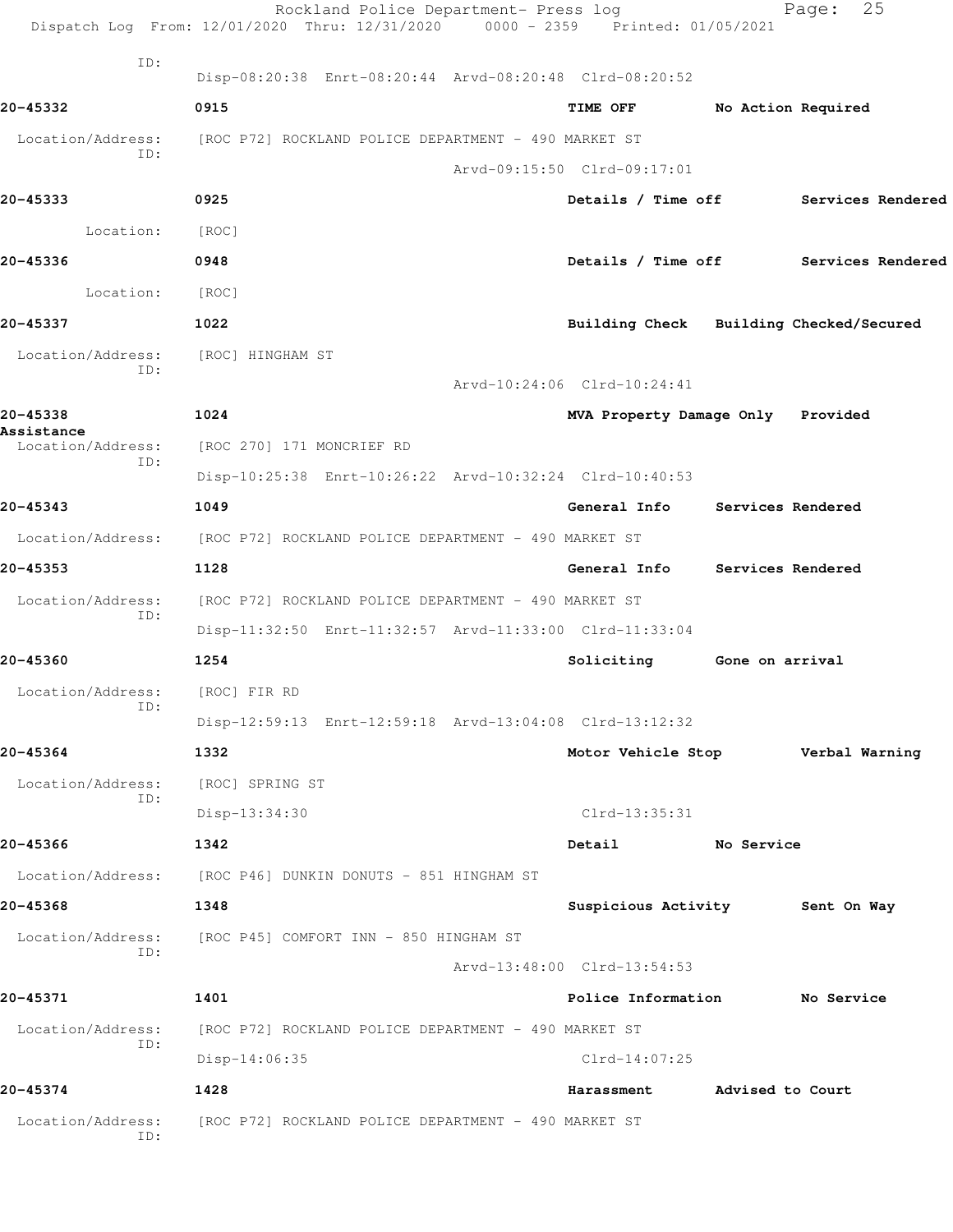|                                    | Dispatch Log From: 12/01/2020 Thru: 12/31/2020                         | $0000 - 2359$ | Printed: 01/05/2021              |                                         |
|------------------------------------|------------------------------------------------------------------------|---------------|----------------------------------|-----------------------------------------|
|                                    | Disp-14:33:04 Enrt-16:02:11 Arvd-16:02:13 Clrd-16:02:15                |               |                                  |                                         |
| 20-45376                           | 1449                                                                   |               | Suspicious Activity No Service   |                                         |
| Location/Address:<br>ID:           | [ROC] 147 FRENCH RD                                                    |               |                                  |                                         |
|                                    | $Disp-14:52:14$                                                        |               | $Clrd-14:52:41$                  |                                         |
| 20-45382                           | 1548                                                                   |               | Police Information               | No Service                              |
| Location/Address:<br>ID:           | [ROC P72] ROCKLAND POLICE DEPARTMENT - 490 MARKET ST                   |               |                                  |                                         |
|                                    | Disp-15:50:08                                                          |               | Clrd-15:50:38                    |                                         |
| 20-45384                           | 1604                                                                   |               | General Info                     | Services Rendered                       |
| Location/Address:                  | [ROC P72] ROCKLAND POLICE DEPARTMENT - 490 MARKET ST                   |               |                                  |                                         |
| 20-45389                           | 1627                                                                   |               | 911 Accidental Services Rendered |                                         |
| Location/Address:<br>ID:           | [ROC] 61 FOREST ST                                                     |               |                                  |                                         |
|                                    | Disp-16:29:16 Enrt-16:29:49 Arvd-16:34:19 Clrd-16:38:04                |               |                                  |                                         |
| 20-45400                           | 1754                                                                   |               | <b>BOLO</b>                      | Services Rendered                       |
|                                    | Location/Address: [ROC P72] ROCKLAND POLICE DEPARTMENT - 490 MARKET ST |               |                                  |                                         |
| 20-45404                           | 1845                                                                   |               | 911 Accidental Services Rendered |                                         |
| Location/Address:                  | [ROC] 51 MAPLE ST                                                      |               |                                  |                                         |
| ID:                                | Disp-18:49:08                                                          |               | $Clrd-18:49:19$                  |                                         |
| ID:                                | Disp-18:49:16 Enrt-18:49:21 Arvd-18:56:58 Clrd-19:04:16                |               |                                  |                                         |
| 20-45408<br>Issued                 | 1908                                                                   |               | Motor Vehicle Stop               | Citation/Warning                        |
| Vicinity of:<br>ID:                | [ROC] 330 WEST WATER ST                                                |               |                                  |                                         |
|                                    |                                                                        |               | Arvd-19:08:00 Clrd-19:13:16      |                                         |
| 20-45410                           | 2003                                                                   |               | Building Check Services Rendered |                                         |
| Location/Address:<br>ID:           | [ROC] HINGHAM ST                                                       |               |                                  |                                         |
|                                    |                                                                        |               | Arvd-20:04:09 Clrd-20:04:23      |                                         |
| 20-45412                           | 2014                                                                   |               | Health & Welfare Check           | Services Rendered                       |
| Location/Address:                  | [ROC] HINGHAM ST                                                       |               |                                  |                                         |
| ID:                                | Disp-20:17:35                                                          |               | Arvd-20:19:28 Clrd-20:54:08      |                                         |
| 20-45425                           | 2309                                                                   |               |                                  | Motor Vehicle Complaint Gone on arrival |
| Location/Address:                  | [ROC] MARKET ST                                                        |               |                                  |                                         |
| ID:                                | Disp-23:12:36 Enrt-23:12:48                                            |               | $Clrd-23:14:12$                  |                                         |
| ID:                                | $Disp-23:12:42$                                                        |               | Arvd-23:12:46 Clrd-23:14:15      |                                         |
| For Date: $12/09/2020 -$ Wednesday |                                                                        |               |                                  |                                         |
| 20-45428                           | 0000                                                                   |               | SHIFT ASSIGNMENTSNo Service      |                                         |

Location/Address: [ROC P72] ROCKLAND POLICE DEPARTMENT - 490 MARKET ST ID: Arvd-00:00:00 Clrd-00:20:21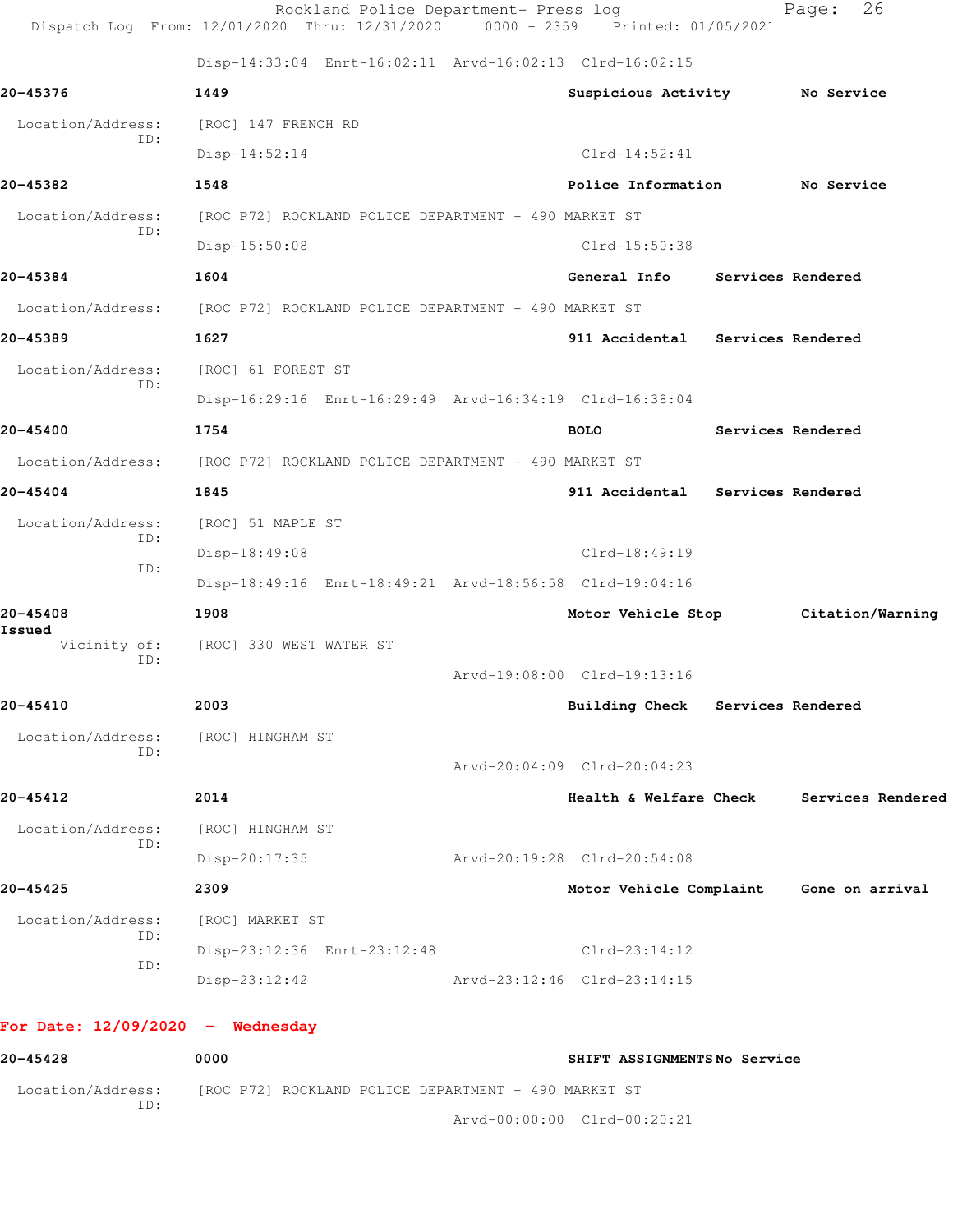|                          | Rockland Police Department- Press log<br>Dispatch Log From: 12/01/2020 Thru: 12/31/2020 0000 - 2359 Printed: 01/05/2021 |                                     |                   | 27<br>Page:              |
|--------------------------|-------------------------------------------------------------------------------------------------------------------------|-------------------------------------|-------------------|--------------------------|
| 20-45437                 | 0600                                                                                                                    | Building Check Appears Secure       |                   |                          |
| Location/Address:        | [ROC 61] UNION ST BUSINESS DISTRICT - UNION ST                                                                          |                                     |                   |                          |
| ID:                      |                                                                                                                         | Arvd-06:01:42 Clrd-06:25:10         |                   |                          |
| 20-45438                 | 0605                                                                                                                    | Burglar Alarm                       | Cancelled Enroute |                          |
| Location/Address:        | [ROC 51] GEORGE T. WILKINSON, INC - 405 VFW DR                                                                          |                                     |                   |                          |
| ID:                      |                                                                                                                         | Arvd-06:05:00 Clrd-06:07:08         |                   |                          |
| 20-45441                 | 0634                                                                                                                    | Burglar Alarm                       |                   | Building Checked/Secured |
| Location/Address:        | [ROC P85] ROCKLAND FEDERAL CREDIT UNION - 241 UNION ST                                                                  |                                     |                   |                          |
| ID:                      | Disp-06:38:47 Enrt-06:39:04 Arvd-06:39:07 Clrd-06:46:07                                                                 |                                     |                   |                          |
| ID:                      | Disp-06:38:50 Enrt-06:39:04 Arvd-06:39:29 Clrd-06:46:08                                                                 |                                     |                   |                          |
| $20 - 45447$             | 0800                                                                                                                    | SHIFT ASSIGNMENTS Services Rendered |                   |                          |
| Location/Address:        | [ROC P72] ROCKLAND POLICE DEPARTMENT - 490 MARKET ST                                                                    |                                     |                   |                          |
| 20-45448                 | 0808                                                                                                                    | TRAINING                            | Services Rendered |                          |
| Location/Address:        | [ROC P72] ROCKLAND POLICE DEPARTMENT - 490 MARKET ST                                                                    |                                     |                   |                          |
| 20-45449                 | 0834                                                                                                                    | Details / Time off                  |                   | Services Rendered        |
| Location:                | [ROC]                                                                                                                   |                                     |                   |                          |
| 20-45455                 | 0906                                                                                                                    | Time off                            | Services Rendered |                          |
| Location:                | [ROC]                                                                                                                   |                                     |                   |                          |
| 20-45457                 | 0908                                                                                                                    | Building Check Services Rendered    |                   |                          |
| Location/Address:        | [ROC] HARTSUFF ST                                                                                                       |                                     |                   |                          |
| ID:                      |                                                                                                                         | Arvd-09:10:10 Clrd-09:10:26         |                   |                          |
| 20-45464                 | 1007                                                                                                                    | Animal Complaint Services Rendered  |                   |                          |
| Location/Address:        | [ROC] 11 COTTONWOOD LN                                                                                                  |                                     |                   |                          |
| ID:                      |                                                                                                                         | Arvd-10:07:00 Clrd-10:32:14         |                   |                          |
| 20-45470                 | 1056                                                                                                                    | Suspicious Activity                 |                   | Sent On Way              |
| Location/Address:        | [ROC] 19 HAWTHORNE ST                                                                                                   |                                     |                   |                          |
| ID:                      |                                                                                                                         | Arvd-10:56:00 Clrd-11:10:13         |                   |                          |
| ID:                      | Disp-10:57:08 Enrt-10:57:18 Arvd-11:00:30 Clrd-11:10:15                                                                 |                                     |                   |                          |
| ID:                      | Disp-10:57:15 Enrt-10:57:21 Arvd-11:00:33 Clrd-11:10:09                                                                 |                                     |                   |                          |
| 20-45473                 | 1156                                                                                                                    | <b>Building Check</b>               | Services Rendered |                          |
| Location/Address:<br>ID: | [ROC] HARTSUFF ST                                                                                                       |                                     |                   |                          |
|                          |                                                                                                                         | Arvd-11:57:00 Clrd-11:57:28         |                   |                          |
| 20-45474                 | 1203                                                                                                                    | <b>Building Check</b>               | Services Rendered |                          |
| Location/Address:<br>ID: | [ROC] HINGHAM ST                                                                                                        |                                     |                   |                          |
|                          |                                                                                                                         | Arvd-12:04:51 Clrd-12:05:12         |                   |                          |
| 20-45477                 | 1243                                                                                                                    | Time off                            | Services Rendered |                          |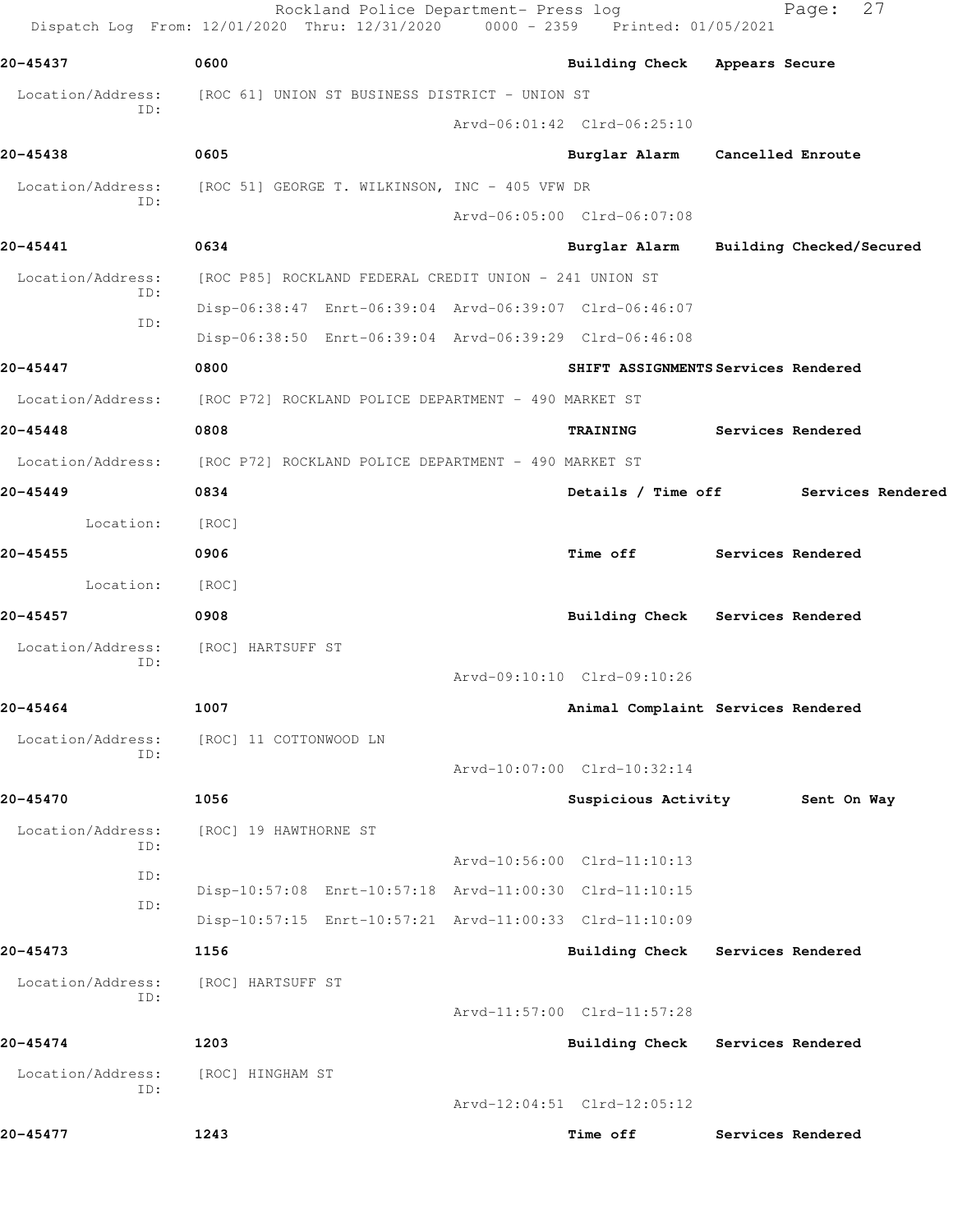| 20-45490<br>1436<br>Lockout Provided Assistance<br>Location/Address:<br>[ROC P12] GREEK HOUSE OF PIZZA - 343 CENTRE AVE<br>ID:<br>Disp-14:38:29 Enrt-14:38:32 Arvd-14:43:15 Clrd-14:48:32<br>20-45493<br>1459<br>Time off Services Rendered<br>Location: [ROC]<br>20-45494<br>1502<br>Time off Services Rendered<br>Location: [ROC]<br>20-45495<br>Time off Services Rendered<br>1506<br>Location: [ROC]<br>20-45501<br>Motor Vehicle Complaint Services Rendered<br>1549<br>Location/Address: [ROC] HINGHAM ST<br>ID:<br>Disp-15:51:04 Enrt-15:51:07 Arvd-15:58:56 Clrd-16:01:00<br>20-45502<br>Larceny / Forgery/ Fraud Services Rendered<br>1549<br>Location/Address: [ROC] 113 BOXBERRY LANE<br>20-45504<br>1600<br>SHIFT ASSIGNMENTS Services Rendered<br>Location/Address: [ROC P72] ROCKLAND POLICE DEPARTMENT - 490 MARKET ST<br>20-45506<br>1629<br>MVA Property Damage Only Report Follows<br>Location/Address: [ROC] GLENDALE DR<br>ID:<br>Disp-16:43:10 Enrt-16:43:36 Arvd-16:43:38 Clrd-16:58:46<br>Refer To Summons: 20ROC-45506-AR<br>Summons: FERNANDES, MANUEL<br>15 ERIE AVE Apt. #2 BROCKTON, MA<br>Address:<br>58<br>Age:<br>Charges:<br>MARKED LANES VIOLATION<br>LEAVE SCENE OF PROPERTY DAMAGE<br>20-45511<br>1656<br>Abandoned MV Services Rendered<br>Location/Address:<br>[ROC] 83 EAST WATER ST<br>ID:<br>Disp-16:57:45 Enrt-16:57:52 Arvd-17:07:21 Clrd-17:31:37<br>20-45513<br>1708<br>Road Obstruction Services Rendered<br>Location/Address:<br>[ROC] 166 UNION ST @ 8 W WATER ST<br>ID:<br>Arvd-17:08:00 Clrd-17:13:45<br>20-45518<br>Time off Services Rendered<br>1730<br>Location:<br>[ROC]<br>20-45519<br>1735<br>Motor Vehicle Stop<br>Location/Address: [ROC] 115 UNION ST @ 20 VERNON ST<br>ID:<br>Arvd-17:35:00 Clrd-17:38:53<br>20-45521<br>1807<br>911 Accidental Gone on arrival | Location: | [ROC] |  |                |
|-----------------------------------------------------------------------------------------------------------------------------------------------------------------------------------------------------------------------------------------------------------------------------------------------------------------------------------------------------------------------------------------------------------------------------------------------------------------------------------------------------------------------------------------------------------------------------------------------------------------------------------------------------------------------------------------------------------------------------------------------------------------------------------------------------------------------------------------------------------------------------------------------------------------------------------------------------------------------------------------------------------------------------------------------------------------------------------------------------------------------------------------------------------------------------------------------------------------------------------------------------------------------------------------------------------------------------------------------------------------------------------------------------------------------------------------------------------------------------------------------------------------------------------------------------------------------------------------------------------------------------------------------------------------------------------------------------------------------------------------------------------------------------------------------------------------------------|-----------|-------|--|----------------|
|                                                                                                                                                                                                                                                                                                                                                                                                                                                                                                                                                                                                                                                                                                                                                                                                                                                                                                                                                                                                                                                                                                                                                                                                                                                                                                                                                                                                                                                                                                                                                                                                                                                                                                                                                                                                                             |           |       |  |                |
|                                                                                                                                                                                                                                                                                                                                                                                                                                                                                                                                                                                                                                                                                                                                                                                                                                                                                                                                                                                                                                                                                                                                                                                                                                                                                                                                                                                                                                                                                                                                                                                                                                                                                                                                                                                                                             |           |       |  |                |
|                                                                                                                                                                                                                                                                                                                                                                                                                                                                                                                                                                                                                                                                                                                                                                                                                                                                                                                                                                                                                                                                                                                                                                                                                                                                                                                                                                                                                                                                                                                                                                                                                                                                                                                                                                                                                             |           |       |  |                |
|                                                                                                                                                                                                                                                                                                                                                                                                                                                                                                                                                                                                                                                                                                                                                                                                                                                                                                                                                                                                                                                                                                                                                                                                                                                                                                                                                                                                                                                                                                                                                                                                                                                                                                                                                                                                                             |           |       |  |                |
|                                                                                                                                                                                                                                                                                                                                                                                                                                                                                                                                                                                                                                                                                                                                                                                                                                                                                                                                                                                                                                                                                                                                                                                                                                                                                                                                                                                                                                                                                                                                                                                                                                                                                                                                                                                                                             |           |       |  |                |
|                                                                                                                                                                                                                                                                                                                                                                                                                                                                                                                                                                                                                                                                                                                                                                                                                                                                                                                                                                                                                                                                                                                                                                                                                                                                                                                                                                                                                                                                                                                                                                                                                                                                                                                                                                                                                             |           |       |  |                |
|                                                                                                                                                                                                                                                                                                                                                                                                                                                                                                                                                                                                                                                                                                                                                                                                                                                                                                                                                                                                                                                                                                                                                                                                                                                                                                                                                                                                                                                                                                                                                                                                                                                                                                                                                                                                                             |           |       |  |                |
|                                                                                                                                                                                                                                                                                                                                                                                                                                                                                                                                                                                                                                                                                                                                                                                                                                                                                                                                                                                                                                                                                                                                                                                                                                                                                                                                                                                                                                                                                                                                                                                                                                                                                                                                                                                                                             |           |       |  |                |
|                                                                                                                                                                                                                                                                                                                                                                                                                                                                                                                                                                                                                                                                                                                                                                                                                                                                                                                                                                                                                                                                                                                                                                                                                                                                                                                                                                                                                                                                                                                                                                                                                                                                                                                                                                                                                             |           |       |  |                |
|                                                                                                                                                                                                                                                                                                                                                                                                                                                                                                                                                                                                                                                                                                                                                                                                                                                                                                                                                                                                                                                                                                                                                                                                                                                                                                                                                                                                                                                                                                                                                                                                                                                                                                                                                                                                                             |           |       |  |                |
|                                                                                                                                                                                                                                                                                                                                                                                                                                                                                                                                                                                                                                                                                                                                                                                                                                                                                                                                                                                                                                                                                                                                                                                                                                                                                                                                                                                                                                                                                                                                                                                                                                                                                                                                                                                                                             |           |       |  |                |
|                                                                                                                                                                                                                                                                                                                                                                                                                                                                                                                                                                                                                                                                                                                                                                                                                                                                                                                                                                                                                                                                                                                                                                                                                                                                                                                                                                                                                                                                                                                                                                                                                                                                                                                                                                                                                             |           |       |  |                |
|                                                                                                                                                                                                                                                                                                                                                                                                                                                                                                                                                                                                                                                                                                                                                                                                                                                                                                                                                                                                                                                                                                                                                                                                                                                                                                                                                                                                                                                                                                                                                                                                                                                                                                                                                                                                                             |           |       |  |                |
|                                                                                                                                                                                                                                                                                                                                                                                                                                                                                                                                                                                                                                                                                                                                                                                                                                                                                                                                                                                                                                                                                                                                                                                                                                                                                                                                                                                                                                                                                                                                                                                                                                                                                                                                                                                                                             |           |       |  |                |
|                                                                                                                                                                                                                                                                                                                                                                                                                                                                                                                                                                                                                                                                                                                                                                                                                                                                                                                                                                                                                                                                                                                                                                                                                                                                                                                                                                                                                                                                                                                                                                                                                                                                                                                                                                                                                             |           |       |  |                |
|                                                                                                                                                                                                                                                                                                                                                                                                                                                                                                                                                                                                                                                                                                                                                                                                                                                                                                                                                                                                                                                                                                                                                                                                                                                                                                                                                                                                                                                                                                                                                                                                                                                                                                                                                                                                                             |           |       |  |                |
|                                                                                                                                                                                                                                                                                                                                                                                                                                                                                                                                                                                                                                                                                                                                                                                                                                                                                                                                                                                                                                                                                                                                                                                                                                                                                                                                                                                                                                                                                                                                                                                                                                                                                                                                                                                                                             |           |       |  |                |
|                                                                                                                                                                                                                                                                                                                                                                                                                                                                                                                                                                                                                                                                                                                                                                                                                                                                                                                                                                                                                                                                                                                                                                                                                                                                                                                                                                                                                                                                                                                                                                                                                                                                                                                                                                                                                             |           |       |  |                |
|                                                                                                                                                                                                                                                                                                                                                                                                                                                                                                                                                                                                                                                                                                                                                                                                                                                                                                                                                                                                                                                                                                                                                                                                                                                                                                                                                                                                                                                                                                                                                                                                                                                                                                                                                                                                                             |           |       |  |                |
|                                                                                                                                                                                                                                                                                                                                                                                                                                                                                                                                                                                                                                                                                                                                                                                                                                                                                                                                                                                                                                                                                                                                                                                                                                                                                                                                                                                                                                                                                                                                                                                                                                                                                                                                                                                                                             |           |       |  |                |
|                                                                                                                                                                                                                                                                                                                                                                                                                                                                                                                                                                                                                                                                                                                                                                                                                                                                                                                                                                                                                                                                                                                                                                                                                                                                                                                                                                                                                                                                                                                                                                                                                                                                                                                                                                                                                             |           |       |  |                |
|                                                                                                                                                                                                                                                                                                                                                                                                                                                                                                                                                                                                                                                                                                                                                                                                                                                                                                                                                                                                                                                                                                                                                                                                                                                                                                                                                                                                                                                                                                                                                                                                                                                                                                                                                                                                                             |           |       |  |                |
|                                                                                                                                                                                                                                                                                                                                                                                                                                                                                                                                                                                                                                                                                                                                                                                                                                                                                                                                                                                                                                                                                                                                                                                                                                                                                                                                                                                                                                                                                                                                                                                                                                                                                                                                                                                                                             |           |       |  |                |
|                                                                                                                                                                                                                                                                                                                                                                                                                                                                                                                                                                                                                                                                                                                                                                                                                                                                                                                                                                                                                                                                                                                                                                                                                                                                                                                                                                                                                                                                                                                                                                                                                                                                                                                                                                                                                             |           |       |  |                |
|                                                                                                                                                                                                                                                                                                                                                                                                                                                                                                                                                                                                                                                                                                                                                                                                                                                                                                                                                                                                                                                                                                                                                                                                                                                                                                                                                                                                                                                                                                                                                                                                                                                                                                                                                                                                                             |           |       |  |                |
|                                                                                                                                                                                                                                                                                                                                                                                                                                                                                                                                                                                                                                                                                                                                                                                                                                                                                                                                                                                                                                                                                                                                                                                                                                                                                                                                                                                                                                                                                                                                                                                                                                                                                                                                                                                                                             |           |       |  |                |
|                                                                                                                                                                                                                                                                                                                                                                                                                                                                                                                                                                                                                                                                                                                                                                                                                                                                                                                                                                                                                                                                                                                                                                                                                                                                                                                                                                                                                                                                                                                                                                                                                                                                                                                                                                                                                             |           |       |  |                |
|                                                                                                                                                                                                                                                                                                                                                                                                                                                                                                                                                                                                                                                                                                                                                                                                                                                                                                                                                                                                                                                                                                                                                                                                                                                                                                                                                                                                                                                                                                                                                                                                                                                                                                                                                                                                                             |           |       |  | Verbal Warning |
|                                                                                                                                                                                                                                                                                                                                                                                                                                                                                                                                                                                                                                                                                                                                                                                                                                                                                                                                                                                                                                                                                                                                                                                                                                                                                                                                                                                                                                                                                                                                                                                                                                                                                                                                                                                                                             |           |       |  |                |
|                                                                                                                                                                                                                                                                                                                                                                                                                                                                                                                                                                                                                                                                                                                                                                                                                                                                                                                                                                                                                                                                                                                                                                                                                                                                                                                                                                                                                                                                                                                                                                                                                                                                                                                                                                                                                             |           |       |  |                |
|                                                                                                                                                                                                                                                                                                                                                                                                                                                                                                                                                                                                                                                                                                                                                                                                                                                                                                                                                                                                                                                                                                                                                                                                                                                                                                                                                                                                                                                                                                                                                                                                                                                                                                                                                                                                                             |           |       |  |                |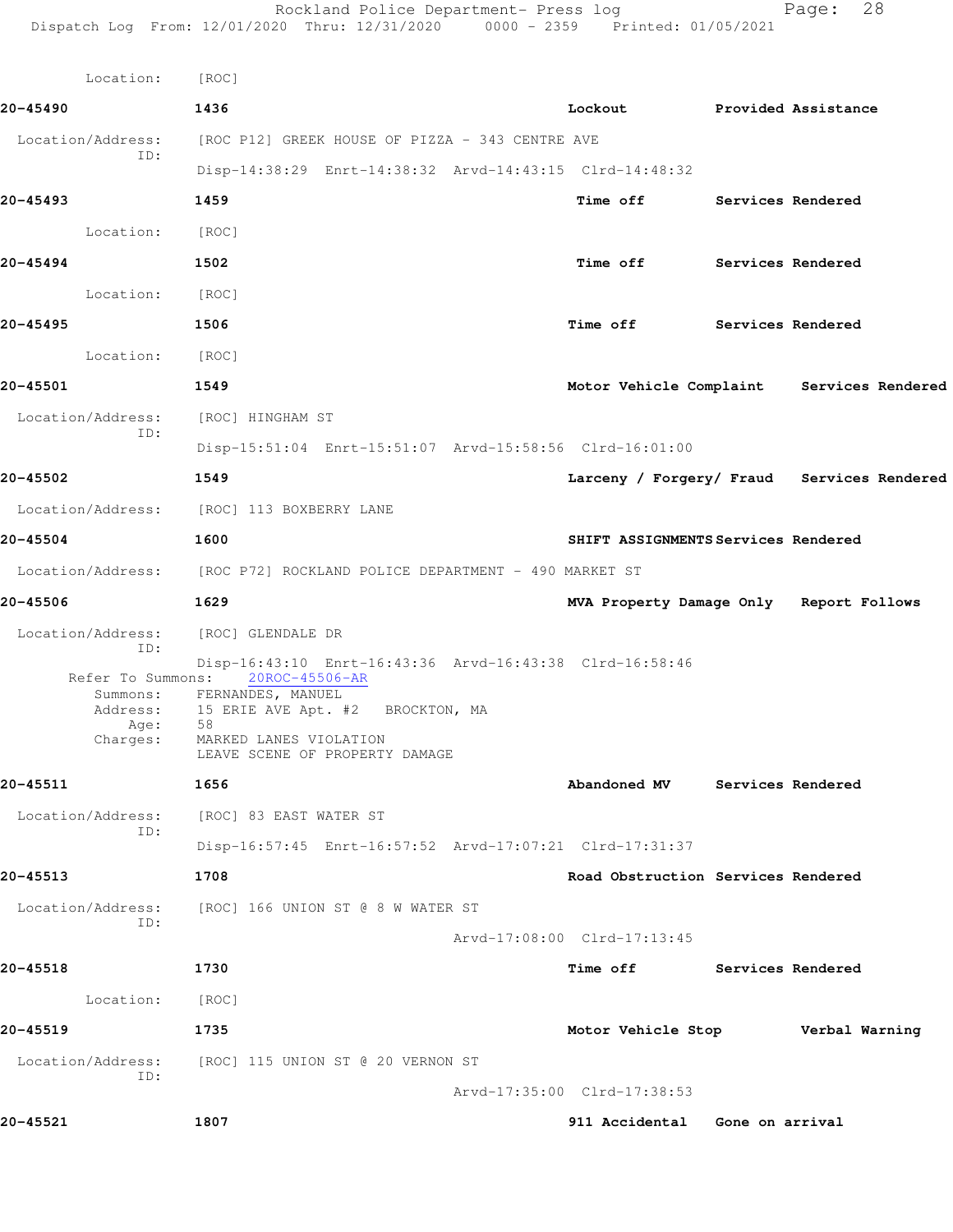|                   |     |                      | Rockland Police Department- Press log                                          |                         |                   | Page:             | 29 |
|-------------------|-----|----------------------|--------------------------------------------------------------------------------|-------------------------|-------------------|-------------------|----|
|                   |     |                      | Dispatch Log From: 12/01/2020 Thru: 12/31/2020 0000 - 2359 Printed: 01/05/2021 |                         |                   |                   |    |
| Location/Address: |     | [ROC] 2 MILLBROOK DR |                                                                                |                         |                   |                   |    |
|                   | ID: |                      | Disp-18:08:48 Enrt-18:09:29 Arvd-18:22:17 Clrd-18:23:12                        |                         |                   |                   |    |
| 20-45525          |     | 1909                 |                                                                                | Motor Vehicle Complaint |                   | Gone on arrival   |    |
| Location/Address: | ID: | [ROC] SALEM ST       |                                                                                |                         |                   |                   |    |
|                   |     |                      | Disp-19:10:10 Enrt-19:10:15 Arvd-19:11:02 Clrd-19:16:58                        |                         |                   |                   |    |
| 20-45527          |     | 1946                 |                                                                                | Time off                | Services Rendered |                   |    |
| Location:         |     | [ROC]                |                                                                                |                         |                   |                   |    |
| 20-45542          |     | 2207                 |                                                                                | PER DAY                 |                   | Services Rendered |    |
| Location:         |     | [ROC]                |                                                                                |                         |                   |                   |    |
| 20-45544          |     | 2225                 |                                                                                | PEDESTRIAN MVA          | Investigated      |                   |    |
| Location/Address: |     | [ROC] DELPRETE AVE   |                                                                                |                         |                   |                   |    |
|                   | TD: |                      | Disp-22:30:16 Enrt-22:30:21 Arvd-22:35:26 Clrd-23:19:43                        |                         |                   |                   |    |
|                   |     |                      |                                                                                |                         |                   |                   |    |

## **For Date: 12/10/2020 - Thursday**

| 20-45551                                  | 0004            |                                                      |                                                         | SHIFT ASSIGNMENTS Services Rendered |
|-------------------------------------------|-----------------|------------------------------------------------------|---------------------------------------------------------|-------------------------------------|
| Location/Address:                         |                 | [ROC P72] ROCKLAND POLICE DEPARTMENT - 490 MARKET ST |                                                         |                                     |
| ID:                                       | Disp-00:06:04   |                                                      | $Clrd-00:06:07$                                         |                                     |
| 20-45559                                  | 0540            |                                                      |                                                         | Burglar Alarm Services Rendered     |
| Location/Address:                         |                 | [ROC P108] SOUTH SHORE BMW - 1040 HINGHAM ST         |                                                         |                                     |
| ID:                                       |                 |                                                      | Disp-05:41:36 Enrt-05:41:39 Arvd-05:45:56 Clrd-05:49:08 |                                     |
| 20-45563                                  | 0555            |                                                      | Building Check Appears Secure                           |                                     |
| Location/Address:                         | [ROC] UNION ST  |                                                      |                                                         |                                     |
| ID:                                       |                 |                                                      | Arvd-05:55:55 Clrd-06:12:57                             |                                     |
| 20-45564                                  | 0616            |                                                      | Details / Time off                                      | No Service                          |
| Location:                                 | [ROC]           |                                                      |                                                         |                                     |
| 20-45566                                  | 0705            |                                                      | Details / Time off                                      | No Service                          |
| Location:                                 | [ROC]           |                                                      |                                                         |                                     |
| 20-45568                                  | 0717            |                                                      | Motor Vehicle Collision W/PI                            |                                     |
| <b>Vehicle Towed</b><br>Location/Address: |                 | [ROC] 329 SUMMER ST @ 40 BEECH ST                    |                                                         |                                     |
| ID:                                       |                 |                                                      | Disp-07:18:56 Enrt-07:19:15 Arvd-07:28:03 Clrd-07:57:13 |                                     |
| ID:                                       |                 |                                                      | Disp-07:19:02 Enrt-07:19:11 Arvd-07:28:01 Clrd-07:56:50 |                                     |
| ID:                                       | $Disp-07:34:46$ |                                                      | Arvd-07:35:02 Clrd-07:56:53                             |                                     |
| 20-45571                                  | 0724            |                                                      | Disturbance                                             | <b>Vehicle Towed</b>                |
| Location/Address:                         |                 | [ROC 256] 838 UNION STREET - 838 UNION ST Apt. #3    |                                                         |                                     |
| ID:<br>TD:                                |                 |                                                      | Disp-07:26:36 Enrt-07:26:48 Arvd-07:34:26 Clrd-07:34:34 |                                     |
|                                           |                 |                                                      | Disp-07:28:26 Enrt-07:28:30 Arvd-07:33:16 Clrd-07:34:28 |                                     |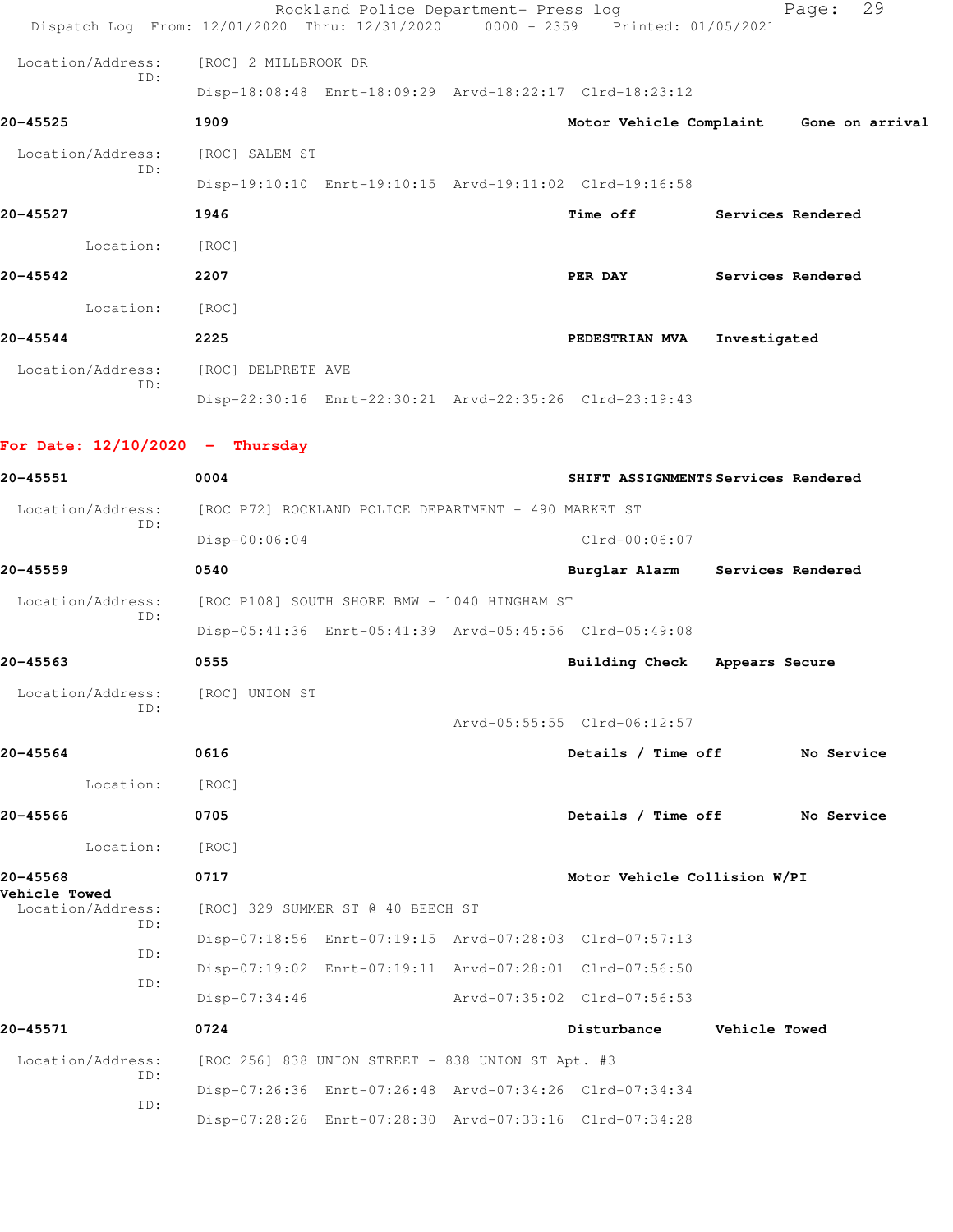|                                                 | Rockland Police Department- Press log<br>Dispatch Log From: 12/01/2020 Thru: 12/31/2020 0000 - 2359 Printed: 01/05/2021 |                                     |                | 30<br>Page:    |  |
|-------------------------------------------------|-------------------------------------------------------------------------------------------------------------------------|-------------------------------------|----------------|----------------|--|
| 20-45574                                        | 0804                                                                                                                    | Information Call No Action Required |                |                |  |
| Location/Address:                               | [ROC P72] ROCKLAND POLICE DEPARTMENT - 490 MARKET ST                                                                    |                                     |                |                |  |
| 20-45579                                        | 0901                                                                                                                    | Suspicious Activity                 |                | Arrest(s) Made |  |
| ID:                                             | Location/Address: [ROC P47] BEST WESTERN - 909 HINGHAM ST                                                               |                                     |                |                |  |
| Refer To Arrest:<br>Arrest:<br>Age:<br>Charges: | 20ROC-45579-AR<br>SOUTHER, JOSHUA M<br>Address: 20 LEYDEN ST Apt. #3 PLYMOUTH, MA<br>31<br>Straight Warrant             | Arvd-09:01:00 Clrd-09:19:31         |                |                |  |
| 20-45587                                        | 0939                                                                                                                    | Details / Time off                  |                | No Action      |  |
| Required<br>Location:                           | [ROC]                                                                                                                   |                                     |                |                |  |
| 20-45588                                        | 0953                                                                                                                    | Identity Theft Services Rendered    |                |                |  |
| Location/Address:                               | [ROC] 13 MORNINGSIDE DR                                                                                                 |                                     |                |                |  |
| ID:                                             | $Disp-09:57:12$                                                                                                         | $Clrd-09:58:25$                     |                |                |  |
| 20-45589<br>Required                            | 1019                                                                                                                    | Details / Time off                  |                | No Action      |  |
| Location:                                       | [ROC]                                                                                                                   |                                     |                |                |  |
| 20-45592<br>Services Rendered                   | 1047                                                                                                                    | Sex offender or dissemination       |                |                |  |
| Location/Address:                               | [ROC] 173 CONCORD ST                                                                                                    |                                     |                |                |  |
| 20-45593<br>Required                            | 1102                                                                                                                    | Details / Time off                  |                | No Action      |  |
| Location:                                       | [ROC]                                                                                                                   |                                     |                |                |  |
| 20-45598                                        | 1113                                                                                                                    | Details / Time off No Service       |                |                |  |
| Location:                                       | [ROC]                                                                                                                   |                                     |                |                |  |
| 20-45601                                        | 1127                                                                                                                    | Warrant                             | No Service     |                |  |
| Location/Address:<br>ID:                        | [ROC 93] 163 SALEM ST                                                                                                   |                                     |                |                |  |
| ID:                                             | Disp-11:29:11                                                                                                           | Arvd-11:32:24 Clrd-11:34:58         |                |                |  |
|                                                 | $Disp-11:29:11$                                                                                                         | Arvd-11:32:28 Clrd-11:34:55         |                |                |  |
| 20-45603<br>Services Rendered                   | 1138                                                                                                                    | Sex offender or dissemination       |                |                |  |
| Location/Address:                               | [ROC] 453 FOREST ST                                                                                                     |                                     |                |                |  |
| 20-45611                                        | 1302                                                                                                                    | Disturbance                         | Peace Restored |                |  |
| Location/Address:<br>ID:                        | [ROC 299] 5 UNION ST                                                                                                    |                                     |                |                |  |
| ID:                                             | Disp-13:03:32 Enrt-13:03:38 Arvd-13:03:45 Clrd-13:23:28                                                                 |                                     |                |                |  |
|                                                 | Disp-13:03:34 Enrt-13:03:38 Arvd-13:03:45 Clrd-13:23:23                                                                 |                                     |                |                |  |
| 20-45614                                        | 1329                                                                                                                    | Information Call No Action Required |                |                |  |
| Location/Address:                               | [ROC P72] ROCKLAND POLICE DEPARTMENT - 490 MARKET ST                                                                    |                                     |                |                |  |
| 20-45618<br>Required                            | 1355                                                                                                                    | Details / Time off                  |                | No Action      |  |
| Location:                                       | [ROC]                                                                                                                   |                                     |                |                |  |
| 20-45619                                        | 1357                                                                                                                    | Details / Time off                  |                | No Service     |  |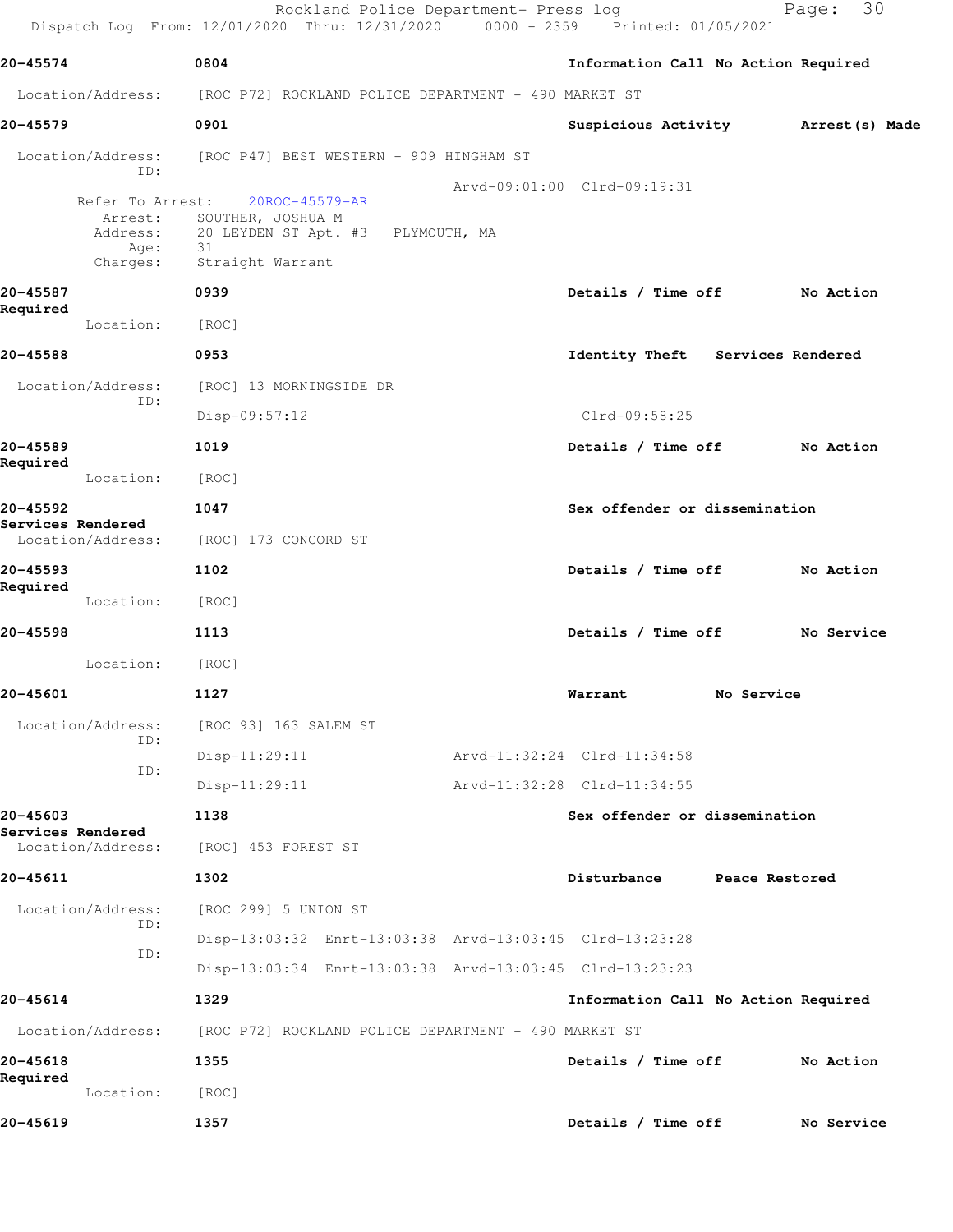|                                                   | Dispatch Log From: 12/01/2020 Thru: 12/31/2020 0000 - 2359 Printed: 01/05/2021                                                                                                                                                                       | Rockland Police Department- Press log |                              | 31<br>Page:                  |  |
|---------------------------------------------------|------------------------------------------------------------------------------------------------------------------------------------------------------------------------------------------------------------------------------------------------------|---------------------------------------|------------------------------|------------------------------|--|
| Location:                                         | [ROC]                                                                                                                                                                                                                                                |                                       |                              |                              |  |
| 20-45623                                          | 1400                                                                                                                                                                                                                                                 |                                       | Assist Public Peace Restored |                              |  |
| Location/Address:<br>TD:                          | [ROC] MEMORIAL PARK ELEMENTARY SCHOOL - 1 COL BRIAN DUFFY WAY                                                                                                                                                                                        |                                       |                              |                              |  |
| ID:                                               |                                                                                                                                                                                                                                                      |                                       | Arvd-14:00:00 Clrd-14:22:11  |                              |  |
|                                                   | Disp-14:08:39 Enrt-14:08:41 Arvd-14:08:44 Clrd-14:38:51                                                                                                                                                                                              |                                       |                              |                              |  |
| 20-45629                                          | 1448                                                                                                                                                                                                                                                 |                                       |                              | Assist Other Agency Provided |  |
| Assistance<br>Location/Address:                   | [ROC 272] SHERIDAN SQUARE CONDOS - 103 GROVE ST                                                                                                                                                                                                      |                                       |                              |                              |  |
| ID:                                               | Disp-14:48:56 Enrt-14:48:58 Arvd-14:55:40 Clrd-15:25:20                                                                                                                                                                                              |                                       |                              |                              |  |
| 20-45633                                          | 1526                                                                                                                                                                                                                                                 |                                       | Motor Vehicle Collision W/PI |                              |  |
| Services Rendered<br>Location/Address:<br>ID:     | [ROC 163] 261 MARKET ST                                                                                                                                                                                                                              |                                       |                              |                              |  |
| ID:                                               | Disp-15:26:40 Enrt-15:26:45 Arvd-15:28:22 Clrd-16:09:06                                                                                                                                                                                              |                                       |                              |                              |  |
| ID:                                               | Disp-15:26:40 Enrt-15:26:47 Arvd-15:34:36 Clrd-15:49:33                                                                                                                                                                                              |                                       |                              |                              |  |
| Refer To Summons:<br>Summons:<br>Age:<br>Charges: | Disp-15:28:14 Enrt-15:28:16 Arvd-15:28:18 Clrd-15:49:31<br>20ROC-45633-AR<br>RAEDY, THOMAS P<br>Address: 28 UNION PL BRAINTREE, MA<br>64<br>MARKED LANES VIOLATION<br>LICENSE REVOKED AS HTO, OPERATE MV WITH<br>RECKLESS OPERATION OF MOTOR VEHICLE |                                       |                              |                              |  |
| 20-45638                                          | 1612                                                                                                                                                                                                                                                 |                                       | General Info                 | Services Rendered            |  |
|                                                   | Location/Address: [ROC P72] ROCKLAND POLICE DEPARTMENT - 490 MARKET ST                                                                                                                                                                               |                                       |                              |                              |  |
| 20-45653                                          | 1853                                                                                                                                                                                                                                                 |                                       | Harassment                   | Investigated                 |  |
| Location/Address:                                 | [ROC] 27 VERNON ST                                                                                                                                                                                                                                   |                                       |                              |                              |  |
| ID:                                               | Disp-19:13:46 Enrt-19:13:47 Arvd-19:20:19 Clrd-19:35:51                                                                                                                                                                                              |                                       |                              |                              |  |
| 20-45659                                          | 1915                                                                                                                                                                                                                                                 |                                       | SICK DAY                     | Appears Secure               |  |
| Location:                                         | [ROC]                                                                                                                                                                                                                                                |                                       |                              |                              |  |
| 20-45676                                          | 2203                                                                                                                                                                                                                                                 |                                       | Health & Welfare Check       | Services Rendered            |  |
| Location/Address:                                 | [ROC] 26 FRENCH RD                                                                                                                                                                                                                                   |                                       |                              |                              |  |
| ID:                                               | Disp-22:03:53 Enrt-22:04:52 Arvd-22:11:04 Clrd-22:18:04                                                                                                                                                                                              |                                       |                              |                              |  |
| ID:                                               | Disp-22:03:53 Enrt-22:04:51 Arvd-22:11:08 Clrd-22:18:01                                                                                                                                                                                              |                                       |                              |                              |  |
| ID:                                               | $Disp-22:11:11$                                                                                                                                                                                                                                      |                                       | Arvd-22:11:12 Clrd-22:18:03  |                              |  |
|                                                   |                                                                                                                                                                                                                                                      |                                       |                              |                              |  |

## **For Date: 12/11/2020 - Friday**

| 20-45680          | 0000                                                    | SHIFT ASSIGNMENTS Services Rendered |
|-------------------|---------------------------------------------------------|-------------------------------------|
| Location/Address: | [ROC P72] ROCKLAND POLICE DEPARTMENT - 490 MARKET ST    |                                     |
| ID:               | $Disp-00:02:45$                                         | $Clrd-00:02:53$                     |
| 20-45685          | 0104                                                    | Noise Complaint Peace Restored      |
| Location/Address: | [ROC 94] 23 NORTH AVE Apt. #2                           |                                     |
| TD:               | Disp-01:08:00 Enrt-01:08:07 Arvd-01:09:38 Clrd-01:15:37 |                                     |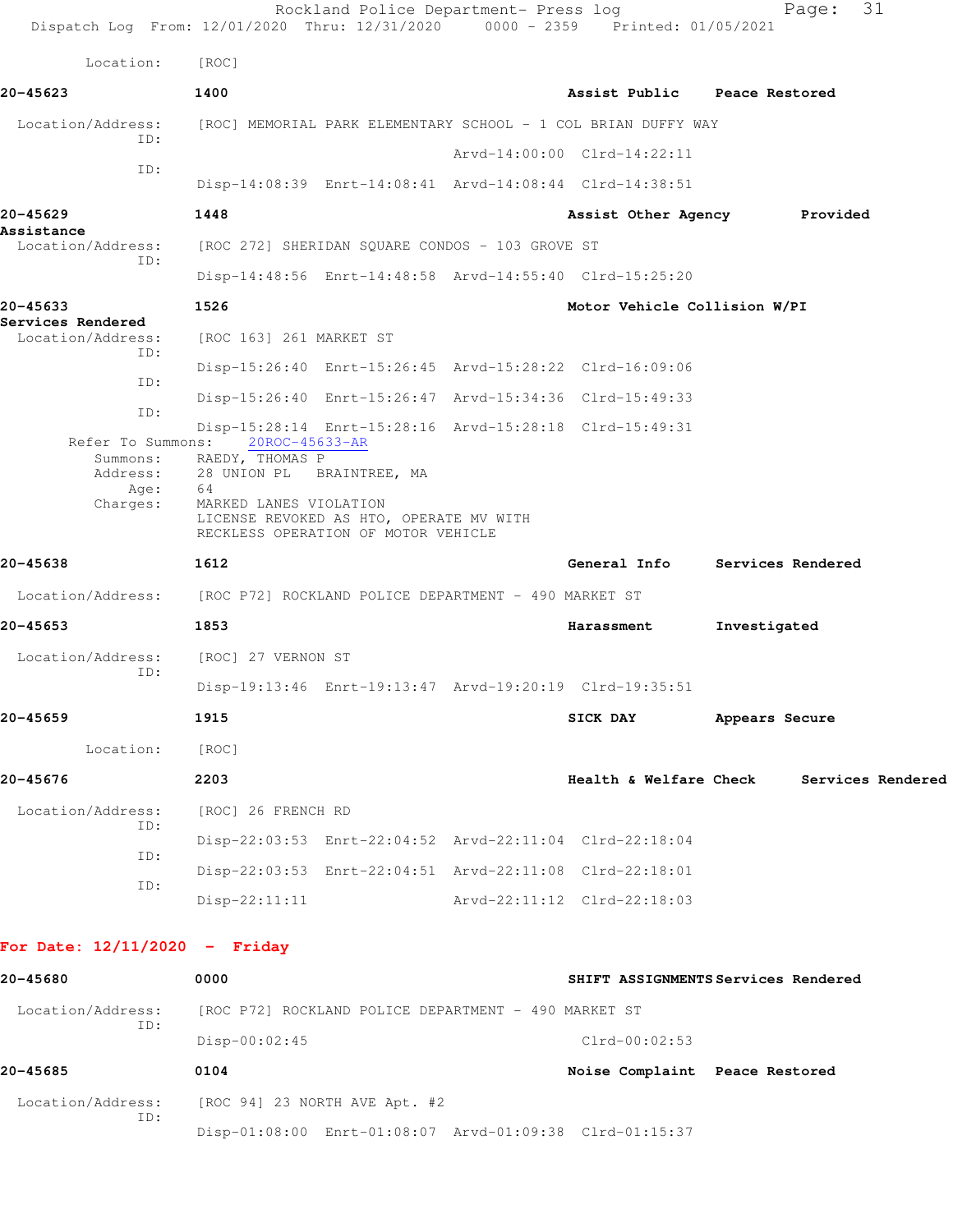|                          | Rockland Police Department- Press log<br>Dispatch Log From: 12/01/2020 Thru: 12/31/2020 0000 - 2359 Printed: 01/05/2021 |                                     | 32<br>Page:              |
|--------------------------|-------------------------------------------------------------------------------------------------------------------------|-------------------------------------|--------------------------|
| ID:                      | $Disp-01:09:43$                                                                                                         | Arvd-01:09:47 Clrd-01:15:37         |                          |
| 20-45689                 | 0216                                                                                                                    | Suspicious Activity                 | Services Rendered        |
| Vicinity of:             | [ROC] 129 ALBION ST                                                                                                     |                                     |                          |
| ID:                      | Disp-02:17:15                                                                                                           | Arvd-02:17:22 Clrd-02:25:56         |                          |
| ID:                      | $Disp-02:17:15$                                                                                                         | Arvd-02:17:22 Clrd-02:25:56         |                          |
| ID:                      | $Disp-02:17:15$                                                                                                         | Arvd-02:17:22 Clrd-02:25:56         |                          |
| 20-45690                 | 0227                                                                                                                    | Suspicious Activity                 | Sent On Way              |
| Vicinity of:             | [ROC P62] CHINA PLAZA - 35 MARKET ST                                                                                    |                                     |                          |
| ID:                      |                                                                                                                         | Arvd-02:27:00 Clrd-02:31:01         |                          |
| 20-45691                 | 0237                                                                                                                    | Assist Public                       | Services Rendered        |
| Location/Address:        | [HAN] HANOVER LINE - ROCKLAND ST                                                                                        |                                     |                          |
| ID:                      |                                                                                                                         | Arvd-02:37:00 Clrd-02:38:21         |                          |
| 20-45693                 | 0434                                                                                                                    | Noise Complaint Peace Restored      |                          |
| Location/Address:        | [ROC 140] 292 MARKET ST Apt. #39                                                                                        |                                     |                          |
| ID:                      | Disp-04:37:29 Enrt-04:38:33 Arvd-04:41:20 Clrd-04:49:09                                                                 |                                     |                          |
| ID:                      | Disp-04:39:28 Enrt-04:39:31 Arvd-04:41:19 Clrd-04:49:09                                                                 |                                     |                          |
| 20-45695                 | 0450                                                                                                                    | Building Check                      | Building Checked/Secured |
| Location/Address:        | [ROC] UNION ST                                                                                                          |                                     |                          |
| ID:                      | $Disp-04:51:11$                                                                                                         | $Clrd-05:23:08$                     |                          |
| 20-45700                 | 0646                                                                                                                    | Suspicious Activity                 | Transported to           |
| Hospital<br>Vicinity of: | [ROC] 210 MARTHA DR                                                                                                     |                                     |                          |
| ID:                      | Disp-06:48:18                                                                                                           | Arvd-06:48:32 Clrd-06:54:22         |                          |
| ID:                      | $Disp-06:48:24$                                                                                                         | Arvd-06:48:32 Clrd-06:54:22         |                          |
| ID:                      | Disp-06:48:28                                                                                                           | Arvd-06:48:32 Clrd-07:12:52         |                          |
| ID:                      | Disp-06:58:21 Enrt-06:58:31 Arvd-06:58:32 Clrd-07:12:56                                                                 |                                     |                          |
| ID:                      | Disp-06:58:26 Enrt-06:58:34 Arvd-06:58:37 Clrd-07:12:54                                                                 |                                     |                          |
| 20-45701                 | 0652                                                                                                                    | Suspicious Activity                 | Services Rendered        |
| Location/Address:        | [ROC] 42 MARTHA DR Apt. #E                                                                                              |                                     |                          |
| ID:                      | $Disp-06:54:22$                                                                                                         | Arvd-06:54:41 Clrd-06:58:21         |                          |
| ID:                      | $Disp-06:54:22$                                                                                                         | Arvd-06:54:45 Clrd-06:58:26         |                          |
| 20-45702                 | 0740                                                                                                                    | Motor Vehicle Stop                  | Citation/Warning         |
| Issued<br>Vicinity of:   | [ROC] EAST WATER ST @ SUNNYBANK AVE                                                                                     |                                     |                          |
| ID:                      |                                                                                                                         | Arvd-07:40:00 Clrd-07:50:15         |                          |
| 20-45705                 | 0800                                                                                                                    | SHIFT ASSIGNMENTS Services Rendered |                          |
| Location/Address:        | [ROC P72] ROCKLAND POLICE DEPARTMENT - 490 MARKET ST                                                                    |                                     |                          |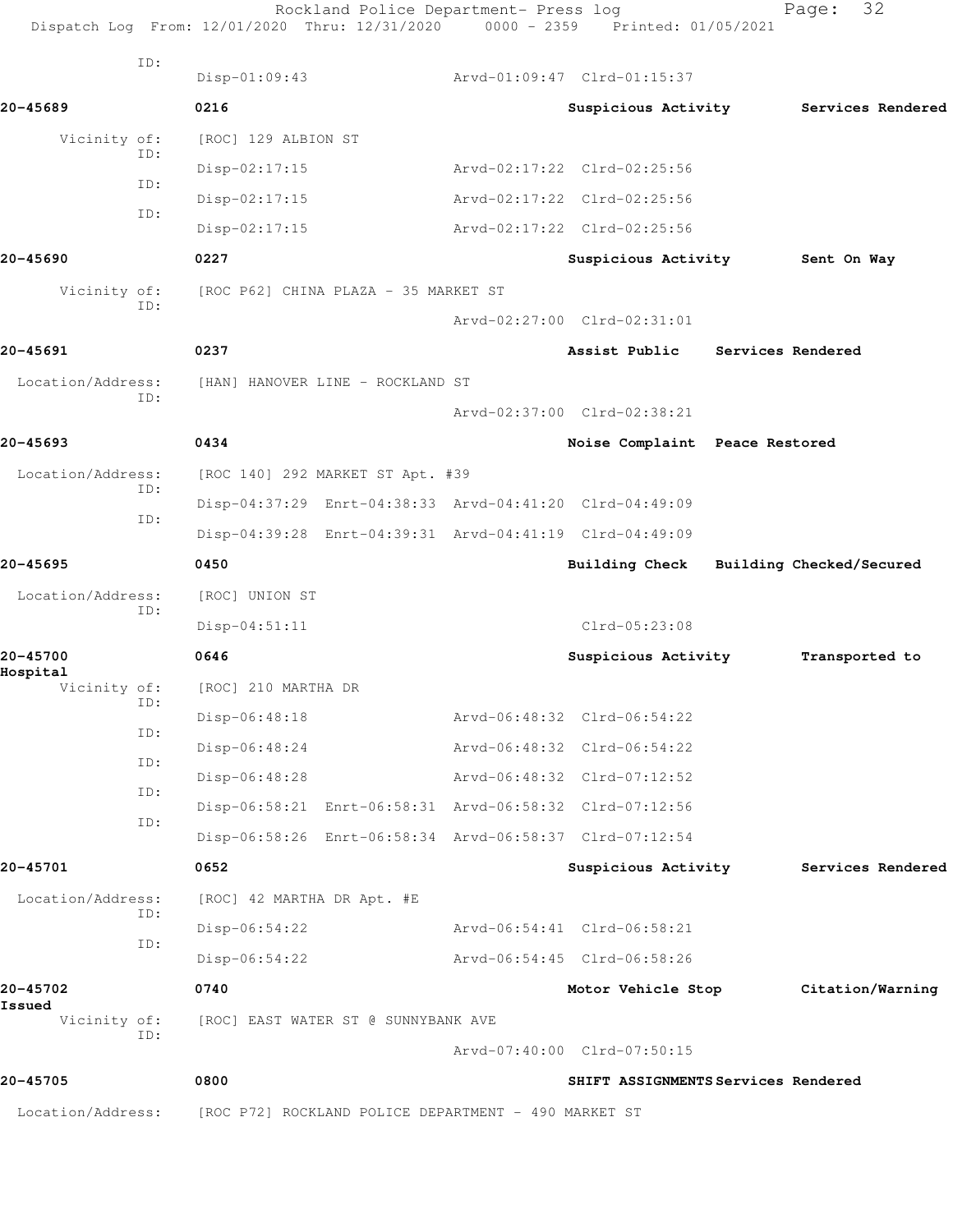|                          | Rockland Police Department- Press log<br>Dispatch Log From: 12/01/2020 Thru: 12/31/2020 0000 - 2359 Printed: 01/05/2021 |                                         |                   | 33<br>Page:                                |
|--------------------------|-------------------------------------------------------------------------------------------------------------------------|-----------------------------------------|-------------------|--------------------------------------------|
| 20-45708                 | 0841                                                                                                                    | Burglar Alarm Building Checked/Secured  |                   |                                            |
| Location/Address:        | [ROC] GV BRAZILIAN STORE - 308 UNION ST                                                                                 |                                         |                   |                                            |
| ID:                      | Disp-08:44:01 Enrt-08:44:03 Arvd-08:48:18 Clrd-08:56:27                                                                 |                                         |                   |                                            |
| 20-45716                 | 0852                                                                                                                    | Animal Complaint Gone on arrival        |                   |                                            |
| Location/Address:        | [ROC] REED ST                                                                                                           |                                         |                   |                                            |
| ID:<br>ID:               | Disp-09:16:08 Enrt-09:16:19                                                                                             | Clrd-09:15:00                           |                   |                                            |
|                          | Disp-09:18:01 Enrt-09:18:13 Arvd-09:18:14 Clrd-09:27:09                                                                 |                                         |                   |                                            |
| 20-45717                 | 0915                                                                                                                    | Animal Complaint Services Rendered      |                   |                                            |
| Location/Address:<br>ID: | [ROC] 43 FOLEY RD                                                                                                       |                                         |                   |                                            |
|                          |                                                                                                                         | Arvd-09:15:00 Clrd-09:18:01             |                   |                                            |
| 20-45719                 | 0952                                                                                                                    | General Info                            | Report Follows    |                                            |
| Location/Address:<br>ID: | [ROC] NORMAN ST                                                                                                         |                                         |                   |                                            |
|                          |                                                                                                                         | Arvd-09:52:00 Clrd-10:10:54             |                   |                                            |
| 20-45721                 | 1011                                                                                                                    | CRUISER MAINTENANCE                     |                   | Services Rendered                          |
| Location/Address:        | [ROC P72] ROCKLAND POLICE DEPARTMENT - 490 MARKET ST                                                                    |                                         |                   |                                            |
| 20-45726                 | 1038                                                                                                                    | General Info                            | Services Rendered |                                            |
| Location/Address:        | [ROC P72] ROCKLAND POLICE DEPARTMENT - 490 MARKET ST                                                                    |                                         |                   |                                            |
| 20-45733                 | 1136                                                                                                                    | General Info                            | Services Rendered |                                            |
| Location/Address:<br>ID: | [ROC] 500 WEBSTER ST                                                                                                    |                                         |                   |                                            |
|                          |                                                                                                                         | Arvd-11:36:00 Clrd-12:05:35             |                   |                                            |
| 20-45738                 | 1217                                                                                                                    | PERSONAL DAY                            | Services Rendered |                                            |
| Location:                | [ROC]                                                                                                                   |                                         |                   |                                            |
| 20-45745                 | 1249                                                                                                                    |                                         |                   | Details / Time off Mdvised to Court        |
| Location:                | [ROC]                                                                                                                   |                                         |                   |                                            |
| 20-45752                 | 1334                                                                                                                    | MVA Property Damage Only Paper Exchange |                   |                                            |
| ID:                      | Vicinity of: [ROC P47] BEST WESTERN - 909 HINGHAM ST                                                                    |                                         |                   |                                            |
|                          | Disp-13:35:05 Enrt-13:35:33 Arvd-13:35:35 Clrd-13:58:40                                                                 |                                         |                   |                                            |
| 20-45764                 | 1536                                                                                                                    |                                         |                   | Details / Time off Services Rendered       |
| Location: [ROC]          |                                                                                                                         |                                         |                   |                                            |
| 20-45767                 | 1617                                                                                                                    | SHIFT ASSIGNMENTSNo Service             |                   |                                            |
|                          | Location/Address: [ROC P72] ROCKLAND POLICE DEPARTMENT - 490 MARKET ST                                                  |                                         |                   |                                            |
| 20-45768                 | 1620                                                                                                                    | Details / Time off No Service           |                   |                                            |
| Location:                | [ROC]                                                                                                                   |                                         |                   |                                            |
| 20-45774<br>Required     | 1706                                                                                                                    | Details / Time off Services Not         |                   |                                            |
| Location: [ROC]          |                                                                                                                         |                                         |                   |                                            |
| 20-45779                 | 1741                                                                                                                    |                                         |                   | MVA Property Damage Only Services Rendered |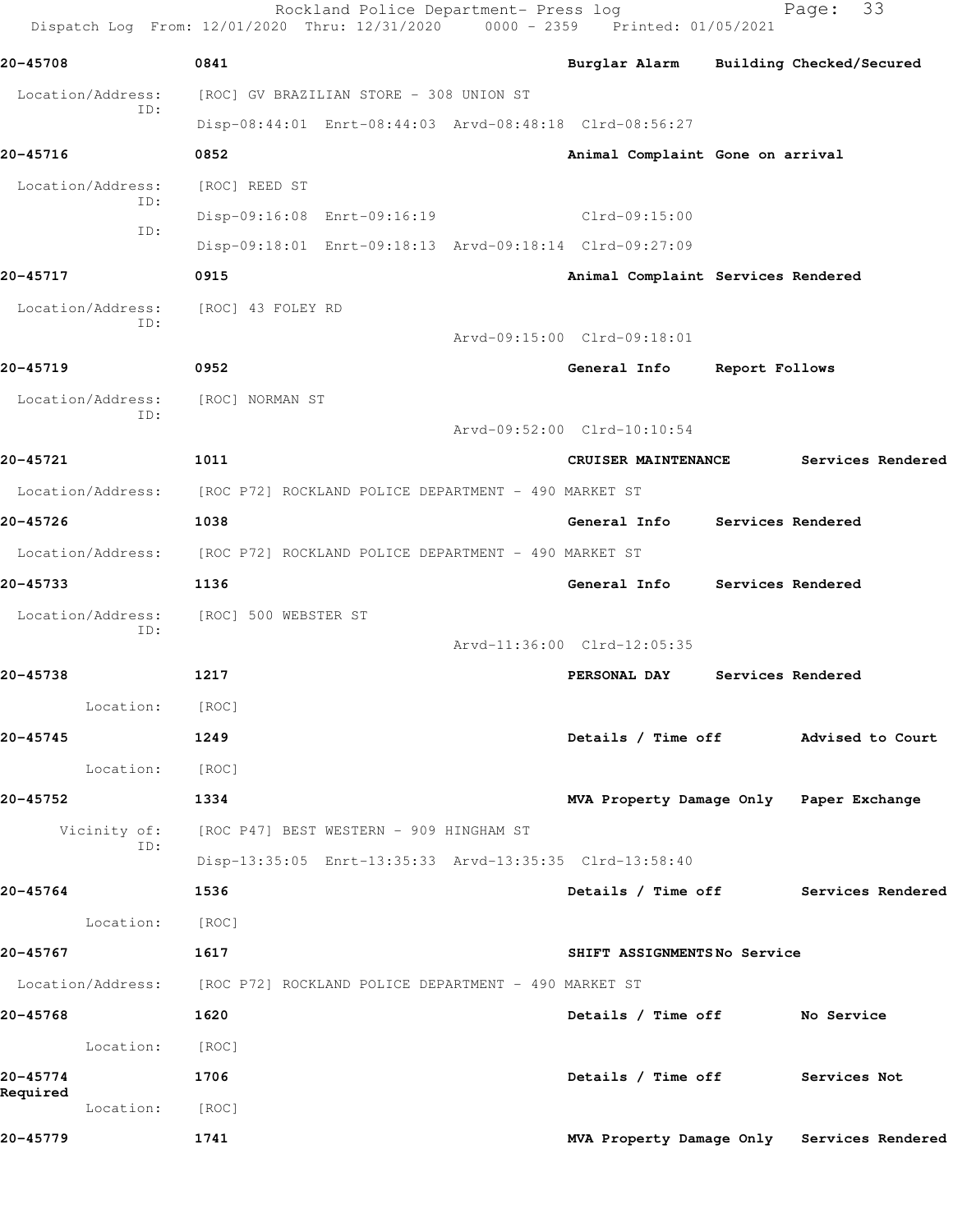| Dispatch Log From: 12/01/2020 Thru: 12/31/2020 0000 - 2359 Printed: 01/05/2021 |                                                      | Rockland Police Department- Press log    |  |                                                         | 34<br>Page:                            |  |  |
|--------------------------------------------------------------------------------|------------------------------------------------------|------------------------------------------|--|---------------------------------------------------------|----------------------------------------|--|--|
| Location/Address:                                                              | [ROC] BEECH ST                                       |                                          |  |                                                         |                                        |  |  |
| ID:<br>ID:                                                                     |                                                      |                                          |  | Disp-17:44:26 Enrt-17:44:47 Arvd-17:51:16 Clrd-18:05:08 |                                        |  |  |
|                                                                                |                                                      |                                          |  | Disp-17:44:42 Enrt-17:44:46 Arvd-17:50:20 Clrd-18:11:02 |                                        |  |  |
| 20-45781                                                                       | 1811                                                 |                                          |  | Suspicious Activity                                     | Report Follows                         |  |  |
| Location/Address:                                                              | [ROC] UNION ST                                       |                                          |  |                                                         |                                        |  |  |
| ID:                                                                            | $Disp-18:13:14$                                      |                                          |  | Arvd-18:13:27 Clrd-19:06:25                             |                                        |  |  |
| TD:                                                                            | $Disp-18:13:34$                                      |                                          |  | Arvd-18:13:38 Clrd-18:26:16                             |                                        |  |  |
| ID:                                                                            |                                                      |                                          |  | Disp-18:16:51 Enrt-18:16:53 Arvd-18:16:54 Clrd-18:26:19 |                                        |  |  |
| 20-45784                                                                       | 1822                                                 |                                          |  | General Info                                            | Services Rendered                      |  |  |
| Location/Address:                                                              |                                                      | [ROC] 821 UNION ST @ 1 VFW DR            |  |                                                         |                                        |  |  |
| 20-45787                                                                       | 1857                                                 |                                          |  | Details / Time off                                      | No Service                             |  |  |
| Location:                                                                      | [ROC]                                                |                                          |  |                                                         |                                        |  |  |
| 20-45798                                                                       | 2127                                                 |                                          |  |                                                         | Burglar Alarm Building Checked/Secured |  |  |
| Location/Address:<br>ID:                                                       | [ROC] 24 SCHOOL ST                                   |                                          |  |                                                         |                                        |  |  |
|                                                                                |                                                      |                                          |  | Disp-21:28:39 Enrt-21:29:23 Arvd-21:33:51 Clrd-22:04:40 |                                        |  |  |
| ID:                                                                            |                                                      |                                          |  | Disp-21:29:19 Enrt-21:29:21 Arvd-21:31:52 Clrd-22:04:36 |                                        |  |  |
| ID:                                                                            |                                                      |                                          |  | Disp-21:32:27 Enrt-21:32:29 Arvd-21:32:31 Clrd-21:36:37 |                                        |  |  |
| 20-45803                                                                       | 2234                                                 |                                          |  | Noise Complaint Peace Restored                          |                                        |  |  |
| Location/Address:                                                              | [ROC] 604 LIBERTY ST                                 |                                          |  |                                                         |                                        |  |  |
| ID:                                                                            |                                                      |                                          |  | Disp-22:37:53 Enrt-22:38:06 Arvd-22:40:39 Clrd-22:43:32 |                                        |  |  |
| ID:                                                                            |                                                      |                                          |  | Disp-22:37:53 Enrt-22:38:05 Arvd-22:40:48 Clrd-22:43:28 |                                        |  |  |
| 20-45808                                                                       | 2337                                                 |                                          |  | Noise Complaint Investigated                            |                                        |  |  |
| Location/Address:<br>ID:<br>ID:                                                |                                                      | [ROC] 135 GROVE ST Apt. #125             |  |                                                         |                                        |  |  |
|                                                                                |                                                      |                                          |  | Disp-23:40:10 Enrt-23:40:15 Arvd-23:42:06 Clrd-23:47:39 |                                        |  |  |
|                                                                                |                                                      |                                          |  | Disp-23:40:10 Enrt-23:40:14 Arvd-23:42:05 Clrd-23:50:13 |                                        |  |  |
| 20-45810                                                                       | 2343                                                 |                                          |  | Burglar Alarm                                           | Investigated                           |  |  |
| Location/Address:<br>ID:<br>ID:                                                |                                                      | [ROC P46] DUNKIN DONUTS - 851 HINGHAM ST |  |                                                         |                                        |  |  |
|                                                                                |                                                      |                                          |  | Disp-23:45:35 Enrt-23:45:39 Arvd-23:50:32 Clrd-23:53:15 |                                        |  |  |
|                                                                                |                                                      |                                          |  | Disp-23:47:46 Enrt-23:47:48 Arvd-23:52:42 Clrd-23:55:19 |                                        |  |  |
| For Date: $12/12/2020 -$ Saturday                                              |                                                      |                                          |  |                                                         |                                        |  |  |
| 20-45811                                                                       | 0000<br>SHIFT ASSIGNMENTS Services Not Required      |                                          |  |                                                         |                                        |  |  |
| Location/Address:                                                              | [ROC P72] ROCKLAND POLICE DEPARTMENT - 490 MARKET ST |                                          |  |                                                         |                                        |  |  |
| 20-45817                                                                       | 0113                                                 |                                          |  | Motor Vehicle Stop                                      | Verbal Warning                         |  |  |

Vicinity of: [ROC] 821 UNION ST @ 1 VFW DR

ID:

Arvd-01:13:00 Clrd-01:17:12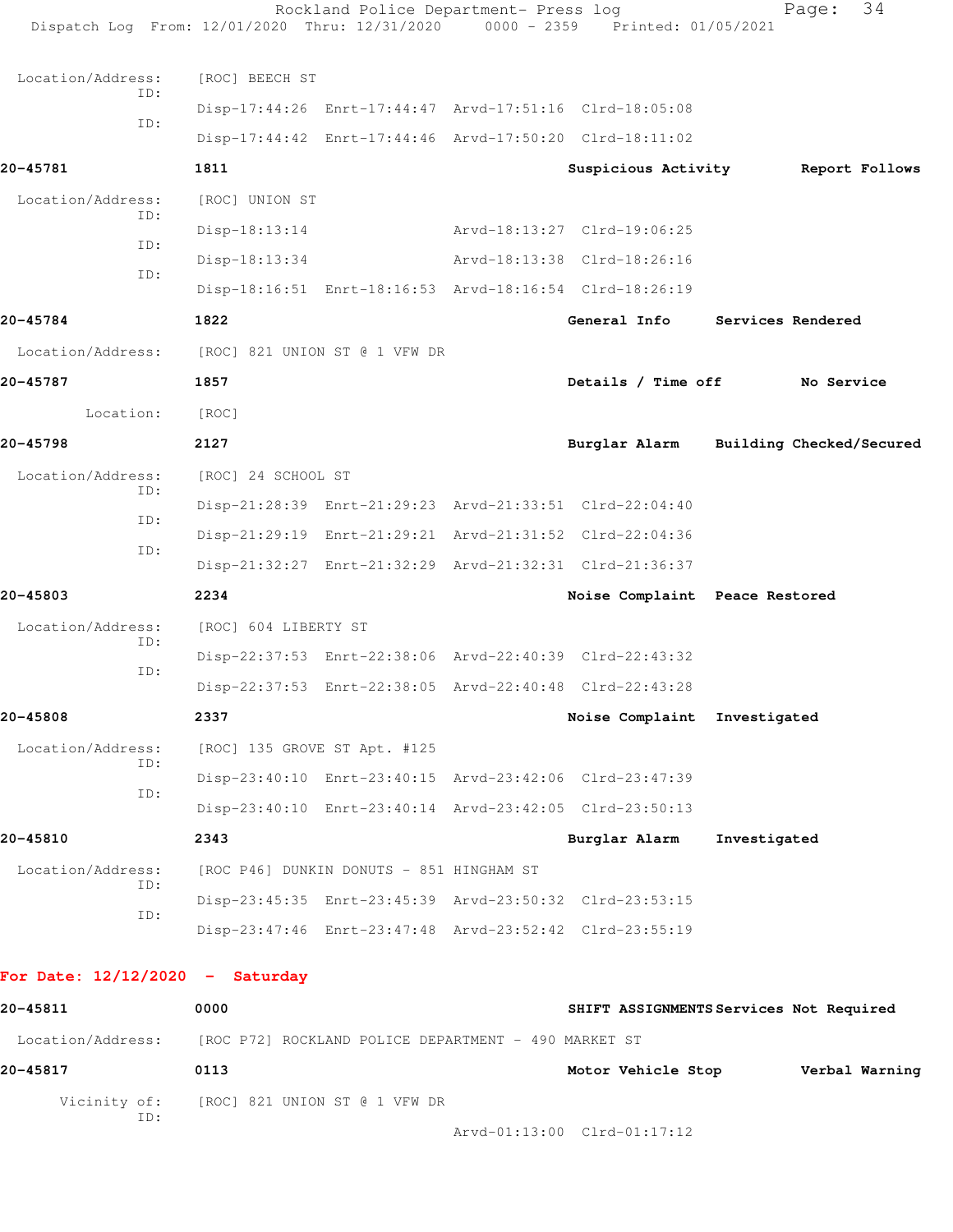Rockland Police Department- Press log Fage: 35 Dispatch Log From: 12/01/2020 Thru: 12/31/2020 0000 - 2359 Printed: 01/05/2021

**20-45820 0131 Suspicious Activity Investigated** Location/Address: [ROC P45] COMFORT INN - 850 HINGHAM ST ID: Arvd-01:31:00 Clrd-01:36:36 **20-45822 0153 Suspicious Activity Services Rendered** Location/Address: [ROC] 59 BIGELOW AVE @ 138 MYRTLE ST ID: Disp-01:55:05 Arvd-01:55:14 Clrd-01:58:50 ID: Disp-01:55:05 Enrt-01:55:17 Arvd-01:56:50 Clrd-01:58:50 **20-45825 0203 Burglar Alarm Building Checked/Secured** Location/Address: [ROC] NEWGATE HOUSING - NORMAN ST ID: Disp-02:07:14 Enrt-02:07:24 Arvd-02:09:07 Clrd-02:10:45 ID: Disp-02:08:04 Enrt-02:08:14 Clrd-02:10:45 **20-45829 0301 Disturbance Peace Restored** Location/Address: [ROC P47] BEST WESTERN - 909 HINGHAM ST Apt. #135 ID: Disp-03:02:45 Arvd-03:03:09 Clrd-03:10:43 ID: Disp-03:02:45 Arvd-03:03:09 Clrd-03:10:43 ID: Disp-03:02:45 Arvd-03:03:09 Clrd-03:10:43 **20-45831 0321 Noise Complaint Services Not Required** Location/Address: [ROC 272] SHERIDAN SQUARE CONDOS - 103 GROVE ST Apt. #329 ID: Disp-03:25:03 Enrt-03:25:28 Arvd-03:27:38 Clrd-03:33:54 ID: Disp-03:25:03 Enrt-03:25:31 Arvd-03:27:23 Clrd-03:33:54 **20-45835 0529 Building Check Building Checked/Secured** Location/Address: [ROC 61] UNION ST BUSINESS DISTRICT - UNION ST ID: Disp-05:30:06 Arvd-05:30:11 Clrd-05:55:45 **20-45837 0626 911 Accidental Services Rendered** Location/Address: [ROC 70] WEBSTER PARK NURSING AND REHAB - 56 WEBSTER ST ID: Disp-06:29:23 Enrt-06:29:26 Arvd-06:31:40 Clrd-06:32:03 **20-45840 0651 Warrant Arrest(s) Made** Location/Address: [ROC P45] COMFORT INN - 850 HINGHAM ST ID: Disp-06:51:43 Arvd-06:55:10 Clrd-07:18:08 ID: Disp-06:55:03 Arvd-06:55:10 Clrd-07:15:45 ID: Disp-06:55:06 Arvd-06:55:10 Clrd-07:51:27 Refer To Arrest: 20ROC-45840-AR Arrest: ZEWINSKI, STELLA GRACE Address: 62 FIFER LN LEXINGTON, MA Age:<br>Charges: Straight Warrant **20-45847 0800 SHIFT ASSIGNMENTS Services Rendered**

Location/Address: [ROC P72] ROCKLAND POLICE DEPARTMENT - 490 MARKET ST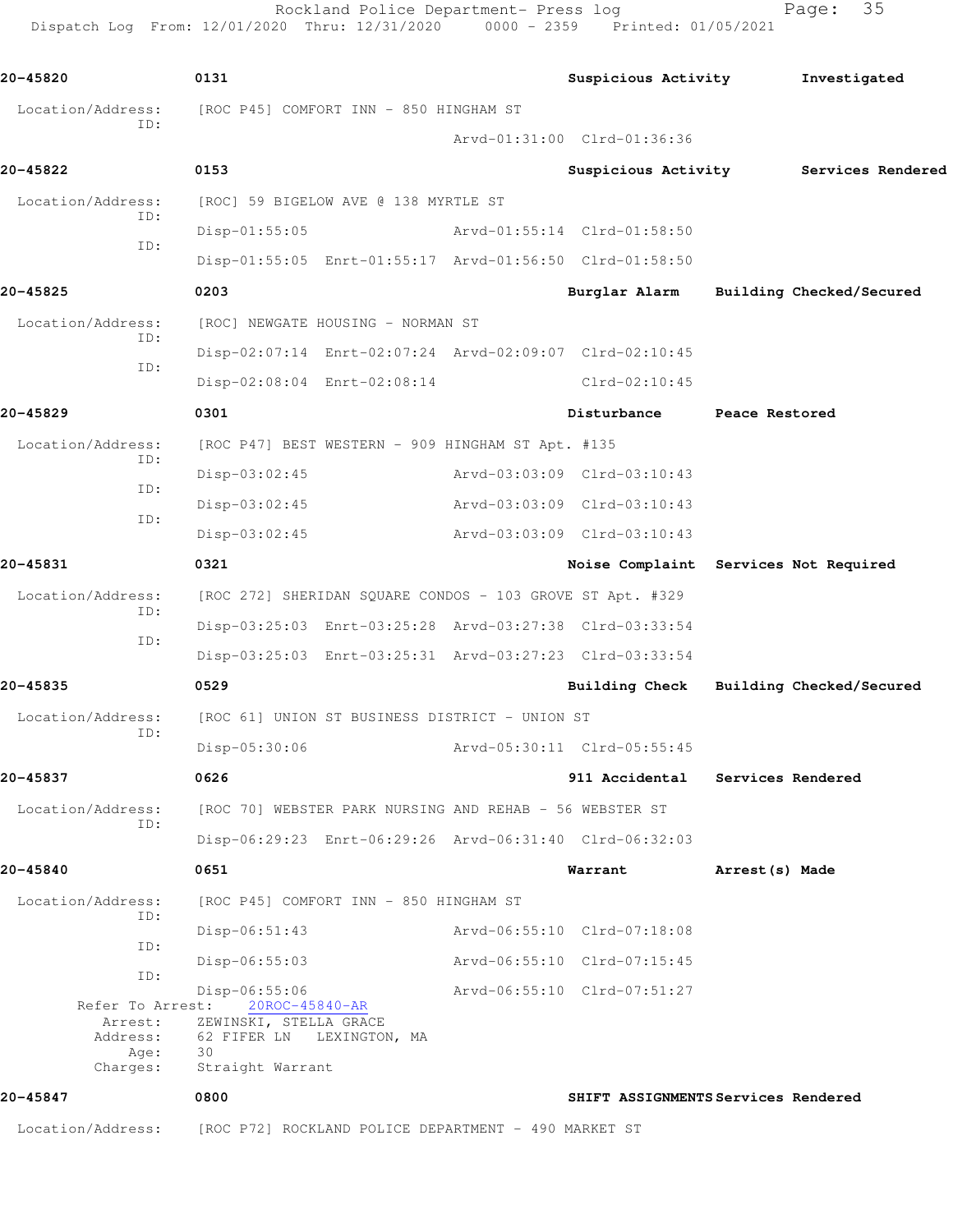Rockland Police Department- Press log entitled and Page: 36 Dispatch Log From: 12/01/2020 Thru: 12/31/2020 0000 - 2359 Printed: 01/05/2021

| 20-45846                                    | 0825                                                                   |                                    | General Incident Services Rendered    |           |                                           |  |  |
|---------------------------------------------|------------------------------------------------------------------------|------------------------------------|---------------------------------------|-----------|-------------------------------------------|--|--|
| Location/Address:                           | [ROC] NORMAN ST                                                        |                                    |                                       |           |                                           |  |  |
| ID:<br>ID:                                  | Disp-08:30:30 Enrt-08:31:21 Arvd-08:48:30 Clrd-09:43:01                |                                    |                                       |           |                                           |  |  |
|                                             | Disp-08:34:39                                                          |                                    | Arvd-08:34:43 Clrd-08:50:23           |           |                                           |  |  |
| 20-45851                                    | 0835                                                                   |                                    | Detail                                |           | Services Rendered                         |  |  |
|                                             | Location/Address: [ROC P72] ROCKLAND POLICE DEPARTMENT - 490 MARKET ST |                                    |                                       |           |                                           |  |  |
| 20-45849                                    | 0846                                                                   |                                    | 911 Accidental Services Rendered      |           |                                           |  |  |
| Location/Address:<br>ID:                    | [ROC] 38 MIDFIELD DR                                                   |                                    |                                       |           |                                           |  |  |
|                                             | Disp-08:50:26 Enrt-08:50:28 Arvd-08:54:32 Clrd-08:55:47                |                                    |                                       |           |                                           |  |  |
| 20-45853                                    | 0946                                                                   |                                    | 911 Accidental Services Rendered      |           |                                           |  |  |
| Location/Address:<br>ID:<br>ID:             | [ROC 474] 12 LAVINA AVE                                                |                                    |                                       |           |                                           |  |  |
|                                             | Disp-09:48:11 Enrt-09:49:05                                            |                                    | $Clrd-09:49:16$                       |           |                                           |  |  |
|                                             | Disp-09:49:11 Enrt-09:49:13 Arvd-09:55:13 Clrd-09:56:18                |                                    |                                       |           |                                           |  |  |
| 20-45856                                    | 1017                                                                   |                                    | Health & Welfare Check                |           | Transported to                            |  |  |
| Hospital<br>Location/Address:<br>ID:<br>ID: | [ROC] 191 CENTRAL ST                                                   |                                    |                                       |           |                                           |  |  |
|                                             | Disp-10:26:35 Enrt-10:26:46 Arvd-10:31:48 Clrd-10:41:09                |                                    |                                       |           |                                           |  |  |
|                                             | Disp-10:26:42 Enrt-10:26:44 Arvd-10:31:50 Clrd-10:41:07                |                                    |                                       |           |                                           |  |  |
| 20-45860                                    | 1044                                                                   |                                    | General Info                          |           | Services Rendered                         |  |  |
| Location/Address:                           | [ROC P72] ROCKLAND POLICE DEPARTMENT - 490 MARKET ST                   |                                    |                                       |           |                                           |  |  |
| 20-45865                                    | 1124                                                                   | General Incident Services Rendered |                                       |           |                                           |  |  |
| Location/Address:<br>ID:                    | [ROC] 72 ALBION ST @ 3 ALBION CT                                       |                                    |                                       |           |                                           |  |  |
|                                             | Disp-11:26:19 Enrt-11:26:27 Arvd-11:30:28 Clrd-11:47:40                |                                    |                                       |           |                                           |  |  |
| 20-45868                                    | 1146                                                                   |                                    | Building Check                        |           | Building Checked/Secured                  |  |  |
| Location/Address:<br>ID:                    | [ROC] HINGHAM ST                                                       |                                    |                                       |           |                                           |  |  |
|                                             |                                                                        |                                    | Arvd-11:47:40 Clrd-11:47:58           |           |                                           |  |  |
| 20-45872                                    | 1232                                                                   |                                    | Lockout                               | Unfounded |                                           |  |  |
| Location/Address:<br>ID:                    | [ROC] 42 CHURCH ST                                                     |                                    |                                       |           |                                           |  |  |
|                                             | Disp-12:34:24 Enrt-12:34:37 Arvd-12:39:14 Clrd-12:41:56                |                                    |                                       |           |                                           |  |  |
| 20-45877                                    | 1343                                                                   |                                    | Suspicious Activity Services Rendered |           |                                           |  |  |
| Vicinity of:<br>ID:                         | [ROC] MARKET ST                                                        |                                    |                                       |           |                                           |  |  |
|                                             | Disp-13:46:40 Enrt-13:46:42 Arvd-13:48:39 Clrd-13:55:54                |                                    |                                       |           |                                           |  |  |
| 20-45878                                    | 1351                                                                   |                                    | 911 Hang Up Services Rendered         |           |                                           |  |  |
| Location/Address:<br>ID:                    | [ROC] 119 GROVE ST                                                     |                                    |                                       |           |                                           |  |  |
|                                             | Disp-13:53:21 Enrt-13:53:23 Arvd-13:57:12 Clrd-14:02:49                |                                    |                                       |           |                                           |  |  |
| 20-45888                                    | 1513                                                                   |                                    |                                       |           | Motor Vehicle Complaint Services Rendered |  |  |
|                                             |                                                                        |                                    |                                       |           |                                           |  |  |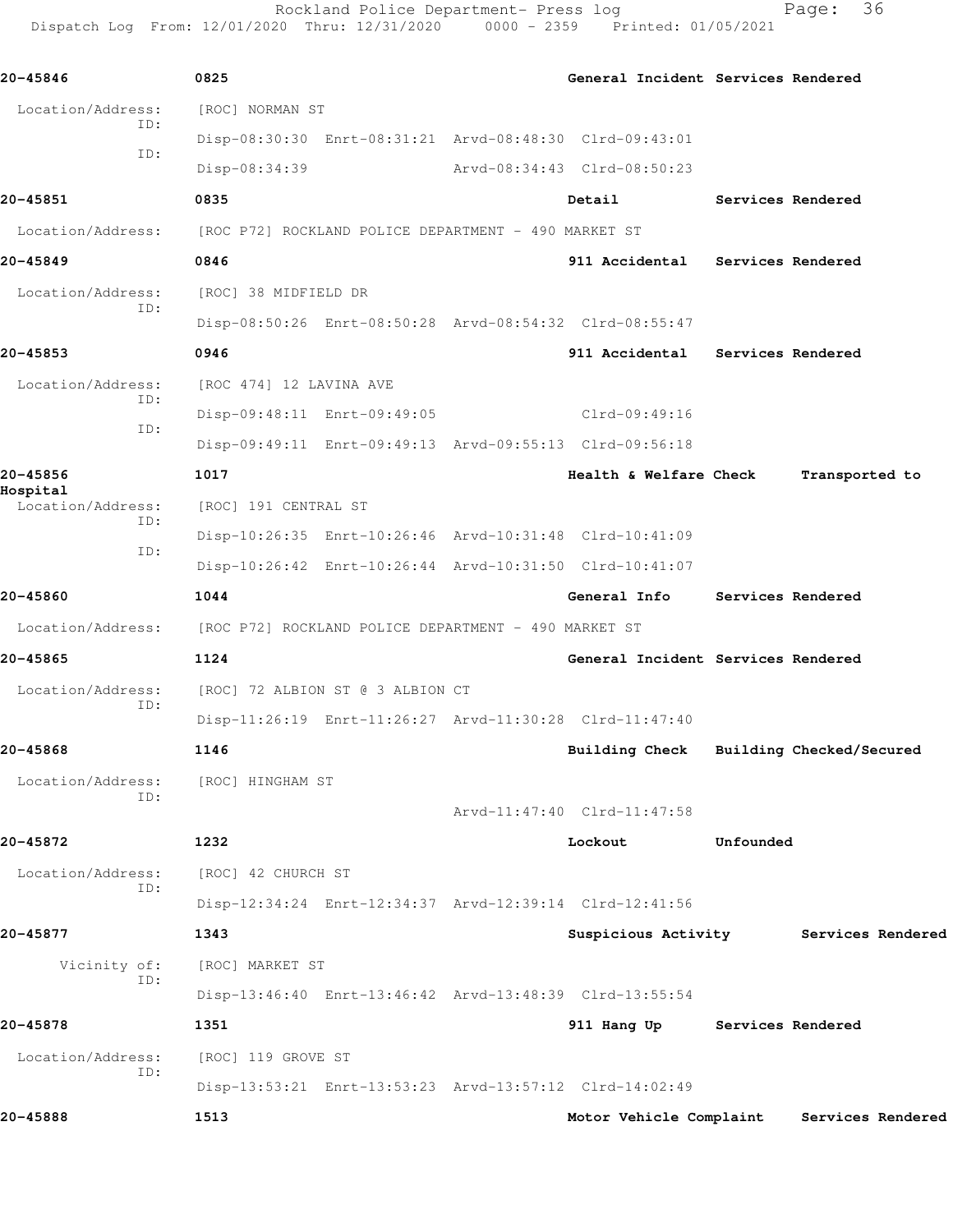|                                   | Rockland Police Department- Press log<br>Dispatch Log From: 12/01/2020 Thru: 12/31/2020 | 0000 - 2359 Printed: 01/05/2021      |                   | 37<br>Page:       |
|-----------------------------------|-----------------------------------------------------------------------------------------|--------------------------------------|-------------------|-------------------|
| Location/Address:                 | [ROC] SALEM ST                                                                          |                                      |                   |                   |
| ID:                               | Disp-15:16:17 Enrt-15:16:23 Arvd-15:17:05 Clrd-15:25:05                                 |                                      |                   |                   |
| 20-45891                          | 1533                                                                                    | SICK OFFICER                         | 911 Wireless call |                   |
| (Transfered)<br>Location/Address: | [ROC P72] ROCKLAND POLICE DEPARTMENT - 490 MARKET ST                                    |                                      |                   |                   |
| 20-45897                          | 1602                                                                                    | SHIFT ASSIGNMENTS No Action Required |                   |                   |
| Location/Address:                 | [ROC P72] ROCKLAND POLICE DEPARTMENT - 490 MARKET ST                                    |                                      |                   |                   |
| 20-45894                          | 1648                                                                                    | Road Obstruction Services Rendered   |                   |                   |
| Location/Address:                 | [ROC] 49 FOREST ST                                                                      |                                      |                   |                   |
| ID:                               | $Disp-16:49:22$                                                                         | $Clrd-16:49:25$                      |                   |                   |
| 20-45895                          | 1650                                                                                    | General Incident Services Rendered   |                   |                   |
| Location/Address:                 | [ROC P72] ROCKLAND POLICE DEPARTMENT - 490 MARKET ST                                    |                                      |                   |                   |
| ID:                               | Disp-16:53:33                                                                           | $Clrd-16:53:40$                      |                   |                   |
| 20-45896                          | 1652                                                                                    | Details / Time off                   |                   | Services Rendered |
| Location:                         | [ROC]                                                                                   |                                      |                   |                   |
| 20-45925                          | 2102                                                                                    | Motor Vehicle Stop Verbal Warning    |                   |                   |
| Location/Address:<br>ID:          | [ROC] E WATER ST @ CHRISTOPHER DR                                                       |                                      |                   |                   |
|                                   |                                                                                         | Arvd-21:02:00 Clrd-21:05:17          |                   |                   |
| 20-45926                          | 2132                                                                                    | Motor Vehicle Stop Verbal Warning    |                   |                   |
| Location/Address:<br>ID:          | [ROC] RESERVOIR PARK DR                                                                 |                                      |                   |                   |
|                                   | Disp-21:34:03 Enrt-21:34:08 Arvd-21:34:10 Clrd-21:36:17                                 |                                      |                   |                   |
| 20-45930                          | 2216                                                                                    | Motor Vehicle Stop                   |                   | Investigated      |
| Location/Address:<br>ID:          | [ROC P63] WALGREENS - 75 MARKET ST                                                      |                                      |                   |                   |
|                                   |                                                                                         | Arvd-22:16:00 Clrd-22:19:04          |                   |                   |
| For Date: $12/13/2020 -$ Sunday   |                                                                                         |                                      |                   |                   |
| 20-45938                          | 0003                                                                                    | General Info                         | No Service        |                   |
| Location/Address:                 | [ROC P72] ROCKLAND POLICE DEPARTMENT - 490 MARKET ST                                    |                                      |                   |                   |
| ID:                               | $Disp-00:05:03$                                                                         | Clrd-00:05:09                        |                   |                   |
| 20-45944                          | 0115                                                                                    | Noise Complaint Services Rendered    |                   |                   |
| Location/Address:                 | [ROC] 86 WEST WATER ST                                                                  |                                      |                   |                   |
| ID:<br>ID:                        | Disp-01:17:19 Enrt-01:17:31 Arvd-01:17:45 Clrd-01:38:29                                 |                                      |                   |                   |
| ID:                               | Disp-01:17:26 Enrt-01:17:31 Arvd-01:19:48 Clrd-01:38:46                                 |                                      |                   |                   |

 Disp-01:19:40 Enrt-01:19:45 Arvd-01:27:34 Clrd-01:38:42 **20-45945 0116 General Incident Unfounded**  Location/Address: [ROC] 5 UNION ST @ 158 MARKET ST ID: Disp-01:16:50 Enrt-01:16:58 Arvd-01:17:01 Clrd-01:17:06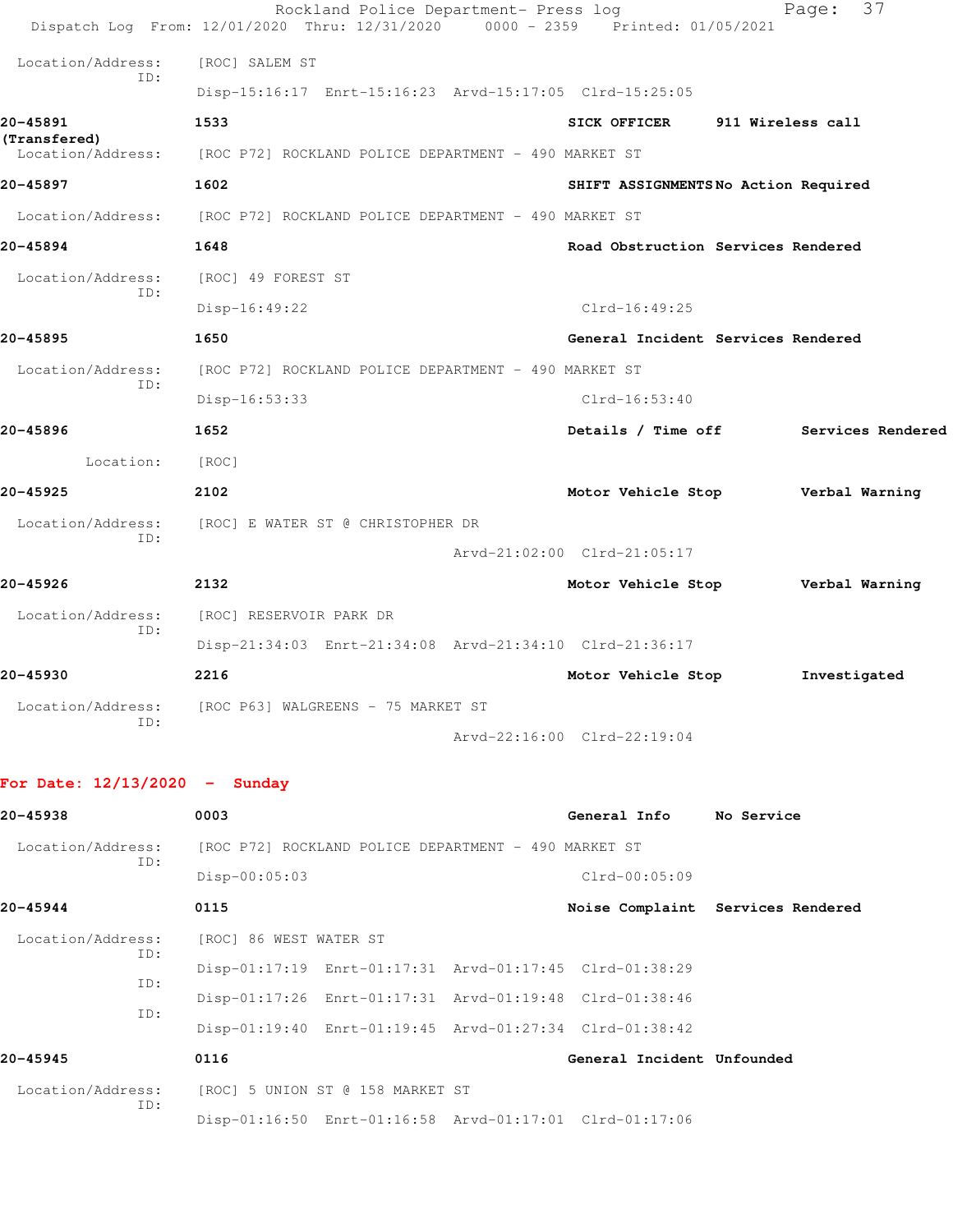Dispatch Log From: 12/01/2020 Thru: 12/31/2020 0000 - 2359 Printed: 01/05/2021 **20-45950 0156 Assist Public Provided Assistance** Location/Address: [ROC] 158 MARKET ST @ 5 UNION ST ID: Disp-01:58:00 Arvd-01:58:12 Clrd-02:05:57 ID: Disp-01:58:00 Arvd-01:58:12 Clrd-02:05:53 **20-45953 0243 Noise Complaint Services Rendered** Location/Address: [ROC] 135 J A DUNN MEM DR ID: Disp-02:45:52 Enrt-02:46:35 Arvd-02:48:25 Clrd-02:53:08 ID: Disp-02:45:56 Enrt-02:46:35 Arvd-02:48:28 Clrd-02:53:05 **20-45957 0602 Building Check Building Checked/Secured** Location/Address: [ROC] UNION ST ID: Arvd-06:04:20 Clrd-06:15:00 **20-45964 0714 Disturbance Services Rendered** Location/Address: [ROC 256] 838 UNION STREET - 838 UNION ST Apt. #3 ID: Disp-07:18:31 Enrt-07:18:46 Arvd-07:18:50 Clrd-07:25:02 ID: Disp-07:18:39 Clrd-07:24:57 ID: Disp-07:19:34 Enrt-07:19:44 Arvd-07:19:47 Clrd-07:26:58 **20-45970 0917 Building Check Building Checked/Secured** Location/Address: [ROC] HINGHAM ST ID: Arvd-09:18:46 Clrd-09:19:04 **20-45976 1138 Burglar Alarm Investigated** Location/Address: [ROC] 21 COMMERCE RD ID: Disp-11:40:20 Enrt-11:40:26 Clrd-11:45:21 ID: Disp-11:53:55 Arvd-11:54:00 Clrd-11:54:07 **20-45977 1139 Vandalism Investigated** Location/Address: [ROC 92] R STEWART ESTEN SCHOOL - 733 SUMMER ST ID: Disp-11:45:21 Enrt-11:48:36 Arvd-11:48:43 Clrd-11:51:26 ID: Disp-11:48:31 Enrt-11:48:36 Arvd-11:48:43 Clrd-11:51:34 **20-45983 1244 Identity Theft Investigated** Location/Address: [ROC 256] 838 UNION STREET - 838 UNION ST Apt. #3 ID: Disp-12:48:51 Enrt-12:52:52 Clrd-12:52:55 ID: Disp-12:48:51 Clrd-12:49:31 ID: Disp-12:49:45 Clrd-12:52:18 **20-45987 1321 Details / Time off No Action Required**  Location: [ROC] **20-45989 1339 Road Obstruction Services Rendered**

Location/Address: [ROC 274] 216 GREENWOOD ST

Rockland Police Department- Press log Fage: 38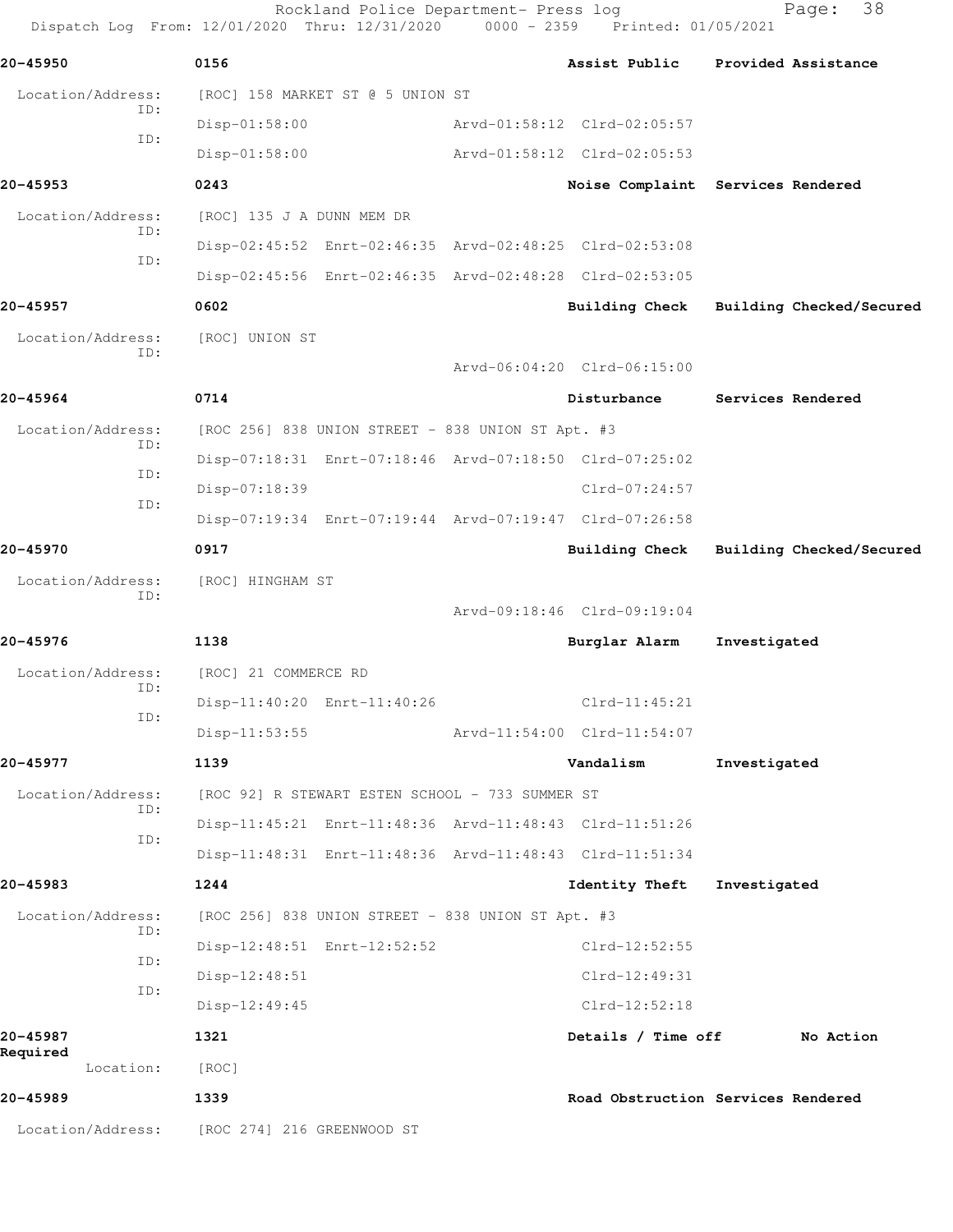|                                               | Rockland Police Department- Press log<br>Dispatch Log From: 12/01/2020 Thru: 12/31/2020 0000 - 2359 Printed: 01/05/2021 |                              | 39<br>Page:                                |
|-----------------------------------------------|-------------------------------------------------------------------------------------------------------------------------|------------------------------|--------------------------------------------|
| ID:                                           | $Disp-13:41:07$                                                                                                         | Arvd-13:41:14 Clrd-14:19:48  |                                            |
| 20-45992                                      | 1359                                                                                                                    |                              | Information Call No Action Required        |
|                                               | Location/Address: [ROC P72] ROCKLAND POLICE DEPARTMENT - 490 MARKET ST                                                  |                              |                                            |
| 20-45993                                      | 1413                                                                                                                    |                              | Building Check Building Checked/Secured    |
| Location/Address:                             | [ROC] HINGHAM ST                                                                                                        |                              |                                            |
| ID:                                           |                                                                                                                         | Arvd-14:14:17 Clrd-14:14:45  |                                            |
| 20-45994                                      | 1418                                                                                                                    | 911 Hang Up                  | Investigated                               |
| Location/Address:                             | [ROC P95] HOLY FAMILY CHURCH - 403 UNION ST                                                                             |                              |                                            |
| ID:                                           | Disp-14:22:41 Enrt-14:22:46                                                                                             | $Clrd-14:23:35$              |                                            |
| ID:                                           | Disp-14:23:31 Enrt-14:23:38 Arvd-14:25:52 Clrd-14:26:23                                                                 |                              |                                            |
| 20-45997                                      | 1508                                                                                                                    | Harassment                   | Advised to Court                           |
| Location/Address:                             | [ROC] 191 MARTHA DR Apt. #C                                                                                             |                              |                                            |
| ID:                                           | $Disp-15:13:32$                                                                                                         | $Clrd-15:19:16$              |                                            |
| 20-45998                                      | 1519                                                                                                                    | Detail                       | No Action Required                         |
| Location/Address:                             | [ROC] 221 GREENWOOD ST                                                                                                  |                              |                                            |
| 20-46000                                      | 1520                                                                                                                    | Identity Theft               | No Action Required                         |
| Location/Address:                             | [ROC] 99 HOWARD ST                                                                                                      |                              |                                            |
| ID:                                           | $Disp-15:24:13$                                                                                                         | $Clrd-15:26:14$              |                                            |
| 20-46003                                      | 1612                                                                                                                    | General Info                 | Services Not Required                      |
| Location/Address:                             | [ROC P72] ROCKLAND POLICE DEPARTMENT - 490 MARKET ST                                                                    |                              |                                            |
| ID:                                           |                                                                                                                         | Arvd-16:12:00 Clrd-16:16:46  |                                            |
| 20-46013                                      | 1701                                                                                                                    |                              | Larceny / Forgery/ Fraud Services Rendered |
| Location/Address:                             | [ROC] 3 HOLLY CT                                                                                                        |                              |                                            |
| ID:                                           |                                                                                                                         | Arvd-17:01:00 Clrd-17:05:47  |                                            |
| 20-46016                                      | 1705                                                                                                                    | General Info                 | Services Not Required                      |
| Location/Address:<br>ID:                      | [ROC P72] ROCKLAND POLICE DEPARTMENT - 490 MARKET ST                                                                    |                              |                                            |
|                                               |                                                                                                                         | Arvd-17:05:00 Clrd-17:46:11  |                                            |
| 20-46025                                      | 1743                                                                                                                    | Motor Vehicle Collision W/PI |                                            |
| Services Rendered<br>Location/Address:<br>ID: | [ROC] 10 SPRING ST @ 7 MARKET ST                                                                                        |                              |                                            |
| ID:                                           | Disp-17:50:03 Enrt-17:50:25 Arvd-17:50:27 Clrd-18:00:26                                                                 |                              |                                            |
|                                               | Disp-17:54:56 Enrt-17:54:58 Arvd-17:55:00 Clrd-17:57:09                                                                 |                              |                                            |
| 20-46031                                      | 1846                                                                                                                    | 911 Accidental Unfounded     |                                            |
| Location/Address:<br>ID:                      | [ROC] 34 LINDEN ST                                                                                                      |                              |                                            |
| ID:                                           | Disp-18:49:10 Enrt-18:49:15                                                                                             | Clrd-18:52:17                |                                            |
|                                               | Disp-18:52:11 Enrt-18:52:13 Arvd-18:52:20 Clrd-18:59:12                                                                 |                              |                                            |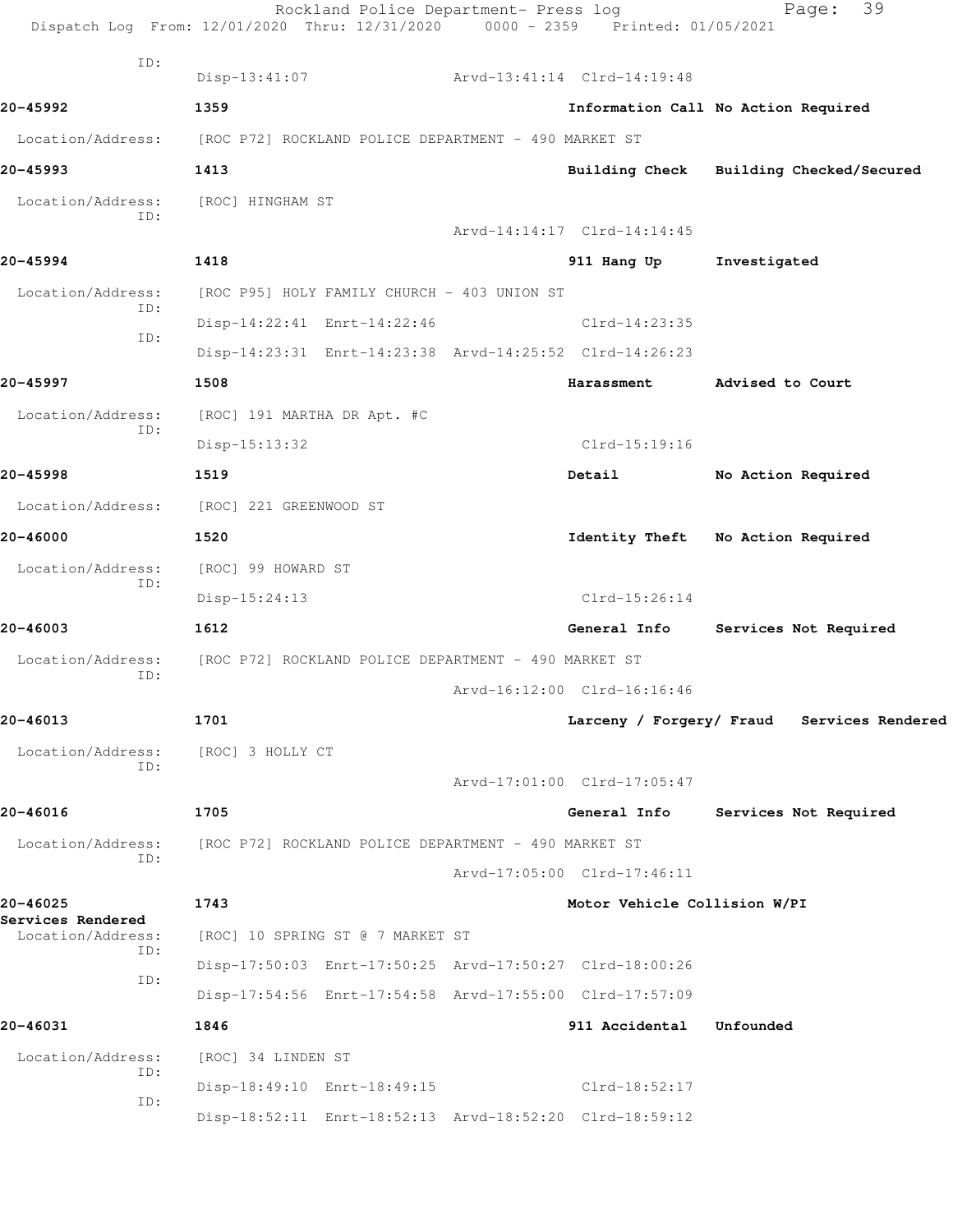| 20-46033                     | 1908                                                                             |                                     | Suspicious Activity                                                  |              | Services Rendered                          |
|------------------------------|----------------------------------------------------------------------------------|-------------------------------------|----------------------------------------------------------------------|--------------|--------------------------------------------|
| Location/Address:            | [ROC P51] DOUBLE TREE - 929 HINGHAM ST                                           |                                     |                                                                      |              |                                            |
| ID:                          |                                                                                  |                                     | Arvd-19:08:00 Clrd-19:17:57                                          |              |                                            |
| ID:                          |                                                                                  |                                     | Disp-19:14:49 Enrt-19:14:53 Arvd-19:15:48 Clrd-19:17:54              |              |                                            |
| 20-46035<br>Required         | 1949                                                                             |                                     | Disabled Motor Vehicle                                               |              | No Action                                  |
| Location/Address:<br>ID:     | [ROC] BILL DELAHUNT PKWY                                                         |                                     |                                                                      |              |                                            |
|                              |                                                                                  |                                     | Disp-19:50:11 Enrt-19:50:15 Arvd-19:50:17 Clrd-19:53:30              |              |                                            |
| 20-46041                     | 2044                                                                             |                                     | Vandalism                                                            |              | Services Rendered                          |
| Location/Address:<br>ID:     |                                                                                  | [ROC] 49 LINDEN PARK @ 47 LINDEN ST |                                                                      |              |                                            |
| ID:                          |                                                                                  |                                     | Disp-20:49:06 Enrt-20:49:10 Arvd-20:49:14 Clrd-21:06:33              |              |                                            |
| ID:                          |                                                                                  |                                     | Disp-20:49:49 Enrt-20:49:50 Arvd-20:49:52 Clrd-21:06:57              |              |                                            |
|                              | Refer To Summons: 20ROC-46041-AR                                                 |                                     | Disp-20:49:56 Enrt-20:49:58 Arvd-20:49:59 Clrd-21:06:36              |              |                                            |
| Summons:<br>Address:<br>Age: | FERNANDES DE CASTRO, FRANCISLAINE<br>103 WEBSTER ST Apt. #1 ROCKLAND, MA<br>- 33 |                                     |                                                                      |              |                                            |
| Charges:                     | MOTOR VEH, MALICIOUS DAMAGE TO c266 \$28(a)<br>DISTURBING THE PEACE              |                                     |                                                                      |              |                                            |
| 20-46043                     | 2107                                                                             |                                     | Follow-Up Investigation                                              |              | Summons To Court                           |
| Location/Address:            | [ROC] 103 WEBSTER ST                                                             |                                     |                                                                      |              |                                            |
| ID:                          |                                                                                  |                                     | Disp-21:10:37 Enrt-21:10:55 Arvd-21:10:56 Clrd-21:28:31              |              |                                            |
| ID:                          |                                                                                  |                                     | Disp-21:10:37 Enrt-21:10:41 Arvd-21:10:43 Clrd-21:10:45              |              |                                            |
| ID:                          |                                                                                  |                                     | Disp-21:10:50 Enrt-21:10:52 Arvd-21:10:54 Clrd-21:28:20              |              |                                            |
| 20-46045                     | 2123                                                                             |                                     |                                                                      |              | Larceny / Forgery/ Fraud Services Rendered |
| Location/Address:            | [ROC] 176 REED ST Apt. #2                                                        |                                     |                                                                      |              |                                            |
| ID:                          |                                                                                  |                                     | Arvd-21:23:00 Clrd-22:29:53                                          |              |                                            |
| 20-46046                     | 2129                                                                             |                                     | 911 Accidental                                                       | Investigated |                                            |
| Location/Address:            | [ROC] 3 CHRISTOPHER DR                                                           |                                     |                                                                      |              |                                            |
| ID:                          |                                                                                  | Disp-21:32:09 Enrt-21:32:11         | $Clrd-21:36:56$                                                      |              |                                            |
| 20-46054                     | 2349                                                                             |                                     | Noise Complaint Services Rendered                                    |              |                                            |
| Location/Address:<br>ID:     |                                                                                  | [ROC 94] 23 NORTH AVE Apt. #2       |                                                                      |              |                                            |
| ID:                          |                                                                                  |                                     | Arvd-23:49:00 Clrd-23:57:06                                          |              |                                            |
| ID:                          |                                                                                  |                                     | Disp-00:05:17 Enrt-00:06:50 Arvd-00:12:44 Clrd-12/14/2020 @ 00:16:28 |              |                                            |
|                              |                                                                                  |                                     | Disp-00:09:50 Enrt-00:10:00 Arvd-00:12:41 Clrd-12/14/2020 @ 00:16:32 |              |                                            |

**20-46057 0010 General Info No Service** Location/Address: [ROC P72] ROCKLAND POLICE DEPARTMENT - 490 MARKET ST ID: Disp-00:12:19 Clrd-00:12:28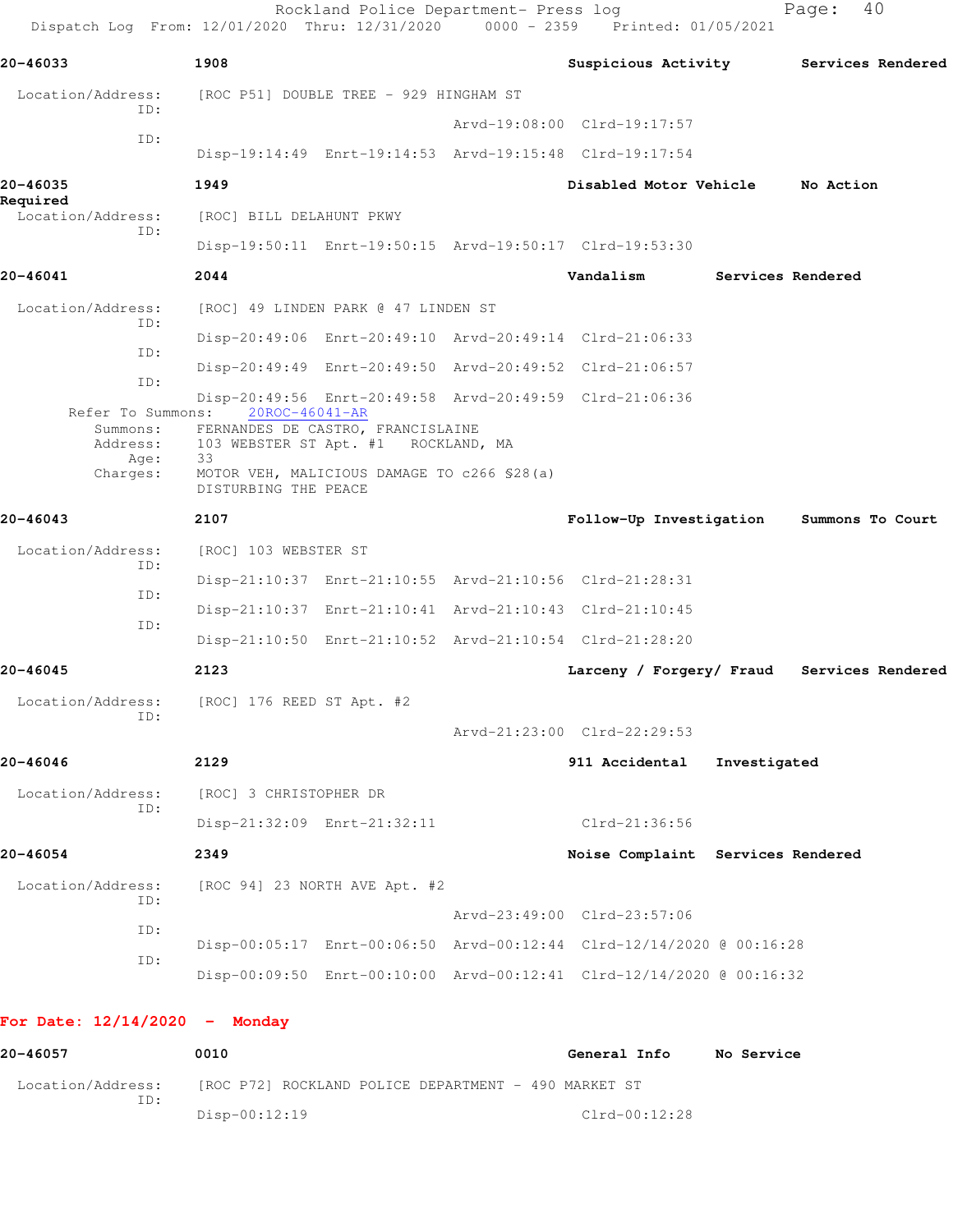Rockland Police Department- Press log entitled and Page: 41 Dispatch Log From: 12/01/2020 Thru: 12/31/2020 0000 - 2359 Printed: 01/05/2021

| 20-46058                       | 0017                                                                                                                  | Details / Time off No Service           |                   |  |
|--------------------------------|-----------------------------------------------------------------------------------------------------------------------|-----------------------------------------|-------------------|--|
| Location:                      | $\lceil \text{ROC} \rceil$                                                                                            |                                         |                   |  |
| 20-46060                       | 0022                                                                                                                  | Details / Time off 1 HOUR COMP          |                   |  |
| Services Rendered<br>Location: | [ROC]                                                                                                                 |                                         |                   |  |
| 20-46062                       | 0024                                                                                                                  | Building Check Services Rendered        |                   |  |
|                                | Location/Address: [ROC P45] COMFORT INN - 850 HINGHAM ST                                                              |                                         |                   |  |
| ID:                            |                                                                                                                       | Arvd-00:29:14 Clrd-00:30:33             |                   |  |
| 20-46061                       | 0026                                                                                                                  | Details / Time off No Service           |                   |  |
| Location: [ROC]                |                                                                                                                       |                                         |                   |  |
| 20-46065                       | 0044                                                                                                                  | MVA Property Damage Only Transported to |                   |  |
| Hospital<br>Vicinity of:       | [ROC] O'REILLY AUTO PARTS - 217 CENTRE AVE                                                                            |                                         |                   |  |
| ID:                            | Disp-00:47:55 Enrt-00:48:04 Arvd-00:59:57 Clrd-02:29:35                                                               |                                         |                   |  |
| ID:                            | Disp-00:47:55 Enrt-00:48:02 Arvd-00:59:57 Clrd-02:29:43                                                               |                                         |                   |  |
| ID:                            | Disp-00:47:55 Enrt-00:48:05 Arvd-00:59:57 Clrd-02:29:31<br>Refer To Summons: 20ROC-46065-AR<br>Summons: FRADE, RYAN C |                                         |                   |  |
| Address:<br>Age:               | 20 ORCHARD ST BERKLEY, MA<br>25                                                                                       |                                         |                   |  |
| Charges:                       | NEGLIGENT OPERATION OF MOTOR VEHICLE<br>MARKED LANES VIOLATION<br>UNREGISTERED MOTOR VEHICLE                          |                                         |                   |  |
| 20-46067                       | 0159                                                                                                                  | Details / Time off No Service           |                   |  |
| Location: [ROC]                |                                                                                                                       |                                         |                   |  |
| 20-46076                       | 0602                                                                                                                  | Building Check Building Checked/Secured |                   |  |
| Location/Address:              | [ROC 61] UNION ST BUSINESS DISTRICT - UNION ST                                                                        |                                         |                   |  |
| ID:                            |                                                                                                                       | Arvd-06:02:51 Clrd-06:27:08             |                   |  |
| 20-46079                       | 0702                                                                                                                  | Details / Time off                      | No Service        |  |
| Location:                      | [ROC]                                                                                                                 |                                         |                   |  |
| 20-46080                       | 0705                                                                                                                  | Details / Time off No Service           |                   |  |
| Location:                      | [ROC]                                                                                                                 |                                         |                   |  |
| 20-46084                       | 0800                                                                                                                  | General Info Services Rendered          |                   |  |
| Location/Address:              | [ROC P72] ROCKLAND POLICE DEPARTMENT - 490 MARKET ST                                                                  |                                         |                   |  |
| ID:                            | Disp-08:00:46 Enrt-08:00:53 Arvd-08:00:57 Clrd-08:01:00                                                               |                                         |                   |  |
| 20-46086                       | 0822                                                                                                                  | Motor Vehicle Complaint Sent On Way     |                   |  |
| Location/Address:              | [ROC] 114 CONCORD ST @ 17 NORMAN ST                                                                                   |                                         |                   |  |
| ID:                            | Disp-08:29:09                                                                                                         | Arvd-08:29:17 Clrd-08:29:19             |                   |  |
| 20-46091                       | 0927                                                                                                                  | General Info                            | Services Rendered |  |
| Location/Address:              | [ROC P72] ROCKLAND POLICE DEPARTMENT - 490 MARKET ST                                                                  |                                         |                   |  |
| 20-46095                       | 0929                                                                                                                  | General Info                            | Services Rendered |  |
|                                |                                                                                                                       |                                         |                   |  |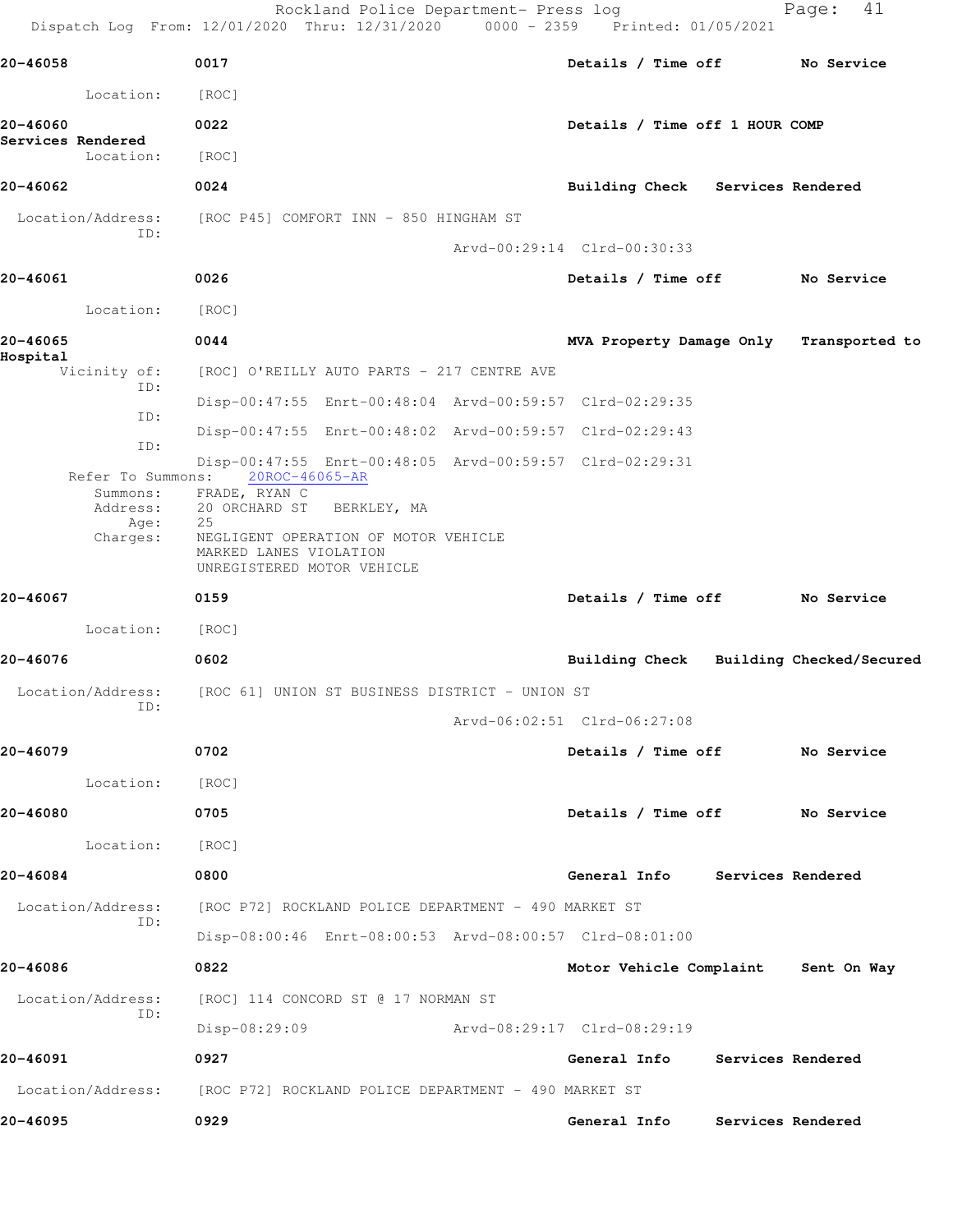| Dispatch Log From: 12/01/2020 Thru: 12/31/2020 |                                                      | Rockland Police Department- Press log                | 0000 - 2359 Printed: 01/05/2021                         |                          | 42<br>Page:          |  |
|------------------------------------------------|------------------------------------------------------|------------------------------------------------------|---------------------------------------------------------|--------------------------|----------------------|--|
| Location/Address:                              | [ROC P72] ROCKLAND POLICE DEPARTMENT - 490 MARKET ST |                                                      |                                                         |                          |                      |  |
| 20-46196                                       | 1000                                                 |                                                      | Animal Complaint Services Rendered                      |                          |                      |  |
| Location/Address:                              | [ROC] 107 SUMMIT ST                                  |                                                      |                                                         |                          |                      |  |
| 20-46099                                       | 1009                                                 |                                                      | General Info                                            | <b>Services Rendered</b> |                      |  |
| Location/Address:                              |                                                      | [ROC P72] ROCKLAND POLICE DEPARTMENT - 490 MARKET ST |                                                         |                          |                      |  |
| ID:                                            |                                                      |                                                      | Disp-10:10:35 Enrt-10:10:41 Arvd-10:10:45 Clrd-10:18:09 |                          |                      |  |
| 20-46106                                       | 1108                                                 |                                                      | Burglar Alarm                                           | Appears Secure           |                      |  |
| Location/Address:                              | [ROC] 875 LIBERTY ST                                 |                                                      |                                                         |                          |                      |  |
| ID:                                            |                                                      |                                                      | Disp-11:10:04 Enrt-11:10:09 Arvd-11:15:35 Clrd-11:15:40 |                          |                      |  |
| ID:                                            |                                                      |                                                      | Disp-11:10:04 Enrt-11:10:08 Arvd-11:12:16 Clrd-11:15:37 |                          |                      |  |
| 20-46113                                       | 1159                                                 |                                                      | 911 Accidental                                          | Investigated             |                      |  |
| Location/Address:<br>ID:                       | [ROC] 135 GROVE ST                                   |                                                      |                                                         |                          |                      |  |
|                                                |                                                      |                                                      | Disp-12:01:25 Enrt-12:01:33 Arvd-12:02:59 Clrd-12:14:00 |                          |                      |  |
| 20-46116                                       | 1214                                                 |                                                      | Assist Fire Department                                  |                          | Services Rendered    |  |
| Location/Address:<br>ID:                       | [ROC] 73 PAYSON AVE                                  |                                                      |                                                         |                          |                      |  |
| ID:                                            |                                                      |                                                      | Disp-12:14:48 Enrt-12:14:53 Arvd-12:18:00 Clrd-12:47:05 |                          |                      |  |
|                                                |                                                      |                                                      | Disp-12:14:51 Enrt-12:14:53 Arvd-12:15:22 Clrd-12:19:25 |                          |                      |  |
| 20-46123                                       | 1319                                                 |                                                      | Details / Time off                                      |                          | Services Rendered    |  |
| Location:                                      | [ROC]                                                |                                                      |                                                         |                          |                      |  |
| 20-46124                                       | 1327                                                 |                                                      | General Info                                            |                          | Services Rendered    |  |
| Location/Address:<br>ID:                       | [ROC] 191 MARTHA DR Apt. #E                          |                                                      |                                                         |                          |                      |  |
| ID:                                            | Disp-13:34:50                                        |                                                      | Arvd-13:34:52 Clrd-13:38:43                             |                          |                      |  |
|                                                | $Disp-13:34:57$                                      |                                                      | Arvd-13:35:00 Clrd-13:38:45                             |                          |                      |  |
| 20-46125                                       | 1341                                                 |                                                      | Disabled Motor Vehicle                                  |                          | <b>Vehicle Towed</b> |  |
| Location/Address:<br>ID:                       |                                                      | [ROC] @ RT 3 N ON RAMP/NORWELL LINE. - HINGHAM ST    |                                                         |                          |                      |  |
| ID:                                            |                                                      |                                                      | Disp-13:43:45 Enrt-13:43:52 Arvd-13:48:27 Clrd-13:48:29 |                          |                      |  |
|                                                |                                                      |                                                      | Disp-13:43:45 Enrt-13:43:51 Arvd-13:47:12 Clrd-14:12:08 |                          |                      |  |
| 20-46127                                       | 1408                                                 |                                                      | Details / Time off                                      |                          | Services Rendered    |  |
| Location:                                      | [ROC]                                                |                                                      |                                                         |                          |                      |  |
| 20-46128                                       | 1409                                                 |                                                      | General Info                                            | Services Rendered        |                      |  |
| Location/Address:                              | [ROC P72] ROCKLAND POLICE DEPARTMENT - 490 MARKET ST |                                                      |                                                         |                          |                      |  |
| 20-46132                                       | 1422                                                 |                                                      | Health & Welfare Check                                  |                          | Investigated         |  |
| Location/Address:<br>ID:                       |                                                      | [ROC 94] 23 NORTH AVE Apt. #2                        | Disp-14:50:29 Enrt-14:50:31 Arvd-15:02:28 Clrd-15:08:14 |                          |                      |  |
| ID:                                            |                                                      |                                                      | Disp-14:50:33 Enrt-14:50:35 Arvd-15:02:29 Clrd-15:08:15 |                          |                      |  |
| ID:                                            |                                                      |                                                      | Disp-14:57:16 Enrt-14:57:18 Arvd-15:02:29 Clrd-15:08:17 |                          |                      |  |
|                                                |                                                      |                                                      |                                                         |                          |                      |  |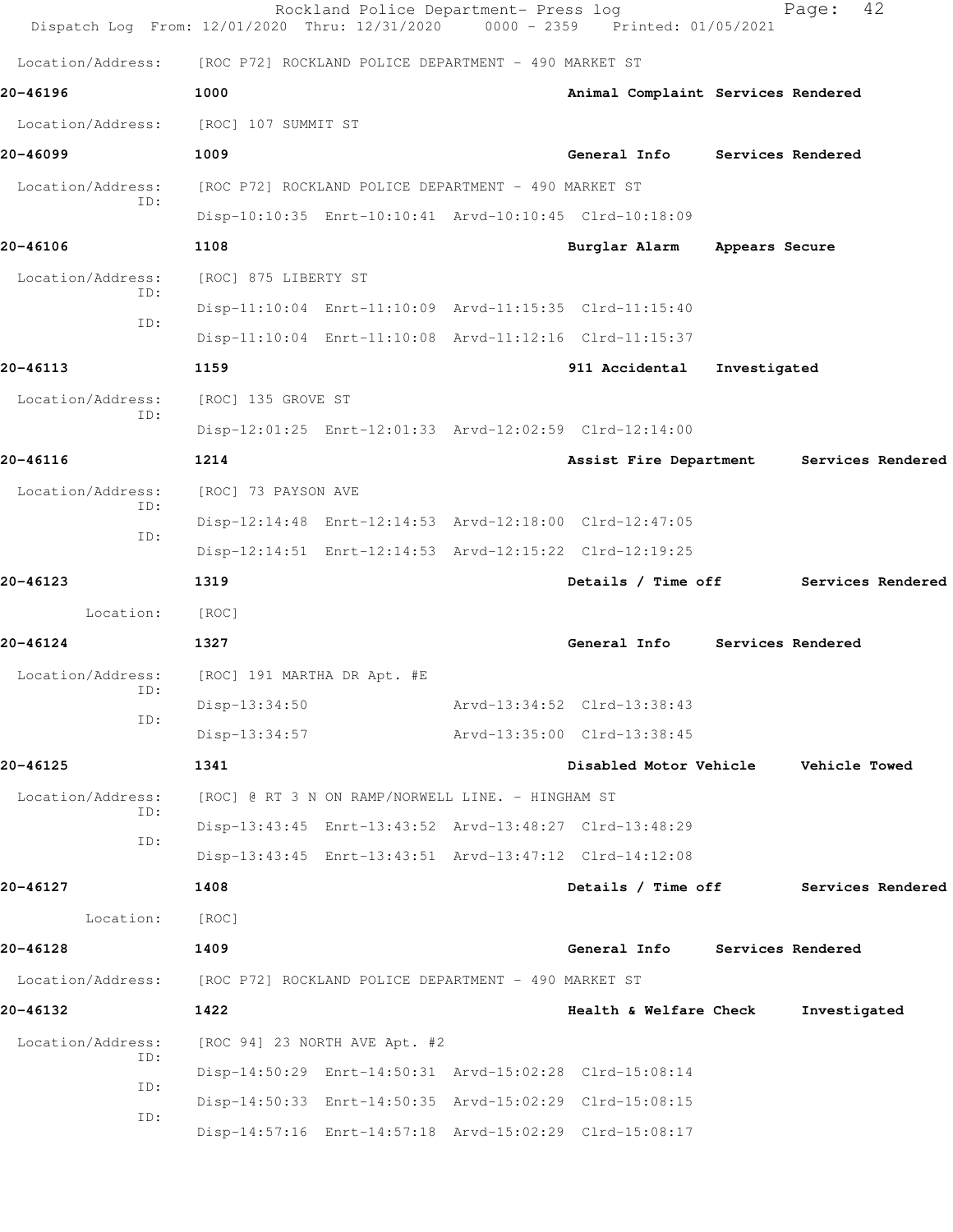|                                   | Dispatch Log From: 12/01/2020 Thru: 12/31/2020 0000 - 2359 Printed: 01/05/2021 | Rockland Police Department- Press log |                                         |              | 43<br>Page:                           |  |
|-----------------------------------|--------------------------------------------------------------------------------|---------------------------------------|-----------------------------------------|--------------|---------------------------------------|--|
|                                   |                                                                                |                                       |                                         |              |                                       |  |
| ID:                               | Disp-14:58:28 Enrt-14:58:33                                                    |                                       | $Clrd-15:08:11$                         |              |                                       |  |
| ID:                               | Disp-14:58:35 Enrt-14:58:37                                                    |                                       | Clrd-15:08:12                           |              |                                       |  |
| 20-46130                          | 1439                                                                           |                                       |                                         |              | Suspicious Activity Services Rendered |  |
| Location/Address:                 | [ROC] 83 HANNAH WAY Apt. #A                                                    |                                       |                                         |              |                                       |  |
| ID:                               | Disp-14:44:17 Enrt-14:44:22 Arvd-14:50:36 Clrd-14:57:08                        |                                       |                                         |              |                                       |  |
| 20-46135                          | 1510                                                                           |                                       | General Info Services Rendered          |              |                                       |  |
| Location/Address:                 | [ROC] NORMAN ST                                                                |                                       |                                         |              |                                       |  |
| ID:                               | Disp-15:12:01 Enrt-15:12:07 Arvd-15:12:10 Clrd-15:23:44                        |                                       |                                         |              |                                       |  |
| 20-46140                          | 1532                                                                           |                                       | 911 Hang Up                             | Investigated |                                       |  |
| Location/Address:                 | [ROC 222] SERONO LABS - 1 TECHNOLOGY PL                                        |                                       |                                         |              |                                       |  |
| ID:                               | Disp-15:34:48 Enrt-15:34:53 Arvd-15:38:53 Clrd-15:41:59                        |                                       |                                         |              |                                       |  |
| 20-46141                          | 1537                                                                           |                                       |                                         |              | Suspicious Activity 911 Wireless call |  |
| (Transfered)<br>Location/Address: | [ROC 94] 23 NORTH AVE                                                          |                                       |                                         |              |                                       |  |
| ID:                               |                                                                                |                                       | Arvd-15:37:00 Clrd-15:41:12             |              |                                       |  |
| 20-46147                          | 1600                                                                           |                                       | SHIFT ASSIGNMENTS Services Rendered     |              |                                       |  |
| Location/Address:                 | [ROC P72] ROCKLAND POLICE DEPARTMENT - 490 MARKET ST                           |                                       |                                         |              |                                       |  |
| 20-46153                          | 1649                                                                           |                                       | Assist Public Services Rendered         |              |                                       |  |
| Location/Address:                 | [ROC 22] ATRIUM APARTMENTS - 250 VFW DR Apt. #1                                |                                       |                                         |              |                                       |  |
| ID:                               |                                                                                |                                       | Arvd-16:49:00 Clrd-16:54:15             |              |                                       |  |
| 20-46161                          | 1944                                                                           |                                       | General Info                            |              | Services Rendered                     |  |
| Location/Address:                 | [ROC] 161 UNION ST                                                             |                                       |                                         |              |                                       |  |
| 20-46168                          | 2224                                                                           |                                       | Motor Vehicle Stop                      |              | Citation/Warning                      |  |
| Issued<br>Vicinity of:            | [ROC] 565 WEBSTER ST @ 1 SAW MILL LN                                           |                                       |                                         |              |                                       |  |
| ID:                               |                                                                                |                                       | Arvd-22:24:00 Clrd-22:31:45             |              |                                       |  |
| ID:                               | Disp-22:29:14                                                                  |                                       | Arvd-22:29:18 Clrd-22:30:22             |              |                                       |  |
| For Date: $12/15/2020 -$ Tuesday  |                                                                                |                                       |                                         |              |                                       |  |
|                                   |                                                                                |                                       |                                         |              |                                       |  |
| 20-46173                          | 0000                                                                           |                                       | SHIFT ASSIGNMENTS Services Not Required |              |                                       |  |
|                                   | Location/Address: [ROC P72] ROCKLAND POLICE DEPARTMENT - 490 MARKET ST         |                                       |                                         |              |                                       |  |
| 20-46178                          | 0103                                                                           |                                       | Burglar Alarm Appears Secure            |              |                                       |  |
| Location/Address:<br>ID:          | [ROC P46] DUNKIN DONUTS - 851 HINGHAM ST                                       |                                       |                                         |              |                                       |  |
| ID:                               | Disp-01:04:14 Enrt-01:04:17 Arvd-01:10:06 Clrd-01:11:37                        |                                       |                                         |              |                                       |  |
|                                   | Disp-01:05:03 Enrt-01:05:07 Arvd-01:09:15 Clrd-01:11:35                        |                                       |                                         |              |                                       |  |
| 20-46179<br>Services Rendered     | 0124                                                                           |                                       | Details / Time off 1 HOUR COMP          |              |                                       |  |
| Location:                         | [ROC]                                                                          |                                       |                                         |              |                                       |  |
| 20-46180                          | 0131                                                                           |                                       | Suspicious Activity                     |              | Appears Secure                        |  |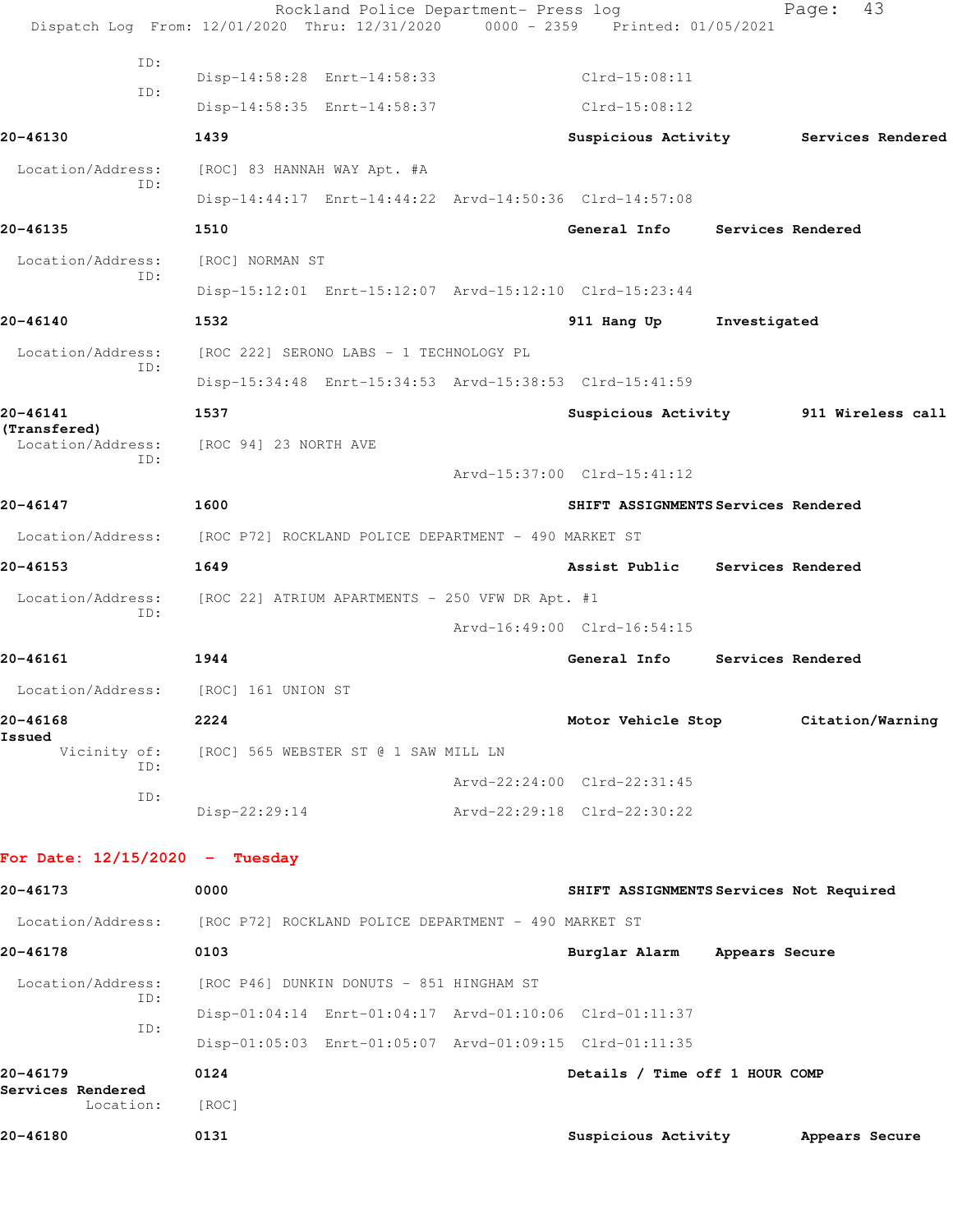|                   | Rockland Police Department- Press log<br>Dispatch Log From: 12/01/2020 Thru: 12/31/2020 0000 - 2359 Printed: 01/05/2021 |                                     |                | 44<br>Page:                            |
|-------------------|-------------------------------------------------------------------------------------------------------------------------|-------------------------------------|----------------|----------------------------------------|
| Location/Address: | [ROC] 47 LINCOLN RD                                                                                                     |                                     |                |                                        |
| ID:               | Disp-01:32:00 Enrt-01:32:10 Arvd-01:39:27 Clrd-01:44:10                                                                 |                                     |                |                                        |
| ID:               | Disp-01:32:00 Enrt-01:32:12 Arvd-01:35:45 Clrd-01:44:10                                                                 |                                     |                |                                        |
| ID:               | Disp-01:32:11 Enrt-01:33:05 Arvd-01:36:12 Clrd-01:44:10                                                                 |                                     |                |                                        |
| 20-46182          | 0202                                                                                                                    | Burglar Alarm                       | Appears Secure |                                        |
| Location/Address: | [ROC] SOUTH SHORE LAUNDRY - 153 MARKET ST                                                                               |                                     |                |                                        |
| ID:               | $Disp-02:03:52$                                                                                                         | Arvd-02:04:04 Clrd-02:06:41         |                |                                        |
| ID:               | Disp-02:03:52 Enrt-02:04:07 Arvd-02:04:44 Clrd-02:06:41                                                                 |                                     |                |                                        |
| 20-46186          | 0603                                                                                                                    | <b>Building Check</b>               | Appears Secure |                                        |
| Location/Address: | [ROC] UNION ST                                                                                                          |                                     |                |                                        |
| ID:               |                                                                                                                         | Arvd-06:03:57 Clrd-06:21:28         |                |                                        |
| 20-46195          | 0800                                                                                                                    | SHIFT ASSIGNMENTS Services Rendered |                |                                        |
| Location/Address: | [ROC P72] ROCKLAND POLICE DEPARTMENT - 490 MARKET ST                                                                    |                                     |                |                                        |
| 20-46197          | 0832                                                                                                                    | Building Check Services Rendered    |                |                                        |
| Location/Address: | [ROC] HARTSUFF ST                                                                                                       |                                     |                |                                        |
| ID:               |                                                                                                                         | Arvd-08:37:01 Clrd-08:38:54         |                |                                        |
| 20-46202          | 0859                                                                                                                    | Breaking & Entering                 |                | Services Rendered                      |
| Location/Address: | [ROC] K.M.R. HAIR SALON - 160 UNION ST                                                                                  |                                     |                |                                        |
| ID:               | Disp-09:03:05                                                                                                           | $Clrd-09:19:18$                     |                |                                        |
| 20-46201          | 0900                                                                                                                    | Building Check Services Rendered    |                |                                        |
| Location/Address: | [ROC] HINGHAM ST                                                                                                        |                                     |                |                                        |
| ID:               |                                                                                                                         | Arvd-09:02:25 Clrd-09:02:43         |                |                                        |
| 20-46215          | 1031                                                                                                                    |                                     |                | Stolen Motor Vehicle Services Rendered |
| Location/Address: | [ROC] 538 MARKET ST                                                                                                     |                                     |                |                                        |
| ID:               | Disp-10:32:46 Enrt-10:32:50 Arvd-10:33:34 Clrd-10:45:09                                                                 |                                     |                |                                        |
| 20-46216          | 1032                                                                                                                    | Time off Services Rendered          |                |                                        |
| Location:         | [ROC]                                                                                                                   |                                     |                |                                        |
| 20-46221          | 1111                                                                                                                    | Health & Welfare Check No Service   |                |                                        |
| Location/Address: | [ROC] 44 GEORGE ST Apt. #2                                                                                              |                                     |                |                                        |
| ID:               | $Disp-11:11:41$                                                                                                         | Arvd-11:11:45 Clrd-11:14:00         |                |                                        |
| 20-46223          | 1123                                                                                                                    | <b>CRUISER MAINTENANCE</b>          |                | Services Rendered                      |
|                   | Location/Address: [ROC P72] ROCKLAND POLICE DEPARTMENT - 490 MARKET ST                                                  |                                     |                |                                        |
| 20-46232          | 1200                                                                                                                    | Health & Welfare Check No Service   |                |                                        |
| Location/Address: | [ROC] 494 UNION ST                                                                                                      |                                     |                |                                        |
| ID:               | $Disp-12:03:23$                                                                                                         | Arvd-12:07:50 Clrd-12:43:13         |                |                                        |
| ID:               |                                                                                                                         |                                     |                |                                        |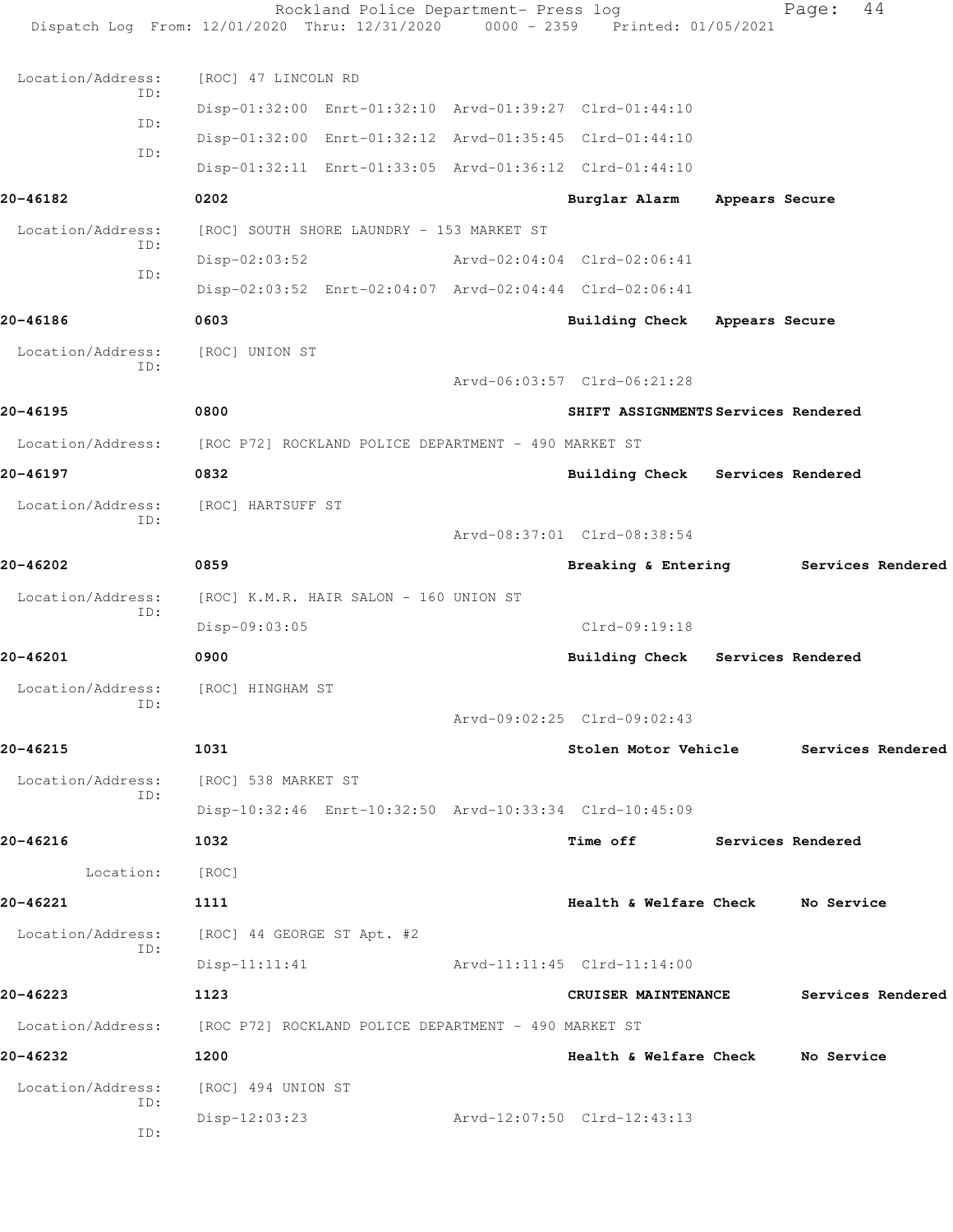|                          | Rockland Police Department- Press log<br>Dispatch Log From: 12/01/2020 Thru: 12/31/2020 0000 - 2359 Printed: 01/05/2021 |                                  | Page:                                 | 45             |
|--------------------------|-------------------------------------------------------------------------------------------------------------------------|----------------------------------|---------------------------------------|----------------|
|                          | Disp-12:03:23                                                                                                           | Arvd-12:14:28 Clrd-12:43:19      |                                       |                |
| ID:                      |                                                                                                                         | Arvd-12:17:36 Clrd-12:43:16      |                                       |                |
| 20-46240                 | 1248                                                                                                                    | Time off                         | <b>Services Rendered</b>              |                |
| Location:                | [ROC]                                                                                                                   |                                  |                                       |                |
| 20-46244                 | 1322                                                                                                                    |                                  | Building Check Services Rendered      |                |
| Location/Address:        | [ROC] HINGHAM ST                                                                                                        |                                  |                                       |                |
| ID:                      |                                                                                                                         | Arvd-13:24:15 Clrd-13:24:46      |                                       |                |
| 20-46245                 | 1324                                                                                                                    |                                  | Building Check Services Rendered      |                |
| Location/Address:        | [ROC] HARTSUFF ST                                                                                                       |                                  |                                       |                |
| ID:                      |                                                                                                                         | Arvd-13:25:23 Clrd-13:25:37      |                                       |                |
| 20-46246                 | 1327                                                                                                                    | Animal Complaint Gone on arrival |                                       |                |
| Location/Address:<br>ID: | [ROC] WARD AVE                                                                                                          |                                  |                                       |                |
|                          |                                                                                                                         | Arvd-13:27:00 Clrd-13:42:02      |                                       |                |
| 20-46248                 | 1351                                                                                                                    | Stolen Motor Vehicle             |                                       | Report Follows |
| Location/Address:<br>ID: | [ROC] 538 MARKET ST                                                                                                     |                                  |                                       |                |
|                          |                                                                                                                         | Arvd-13:52:31 Clrd-13:53:15      |                                       |                |
| 20-46250                 | 1357                                                                                                                    | Threats                          | Services Rendered                     |                |
| Location/Address:<br>ID: | [ROC] 45 HANNAH WAY Apt. #B                                                                                             |                                  |                                       |                |
| ID:                      | Disp-14:00:28 Enrt-14:00:49 Arvd-14:01:56 Clrd-14:12:08                                                                 |                                  |                                       |                |
|                          | Disp-14:00:42 Enrt-14:00:52 Arvd-14:02:47 Clrd-14:11:53                                                                 |                                  |                                       |                |
| 20-46254                 | 1439                                                                                                                    | Time off                         | Services Rendered                     |                |
| Location:                | [ROC]                                                                                                                   |                                  |                                       |                |
| 20-46257                 | 1512                                                                                                                    |                                  | Time off Services Rendered            |                |
| Location:                | [ROC]                                                                                                                   |                                  |                                       |                |
| 20-46266                 | 1614                                                                                                                    |                                  | SHIFT ASSIGNMENTS Services Rendered   |                |
| Location/Address:<br>ID: | [ROC P72] ROCKLAND POLICE DEPARTMENT - 490 MARKET ST                                                                    |                                  |                                       |                |
|                          | $Disp-16:16:11$                                                                                                         | $Clrd-16:16:19$                  |                                       |                |
| 20-46267                 | 1620                                                                                                                    |                                  | Assist Other Agency Services Rendered |                |
| Location/Address:<br>ID: | [ROC] 408 UNION ST                                                                                                      |                                  |                                       |                |
|                          | Disp-16:23:32                                                                                                           | $Clrd-16:23:53$                  |                                       |                |
| 20-46271                 | 1657                                                                                                                    | Harassment                       | Services Rendered                     |                |
| Location/Address:<br>ID: | [ROC 23] DR. BARRY FRIEIDMANS - 265 PLEASANT ST Apt. #2                                                                 |                                  |                                       |                |
|                          | Disp-17:16:20                                                                                                           | $Clrd-17:17:09$                  |                                       |                |
| 20-46273                 | 1725                                                                                                                    | Building Check Appears Secure    |                                       |                |
| Location/Address:<br>ID: | [ROC] HINGHAM ST                                                                                                        |                                  |                                       |                |
|                          |                                                                                                                         | Arvd-17:26:17 Clrd-17:26:39      |                                       |                |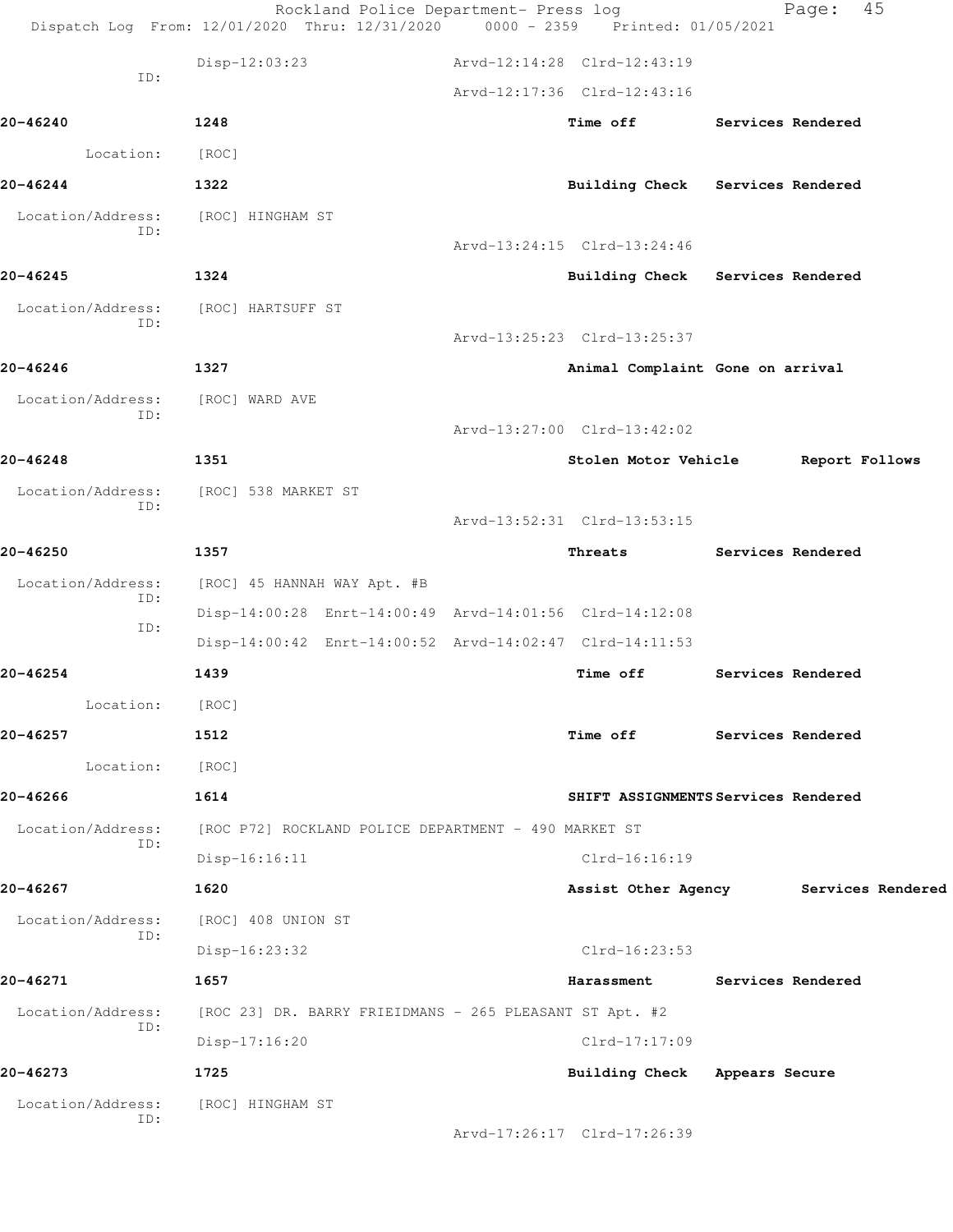Rockland Police Department- Press log Fage: 46 Dispatch Log From: 12/01/2020 Thru: 12/31/2020 0000 - 2359 Printed: 01/05/2021

**20-46274 1727 Building Check Appears Secure** Location/Address: [ROC] HARTSUFF ST ID: Arvd-17:27:49 Clrd-17:28:03 **20-46276 1754 Disabled Motor Vehicle Services Rendered** Location/Address: [ROC] BUTTERNUT LN ID: Disp-17:55:14 Enrt-17:55:45 Arvd-17:59:26 Clrd-18:06:16 ID: Disp-18:02:05 Enrt-18:02:11 Arvd-18:03:47 Clrd-18:04:43 **20-46281 1817 Suspicious Activity Services Rendered** Location/Address: [ROC P86] MOBIL GAS STATION - 158 MARKET ST ID: Disp-18:18:57 Enrt-18:19:09 Arvd-18:20:07 Clrd-18:29:08 **20-46283 1832 Harassment Report Follows** Location/Address: [ROC] 45 HANNAH WAY Apt. #B ID: Disp-18:35:23 Enrt-18:36:01 Arvd-18:41:37 Clrd-19:15:36 ID: Disp-19:15:27 Arvd-19:15:30 Clrd-19:15:33 **20-46285 1841 Neighbor Disturbance Services Rendered** Location/Address: [ROC 159] 113 MARKET ST Apt. #16 ID: Disp-18:50:41 Enrt-18:50:49 Arvd-18:55:02 Clrd-19:09:10 **20-46286 1847 Disabled Motor Vehicle Services Rendered** Location/Address: [ROC] EAST WATER ST @ WEBSTER ST ID: Disp-18:48:08 Enrt-18:48:16 Arvd-18:50:08 Clrd-18:50:41 **20-46296 2053 Suspicious Activity Building Checked/Secured**  Location/Address: [ROC 272] SHERIDAN SQUARE CONDOS - 103 GROVE ST Apt. #329 ID: Disp-20:55:27 Arvd-20:55:46 Clrd-21:12:36 ID: Disp-20:55:27 Arvd-20:55:52 Clrd-21:12:43 ID: Disp-20:55:40 Arvd-20:55:49 Clrd-21:12:40 **20-46298 2103 Repossessed Motor Vehicle/Othe Services Rendered**  Location: [ROC] **20-46302 2212 Building Check No Service** Location/Address: [ROC] HINGHAM ST ID: Arvd-22:12:34 Clrd-22:13:18 **20-46303 2213 Building Check Appears Secure** Location/Address: [ROC] HARTSUFF ST ID: Arvd-22:13:56 Clrd-22:14:06 **20-46307 2317 911 Accidental Services Rendered** Location/Address: [ROC P45] COMFORT INN - 850 HINGHAM ST ID: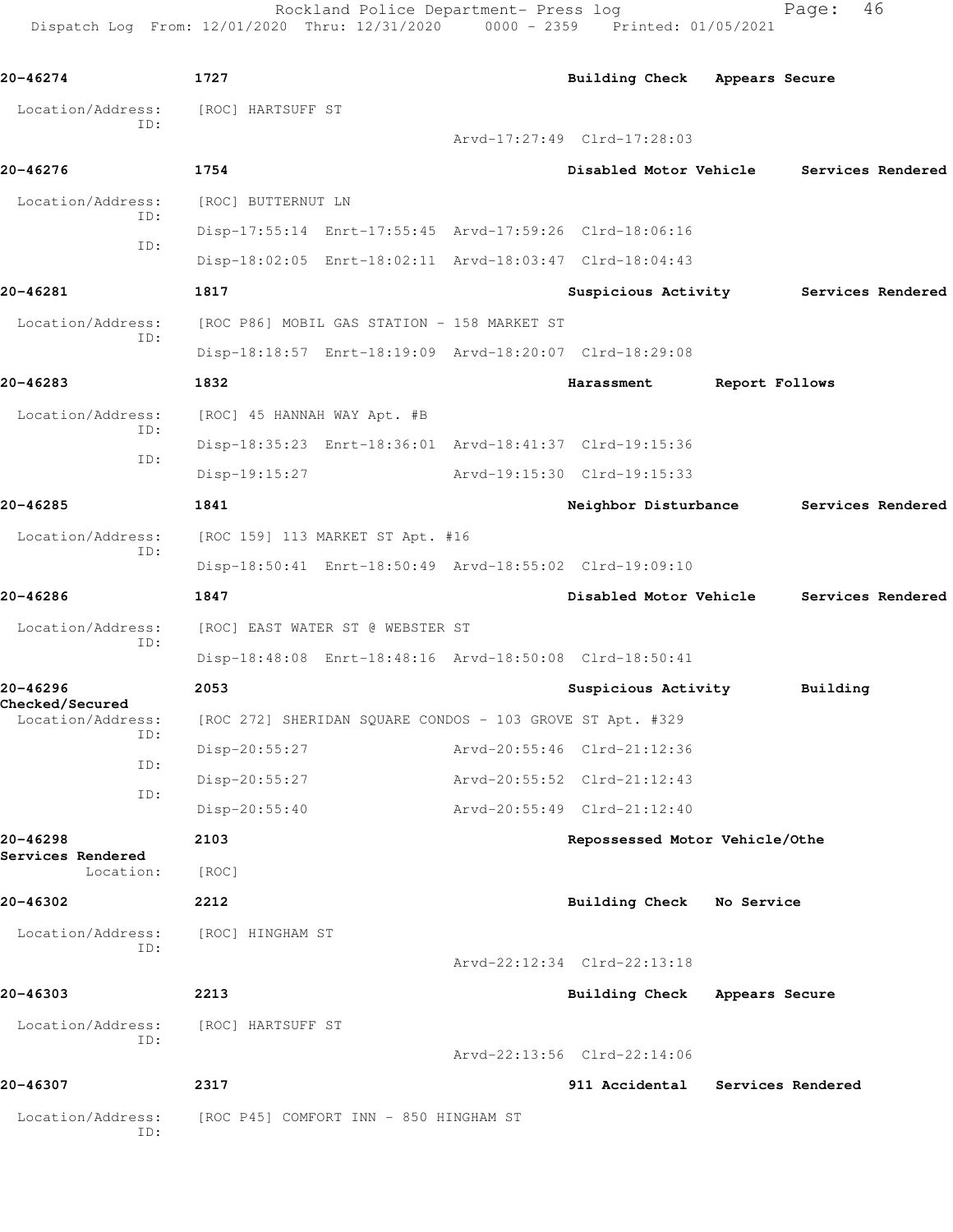|                                    | Dispatch Log From: 12/01/2020 Thru: 12/31/2020 0000 - 2359 Printed: 01/05/2021 | Rockland Police Department- Press log |                                     |                | 47<br>Page:       |
|------------------------------------|--------------------------------------------------------------------------------|---------------------------------------|-------------------------------------|----------------|-------------------|
|                                    | Disp-23:18:33 Enrt-23:20:49 Arvd-23:22:46 Clrd-23:26:11                        |                                       |                                     |                |                   |
| 20-46308                           | 2329                                                                           |                                       | Disturbance                         |                | Services Rendered |
| Location/Address:                  | [ROC P45] COMFORT INN - 850 HINGHAM ST Apt. #132                               |                                       |                                     |                |                   |
| ID:                                | $Disp-23:29:41$                                                                |                                       | Arvd-23:29:51 Clrd-23:46:20         |                |                   |
| ID:                                | Disp-23:29:41 Enrt-23:29:48 Arvd-23:30:57 Clrd-23:46:23                        |                                       |                                     |                |                   |
| For Date: $12/16/2020 -$ Wednesday |                                                                                |                                       |                                     |                |                   |
| 20-46311                           | 0000                                                                           |                                       | SHIFT ASSIGNMENTS Services Rendered |                |                   |
| Location/Address:                  | [ROC P72] ROCKLAND POLICE DEPARTMENT - 490 MARKET ST                           |                                       |                                     |                |                   |
| ID:                                | $Disp-00:02:01$                                                                |                                       | $Clrd-00:02:08$                     |                |                   |
| 20-46315                           | 0025                                                                           |                                       | Disturbance                         |                | Services Rendered |
| Location/Address:                  | [ROC 414] 51 MAPLE ST Apt. #223                                                |                                       |                                     |                |                   |
| ID:                                | Disp-00:26:42 Enrt-00:27:03 Arvd-00:27:39 Clrd-00:47:29                        |                                       |                                     |                |                   |
| TD:                                | Disp-00:26:53 Enrt-00:26:58 Arvd-00:27:39 Clrd-00:47:24                        |                                       |                                     |                |                   |
| ID:                                | Disp-00:36:28                                                                  |                                       | Arvd-00:36:44 Clrd-00:47:33         |                |                   |
| 20-46320                           | 0115                                                                           |                                       | Suspicious Activity                 |                | Investigated      |
| Location/Address:                  | [ROC P45] COMFORT INN - 850 HINGHAM ST                                         |                                       |                                     |                |                   |
| ID:                                | Disp-01:17:15 Enrt-01:17:57 Arvd-01:19:11 Clrd-01:35:51                        |                                       |                                     |                |                   |
| ID:                                | Disp-01:17:15 Enrt-01:18:01 Arvd-01:19:11 Clrd-01:35:51                        |                                       |                                     |                |                   |
| 20-46326                           | 0357                                                                           |                                       | Disturbance                         | Peace Restored |                   |
| Location/Address:                  | [ROC] 56 FAIRVIEW ST                                                           |                                       |                                     |                |                   |
| ID:                                | Disp-04:01:53 Enrt-04:02:04 Arvd-04:05:02 Clrd-04:12:19                        |                                       |                                     |                |                   |
| ID:                                | Disp-04:01:53 Enrt-04:02:04 Arvd-04:05:02 Clrd-04:12:19                        |                                       |                                     |                |                   |
| ID:                                | Disp-04:10:21 Enrt-04:10:24                                                    |                                       | $Clrd-04:12:19$                     |                |                   |
| 20-46332                           | 0512                                                                           |                                       | Health & Welfare Check              |                | Investigated      |
| Location/Address:<br>ID:           | [ROC 77] 110 UNION ST Apt. #4                                                  |                                       |                                     |                |                   |
|                                    | Disp-05:16:19 Enrt-05:17:01                                                    |                                       | Clrd-05:18:16                       |                |                   |
| ID:                                | Disp-05:18:10 Enrt-05:18:12 Arvd-05:18:19 Clrd-05:19:11                        |                                       |                                     |                |                   |
| 20-46333                           | 0520                                                                           |                                       | Building Check Appears Secure       |                |                   |
| Location/Address:                  | [ROC] UNION ST                                                                 |                                       |                                     |                |                   |
| ID:                                | Disp-05:20:53                                                                  |                                       | Arvd-05:21:00 Clrd-05:30:38         |                |                   |
| 20-46335                           | 0536                                                                           |                                       | Details / Time off                  |                | Services Rendered |
| Location:                          | [ROC]                                                                          |                                       |                                     |                |                   |
| 20-46336                           | 0600                                                                           |                                       | Assist Other Agency                 |                | Services Rendered |
| Location/Address:                  | [ROC] 103 WEBSTER ST Apt. #3                                                   |                                       |                                     |                |                   |
| ID:<br>ID:                         | $Disp-06:02:00$                                                                |                                       | Arvd-06:02:13 Clrd-06:11:27         |                |                   |
|                                    |                                                                                |                                       |                                     |                |                   |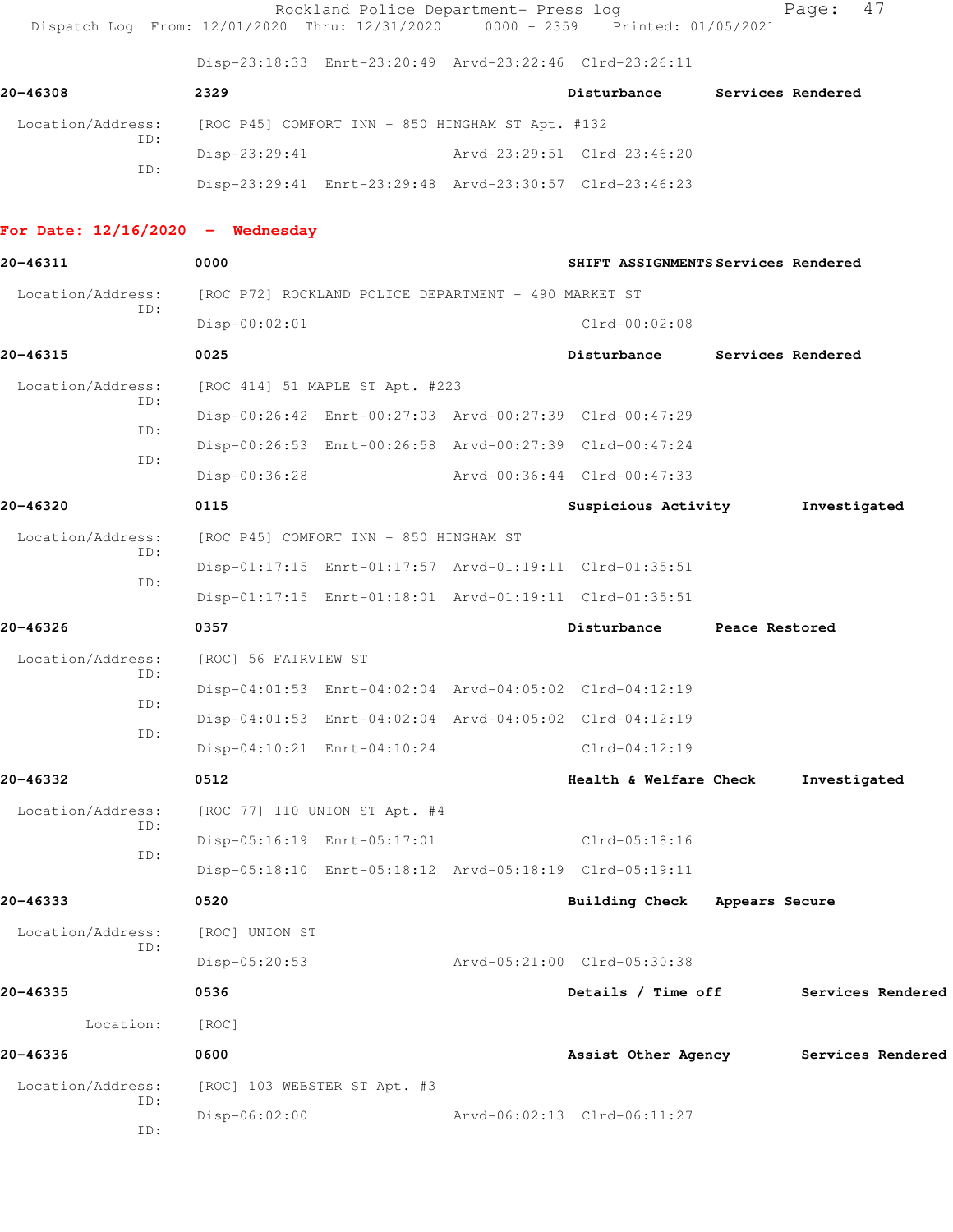|                          | Dispatch Log From: 12/01/2020 Thru: 12/31/2020 0000 - 2359 Printed: 01/05/2021 | Rockland Police Department- Press log |                                     | 48<br>Page:                          |
|--------------------------|--------------------------------------------------------------------------------|---------------------------------------|-------------------------------------|--------------------------------------|
|                          | Disp-06:02:00                                                                  | Arvd-06:02:16 Clrd-06:11:31           |                                     |                                      |
| ID:                      | Disp-06:02:00                                                                  | Arvd-06:02:25 Clrd-08:39:28           |                                     |                                      |
| ID:                      | $Disp-06:02:00$                                                                | Arvd-06:02:22 Clrd-08:39:33           |                                     |                                      |
| ID:                      | $Disp-06:02:00$                                                                | Arvd-06:02:10 Clrd-06:11:22           |                                     |                                      |
| 20-46340                 | 0653                                                                           |                                       | Motor Vehicle Stop                  | Verbal Warning                       |
| Location/Address:        | [ROC] MARYLOUS - WEBSTER ST                                                    |                                       |                                     |                                      |
| ID:                      | Disp-06:54:07 Enrt-06:54:12 Arvd-06:54:16 Clrd-06:58:43                        |                                       |                                     |                                      |
| 20-46348                 | 0801                                                                           |                                       | Information Call No Action Required |                                      |
| Location/Address:        | [ROC P72] ROCKLAND POLICE DEPARTMENT - 490 MARKET ST                           |                                       |                                     |                                      |
| 20-46349                 | 0837                                                                           |                                       | Information Call No Action Required |                                      |
| Location/Address:        | [ROC P72] ROCKLAND POLICE DEPARTMENT - 490 MARKET ST                           |                                       |                                     |                                      |
| 20-46350                 | 0840                                                                           |                                       | Details / Time off                  | No Action                            |
| Required<br>Location:    | [ROC]                                                                          |                                       |                                     |                                      |
| 20-46360                 | 0951                                                                           |                                       | Motor Vehicle Stop                  | Verbal Warning                       |
| Location/Address:        | [ROC] 36 UNION ST                                                              |                                       |                                     |                                      |
| ID:                      | Disp-09:53:57 Enrt-09:54:01 Arvd-09:54:04 Clrd-09:56:36                        |                                       |                                     |                                      |
| 20-46366                 | 1024                                                                           |                                       | 911 Accidental<br>Investigated      |                                      |
| Location/Address:<br>ID: | [ROC] 6 WILLOW POND DR                                                         |                                       |                                     |                                      |
|                          | Disp-10:27:16 Enrt-10:27:53 Arvd-10:32:38 Clrd-10:36:20                        |                                       |                                     |                                      |
| 20-46368                 | 1045                                                                           |                                       | 911 Accidental<br>Investigated      |                                      |
| Location/Address:<br>ID: | [ROC] 26 WILLOW POND DR                                                        |                                       |                                     |                                      |
|                          | Disp-10:49:02 Enrt-10:50:02 Arvd-10:56:31 Clrd-10:59:42                        |                                       |                                     |                                      |
| 20-46372                 | 1107                                                                           |                                       |                                     | Motor Vehicle Stop Services Rendered |
| Location/Address:<br>ID: | [ROC] WEST WATER ST @ PROSPECT ST                                              |                                       |                                     |                                      |
|                          | Disp-11:08:34 Enrt-11:08:38 Arvd-11:08:42 Clrd-11:13:37                        |                                       |                                     |                                      |
| 20-46375                 | 1128                                                                           |                                       | 911 Accidental<br>Investigated      |                                      |
| Location/Address:<br>ID: | [ROC 7] WEBSTER PARK REHAB CENTER - 56 WEBSTER ST                              |                                       |                                     |                                      |
|                          | Disp-11:30:34 Enrt-11:31:30 Arvd-11:37:36 Clrd-11:38:45                        |                                       |                                     |                                      |
| 20-46382                 | 1244                                                                           |                                       | General Info                        | Services Rendered                    |
|                          | Location/Address: [ROC] 6 AZALEA WAY                                           |                                       |                                     |                                      |
| 20-46383                 | 1251                                                                           |                                       | 911 Accidental<br>Investigated      |                                      |
| Location/Address:<br>ID: | [ROC 222] SERONO LABS - 1 TECHNOLOGY PL                                        |                                       |                                     |                                      |
|                          | Disp-12:52:51 Enrt-12:53:26 Arvd-13:02:15 Clrd-13:05:13                        |                                       |                                     |                                      |
| 20-46387                 | 1326                                                                           |                                       | General Info                        | Services Rendered                    |
| Location/Address:        | [ROC P72] ROCKLAND POLICE DEPARTMENT - 490 MARKET ST                           |                                       |                                     |                                      |
| 20-46389                 | 1328                                                                           |                                       | General Info                        | Services Rendered                    |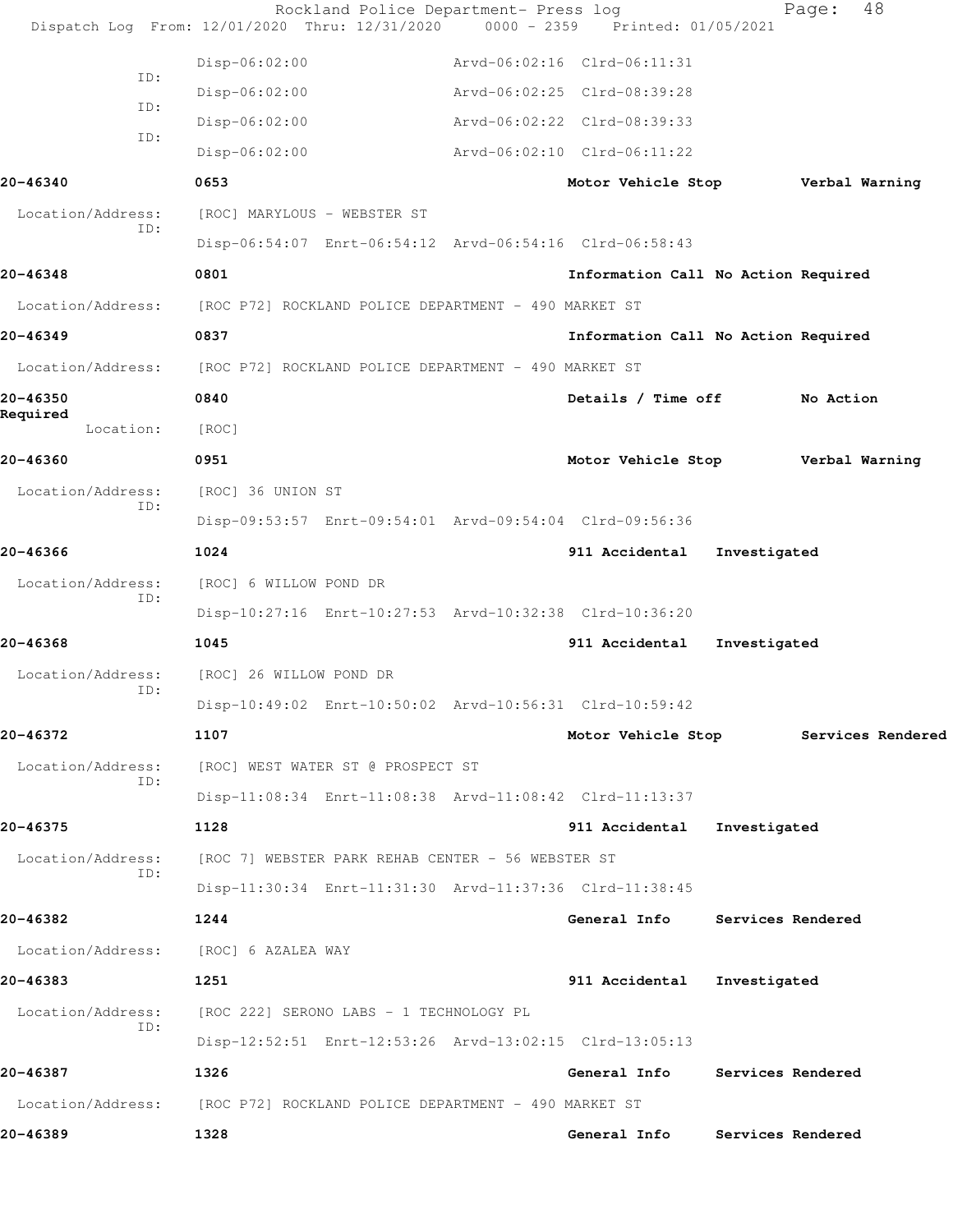|                          | Rockland Police Department- Press log<br>Dispatch Log From: 12/01/2020 Thru: 12/31/2020 0000 - 2359 Printed: 01/05/2021 |                                   |                          | 49<br>Page:                              |
|--------------------------|-------------------------------------------------------------------------------------------------------------------------|-----------------------------------|--------------------------|------------------------------------------|
| Location/Address:        | [ROC] 15 BAY PATH LN                                                                                                    |                                   |                          |                                          |
| 20-46390                 | 1353                                                                                                                    | General Info Services Rendered    |                          |                                          |
| Location/Address:        | [ROC P72] ROCKLAND POLICE DEPARTMENT - 490 MARKET ST                                                                    |                                   |                          |                                          |
| 20-46395                 | 1428                                                                                                                    | Motor Vehicle Stop Verbal Warning |                          |                                          |
| Location/Address:        | [ROC] 529 UNION ST @ 15 BIGELOW AVE                                                                                     |                                   |                          |                                          |
| ID:                      | Disp-14:28:54 Enrt-14:28:59 Arvd-14:29:04 Clrd-14:31:43                                                                 |                                   |                          |                                          |
| 20-46401                 | 1509                                                                                                                    | Health & Welfare Check            |                          | Services Rendered                        |
| Location/Address:        | [ROC] 11 CHESTNUT CIR                                                                                                   |                                   |                          |                                          |
| ID:                      | Disp-15:10:18 Enrt-15:11:02 Arvd-15:18:58 Clrd-15:21:38                                                                 |                                   |                          |                                          |
| 20-46403                 | 1521                                                                                                                    | Emergency Medical Patient Refusal |                          |                                          |
| Location/Address:        | [ABI 548] CHESTNUT GLENN APARTMENTS - 585 CHESTNUT ST Apt. #1301                                                        |                                   |                          |                                          |
| EMS Unit:                | ABIA2-Abington Ambulance 2<br>Disp-15:24:25 Enrt-15:24:57 Arvd-15:30:42 Clrd-15:59:22                                   |                                   |                          |                                          |
| Fire Unit:               | InQrtsUnavl-16:08:11 InSrvce-16:08:15<br>ABIENG4-Aerial-Abington Engine 4                                               |                                   |                          |                                          |
|                          | Disp-15:24:50 Enrt-15:24:54 Arvd-15:29:45 Clrd-15:59:17<br>InQrtsUnavl-16:07:52 InSrvce-16:07:55                        |                                   |                          |                                          |
| ID:                      | Disp-15:27:06 Enrt-15:27:34 Arvd-15:29:05 Clrd-15:31:17                                                                 |                                   |                          |                                          |
| 20-46404                 | 1525                                                                                                                    | 911 Hang Up                       |                          | Services Rendered                        |
| Location/Address:        | [ROC P64] CVS PHARMACY - 80 MARKET ST                                                                                   |                                   |                          |                                          |
| ID:                      | Disp-15:31:23 Enrt-15:31:28 Arvd-15:31:31 Clrd-15:32:50                                                                 |                                   |                          |                                          |
| 20-46408                 | 1617                                                                                                                    | General Info                      | Appears Secure           |                                          |
| Location/Address:        | [ROC P72] ROCKLAND POLICE DEPARTMENT - 490 MARKET ST                                                                    |                                   |                          |                                          |
| 20-46416                 | 1644                                                                                                                    | PERSONAL DAY                      |                          | Services Rendered                        |
| Location:                | [ROC]                                                                                                                   |                                   |                          |                                          |
| 20-46419                 | 1646                                                                                                                    |                                   |                          | Motor Vehicle Complaint Could Not Locate |
| Location/Address:        | [ROC 76] STOP & SHOP MARKET - CENTRE AVE                                                                                |                                   |                          |                                          |
| ID:                      | Disp-16:51:29 Enrt-16:51:36 Arvd-16:55:38 Clrd-17:00:27                                                                 |                                   |                          |                                          |
| 20-46417                 | 1647                                                                                                                    | General Info                      | <b>Services Rendered</b> |                                          |
|                          | Location/Address: [ROC P72] ROCKLAND POLICE DEPARTMENT - 490 MARKET ST                                                  |                                   |                          |                                          |
| 20-46418                 | 1649                                                                                                                    | <b>VACATION DAY</b>               |                          | Services Rendered                        |
| Location:                | [ROC]                                                                                                                   |                                   |                          |                                          |
| 20-46429                 | 1831                                                                                                                    | Assist Public                     | Services Rendered        |                                          |
| Location/Address:        | [ROC] GEORGE ST                                                                                                         |                                   |                          |                                          |
| ID:                      | Disp-18:32:48                                                                                                           | Clrd-18:32:57                     |                          |                                          |
| ID:                      | Disp-18:33:20 Enrt-18:33:27 Arvd-18:33:29 Clrd-18:33:40                                                                 |                                   |                          |                                          |
| 20-46435                 | 1948                                                                                                                    | Unwanted Party Services Rendered  |                          |                                          |
| Location/Address:<br>ID: | [ROC] 48 UNION ST                                                                                                       |                                   |                          |                                          |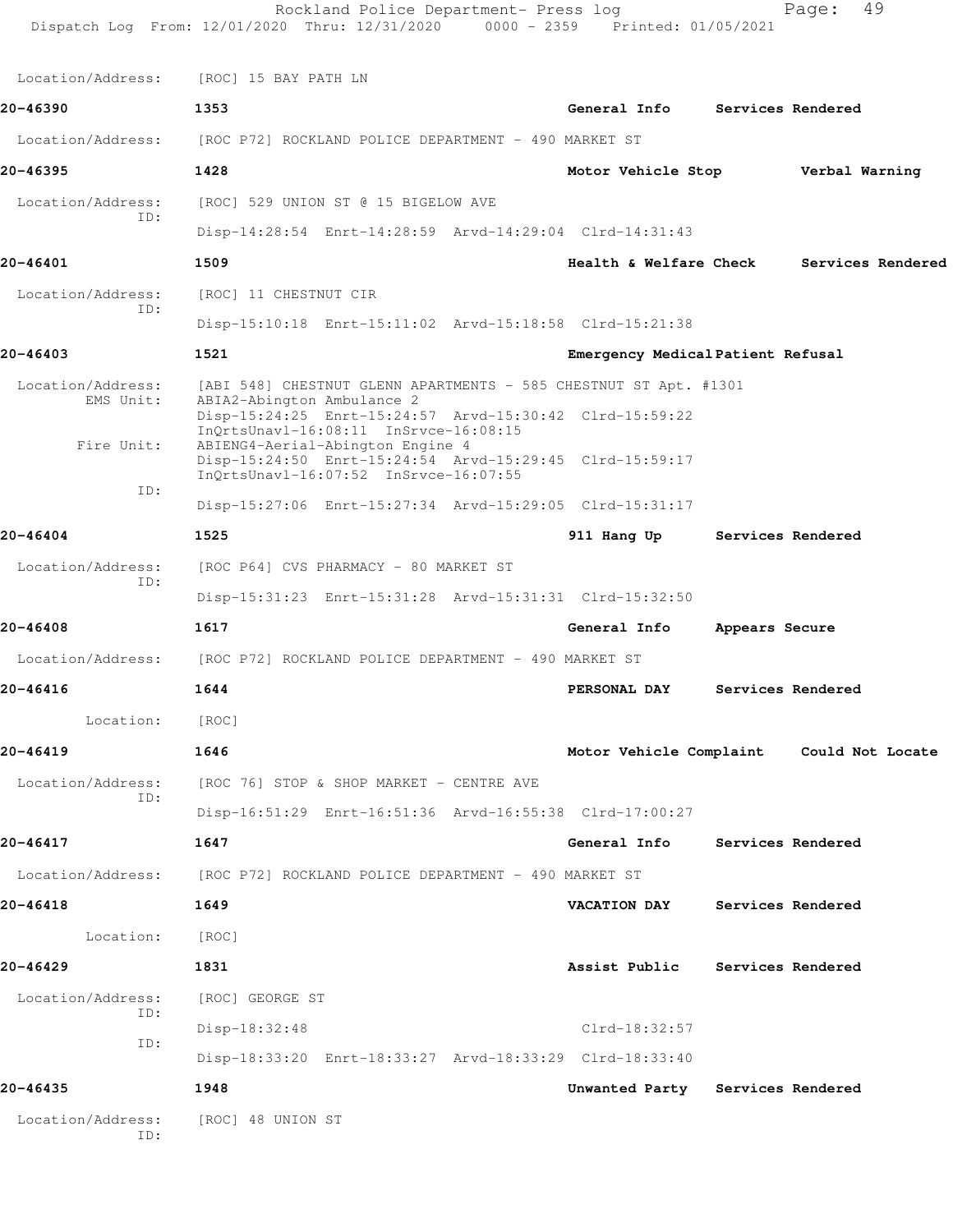| Dispatch Log From: 12/01/2020 Thru: 12/31/2020 |                                                      | Rockland Police Department- Press log       | $0000 - 2359$ | Printed: 01/05/2021                                     |                   | Page:                    | 50                |
|------------------------------------------------|------------------------------------------------------|---------------------------------------------|---------------|---------------------------------------------------------|-------------------|--------------------------|-------------------|
|                                                |                                                      |                                             |               | Disp-19:50:07 Enrt-19:50:19 Arvd-19:52:29 Clrd-20:03:03 |                   |                          |                   |
| ID:                                            |                                                      |                                             |               | Disp-19:50:13 Enrt-19:50:17 Arvd-19:52:52 Clrd-20:02:59 |                   |                          |                   |
| 20-46439                                       | 2154                                                 |                                             |               | Traffic Enforcement                                     |                   |                          | Services Rendered |
| Location/Address:                              | [ROC] UNION ST                                       |                                             |               |                                                         |                   |                          |                   |
| ID:                                            | Disp-21:57:47                                        |                                             |               | $Clrd-22:34:18$                                         |                   |                          |                   |
| For Date: $12/17/2020 -$ Thursday              |                                                      |                                             |               |                                                         |                   |                          |                   |
| 20-46450                                       | 0001                                                 |                                             |               | SHIFT ASSIGNMENTSNo Service                             |                   |                          |                   |
| Location/Address:                              | [ROC P72] ROCKLAND POLICE DEPARTMENT - 490 MARKET ST |                                             |               |                                                         |                   |                          |                   |
| ID:                                            |                                                      |                                             |               | Arvd-00:01:28 Clrd-00:03:50                             |                   |                          |                   |
| 20-46456                                       | 0202                                                 |                                             |               | Disturbance                                             |                   | Services Rendered        |                   |
| Location/Address:                              |                                                      | [ROC P86] MOBIL GAS STATION - 158 MARKET ST |               |                                                         |                   |                          |                   |
| ID:                                            |                                                      |                                             |               | Disp-02:03:06 Enrt-02:03:08 Arvd-02:03:24 Clrd-02:12:26 |                   |                          |                   |
| ID:                                            |                                                      |                                             |               | Disp-02:03:13 Enrt-02:03:15 Arvd-02:03:17 Clrd-02:12:29 |                   |                          |                   |
| ID:                                            |                                                      |                                             |               | Disp-02:03:21 Enrt-02:03:23 Arvd-02:03:25 Clrd-02:12:15 |                   |                          |                   |
| 20-46458                                       | 0211                                                 |                                             |               | Burglar Alarm                                           | Services Rendered |                          |                   |
| Location/Address:                              |                                                      | [ROC] DOUGHBOYS - 295 UNION ST              |               |                                                         |                   |                          |                   |
| ID:                                            |                                                      |                                             |               | Disp-02:12:43 Enrt-02:12:49 Arvd-02:15:13 Clrd-02:40:31 |                   |                          |                   |
| ID:                                            |                                                      |                                             |               | Disp-02:12:47 Enrt-02:12:50 Arvd-02:15:21 Clrd-02:36:15 |                   |                          |                   |
| 20-46461                                       | 0303                                                 |                                             |               | Burglar Alarm                                           | Services Rendered |                          |                   |
| Location/Address:                              |                                                      | [ROC] SAMS MARKET - 200 VFW DR              |               |                                                         |                   |                          |                   |
| ID:                                            |                                                      |                                             |               | Disp-03:04:34 Enrt-03:04:44 Arvd-03:10:22 Clrd-03:16:17 |                   |                          |                   |
| ID:                                            |                                                      |                                             |               | Disp-03:04:41 Enrt-03:04:44 Arvd-03:10:02 Clrd-03:17:19 |                   |                          |                   |
| 20-46463                                       | 0330                                                 |                                             |               | MVA Property Damage Only Paper Exchange                 |                   |                          |                   |
| Location/Address:                              | [ROC] ACCORD PARK DR                                 |                                             |               |                                                         |                   |                          |                   |
| ID:                                            |                                                      |                                             |               | Arvd-03:30:00 Clrd-03:53:58                             |                   |                          |                   |
| 20-46466                                       | 0352                                                 |                                             |               | Follow-Up Investigation                                 |                   |                          | Services Rendered |
| Location/Address:                              |                                                      | [ROC] DOUGHBOYS - 295 UNION ST              |               |                                                         |                   |                          |                   |
| ID:                                            |                                                      |                                             |               | Arvd-03:52:00 Clrd-03:58:06                             |                   |                          |                   |
| 20-46469                                       | 0458                                                 |                                             |               | Building Check                                          | Appears Secure    |                          |                   |
| Location/Address:                              | [ROC] UNION ST                                       |                                             |               |                                                         |                   |                          |                   |
| ID:                                            |                                                      |                                             |               | Arvd-04:58:00 Clrd-04:59:59                             |                   |                          |                   |
| 20-46470                                       | 0538                                                 |                                             |               | Traffic Enforcement                                     |                   |                          | Services Rendered |
| Location/Address:                              | [ROC] 57 CHURCH ST                                   |                                             |               |                                                         |                   |                          |                   |
| ID:                                            |                                                      |                                             |               | Arvd-05:38:00 Clrd-06:15:29                             |                   |                          |                   |
| 20-46471                                       | 0602                                                 |                                             |               | Burglar Alarm                                           |                   | Building Checked/Secured |                   |
|                                                |                                                      |                                             |               |                                                         |                   |                          |                   |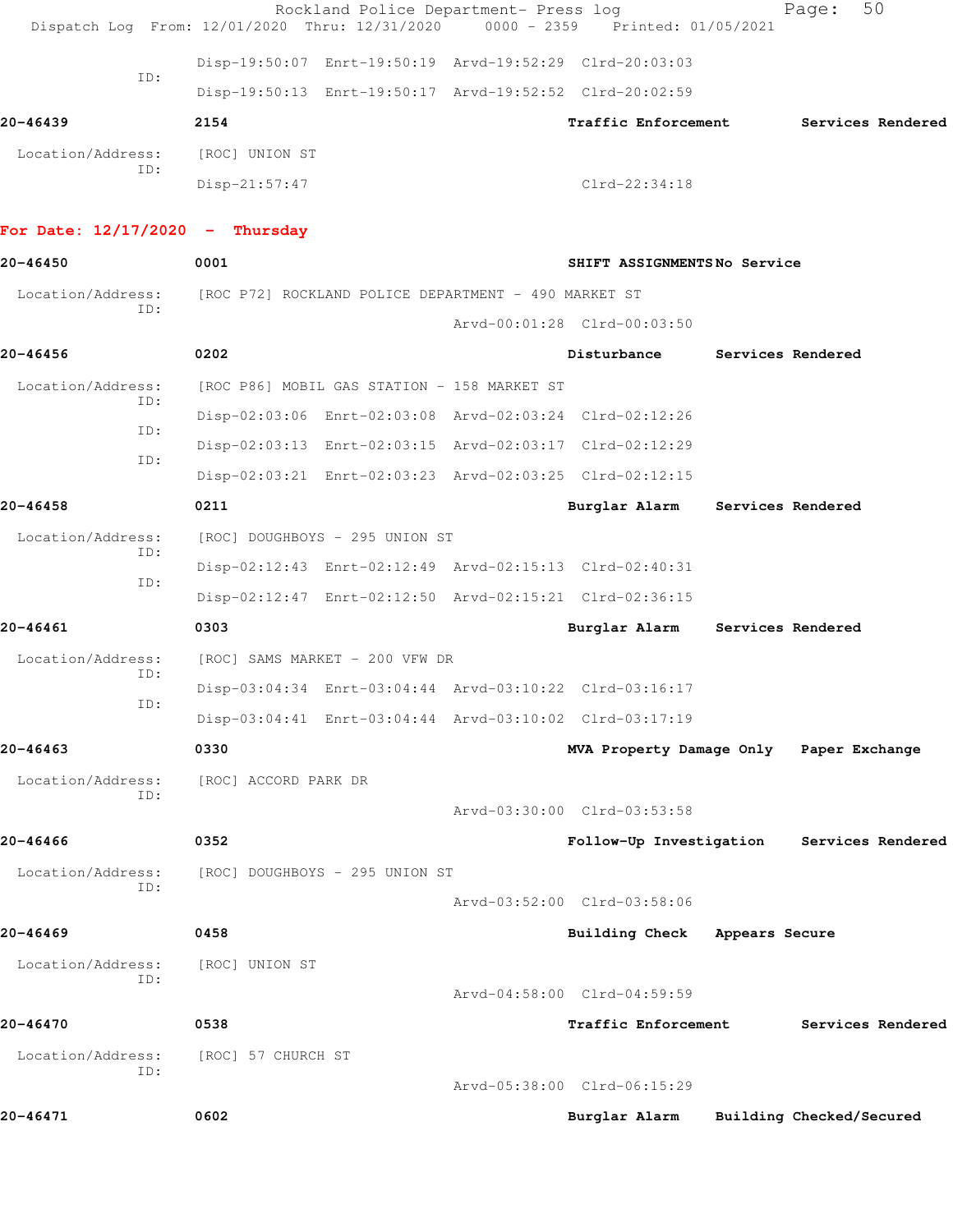|                          | Rockland Police Department- Press log<br>Dispatch Log From: 12/01/2020 Thru: 12/31/2020 | 0000 - 2359 Printed: 01/05/2021          |                   | 51<br>Page:           |  |
|--------------------------|-----------------------------------------------------------------------------------------|------------------------------------------|-------------------|-----------------------|--|
| Location/Address:        | [ROC P122] BUENA VISTA ENTERPRISES LLC (LARRYS AUTO) - 688 UNION ST                     |                                          |                   |                       |  |
| ID:                      | Disp-06:04:28 Enrt-06:05:37 Arvd-06:09:33 Clrd-06:10:27                                 |                                          |                   |                       |  |
| 20-46472                 | 0631                                                                                    | Details / Time off No Service            |                   |                       |  |
| Location:                | [ROC]                                                                                   |                                          |                   |                       |  |
| 20-46477                 | 0800                                                                                    | SHIFT ASSIGNMENTS Services Rendered      |                   |                       |  |
|                          | Location/Address: [ROC P72] ROCKLAND POLICE DEPARTMENT - 490 MARKET ST                  |                                          |                   |                       |  |
| 20-46479                 | 0820                                                                                    | General Info                             |                   | Services Not Required |  |
| Location/Address:        | [ROC P72] ROCKLAND POLICE DEPARTMENT - 490 MARKET ST                                    |                                          |                   |                       |  |
| ID:                      | Disp-08:47:17                                                                           | $Clrd-10:25:19$                          |                   |                       |  |
| 20-46478                 | 0829                                                                                    | Disabled Motor Vehicle Vehicle Towed     |                   |                       |  |
| Location/Address:        | [ROC] 11 BELMONT ST @ 360 UNION ST                                                      |                                          |                   |                       |  |
| ID:                      |                                                                                         | Arvd-08:29:00 Clrd-08:30:15              |                   |                       |  |
| 20-46498                 | 1104                                                                                    | Assist Public Services Rendered          |                   |                       |  |
| Location/Address:<br>ID: | [ROC] 3 BEECHWOOD LN                                                                    |                                          |                   |                       |  |
|                          | Disp-11:06:55 Enrt-11:06:57 Arvd-11:13:39 Clrd-11:28:14                                 |                                          |                   |                       |  |
| 20-46505                 | 1245                                                                                    | Health & Welfare Check Services Rendered |                   |                       |  |
| Location/Address:<br>ID: | [ROC] 693 HINGHAM ST                                                                    |                                          |                   |                       |  |
|                          | Disp-12:46:04 Enrt-12:46:07 Arvd-13:04:05 Clrd-13:16:59                                 |                                          |                   |                       |  |
| 20-46510                 | 1402                                                                                    | 911 Accidental Services Rendered         |                   |                       |  |
| Location/Address:<br>ID: | [ROC] 31 LEISUREWOODS DR                                                                |                                          |                   |                       |  |
| ID:                      | Disp-14:03:32 Enrt-14:03:47 Arvd-14:09:11 Clrd-14:57:48                                 |                                          |                   |                       |  |
|                          | Disp-14:08:29                                                                           | $C1rd-14:08:33$                          |                   |                       |  |
| 20-46524                 | 1559                                                                                    | SHIFT ASSIGNMENTS Services Rendered      |                   |                       |  |
|                          | Location/Address: [ROC P72] ROCKLAND POLICE DEPARTMENT - 490 MARKET ST                  |                                          |                   |                       |  |
| 20-46525                 | 1618                                                                                    | MVA Property Damage Only Paper Exchange  |                   |                       |  |
| Location/Address:<br>ID: | [ROC] 81 HANNAH WAY Apt. #B                                                             |                                          |                   |                       |  |
|                          | Disp-16:20:46 Enrt-16:21:16 Arvd-16:25:25 Clrd-16:35:27                                 |                                          |                   |                       |  |
| $20 - 46549$             | 2059                                                                                    | <b>Time off</b>                          | Services Rendered |                       |  |
| Location:                | [ROC]                                                                                   |                                          |                   |                       |  |
| 20-46553                 | 2144                                                                                    | Unwanted Party Report Follows            |                   |                       |  |
| Location/Address:<br>ID: | [ROC] 48 SATUCKET RD                                                                    |                                          |                   |                       |  |
| ID:                      | Disp-21:47:41 Enrt-21:47:48 Arvd-21:52:04 Clrd-22:54:43                                 |                                          |                   |                       |  |
| ID:                      | Disp-21:47:45 Enrt-21:47:47 Arvd-21:52:05 Clrd-22:55:12                                 |                                          |                   |                       |  |
|                          | Disp-21:56:09 Enrt-21:56:11 Arvd-21:56:12 Clrd-22:03:08                                 |                                          |                   |                       |  |
| 20-46554                 | 2153                                                                                    | Suspicious Activity                      |                   | Services Rendered     |  |
|                          | Location/Address: [ROC 23] PLEASANT STREET STORAGE - 265 PLEASANT ST                    |                                          |                   |                       |  |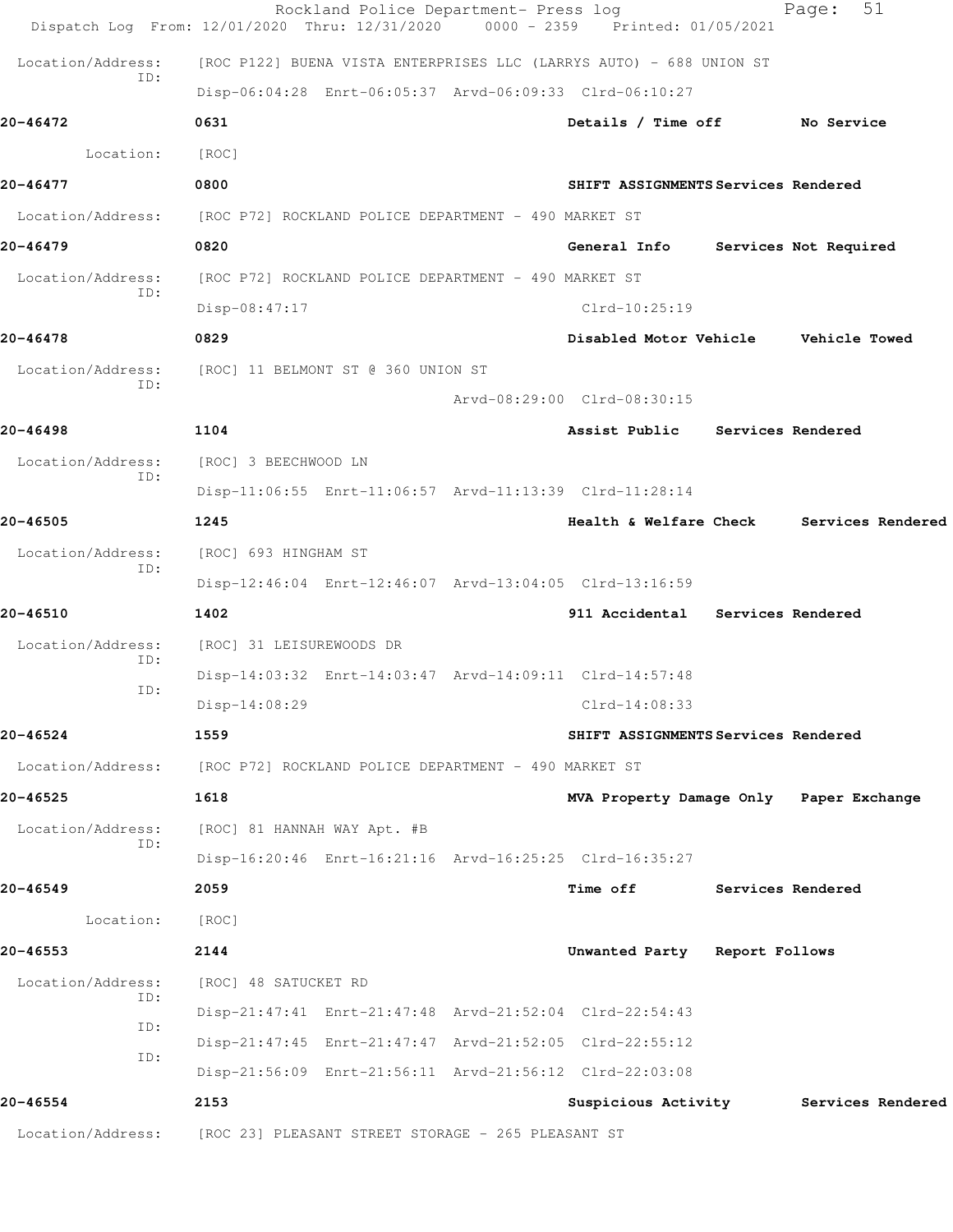|                                 | Rockland Police Department- Press log<br>Dispatch Log From: 12/01/2020 Thru: 12/31/2020 0000 - 2359 Printed: 01/05/2021 |                                         | Page:                   | 52                |  |
|---------------------------------|-------------------------------------------------------------------------------------------------------------------------|-----------------------------------------|-------------------------|-------------------|--|
| ID:                             | Disp-22:44:51 Enrt-22:48:22 Arvd-22:48:23 Clrd-22:52:55                                                                 |                                         |                         |                   |  |
| 20-46555                        | 2158                                                                                                                    | MVA Property Damage Only Vehicle Towed  |                         |                   |  |
| Location/Address:               | [ROC] 103 POND ST                                                                                                       |                                         |                         |                   |  |
| ID:                             | Disp-22:05:13 Enrt-22:05:16 Arvd-22:12:35 Clrd-22:44:16                                                                 |                                         |                         |                   |  |
| For Date: $12/18/2020 -$ Friday |                                                                                                                         |                                         |                         |                   |  |
| 20-46560                        | 0000                                                                                                                    | SHIFT ASSIGNMENTS Services Not Required |                         |                   |  |
|                                 | Location/Address: [ROC P72] ROCKLAND POLICE DEPARTMENT - 490 MARKET ST                                                  |                                         |                         |                   |  |
| 20-46562                        | 0024                                                                                                                    | Details / Time off                      |                         | Services Rendered |  |
| Location:                       | [ROC]                                                                                                                   |                                         |                         |                   |  |
| 20-46573                        | 0559                                                                                                                    | Building Check Building Checked/Secured |                         |                   |  |
| Location/Address:               | [ROC] UNION ST                                                                                                          |                                         |                         |                   |  |
| ID:                             |                                                                                                                         | Arvd-06:01:38 Clrd-06:15:41             |                         |                   |  |
| 20-46579                        | 0658                                                                                                                    | MVA Property Damage Only Report Follows |                         |                   |  |
| Location/Address:               | [ROC P93] THE BANNER - 167 UNION ST                                                                                     |                                         |                         |                   |  |
| ID:<br>ID:                      | Disp-06:59:29                                                                                                           | Arvd-06:59:39 Clrd-07:08:17             |                         |                   |  |
|                                 | Disp-06:59:29                                                                                                           | Arvd-06:59:36 Clrd-07:08:13             |                         |                   |  |
| 20-46581                        | 0712                                                                                                                    | General Incident Services Not Required  |                         |                   |  |
| Location/Address:<br>ID:        | [ROC] 54 EMERSON ST                                                                                                     |                                         |                         |                   |  |
|                                 | Disp-07:13:54 Enrt-07:13:57 Arvd-07:13:59 Clrd-07:19:45                                                                 |                                         |                         |                   |  |
| 20-46583                        | 0754                                                                                                                    | 911 Accidental                          | Investigated            |                   |  |
| Location/Address:<br>ID:        | [ROC] 26 RICE AVE                                                                                                       |                                         |                         |                   |  |
| ID:                             | Disp-07:56:42 Enrt-07:56:58 Arvd-08:03:24 Clrd-08:06:02                                                                 |                                         |                         |                   |  |
|                                 | $Disp-08:05:45$                                                                                                         | Arvd-08:05:53 Clrd-08:06:07             |                         |                   |  |
| 20-46586                        | 0809                                                                                                                    | SHIFT ASSIGNMENTS Services Rendered     |                         |                   |  |
| Location/Address:               | [ROC P72] ROCKLAND POLICE DEPARTMENT - 490 MARKET ST                                                                    |                                         |                         |                   |  |
| 20-46588                        | 0823                                                                                                                    | <b>PERSONAL DAY</b>                     | Services Rendered       |                   |  |
| Location:                       | [ROC]                                                                                                                   |                                         |                         |                   |  |
| 20-46589                        | 0832                                                                                                                    | Burglar Alarm                           | Taken/Referred to Other |                   |  |
| Agency<br>Location/Address:     | [ROC 260] SOUTH SHORE HOSPICE - 30 RESERVOIR PARK DR                                                                    |                                         |                         |                   |  |
| ID:                             | Disp-08:35:15 Enrt-08:35:18                                                                                             | Clrd-08:40:11                           |                         |                   |  |
| 20-46592                        | 0940                                                                                                                    | 911 Accidental                          | Investigated            |                   |  |
| Location/Address:               | [ROC] 101 STANDPIPE DR                                                                                                  |                                         |                         |                   |  |
| ID:                             | Disp-09:41:00 Enrt-09:41:05 Arvd-09:47:14 Clrd-09:48:56                                                                 |                                         |                         |                   |  |
| 20-46595                        | 1034                                                                                                                    | <b>PERSONAL DAY</b>                     | Services Rendered       |                   |  |
| Location:                       | [ROC]                                                                                                                   |                                         |                         |                   |  |
|                                 |                                                                                                                         |                                         |                         |                   |  |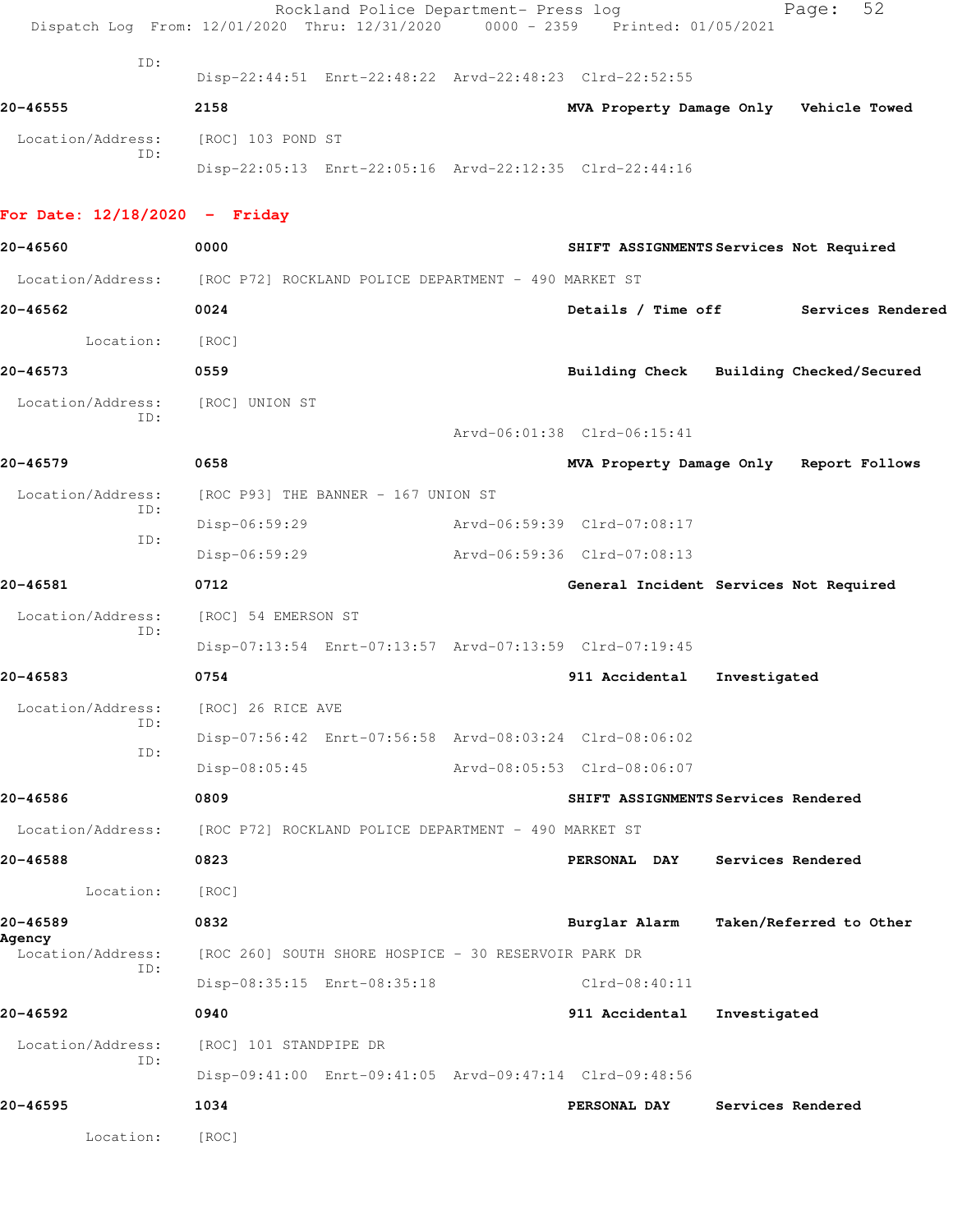Rockland Police Department- Press log Fage: 53

 Dispatch Log From: 12/01/2020 Thru: 12/31/2020 0000 - 2359 Printed: 01/05/2021 **20-46603 1143 PERSONAL/Time off Services Rendered** Location: [ROC] **20-46607 1240 General Info Services Rendered**

Location/Address: [ROC P72] ROCKLAND POLICE DEPARTMENT - 490 MARKET ST

**20-46620 1435 Building Check Appears Secure**

 Location/Address: [ROC] HINGHAM ST Apt. #HOTEL ID:

Arvd-14:35:36 Clrd-14:35:44

**20-46622 1437 Motor Vehicle Collision W/PI Services Rendered**  Location/Address: [ROC] 821 UNION ST @ 1 VFW DR EMS Unit: ROCKAM1-Rockland A1

 Disp-14:39:50 Arvd-14:39:56 Clrd-14:40:20 InQrtsUnavl-14:40:21 InSrvce-14:40:21 ID: Disp-14:40:04 Enrt-14:40:12 Arvd-14:41:24 Clrd-14:57:52 ID: Disp-14:40:04 Enrt-14:40:15 Arvd-14:41:48 Clrd-15:17:20 ID: Disp-14:40:04 Enrt-14:40:18 Arvd-14:41:05 Clrd-14:58:51

Disp-15:17:13 Enrt-15:17:16 Arvd-15:24:05 Clrd-15:49:10

Disp-15:49:19 Clrd-15:49:40

Disp-15:49:10 Arvd-15:49:16 Clrd-15:49:19

**20-46636 1546 Motor Vehicle Complaint Advised to Court**

**20-46625 1444 Lockout No Service**

Location/Address: [ROC 299] 5 UNION ST

**20-46631 1511 General Incident Peace Restored**

 Location/Address: [ROC 531] 24 UNION ST Apt. #B ID: ID:

Location/Address: [ROC 531] 24 UNION ST Apt. #B ID:

**20-46639 1604 SHIFT ASSIGNMENTS Services Rendered**

Location/Address: [ROC P72] ROCKLAND POLICE DEPARTMENT - 490 MARKET ST

**Vehicle Towed**  ID:

Location/Address: [ROC P72] ROCKLAND POLICE DEPARTMENT - 490 MARKET ST

**20-46681 2236 Time off Services Rendered**

Location: [ROC]

**20-46682 2240 Time off Services Rendered**

Disp-16:30:51 Enrt-16:30:55 Arvd-16:51:22 Clrd-17:16:41

**20-46642 1629 Motor Vehicle Collision W/PI**

Disp-16:53:32 Enrt-16:53:34 Arvd-16:53:36 Clrd-17:11:35

[ROC P45] COMFORT INN - 850 HINGHAM ST

**20-46650 1720 Details Services Rendered**

Location: [ROC]

**20-46654 1753 General Info Services Rendered**

ID: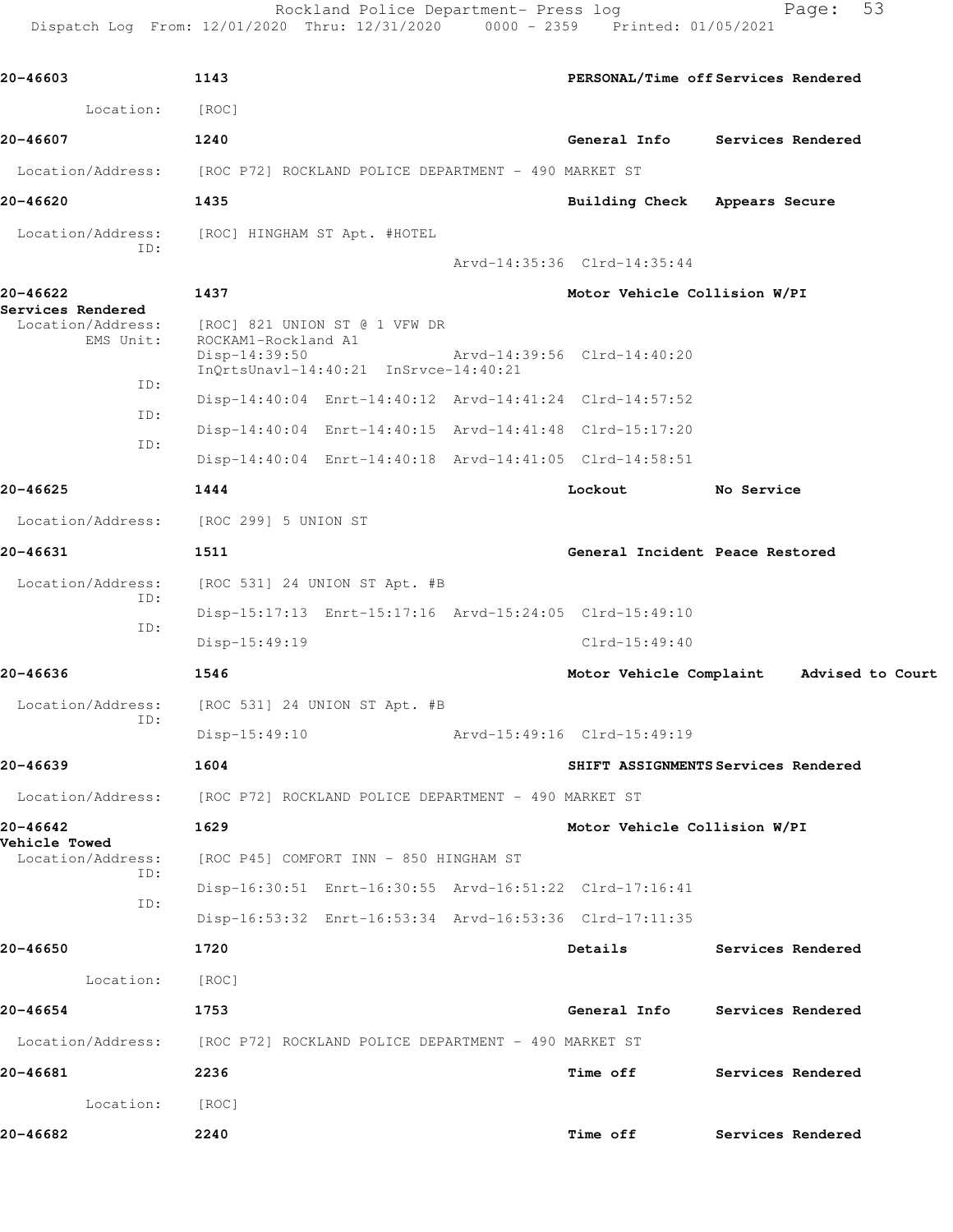| Location:                                                         | [ROC]             |                                                  |                                                                      |  |
|-------------------------------------------------------------------|-------------------|--------------------------------------------------|----------------------------------------------------------------------|--|
| 20-46688                                                          | 2305              |                                                  | Disturbance Could Not Locate                                         |  |
| Location/Address:<br>ID:                                          |                   | [ROC P45] COMFORT INN - 850 HINGHAM ST Apt. #202 |                                                                      |  |
|                                                                   |                   |                                                  | Disp-23:06:37 Enrt-23:07:29 Arvd-23:11:40 Clrd-23:41:20              |  |
| TD:                                                               |                   |                                                  | Disp-23:07:26 Enrt-23:07:30 Arvd-23:11:42 Clrd-23:40:05              |  |
| 20-46690                                                          | 2311              |                                                  | Assault Offenses Services Rendered                                   |  |
| Location/Address:<br>TD:                                          | [ROC] 32 EVANS RD |                                                  |                                                                      |  |
|                                                                   |                   |                                                  | Disp-23:13:23 Enrt-23:13:25 Arvd-23:15:14 Clrd-23:24:58              |  |
| 20-46692                                                          | 2339              |                                                  | General Incident Taken to                                            |  |
| Family/Guardian/Other<br>Location/Address:<br>ID:                 |                   | [ROC] 13 CONCORD ST @ 215 MARKET ST              |                                                                      |  |
|                                                                   |                   |                                                  | Disp-23:40:05 Enrt-23:42:03 Arvd-23:46:51 Clrd-23:57:17              |  |
| $20 - 46693$                                                      | 2355              |                                                  | Burglar Alarm Building Checked/Secured                               |  |
| Location/Address: [ROC P46] DUNKIN DONUTS - 851 HINGHAM ST<br>TD: |                   |                                                  |                                                                      |  |
|                                                                   |                   |                                                  | Disp-23:58:57 Enrt-23:59:11 Arvd-00:01:19 Clrd-12/19/2020 @ 00:03:25 |  |

## **For Date: 12/19/2020 - Saturday**

| 20-46695                                | 0001                                                     | General Info                | No Service   |                   |
|-----------------------------------------|----------------------------------------------------------|-----------------------------|--------------|-------------------|
| Location/Address:                       | [ROC P72] ROCKLAND POLICE DEPARTMENT - 490 MARKET ST     |                             |              |                   |
| TD:                                     | $Disp-00:04:10$                                          | $Clrd-00:04:15$             |              |                   |
| 20-46699                                | 0018                                                     | <b>Building Check</b>       | Investigated |                   |
| Location/Address:<br>TD:                | [ROC] NORTH AVE                                          |                             |              |                   |
|                                         |                                                          | Arvd-00:19:53 Clrd-00:20:09 |              |                   |
| 20-46703                                | 0037                                                     | Suspicious Activity         |              | Investigated      |
| Location/Address:<br>ID:                | [ROC] WEYMOUTH ST @ BILL DELAHUNT PKWY                   |                             |              |                   |
|                                         |                                                          | Arvd-00:37:00 Clrd-00:47:38 |              |                   |
| ID:                                     | Disp-00:38:55 Enrt-00:39:00 Arvd-00:42:42 Clrd-00:47:38  |                             |              |                   |
| 20-46704                                | 0042                                                     | Details / Time off COMP     |              | Services Rendered |
| Location:                               | [ROC]                                                    |                             |              |                   |
| 20-46706                                | 0112                                                     | Suspicious Activity         |              | Arrest (s) Made   |
| Location/Address:                       | [ROC] 409 VFW DR                                         |                             |              |                   |
| ID:<br>ID:                              |                                                          | Arvd-01:12:00 Clrd-05:39:14 |              |                   |
| ID:                                     | Disp-01:13:52 Enrt-01:13:59 Arvd-01:15:34 Clrd-01:37:20  |                             |              |                   |
| Refer To Arrest:                        | Disp-01:24:38<br>20ROC-46706-AR                          | Arvd-01:24:43 Clrd-01:37:20 |              |                   |
| Arrest:<br>Address:<br>Age:<br>Charges: | BLAKE, JAMES T<br>395 WASHINGTON ST<br>WHITMAN, MA<br>34 |                             |              |                   |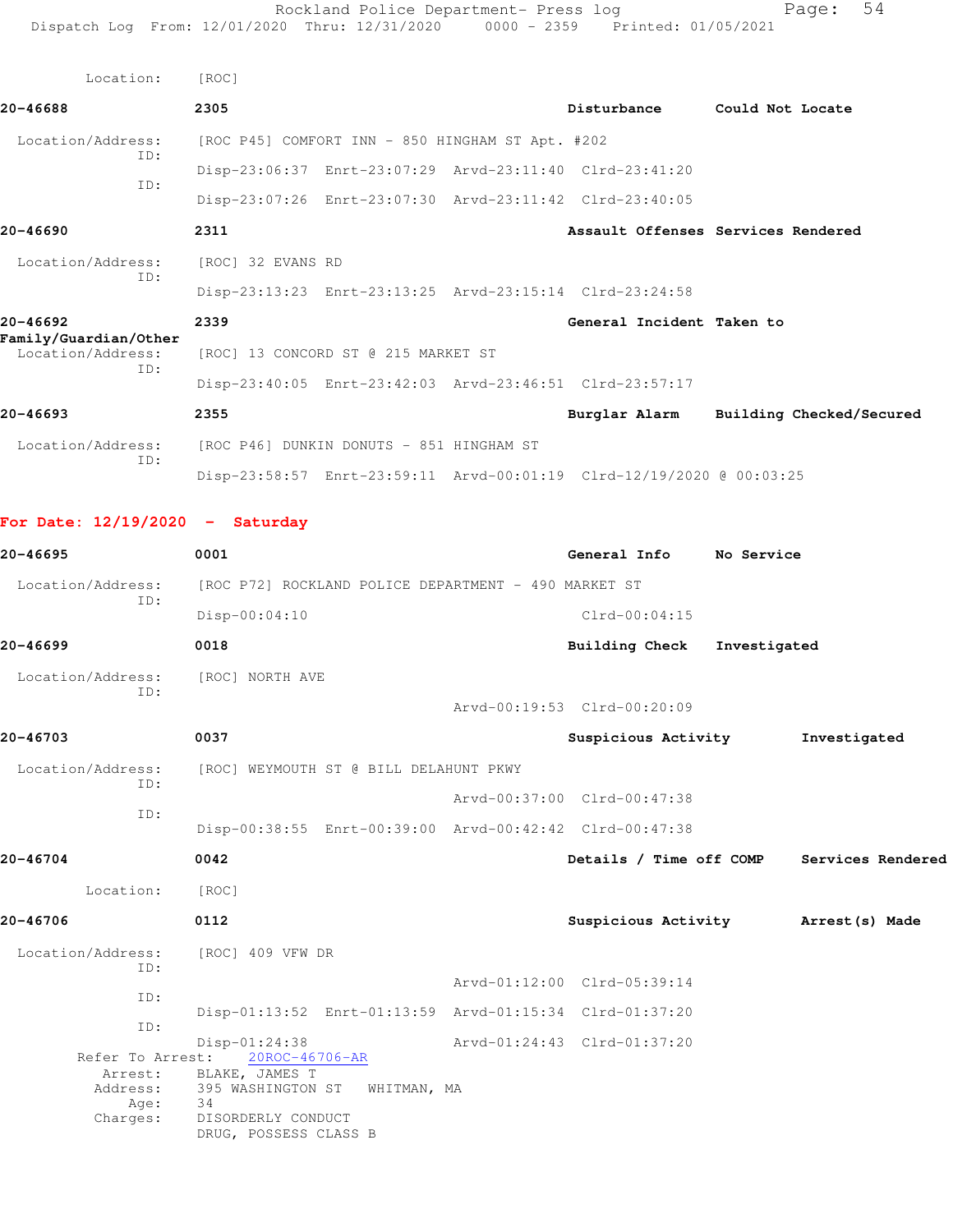|                                      | Rockland Police Department- Press log<br>Dispatch Log From: 12/01/2020 Thru: 12/31/2020 0000 - 2359 Printed: 01/05/2021                                                                                        |                             | 55<br>Page:                                |  |
|--------------------------------------|----------------------------------------------------------------------------------------------------------------------------------------------------------------------------------------------------------------|-----------------------------|--------------------------------------------|--|
|                                      | DRUG, POSSESS CLASS E                                                                                                                                                                                          |                             |                                            |  |
| 20-46711<br>Hospital                 | 0225                                                                                                                                                                                                           | Prisoner Information        | Transported to                             |  |
| Location/Address:<br>TD:             | [ROC P72] ROCKLAND POLICE DEPARTMENT - 490 MARKET ST                                                                                                                                                           |                             |                                            |  |
|                                      | $Disp-02:31:11$                                                                                                                                                                                                | $Clrd-02:31:15$             |                                            |  |
| 20-46716                             | 0558                                                                                                                                                                                                           |                             | Building Check Building Checked/Secured    |  |
| Location/Address:<br>TD:             | [ROC 61] UNION ST BUSINESS DISTRICT - UNION ST                                                                                                                                                                 |                             |                                            |  |
|                                      |                                                                                                                                                                                                                | Arvd-06:00:23 Clrd-06:16:48 |                                            |  |
| 20-46721                             | 0704                                                                                                                                                                                                           |                             | Abandoned MV Services Rendered             |  |
| Location/Address:<br>ID:             | [ROC P20] DUNKIN DONUTS - 21 EAST WATER ST                                                                                                                                                                     |                             |                                            |  |
|                                      | Disp-07:06:07                                                                                                                                                                                                  | Arvd-07:09:28 Clrd-07:14:44 |                                            |  |
| 20-46728                             | 0759                                                                                                                                                                                                           | Disturbance Arrest (s) Made |                                            |  |
| Location/Address:                    | [ROC P47] BEST WESTERN - 909 HINGHAM ST                                                                                                                                                                        |                             |                                            |  |
| ID:                                  | Disp-08:00:22                                                                                                                                                                                                  | $Clrd-08:00:41$             |                                            |  |
| ID:                                  | Disp-08:03:13 Enrt-08:03:23 Arvd-08:04:44 Clrd-08:50:53                                                                                                                                                        |                             |                                            |  |
| ID:                                  | Disp-08:03:17 Enrt-08:03:23 Arvd-08:04:43 Clrd-09:08:51                                                                                                                                                        |                             |                                            |  |
| ID:                                  | Disp-08:03:20 Enrt-08:03:23 Arvd-08:04:25 Clrd-08:14:47                                                                                                                                                        |                             |                                            |  |
| Refer To Arrest:<br>Age:<br>Charges: | 20ROC-46728-AR<br>Arrest: GARGANO, DAVID P<br>Address: 91 TRINITY ST Apt. #2 NEW BEDFORD, MA<br>53<br>AδB<br>A&B ON POLICE OFFICER<br>DESTRUCTION OF PROPERTY +\$1200, WANTON c266 \$127<br>DISORDERLY CONDUCT |                             |                                            |  |
| 20-46730                             | 0800                                                                                                                                                                                                           |                             | General Info Services Rendered             |  |
| Location/Address:                    | [ROC P72] ROCKLAND POLICE DEPARTMENT - 490 MARKET ST                                                                                                                                                           |                             |                                            |  |
| ID:                                  | Disp-08:05:36 Enrt-08:05:42 Arvd-08:05:46 Clrd-08:05:49                                                                                                                                                        |                             |                                            |  |
| 20-46734                             | 0909                                                                                                                                                                                                           | Burglar Alarm               | Services Rendered                          |  |
| Location/Address:                    | [ROC 63] MIKES PIZZA - 315 UNION ST                                                                                                                                                                            |                             |                                            |  |
| ID:                                  | Disp-09:10:55 Enrt-09:10:59                                                                                                                                                                                    | Clrd-09:12:16               |                                            |  |
| 20-46775                             | 1000                                                                                                                                                                                                           | TIME OFF                    | No Action Required                         |  |
| Location/Address:                    | [ROC P72] ROCKLAND POLICE DEPARTMENT - 490 MARKET ST                                                                                                                                                           |                             |                                            |  |
| ID:                                  |                                                                                                                                                                                                                | Arvd-10:00:00 Clrd-17:47:01 |                                            |  |
| 20-46757                             | 1101                                                                                                                                                                                                           | Disturbance                 | Services Rendered                          |  |
| Location/Address:                    | [ROC P20] DUNKIN DONUTS - 21 EAST WATER ST                                                                                                                                                                     |                             |                                            |  |
| ID:                                  | Disp-11:01:00 Enrt-11:01:00 Arvd-11:05:00 Clrd-11:21:00                                                                                                                                                        |                             |                                            |  |
| 20-46759                             | 1110                                                                                                                                                                                                           |                             | MVA Property Damage Only Services Rendered |  |
| Location/Address:                    | [ROC] PARK AND RIDE – HINGHAM ST                                                                                                                                                                               |                             |                                            |  |
| 20-46760                             | 1213                                                                                                                                                                                                           | Motor Vehicle Complaint     | Investigated                               |  |
| Location/Address:                    | [ROC] LUKES LIQUORS - 164 MARKET ST                                                                                                                                                                            |                             |                                            |  |
|                                      |                                                                                                                                                                                                                |                             |                                            |  |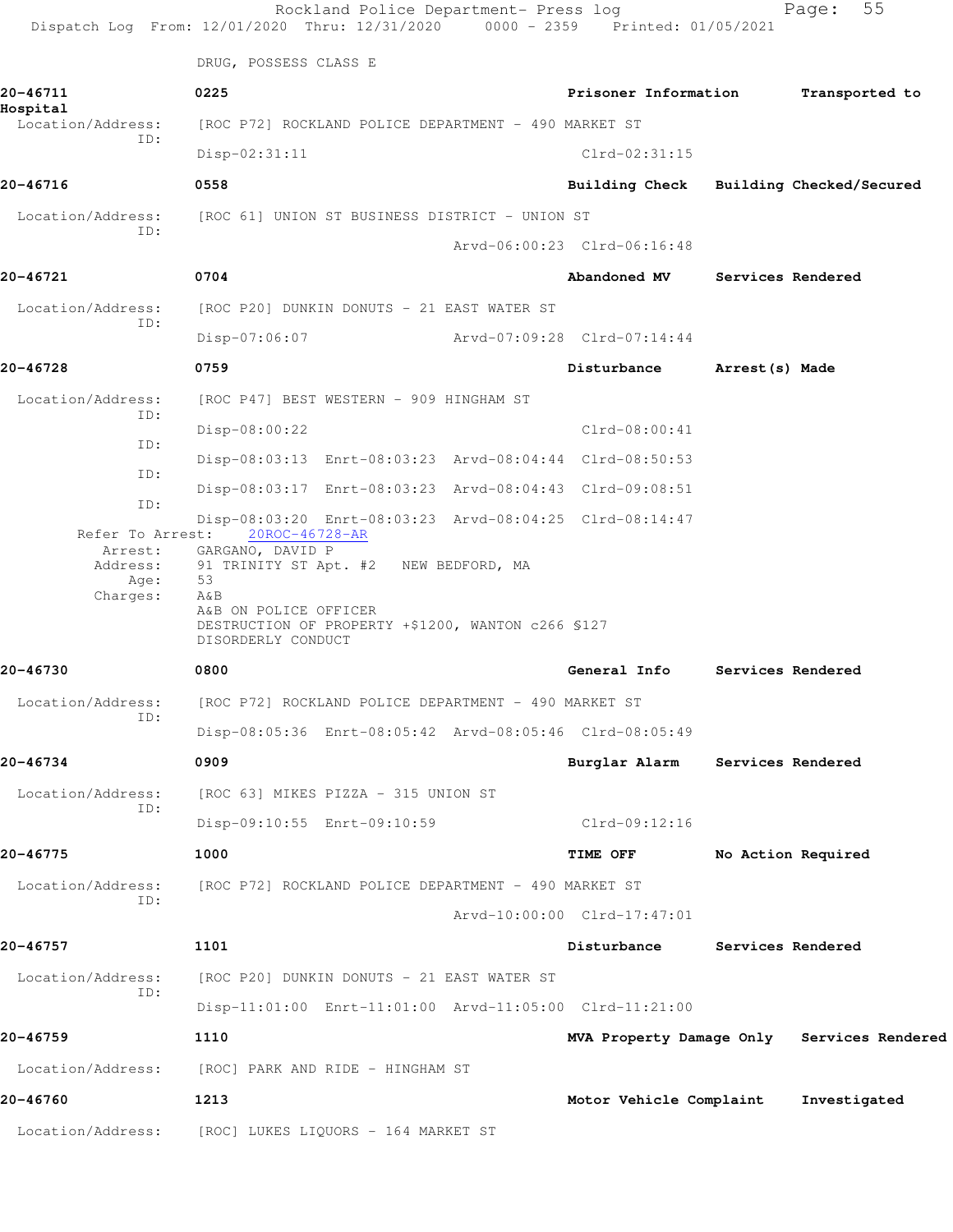|                          | Rockland Police Department- Press log<br>Dispatch Log From: 12/01/2020 Thru: 12/31/2020 0000 - 2359 Printed: 01/05/2021 |                                         |                  | 56<br>Page:       |  |
|--------------------------|-------------------------------------------------------------------------------------------------------------------------|-----------------------------------------|------------------|-------------------|--|
| ID:                      |                                                                                                                         |                                         |                  |                   |  |
|                          | Disp-18:39:00 Enrt-18:40:35 Arvd-18:40:40 Clrd-18:40:50                                                                 |                                         |                  |                   |  |
| 20-46763                 | 1216                                                                                                                    | Disturbance                             | Report Follows   |                   |  |
| Location/Address:<br>ID: | [ROC 93] 163 SALEM ST                                                                                                   |                                         |                  |                   |  |
| Refer To Arrest:         | Disp-12:20:00<br>20ROC-46763-AR                                                                                         | $Clrd-12:33:00$                         |                  |                   |  |
| Arrest:<br>Address:      | IMBERGAMO, ALEXANDER V<br>808 PLYMOUTH ST ABINGTON, MA                                                                  |                                         |                  |                   |  |
| Age:                     | 51                                                                                                                      |                                         |                  |                   |  |
| Charges:                 | Straight Warrant                                                                                                        |                                         |                  |                   |  |
| 20-46764                 | 1335                                                                                                                    | MVA Property Damage Only Report Follows |                  |                   |  |
| Vicinity of:<br>ID:      | [ROC P62] CHINA PLAZA - 35 MARKET ST                                                                                    |                                         |                  |                   |  |
|                          | Disp-13:35:00                                                                                                           | $Clrd-13:45:56$                         |                  |                   |  |
| 20-46765                 | 1417                                                                                                                    | Motor Vehicle Complaint                 |                  | Services Rendered |  |
| Location/Address:<br>ID: | [ROC] 206 REED ST                                                                                                       |                                         |                  |                   |  |
| ID:                      | $Disp-14:17:00$                                                                                                         | $Clrd-14:25:17$                         |                  |                   |  |
|                          | $Disp-14:17:00$                                                                                                         | $Clrd-18:32:31$                         |                  |                   |  |
| 20-46767                 | 1509                                                                                                                    | 911 Hang Up                             | Investigated     |                   |  |
| Location/Address:        | [ROC] 24 WILLOW POND DR                                                                                                 |                                         |                  |                   |  |
| ID:                      | Disp-18:34:00 Enrt-18:35:11 Arvd-18:35:15 Clrd-18:35:18                                                                 |                                         |                  |                   |  |
| 20-46754                 | 1600                                                                                                                    | General Info                            |                  | Services Rendered |  |
| Location/Address:        | [ROC P72] ROCKLAND POLICE DEPARTMENT - 490 MARKET ST                                                                    |                                         |                  |                   |  |
| 20-46768                 | 1640                                                                                                                    | Disturbance                             |                  | Services Rendered |  |
| Location/Address:        | [ROC 89] 162 NORTH AVE                                                                                                  |                                         |                  |                   |  |
| 20-46762                 | 1659                                                                                                                    | Disturbance                             |                  | Services Rendered |  |
| Location/Address:        | [ROC 272] SHERIDAN SQUARE CONDOS - 103 GROVE ST Apt. #325                                                               |                                         |                  |                   |  |
| ID:                      | Disp-17:00:19 Enrt-17:01:58 Arvd-17:04:04 Clrd-17:28:27                                                                 |                                         |                  |                   |  |
| ID:                      | Disp-17:01:55 Enrt-17:02:00 Arvd-17:04:04 Clrd-17:28:23                                                                 |                                         |                  |                   |  |
| ID:                      | $Disp-17:03:31$                                                                                                         | Arvd-17:04:04 Clrd-17:24:31             |                  |                   |  |
| ID:                      | $Disp-17:24:53$                                                                                                         | Arvd-17:24:58 Clrd-17:28:35             |                  |                   |  |
| 20-46766                 |                                                                                                                         | Assist Public                           |                  |                   |  |
|                          | 1659                                                                                                                    |                                         | Advised to Court |                   |  |
| Location/Address:<br>ID: | [ROC] 92 MARTHA DR Apt. #C                                                                                              |                                         |                  |                   |  |
|                          | Disp-17:10:48 Enrt-17:13:21 Arvd-17:13:26 Clrd-17:13:33                                                                 |                                         |                  |                   |  |
| 20-46784                 | 1811                                                                                                                    | Suspicious Activity Services Rendered   |                  |                   |  |
| Location/Address:<br>ID: | [ROC P81] OCEAN STATE JOB LOT - 360 MARKET ST                                                                           |                                         |                  |                   |  |
|                          | Disp-18:13:43 Enrt-18:13:54 Arvd-18:16:25 Clrd-18:24:57                                                                 |                                         |                  |                   |  |
| 20-46787                 | 1820                                                                                                                    | Lost/Found Property                     |                  | Services Rendered |  |
| Location/Address:<br>ID: | [ROC 272] SHERIDAN SQUARE CONDOS - 103 GROVE ST                                                                         |                                         |                  |                   |  |
|                          | Disp-18:24:39 Enrt-18:26:34 Arvd-18:26:39 Clrd-19:34:40                                                                 |                                         |                  |                   |  |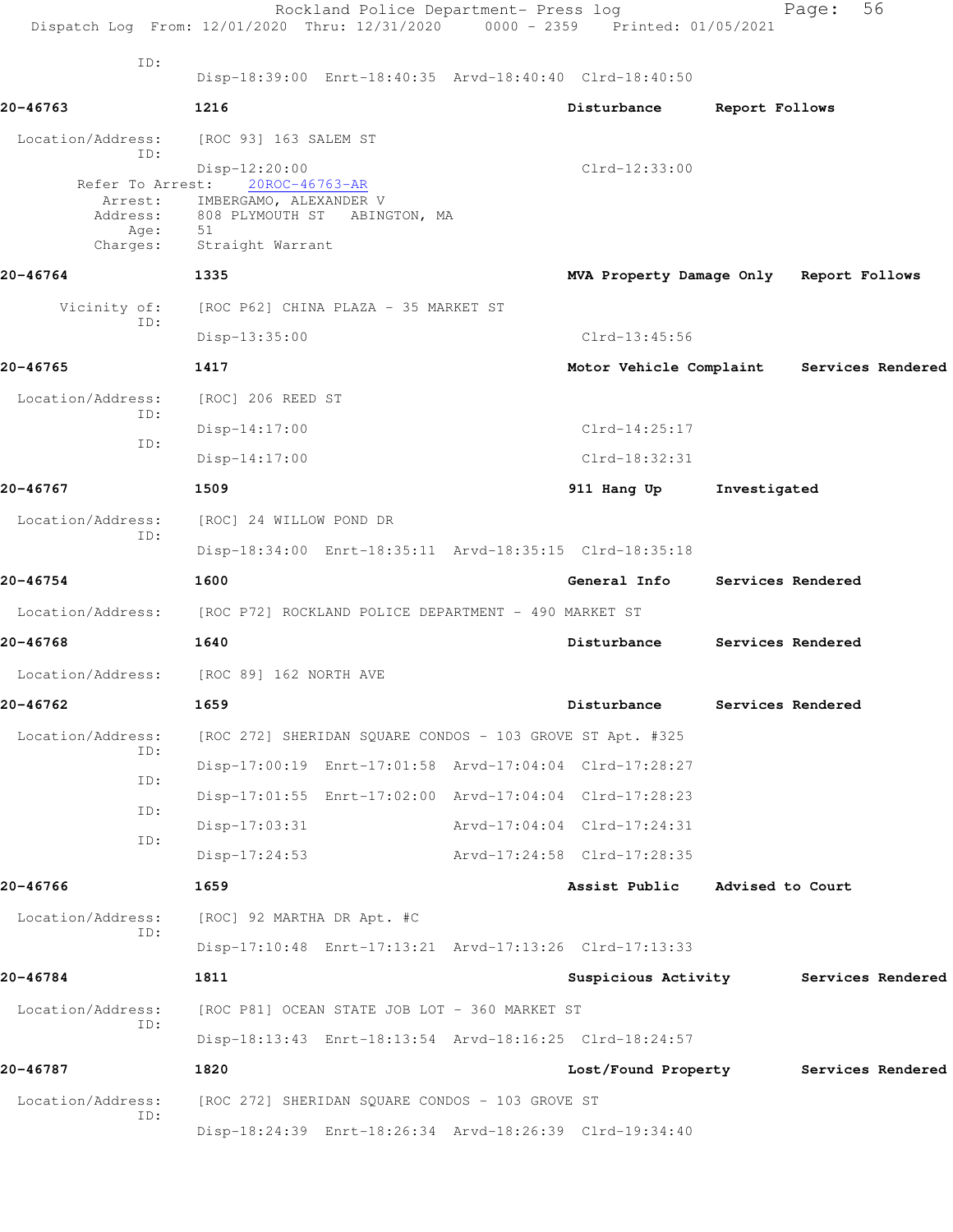|                                        | Rockland Police Department- Press log<br>Dispatch Log From: 12/01/2020 Thru: 12/31/2020 0000 - 2359 Printed: 01/05/2021 |                                   |                          | 57<br>Page:                                |
|----------------------------------------|-------------------------------------------------------------------------------------------------------------------------|-----------------------------------|--------------------------|--------------------------------------------|
| ID:                                    | Disp-18:31:23                                                                                                           | Arvd-18:31:28 Clrd-19:19:21       |                          |                                            |
| 20-46790                               | 1916                                                                                                                    |                                   |                          | MVA Property Damage Only Services Rendered |
| Location/Address:                      | [ROC P62] CHINA PLAZA - 35 MARKET ST                                                                                    |                                   |                          |                                            |
| ID:                                    | Disp-19:19:21 Enrt-19:19:30 Arvd-19:21:19 Clrd-19:49:40                                                                 |                                   |                          |                                            |
| 20-46794                               | 2000                                                                                                                    | Motor Vehicle Collision W/PI      |                          |                                            |
| Services Rendered<br>Location/Address: | [ROC] 215 MARKET ST @ 13 CONCORD ST                                                                                     |                                   |                          |                                            |
| ID:                                    | $Disp-20:03:13$                                                                                                         | Arvd-20:04:25 Clrd-20:56:22       |                          |                                            |
| ID:                                    | Disp-20:04:34 Enrt-20:04:45 Arvd-20:05:30 Clrd-20:18:41                                                                 |                                   |                          |                                            |
| 20-46796                               | 2002                                                                                                                    | PRISONER FED                      | <b>Services Rendered</b> |                                            |
|                                        | Location/Address: [ROC P72] ROCKLAND POLICE DEPARTMENT - 490 MARKET ST                                                  |                                   |                          |                                            |
| 20-46800                               | 2038                                                                                                                    | Motor Vehicle Stop Verbal Warning |                          |                                            |
| Location/Address:                      | [ROC] NEAR ROTARY - BILL DELAHUNT PKWY                                                                                  |                                   |                          |                                            |
| ID:                                    |                                                                                                                         | Arvd-20:38:00 Clrd-20:51:36       |                          |                                            |
| 20-46810                               | 2303                                                                                                                    | Assist Public Services Rendered   |                          |                                            |
| Location/Address:                      | [ROC] 112 EAST WATER ST Apt. #3                                                                                         |                                   |                          |                                            |
| ID:                                    | Disp-23:05:57 Enrt-23:08:21 Arvd-23:10:49 Clrd-23:19:07                                                                 |                                   |                          |                                            |
| ID:                                    | Disp-23:09:46                                                                                                           | Arvd-23:10:53 Clrd-23:18:58       |                          |                                            |
| For Date: $12/20/2020$ - Sunday        |                                                                                                                         |                                   |                          |                                            |
| 20-46817                               | 0011                                                                                                                    | General Info No Service           |                          |                                            |
| Location/Address:                      | [ROC P72] ROCKLAND POLICE DEPARTMENT - 490 MARKET ST                                                                    |                                   |                          |                                            |
| ID:                                    | Disp-00:15:27                                                                                                           | $Clrd-00:15:40$                   |                          |                                            |
| 20-46828                               | 0419                                                                                                                    | Burglar Alarm                     |                          | Building Checked/Secured                   |
| Location/Address:                      | [ROC P64] CVS PHARMACY - 80 MARKET ST                                                                                   |                                   |                          |                                            |
| ID:                                    | Disp-04:21:46 Enrt-04:22:46 Arvd-04:24:28 Clrd-04:28:00                                                                 |                                   |                          |                                            |
| ID:                                    | Disp-04:22:33 Enrt-04:22:38 Arvd-04:25:43 Clrd-04:28:05                                                                 |                                   |                          |                                            |
| 20-46830                               | 0455                                                                                                                    | Suspicious Activity               |                          | Investigated                               |
| Location/Address:                      | [ROC 365] 83 MYRTLE ST                                                                                                  |                                   |                          |                                            |
| ID:                                    | Disp-04:57:16 Enrt-04:58:22 Arvd-05:00:58 Clrd-05:08:41                                                                 |                                   |                          |                                            |
| ID:                                    | Disp-04:58:17 Enrt-04:58:20 Arvd-05:00:58 Clrd-05:17:48                                                                 |                                   |                          |                                            |
| 20-46836                               | 0558                                                                                                                    | <b>Building Check</b>             |                          | Building Checked/Secured                   |
| Location/Address:                      | [ROC 61] UNION ST BUSINESS DISTRICT - UNION ST                                                                          |                                   |                          |                                            |
| ID:                                    |                                                                                                                         | Arvd-06:00:30 Clrd-06:28:20       |                          |                                            |
| 20-46847                               | 0911                                                                                                                    | Disabled Motor Vehicle            |                          | Investigated                               |
| Location/Address:                      | [ROC] 128 POND ST                                                                                                       |                                   |                          |                                            |
| ID:                                    | $Disp-13:24:02$                                                                                                         | $Clrd-13:24:09$                   |                          |                                            |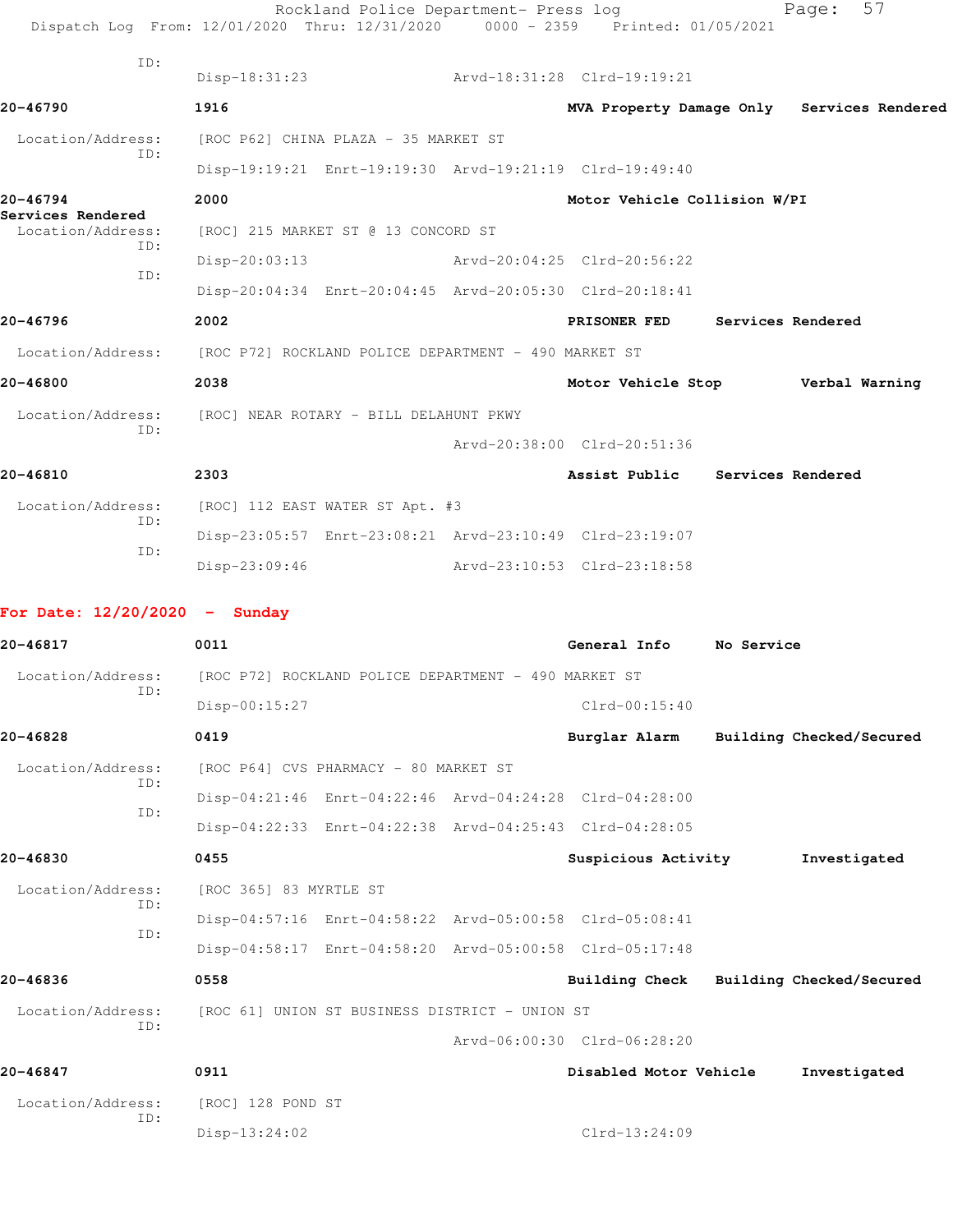Rockland Police Department- Press log entitled and Page: 58 Dispatch Log From: 12/01/2020 Thru: 12/31/2020 0000 - 2359 Printed: 01/05/2021

| 20-46851          | 1246                                                                        | Suspicious Activity                 | Investigated                         |
|-------------------|-----------------------------------------------------------------------------|-------------------------------------|--------------------------------------|
| Location/Address: | [ROC] 143 PLEASANT ST                                                       |                                     |                                      |
| ID:               | $Disp-13:24:51$                                                             | $Clrd-13:24:59$                     |                                      |
| 20-46858          | 1301                                                                        | Disturbance                         | Services Rendered                    |
| Location/Address: | [ROC 140] 292 MARKET ST Apt. #25                                            |                                     |                                      |
| ID:               | Disp-13:26:35                                                               | $Clrd-13:26:55$                     |                                      |
| ID:<br>ID:        | Disp-13:26:35                                                               | $Clrd-13:26:51$                     |                                      |
|                   | Disp-13:26:35                                                               | $Clrd-13:26:47$                     |                                      |
| 20-46863          | 1319                                                                        | General Info Services Rendered      |                                      |
| Location/Address: | [ROC P72] ROCKLAND POLICE DEPARTMENT - 490 MARKET ST                        |                                     |                                      |
| ID:               | Disp-13:21:11 Enrt-13:21:18 Arvd-13:21:21 Clrd-13:21:24                     |                                     |                                      |
| 20-46865          | 1321                                                                        | 490General Info Services Rendered   |                                      |
| Location/Address: | [ROC P72] ROCKLAND POLICE DEPARTMENT - 490 MARKET ST                        |                                     |                                      |
| ID:               | Disp-13:26:19 Enrt-13:26:23 Arvd-13:26:26 Clrd-13:26:29                     |                                     |                                      |
| 20-46866          | 1326                                                                        |                                     | Details / Time off Services Rendered |
| Location:         | [ROC]                                                                       |                                     |                                      |
| 20-46867          | 1327                                                                        | General Info Services Rendered      |                                      |
|                   | Location/Address: [ROC P72] ROCKLAND POLICE DEPARTMENT - 490 MARKET ST      |                                     |                                      |
| 20-46868          | 1330                                                                        | General Info Services Rendered      |                                      |
|                   | Location/Address: [ROC P72] ROCKLAND POLICE DEPARTMENT - 490 MARKET ST      |                                     |                                      |
| 20-46870          | 1334                                                                        | Assist Public Services Rendered     |                                      |
|                   | Location/Address: [ROC 272] SHERIDAN SQUARE CONDOS - 103 GROVE ST Apt. #329 |                                     |                                      |
| 20-46883          | 1518                                                                        | General Info Services Rendered      |                                      |
|                   | Location/Address: [ROC P72] ROCKLAND POLICE DEPARTMENT - 490 MARKET ST      |                                     |                                      |
| 20-46888          | 1600                                                                        | General Info Services Rendered      |                                      |
|                   | Location/Address: [ROC P72] ROCKLAND POLICE DEPARTMENT - 490 MARKET ST      |                                     |                                      |
| 20-46892          | 1712                                                                        | Details / Time off No Service       |                                      |
| Location:         | [ROC]                                                                       |                                     |                                      |
| 20-46911          | 1956                                                                        | Health & Welfare Check Services Not |                                      |
| Required          | Location/Address: [ROC] 37 CRESTVIEW ST                                     |                                     |                                      |
| ID:               | Disp-19:57:49 Enrt-19:57:53 Arvd-20:05:39 Clrd-20:05:44                     |                                     |                                      |
| 20-46913          | 2019                                                                        | General Info No Service             |                                      |
|                   | Location/Address: [ROC P72] ROCKLAND POLICE DEPARTMENT - 490 MARKET ST      |                                     |                                      |

**For Date: 12/21/2020 - Monday**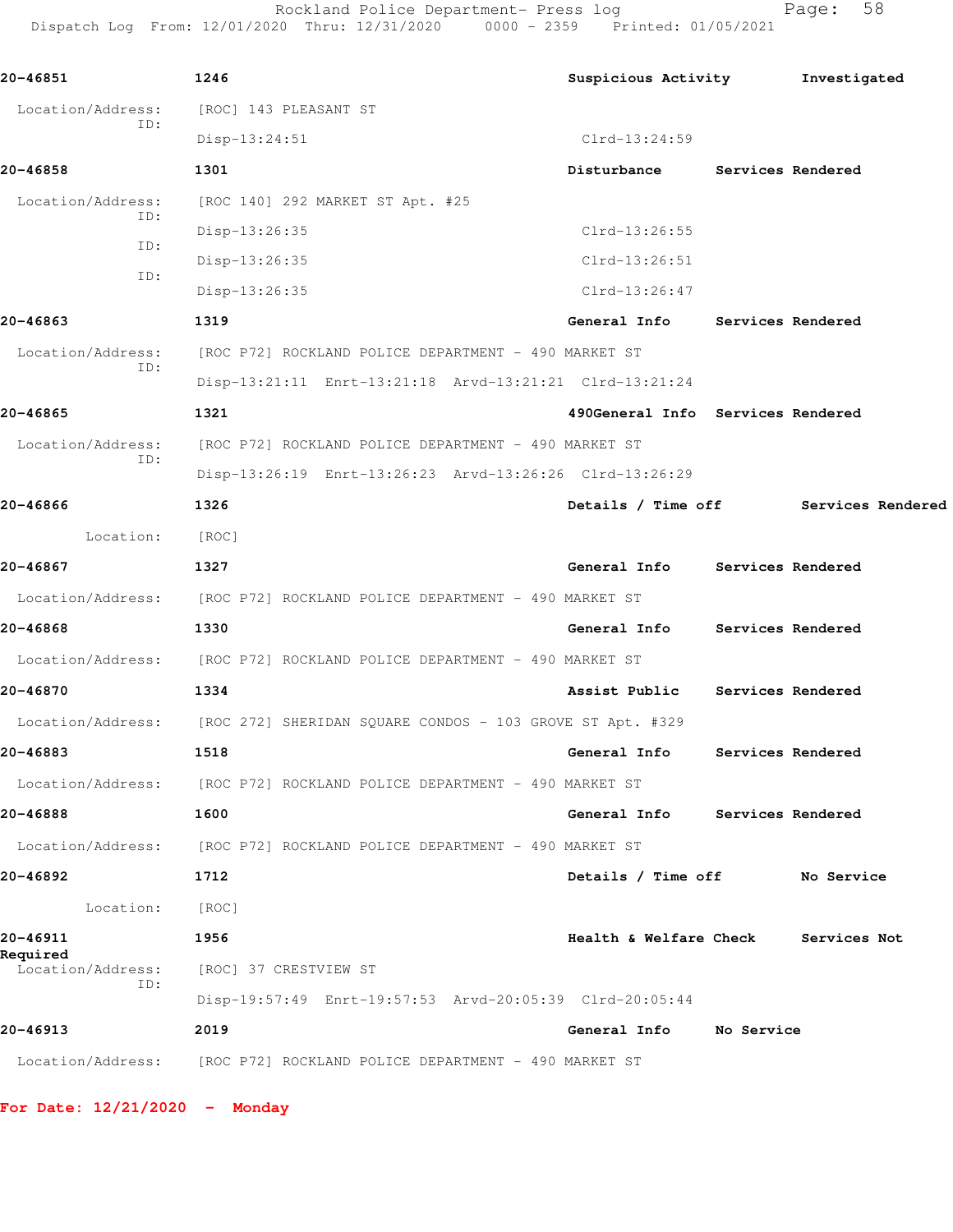|                                     | Dispatch Log From: 12/01/2020 Thru: 12/31/2020 0000 - 2359 Printed: 01/05/2021 | Rockland Police Department- Press log |                               |                 | 59<br>Page:                                |
|-------------------------------------|--------------------------------------------------------------------------------|---------------------------------------|-------------------------------|-----------------|--------------------------------------------|
| 20-46946                            | 0000                                                                           |                                       | SHIFT ASSIGNMENTSNo Service   |                 |                                            |
| Location/Address:                   | [ROC P72] ROCKLAND POLICE DEPARTMENT - 490 MARKET ST                           |                                       |                               |                 |                                            |
| ID:                                 |                                                                                |                                       | Arvd-00:00:00 Clrd-06:42:44   |                 |                                            |
| 20-46930                            | 0025                                                                           |                                       | Details / Time off No Service |                 |                                            |
| Location:                           | [ROC]                                                                          |                                       |                               |                 |                                            |
| 20-46933                            | 0152                                                                           |                                       | Disturbance                   | Gone on arrival |                                            |
| Location/Address:                   | [ROC 430] 115 MARKET ST Apt. #1                                                |                                       |                               |                 |                                            |
| ID:                                 | Disp-01:55:31 Enrt-01:55:46 Arvd-01:57:32 Clrd-01:58:40                        |                                       |                               |                 |                                            |
| ID:                                 | Disp-01:55:36 Enrt-01:55:46 Arvd-01:57:29 Clrd-01:58:44                        |                                       |                               |                 |                                            |
| 20-46941                            | 0400                                                                           |                                       | Details / Time off            |                 | No Service                                 |
| Location:                           | [ROC]                                                                          |                                       |                               |                 |                                            |
| 20-46937                            | 0513                                                                           |                                       | Motor Vehicle Collision W/PI  |                 |                                            |
| Report Follows<br>Location/Address: | [ROC] HANOVER FLAG SHOP - 565 WEBSTER ST                                       |                                       |                               |                 |                                            |
| ID:                                 | Disp-05:17:30 Enrt-05:17:55 Arvd-05:21:27 Clrd-06:00:13                        |                                       |                               |                 |                                            |
| ID:                                 | Disp-05:17:39 Enrt-05:17:55 Arvd-05:19:07 Clrd-06:10:21                        |                                       |                               |                 |                                            |
| ID:<br>Refer To Summons:            | Disp-05:17:51 Enrt-05:17:55 Arvd-05:22:06 Clrd-06:10:36<br>20ROC-46937-AR      |                                       |                               |                 |                                            |
| Summons:<br>Address:                | CORREIA, AMANDA MARIE<br>267 WOODLAND DR HANOVER, MA                           |                                       |                               |                 |                                            |
| Age:<br>Charges:                    | 31<br>NEGLIGENT OPERATION OF MOTOR VEHICLE<br>MARKED LANES VIOLATION           |                                       |                               |                 |                                            |
| 20-46940                            | 0600                                                                           |                                       | Building Check Appears Secure |                 |                                            |
| Location/Address:                   | [ROC] UNION ST                                                                 |                                       |                               |                 |                                            |
| ID:                                 |                                                                                |                                       | Arvd-06:00:00 Clrd-06:10:25   |                 |                                            |
| 20-46944                            | 0624                                                                           |                                       | Abandoned MV                  |                 | Services Rendered                          |
| Location/Address:                   | [ROC] 86 LINCOLN RD                                                            |                                       |                               |                 |                                            |
| ID:                                 | Disp-06:24:56 Enrt-06:25:30                                                    |                                       | Clrd-06:26:18                 |                 |                                            |
| ID:                                 | Disp-06:26:26 Enrt-06:26:30 Arvd-06:31:42 Clrd-06:37:55                        |                                       |                               |                 |                                            |
| 20-46949                            | 0800                                                                           |                                       | SHIFT ASSIGNMENTSNo Service   |                 |                                            |
| Location/Address:                   | [ROC P72] ROCKLAND POLICE DEPARTMENT - 490 MARKET ST                           |                                       |                               |                 |                                            |
| 20-46958                            | 0836                                                                           |                                       | Prisioner Transport           |                 | Transported by                             |
| other means<br>Location/Address:    | [HIN 1] HINGHAM COURT - 28 GEORGE WASHINGTON BLVD                              |                                       |                               |                 |                                            |
| ID:                                 | Disp-08:37:48 Enrt-08:37:56 Arvd-09:56:28 Clrd-12:18:55                        |                                       |                               |                 |                                            |
| 20-46962                            | 0916                                                                           |                                       |                               |                 | MVA Property Damage Only Services Rendered |
| Location/Address:                   | [ROC] 548 WEBSTER ST                                                           |                                       |                               |                 |                                            |
| ID:                                 | Disp-09:22:52 Enrt-09:28:04 Arvd-09:32:50 Clrd-09:32:57                        |                                       |                               |                 |                                            |
| 20-46963                            | 0923                                                                           |                                       | <b>Time off</b>               |                 | Services Not Required                      |
| Location:                           | [ROC]                                                                          |                                       |                               |                 |                                            |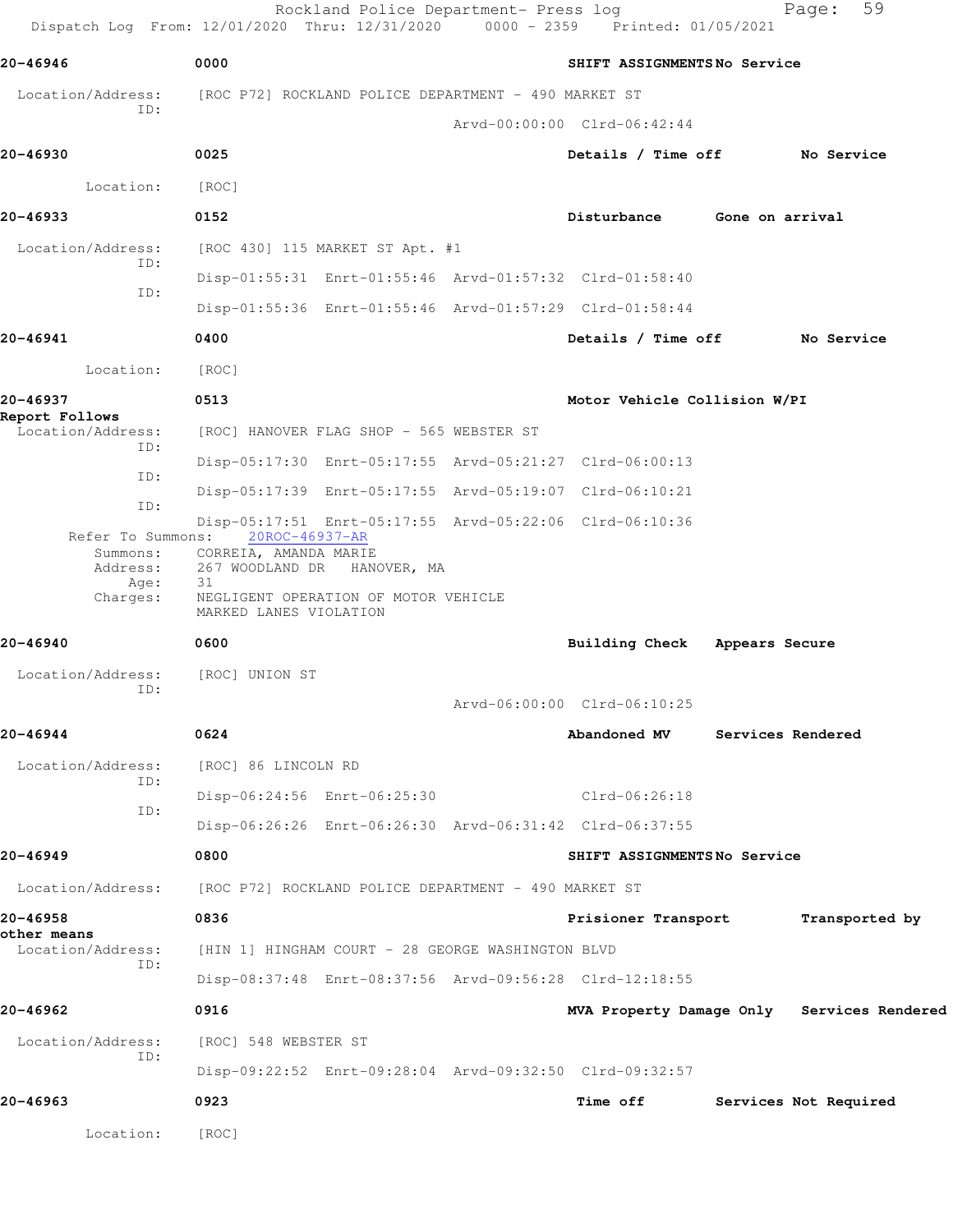Rockland Police Department- Press log Fage: 60 Dispatch Log From: 12/01/2020 Thru: 12/31/2020 0000 - 2359 Printed: 01/05/2021

**20-46965 0952 Building Check Services Rendered** Location/Address: [ROC] HINGHAM ST ID: Arvd-09:54:02 Clrd-09:54:18 **20-46966 0954 Building Check Services Rendered** Location/Address: [ROC] HARTSUFF ST ID: Arvd-09:54:57 Clrd-09:55:11 **20-47865 1015 Animal Complaint Services Rendered** Location/Address: [ROC] BEECH ST **20-47087 1100 Animal Complaint Services Rendered** Location/Address: [ROC P104] ROCKLAND MEMORIAL LIBRARY - 20 BELMONT ST **20-46985 1130 Building Check Services Rendered** Location/Address: [ROC] HINGHAM ST ID: Arvd-11:31:25 Clrd-11:32:17 **20-46986 1132 Building Check Building Checked/Secured** Location/Address: [ROC] HARTSUFF ST ID: Arvd-11:33:01 Clrd-11:38:12 **20-46996 1252 Health & Welfare Check Services Rendered** Location/Address: [ROC] 693 HINGHAM ST ID: Disp-12:58:41 Enrt-12:59:28 Arvd-13:07:08 Clrd-13:13:12 **20-46998 1313 Assist Other Agency SCITUATE Services Rendered**  Location/Address: [ROC] 411 SALEM ST Apt. #A ID: Disp-13:17:33 Enrt-13:23:40 Arvd-13:23:42 Clrd-13:25:52 **20-46997 1316 Building Check Services Rendered** Location/Address: [ROC] HINGHAM ST ID: Arvd-13:16:32 Clrd-13:17:00 **20-46999 1317 Building Check Services Rendered** Location/Address: [ROC] HARTSUFF ST ID: Arvd-13:18:38 Clrd-13:19:17 **20-47000 1332 Time off Services Rendered** Location: [ROC] **20-47004 1352 CANDY DROP OFF Services Rendered** Location/Address: [ROC P72] ROCKLAND POLICE DEPARTMENT - 490 MARKET ST **20-47010 1450 911 Accidental Investigated** Location/Address: [ROC] 737 BEECH ST ID: Disp-14:52:33 Clrd-14:54:11 ID: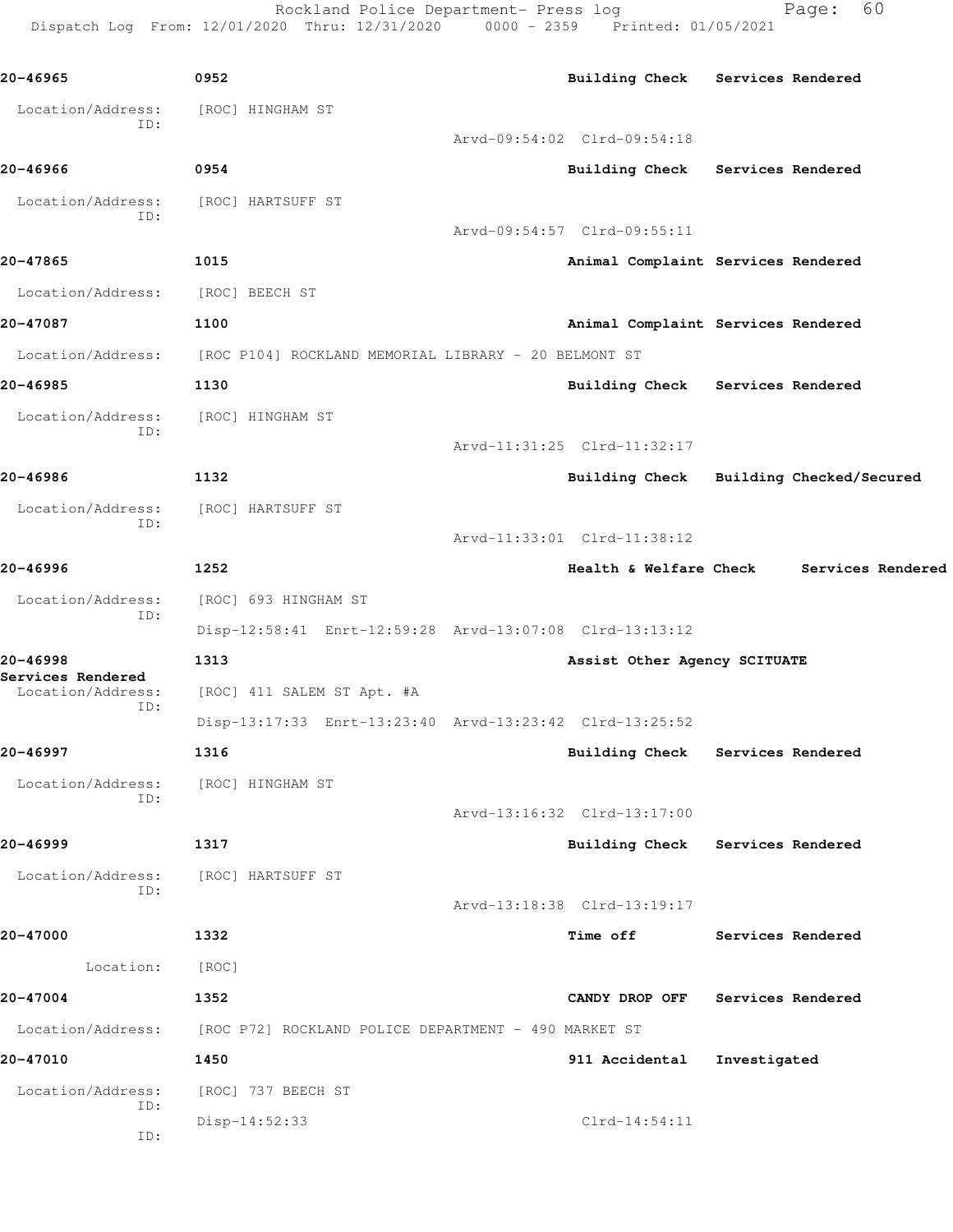|                          | Dispatch Log From: 12/01/2020 Thru: 12/31/2020 0000 - 2359 Printed: 01/05/2021 | Rockland Police Department- Press log |                                  |                   | 61<br>Page:              |
|--------------------------|--------------------------------------------------------------------------------|---------------------------------------|----------------------------------|-------------------|--------------------------|
|                          | Disp-14:54:04 Enrt-14:54:13 Arvd-14:56:53 Clrd-15:00:50                        |                                       |                                  |                   |                          |
| 20-47012                 | 1454                                                                           |                                       | Motor Vehicle Complaint          |                   | Gone on arrival          |
| Vicinity of:<br>ID:      | [ROC] UNION ST                                                                 |                                       |                                  |                   |                          |
|                          |                                                                                |                                       | Arvd-14:54:00 Clrd-14:57:25      |                   |                          |
| 20-47015                 | 1515                                                                           |                                       | Burglar Alarm                    |                   | Building Checked/Secured |
| Location/Address:<br>ID: | [ROC] 260 REED ST                                                              |                                       |                                  |                   |                          |
|                          | Disp-15:15:51 Enrt-15:16:14 Arvd-15:21:35 Clrd-15:21:49                        |                                       |                                  |                   |                          |
| 20-47020                 | 1538                                                                           |                                       | Health & Welfare Check           |                   | Services Rendered        |
| Location/Address:<br>ID: | [ROC] 5 VON RHOR DR                                                            |                                       |                                  |                   |                          |
|                          | Disp-15:43:02 Enrt-15:43:05 Arvd-15:50:00 Clrd-15:52:09                        |                                       |                                  |                   |                          |
| 20-47021<br>(Transfered) | 1554                                                                           |                                       | 911 Accidental 911 Wireless call |                   |                          |
| Location/Address:        | [ROC] BILL DELAHUNT PKWY                                                       |                                       |                                  |                   |                          |
| 20-47024                 | 1600                                                                           |                                       | General Info                     | Services Rendered |                          |
| Location/Address:        | [ROC P72] ROCKLAND POLICE DEPARTMENT - 490 MARKET ST                           |                                       |                                  |                   |                          |
| 20-47025                 | 1603                                                                           |                                       | General Info                     | Services Rendered |                          |
| Location/Address:        | [ROC P72] ROCKLAND POLICE DEPARTMENT - 490 MARKET ST                           |                                       |                                  |                   |                          |
| 20-47031                 | 1702                                                                           |                                       | <b>Building Check</b>            |                   | Building Checked/Secured |
| Location/Address:        | [ROC] HINGHAM ST                                                               |                                       |                                  |                   |                          |
| ID:                      |                                                                                |                                       | Arvd-17:03:09 Clrd-17:03:22      |                   |                          |
| 20-47032                 | 1703                                                                           |                                       | <b>Building Check</b>            | Appears Secure    |                          |
| Location/Address:        | [ROC] HARTSUFF ST                                                              |                                       |                                  |                   |                          |
| ID:                      |                                                                                |                                       | Arvd-17:04:12 Clrd-17:04:26      |                   |                          |
| 20-47038                 | 1802                                                                           |                                       | Disturbance                      | Unfounded         |                          |
| Location/Address:        | [ROC] MARTHA DR                                                                |                                       |                                  |                   |                          |
| ID:<br>ID:               | Disp-18:08:31 Enrt-18:11:34 Arvd-18:11:53 Clrd-18:19:00                        |                                       |                                  |                   |                          |
|                          | Disp-18:08:31 Enrt-18:11:29 Arvd-18:15:10 Clrd-18:18:55                        |                                       |                                  |                   |                          |
| 20-47039                 | 1917                                                                           |                                       | Disturbance                      | Services Rendered |                          |
| Location/Address:<br>ID: | [ROC P51] DOUBLE TREE - 929 HINGHAM ST                                         |                                       |                                  |                   |                          |
| ID:                      | Disp-19:19:11 Enrt-19:19:27 Arvd-19:21:23 Clrd-19:34:18                        |                                       |                                  |                   |                          |
|                          | Disp-19:19:11 Enrt-19:19:30 Arvd-19:24:08 Clrd-19:34:22                        |                                       |                                  |                   |                          |
| 20-47050                 | 2147                                                                           |                                       | Building Check Services Rendered |                   |                          |
| Location/Address:<br>ID: | [ROC] HINGHAM ST                                                               |                                       |                                  |                   |                          |
|                          |                                                                                |                                       | Arvd-21:47:27 Clrd-21:47:41      |                   |                          |
| 20-47051                 | 2147                                                                           |                                       | Building Check Appears Secure    |                   |                          |
| Location/Address:<br>ID: | [ROC] HARTSUFF ST                                                              |                                       |                                  |                   |                          |
|                          |                                                                                |                                       | Arvd-21:48:18 Clrd-22:54:44      |                   |                          |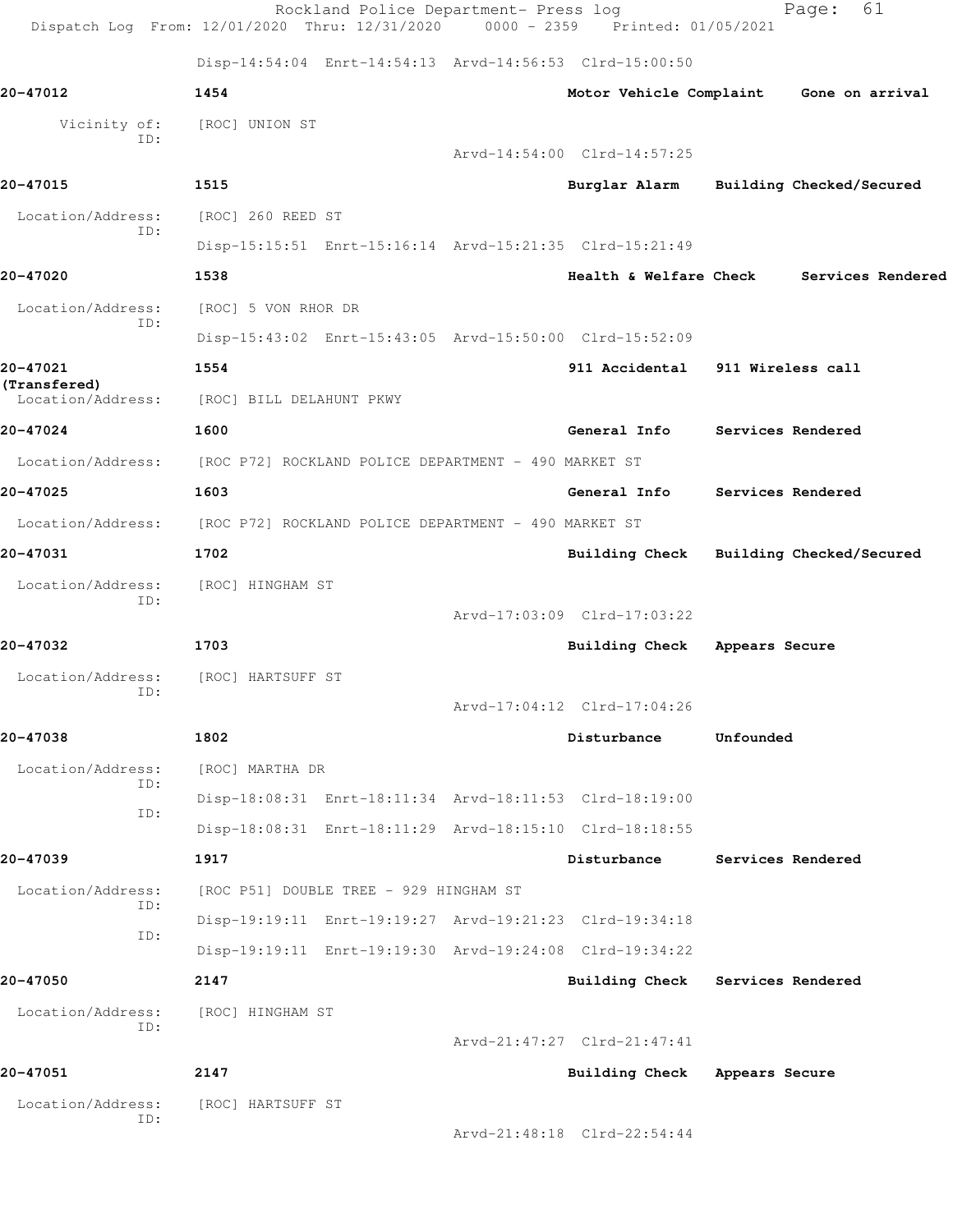Rockland Police Department- Press log Fage: 62 Dispatch Log From: 12/01/2020 Thru: 12/31/2020 0000 - 2359 Printed: 01/05/2021

**20-47055 2337 Building Check Advised to Court** Location/Address: [ROC] HINGHAM ST ID: Arvd-23:38:09 Clrd-23:38:27

## **For Date: 12/22/2020 - Tuesday 20-47057 0001 SHIFT ASSIGNMENTS Services Rendered** Location/Address: [ROC P72] ROCKLAND POLICE DEPARTMENT - 490 MARKET ST **20-47059 0008 Time off Services Rendered** Location: [ROC] **20-47061 0029 Burglar Alarm Appears Secure** Location/Address: [ROC P46] DUNKIN DONUTS - 851 HINGHAM ST ID: Disp-00:30:31 Arvd-00:30:42 Clrd-00:32:56 ID: Disp-00:30:31 Arvd-00:30:42 Clrd-00:32:56 ID: Disp-00:30:31 Arvd-00:30:42 Clrd-00:32:56 **20-47072 0400 911 Hang Up Could Not Locate** Location/Address: [ROC] 81 DURBECK RD ID: Disp-04:02:50 Enrt-04:03:00 Arvd-04:04:11 Clrd-04:17:30 ID: Disp-04:02:56 Enrt-04:02:59 Arvd-04:06:45 Clrd-04:17:39 ID: Arvd-04:04:23 Clrd-04:17:35 **20-47074 0454 Burglar Alarm Appears Secure** Location/Address: [ROC P103] ELECTROSWITCH - 175 UNION ST ID: Disp-04:55:24 Arvd-04:55:33 Clrd-05:00:07 ID: Disp-04:55:24 Enrt-04:57:22 Arvd-04:57:24 Clrd-04:59:27 **20-47075 0459 Building Check Appears Secure** Location/Address: [ROC] UNION ST ID: Disp-05:00:28 Arvd-05:00:37 Clrd-05:25:12 **20-47085 0803 Information Call No Action Required** Location/Address: [ROC P72] ROCKLAND POLICE DEPARTMENT - 490 MARKET ST **20-47090 0933 Building Check Services Rendered** Location/Address: [ROC] HINGHAM ST ID: Arvd-09:34:59 Clrd-09:35:25 **20-47091 0937 Building Check Services Rendered** Location/Address: [ROC] HARTSUFF ST ID: Arvd-09:38:21 Clrd-09:38:39 **20-47092 0938 Motor Vehicle Stop Verbal Warning** Location/Address: [ROC] 466 BEECH ST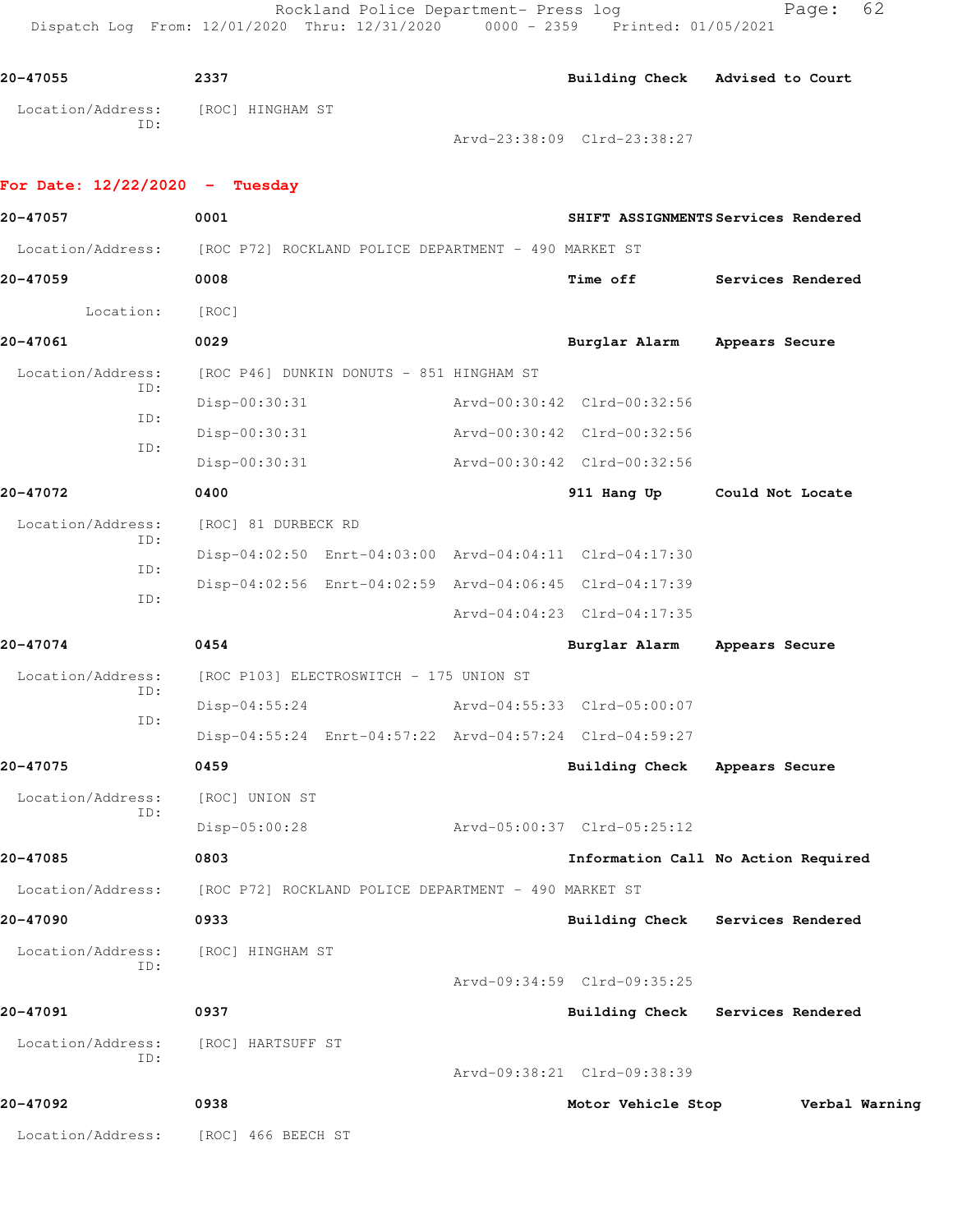|                        | ID: |                                                                        |                                         |                                          |
|------------------------|-----|------------------------------------------------------------------------|-----------------------------------------|------------------------------------------|
|                        |     |                                                                        | Arvd-09:38:00 Clrd-09:40:17             |                                          |
| 20-47093               |     | 0943                                                                   | Information Call No Action Required     |                                          |
| Location/Address:      |     | [ROC P72] ROCKLAND POLICE DEPARTMENT - 490 MARKET ST                   |                                         |                                          |
| 20-47095               |     | 0949                                                                   | Larceny / Forgery/ Fraud                | Investigated                             |
| Location/Address:      | ID: | [ROC 22] ATRIUM APARTMENTS - 250 VFW DR Apt. #1                        |                                         |                                          |
|                        |     | Disp-09:50:43 Enrt-09:52:00 Arvd-09:54:01 Clrd-11:03:38                |                                         |                                          |
| 20-47103               |     | 1052                                                                   | Information Call No Action Required     |                                          |
|                        |     | Location/Address: [ROC P72] ROCKLAND POLICE DEPARTMENT - 490 MARKET ST |                                         |                                          |
| 20-47104               |     | 1101                                                                   | Information Call No Action Required     |                                          |
| Location/Address:      |     | [ROC P72] ROCKLAND POLICE DEPARTMENT - 490 MARKET ST                   |                                         |                                          |
| 20-47105<br>Required   |     | 1103                                                                   | Details / Time off                      | No Action                                |
| Location:              |     | [ROC]                                                                  |                                         |                                          |
| 20-47118               |     | 1231                                                                   |                                         | Motor Vehicle Stop Citation/Warning      |
| Issued<br>Vicinity of: | ID: | [ROC] 35 MARKET ST @ 50 J A DUNN MEM DR                                |                                         |                                          |
|                        |     |                                                                        | Arvd-12:31:00 Clrd-12:38:45             |                                          |
| 20-47119               |     | 1231                                                                   | Building Check Services Rendered        |                                          |
| Location/Address:      |     | [ROC] HINGHAM ST                                                       |                                         |                                          |
|                        | ID: |                                                                        | Arvd-12:32:13 Clrd-12:32:54             |                                          |
| 20-47124               |     | 1309                                                                   | Details / Time off No Action            |                                          |
| Required<br>Location:  |     | [ROC]                                                                  |                                         |                                          |
| 20-47128               |     | 1342                                                                   |                                         | Disabled Motor Vehicle Services Rendered |
| Location/Address:      |     | [ROC] BEECH ST                                                         |                                         |                                          |
|                        | ID: |                                                                        | Arvd-13:42:00 Clrd-14:05:33             |                                          |
| 20-47130               |     | 1342                                                                   | Details / Time off No Action            |                                          |
| Required<br>Location:  |     | [ROC]                                                                  |                                         |                                          |
| 20-47135               |     | 1448                                                                   | Building Check Services Rendered        |                                          |
| Location/Address:      |     | [ROC] HINGHAM ST                                                       |                                         |                                          |
|                        | ID: |                                                                        | Arvd-14:48:49 Clrd-14:49:23             |                                          |
| 20-47136               |     | 1449                                                                   | Burglar Alarm Services Rendered         |                                          |
| Location/Address:      |     | [ROC] 96 RESERVOIR PARK DR                                             |                                         |                                          |
|                        | ID: | Disp-14:50:16 Enrt-14:50:20 Arvd-14:51:21 Clrd-14:52:41                |                                         |                                          |
| 20-47137               |     | 1456                                                                   | <b>TIME OFF</b>                         | No Action Required                       |
| Location/Address:      |     | [ROC P72] ROCKLAND POLICE DEPARTMENT - 490 MARKET ST                   |                                         |                                          |
|                        | ID: |                                                                        | Arvd-14:56:02 Clrd-14:56:50             |                                          |
|                        |     | 1502                                                                   | Building Check Building Checked/Secured |                                          |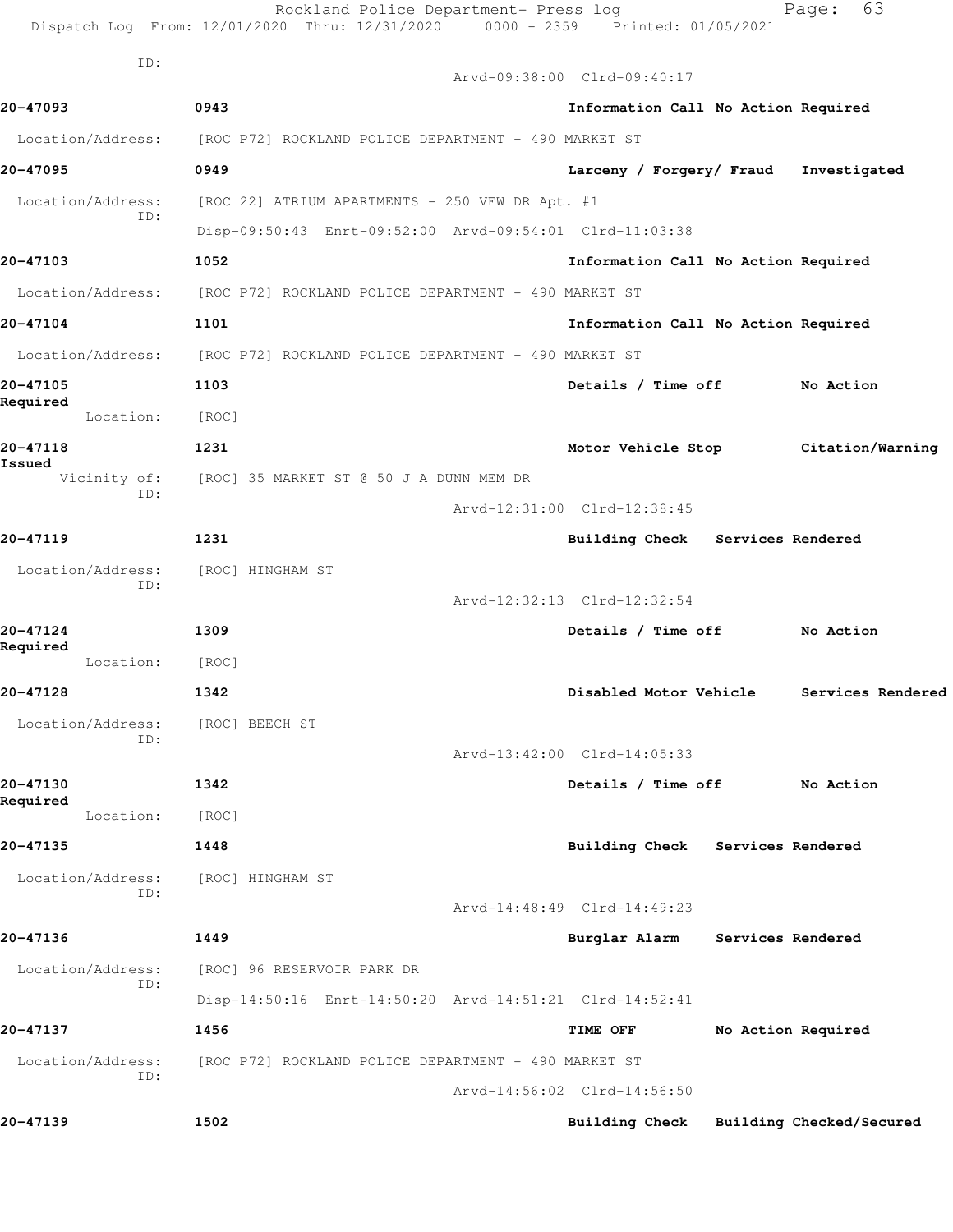|                      | Rockland Police Department- Press log<br>Dispatch Log From: 12/01/2020 Thru: 12/31/2020 0000 - 2359 Printed: 01/05/2021 |                                  | 64<br>Page:       |
|----------------------|-------------------------------------------------------------------------------------------------------------------------|----------------------------------|-------------------|
| Location/Address:    | [ROC] HARTSUFF ST                                                                                                       |                                  |                   |
| ID:                  |                                                                                                                         | Arvd-15:03:38 Clrd-15:08:09      |                   |
| 20-47141             | 1531                                                                                                                    | General Info Services Rendered   |                   |
| Location/Address:    | [ROC P72] ROCKLAND POLICE DEPARTMENT - 490 MARKET ST                                                                    |                                  |                   |
| ID:                  |                                                                                                                         | Arvd-15:35:48 Clrd-15:36:33      |                   |
| 20-47146             | 1606                                                                                                                    | General Info Services Rendered   |                   |
| Location/Address:    | [ROC P72] ROCKLAND POLICE DEPARTMENT - 490 MARKET ST                                                                    |                                  |                   |
| 20-47149             | 1649                                                                                                                    | Follow-Up Investigation          | Services Rendered |
| Location/Address:    | [ROC] 199 HOWARD ST                                                                                                     |                                  |                   |
| ID:                  | Disp-16:52:12 Enrt-17:01:49 Arvd-17:50:48 Clrd-17:50:51                                                                 |                                  |                   |
| 20-47152             | 1706                                                                                                                    | Assist Public Services Rendered  |                   |
| Location/Address:    | [ROC P81] OCEAN STATE JOB LOT - 360 MARKET ST                                                                           |                                  |                   |
| ID:                  | Disp-17:09:20                                                                                                           | $Clrd-17:09:25$                  |                   |
| 20-47153             | 1716                                                                                                                    | Assist Other Agency              | Services Rendered |
| Location/Address:    | [ROC P72] ROCKLAND POLICE DEPARTMENT - 490 MARKET ST                                                                    |                                  |                   |
| ID:                  | Disp-17:19:04                                                                                                           | $Clrd-17:19:18$                  |                   |
| ID:                  | $Disp-17:19:11$                                                                                                         | $Clrd-17:19:16$                  |                   |
| 20-47155             | 1733                                                                                                                    | Assist Public                    | Services Rendered |
| Location/Address:    | [ROC 116] 261 UNION ST                                                                                                  |                                  |                   |
| ID:                  | Disp-17:33:58                                                                                                           | Arvd-17:34:01 Clrd-17:41:23      |                   |
| 20-47156             | 1733                                                                                                                    | Assist Public                    | Services Rendered |
| Location/Address:    | [ROC 116] 261 UNION ST                                                                                                  |                                  |                   |
| ID:                  | Disp-17:35:21                                                                                                           | $Clrd-17:35:24$                  |                   |
| 20-47157             | 1736                                                                                                                    | Details / Time off               | No Service        |
| Location:            | [ROC]                                                                                                                   |                                  |                   |
| 20-47158             | 1740                                                                                                                    | Motor Vehicle Complaint          | Unfounded         |
| Location/Address:    | [ROC] HINGHAM ST                                                                                                        |                                  |                   |
| ID:                  | Disp-17:42:23                                                                                                           | Arvd-17:44:11 Clrd-17:45:49      |                   |
| 20-47161<br>Required | 1818                                                                                                                    | Health & Welfare Check           | No Action         |
| Location/Address:    | [ROC] 407 GARDEN TER                                                                                                    |                                  |                   |
| 20-47168             | 1945                                                                                                                    | 911 Accidental Services Rendered |                   |
| Location/Address:    | [ROC 206] 51 MAPLE ST Apt. #247                                                                                         |                                  |                   |
| ID:                  | Disp-19:46:40 Enrt-19:46:43 Arvd-19:50:39 Clrd-19:54:55                                                                 |                                  |                   |
| 20-47171             | 2011                                                                                                                    | Disturbance                      | Services Rendered |
| Vicinity of:<br>ID:  | [ROC] 51 MARTHA DR - MARTHA DR                                                                                          |                                  |                   |
|                      | Disp-20:13:06 Enrt-20:13:14 Arvd-20:21:22 Clrd-20:42:02                                                                 |                                  |                   |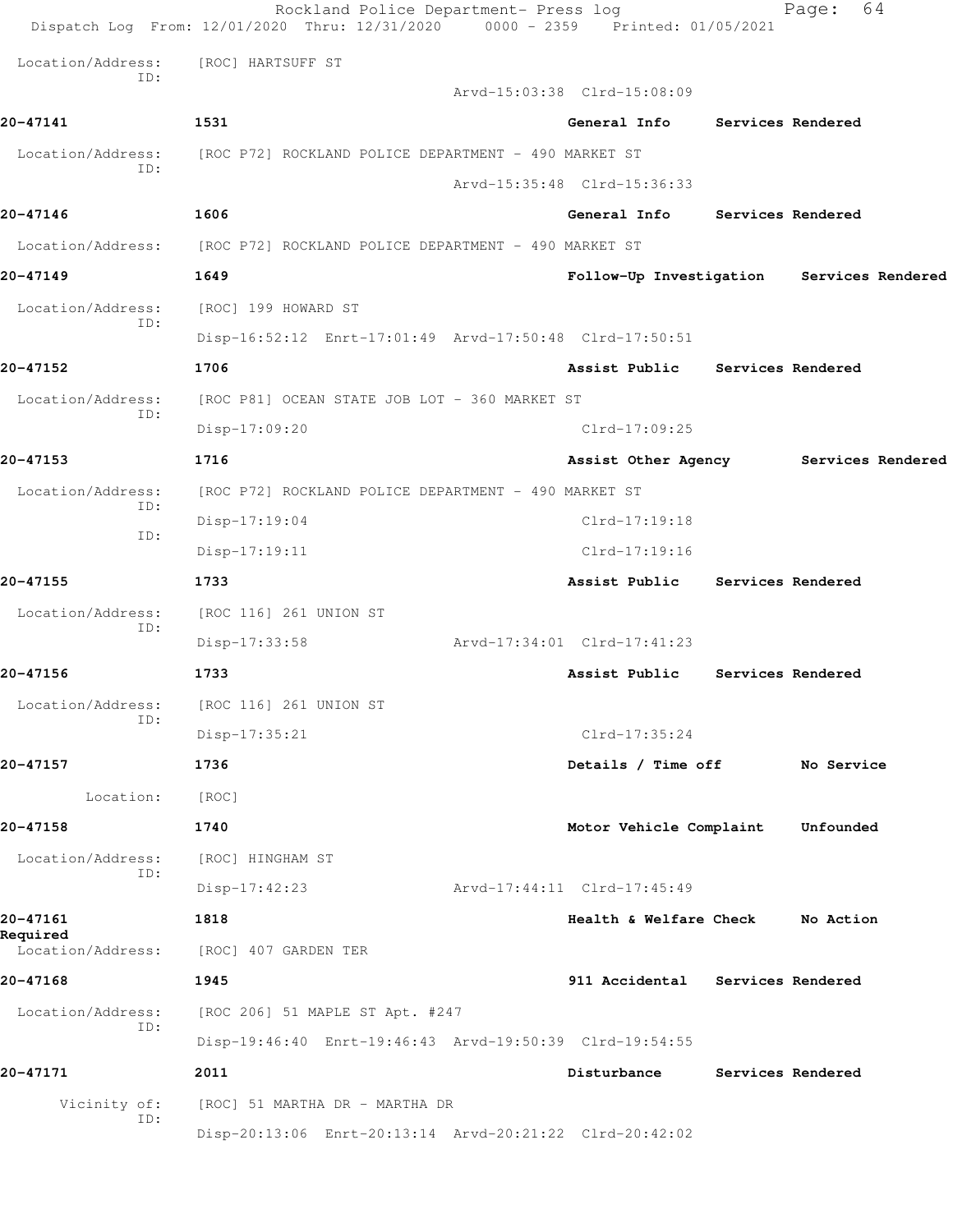Rockland Police Department- Press log Fage: 65 Dispatch Log From: 12/01/2020 Thru: 12/31/2020 0000 - 2359 Printed: 01/05/2021 ID: Disp-20:13:10 Enrt-20:13:16 Clrd-20:15:29 ID: Disp-20:15:20 Enrt-20:15:23 Arvd-20:21:20 Clrd-20:42:05 **20-47175 2127 Building Check Services Rendered** Location/Address: [ROC] G9 ADVANCED AUTO - 511 PLAIN ST ID: Disp-21:29:00 Enrt-21:29:06 Arvd-21:29:10 Clrd-21:29:14 **20-47181 2336 Noise Complaint Provided Assistance** Location/Address: [ROC 159] 113 MARKET ST Apt. #16 ID: Disp-23:38:13 Arvd-23:41:09 Clrd-23:45:10 **For Date: 12/23/2020 - Wednesday 20-47184 0000 SHIFT ASSIGNMENTS No Service** Location/Address: [ROC P72] ROCKLAND POLICE DEPARTMENT - 490 MARKET ST ID: Arvd-00:00:00 Clrd-00:03:17 **20-47185 0003 Noise Complaint Peace Restored** Location/Address: [ROC 256] 838 UNION STREET - 838 UNION ST Apt. #3 ID: Arvd-00:03:00 Clrd-00:21:42 ID: Disp-00:05:22 Enrt-00:07:52 Arvd-00:08:19 Clrd-00:21:42 **20-47197 0527 Building Check Appears Secure** Location/Address: [ROC] UNION ST ID: Arvd-05:27:00 Clrd-06:12:12 **20-47198 0658 911 Hang Up Investigated** Location/Address: [ROC] 56 FAIRVIEW ST ID: Disp-07:01:02 Enrt-07:01:06 Arvd-07:05:42 Clrd-07:09:36 **20-47201 0800 SHIFT ASSIGNMENTS 8AM TO 4PM Services Rendered**  Location/Address: [ROC P72] ROCKLAND POLICE DEPARTMENT - 490 MARKET ST **20-47208 0942 Follow-Up Investigation Services Rendered** Location: [ROC] SOUTH SHORE HOSPITAL ID: Arvd-09:42:00 Clrd-10:14:43 **20-47209 0943 Complaint No Service** Location/Address: [ROC 159] 113 MARKET ST Apt. #6 ID: Disp-09:47:22 Clrd-09:47:29

**20-47210 0947 Detail Services Rendered** Location/Address: [ROC P72] ROCKLAND POLICE DEPARTMENT - 490 MARKET ST

**20-47242 1000 Building Check Appears Secure** Location/Address: [ROC] HINGHAM ST ID:

Arvd-10:00:00 Clrd-15:06:55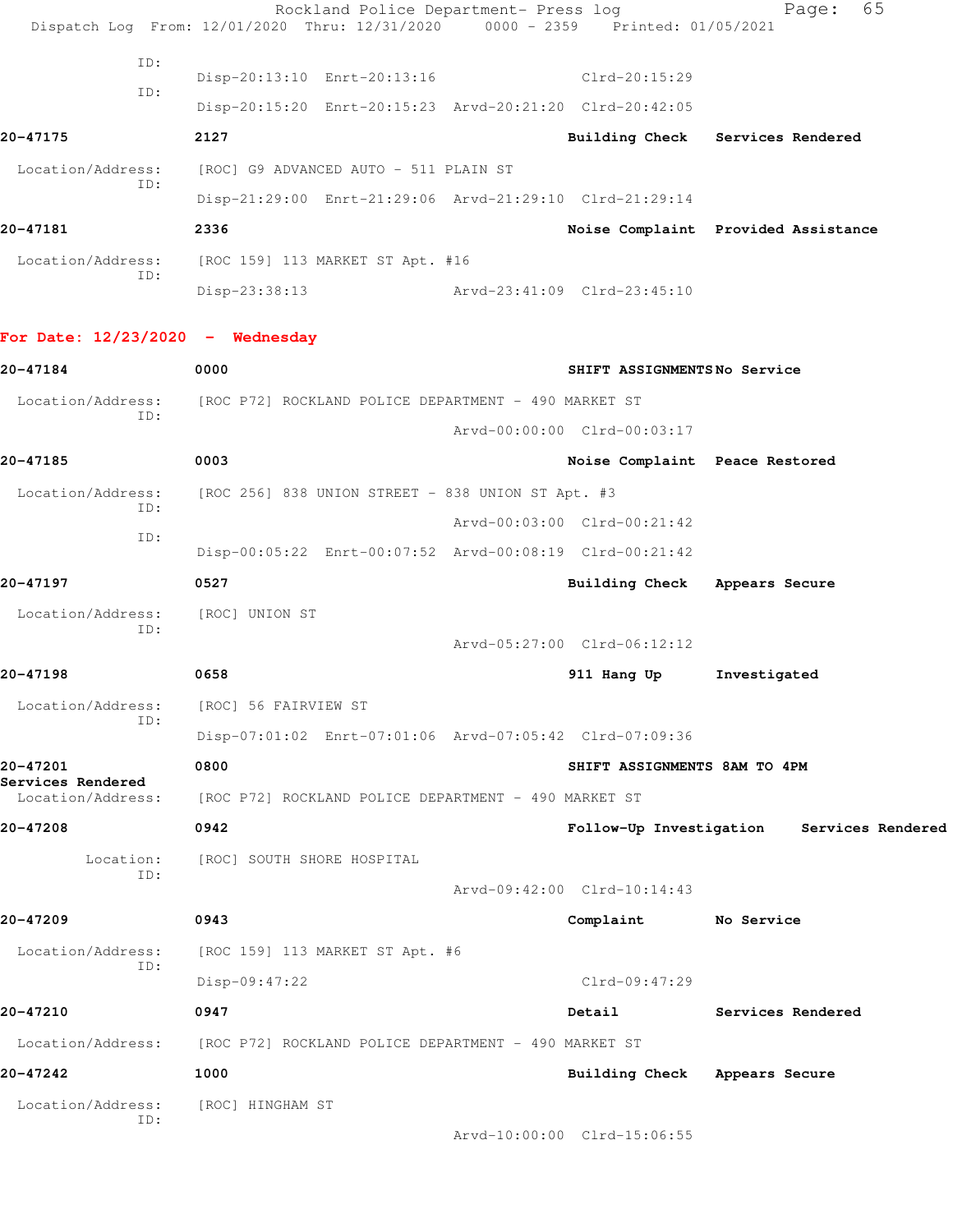Rockland Police Department- Press log France: 66 Dispatch Log From: 12/01/2020 Thru: 12/31/2020 0000 - 2359 Printed: 01/05/2021

**20-47217 1035 1/2 PERSONAL DAY OFF Services Rendered** Location/Address: [ROC P72] ROCKLAND POLICE DEPARTMENT - 490 MARKET ST ID: Disp-10:38:25 Arvd-11:06:37 Clrd-13:34:27 **20-47219 1058 Animal Complaint Services Rendered** Location/Address: [ROC] 221 HINGHAM ST ID: Disp-11:00:37 Enrt-11:00:42 Arvd-11:06:56 Clrd-11:07:33 **20-47222 1202 911 Hang Up Investigated** Location/Address: [ROC] 20 WILLIAMS ST ID: Disp-12:03:34 Enrt-12:04:08 Arvd-12:11:53 Clrd-12:11:56 **20-47224 1231 Disturbance Services Rendered** Location/Address: [ROC P47] BEST WESTERN - 909 HINGHAM ST ID: Disp-12:31:55 Enrt-12:32:04 Arvd-12:36:28 Clrd-12:43:59 ID: Disp-12:32:00 Enrt-12:32:04 Arvd-12:36:28 Clrd-12:43:56 **20-47244 1300 911 Accidental Appears Secure** Location/Address: [ROC] HINGHAM ST ID: Arvd-13:00:00 Clrd-15:10:04 **20-47227 1307 COMP TIME OFF Services Rendered** Location/Address: [ROC P72] ROCKLAND POLICE DEPARTMENT - 490 MARKET ST **20-47867 1310 Animal Complaint Services Rendered** Location/Address: [ROC] 99 MYRTLE ST **20-47228 1313 ADMIN DAY OFF Services Rendered** Location/Address: [ROC P72] ROCKLAND POLICE DEPARTMENT - 490 MARKET ST **20-47231 1348 Animal Complaint No Action Required** Vicinity of: [ROC] CEMETARY - WEST WATER ST ID: Arvd-13:48:00 Clrd-13:59:17 **20-47232 1348 911 Hang Up Services Rendered** Location/Address: [ROC] 221 GREENWOOD ST ID: Disp-13:50:34 Enrt-13:51:06 Arvd-13:58:43 Clrd-14:02:55 **20-47234 1407 MVA Property Damage Only Services Rendered** Location/Address: [ROC] 217 CENTRE AVE ID: Disp-14:11:57 Enrt-14:13:12 Arvd-14:14:37 Clrd-14:30:39 **20-47237 1423 911 Accidental Investigated** Location/Address: [ROC P64] CVS PHARMACY - 80 MARKET ST ID: Disp-14:26:14 Enrt-14:26:20 Arvd-14:31:45 Clrd-14:32:45 **20-47239 1438 General Info Services Rendered**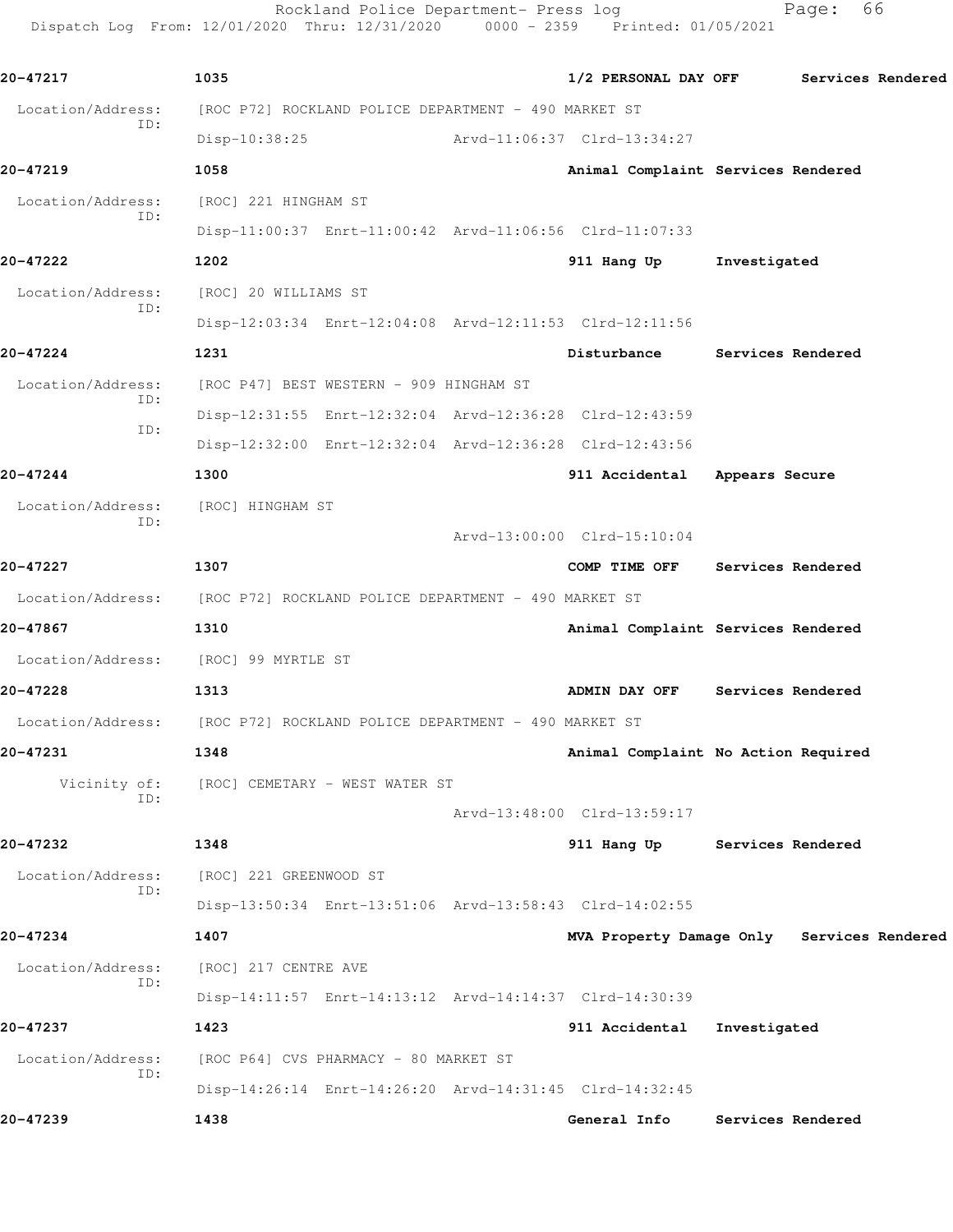|                          | Rockland Police Department- Press log<br>Dispatch Log From: 12/01/2020 Thru: 12/31/2020 0000 - 2359 Printed: 01/05/2021 |                               | 67<br>Page:                              |
|--------------------------|-------------------------------------------------------------------------------------------------------------------------|-------------------------------|------------------------------------------|
| Location/Address:        | [ROC P72] ROCKLAND POLICE DEPARTMENT - 490 MARKET ST                                                                    |                               |                                          |
| 20-47245                 | 1512                                                                                                                    | Follow-Up Investigation       | Investigated                             |
| Location:                | [ROC] WEYMOUTH POLICE STATION                                                                                           |                               |                                          |
| TD:                      |                                                                                                                         | Arvd-15:12:00 Clrd-16:55:06   |                                          |
| 20-47246                 | 1521                                                                                                                    | Complaint                     | Services Rendered                        |
| Location/Address:        | [ROC P86] MOBIL GAS STATION - 158 MARKET ST                                                                             |                               |                                          |
| TD:                      | Disp-15:23:56 Enrt-15:24:02 Arvd-15:30:13 Clrd-15:50:42                                                                 |                               |                                          |
| 20-47252                 | 1600                                                                                                                    |                               | SHIFT ASSIGNMENTS Services Rendered      |
| Location/Address:        | [ROC P72] ROCKLAND POLICE DEPARTMENT - 490 MARKET ST                                                                    |                               |                                          |
| 20-47253                 | 1617                                                                                                                    |                               | MVA Property Damage Only Report Follows  |
| Location/Address:        | [ROC] 100 WEYMOUTH ST Apt. #E                                                                                           |                               |                                          |
| ID:                      | Disp-16:18:15 Enrt-16:22:01 Arvd-16:24:40 Clrd-16:39:38                                                                 |                               |                                          |
| 20-47263                 | 1731                                                                                                                    |                               | Motor Vehicle Complaint Could Not Locate |
| Location/Address:        | [ROC] HINGHAM ST                                                                                                        |                               |                                          |
| ID:                      | Disp-17:34:12 Enrt-17:34:45 Arvd-17:34:47 Clrd-17:41:52                                                                 |                               |                                          |
| TD:                      | Disp-17:34:12 Enrt-17:34:43 Arvd-17:37:37 Clrd-17:44:17                                                                 |                               |                                          |
| ID:                      | Disp-17:37:45 Enrt-17:37:47 Arvd-17:37:49 Clrd-17:44:04                                                                 |                               |                                          |
| 20-47265                 | 1753                                                                                                                    | Assist Public                 | Services Rendered                        |
| Location/Address:<br>ID: | [ROC P72] ROCKLAND POLICE DEPARTMENT - 490 MARKET ST                                                                    |                               |                                          |
|                          | Disp-17:56:42 Enrt-17:57:11 Arvd-17:57:12 Clrd-17:57:13                                                                 |                               |                                          |
| 20-47266                 | 1804                                                                                                                    | 911 Hang Up                   | Services Rendered                        |
| Location/Address:<br>ID: | [ROC] 115 HINGHAM ST                                                                                                    |                               |                                          |
| ID:                      | Disp-18:05:42 Enrt-18:05:46 Arvd-18:10:00 Clrd-18:34:09                                                                 |                               |                                          |
|                          | Disp-18:08:13 Enrt-18:08:15 Arvd-18:11:24 Clrd-18:34:07                                                                 |                               |                                          |
| 20-47272                 | 1841                                                                                                                    | Harassment                    | Services Rendered                        |
| Location/Address:<br>ID: | [ROC] 80 GREENWOOD ST                                                                                                   |                               |                                          |
|                          | Disp-18:46:29 Enrt-18:46:36 Arvd-18:46:38 Clrd-18:46:40                                                                 |                               |                                          |
| 20-47276                 | 1918                                                                                                                    | General Info                  | Services Rendered                        |
| Location/Address:        | [ROC P72] ROCKLAND POLICE DEPARTMENT - 490 MARKET ST                                                                    |                               |                                          |
| 20-47277                 | 1922                                                                                                                    | 911 Accidental Appears Secure |                                          |
| Location/Address:<br>ID: | [ROC] 60 DURBECK RD                                                                                                     |                               |                                          |
|                          | Disp-19:23:07 Enrt-19:23:10 Arvd-19:26:49 Clrd-19:26:55                                                                 |                               |                                          |
| 20-47283                 | 2032                                                                                                                    | Details                       | Services Rendered                        |
| Location:                | [ROC]                                                                                                                   |                               |                                          |
| 20-47287                 | 2116                                                                                                                    | Disturbance                   | Services Rendered                        |
| Location/Address:        | [ROC] 30 MARTHA DR Apt. #A                                                                                              |                               |                                          |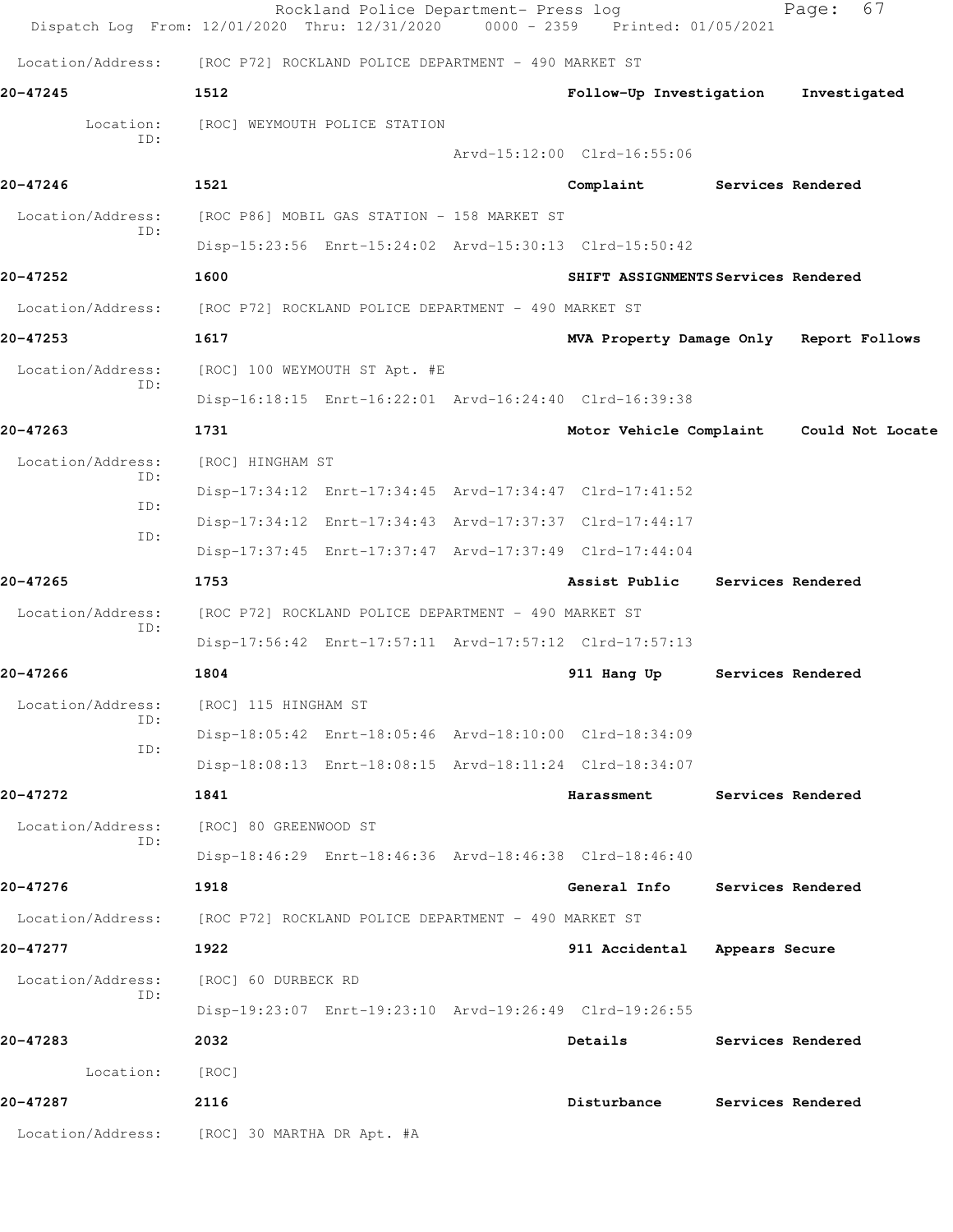| Dispatch Log From: 12/01/2020 Thru: 12/31/2020 0000 - 2359 Printed: 01/05/2021 |                                                                                                                                                                                          | Rockland Police Department- Press log |                                                                      | Page:                                     | 68 |
|--------------------------------------------------------------------------------|------------------------------------------------------------------------------------------------------------------------------------------------------------------------------------------|---------------------------------------|----------------------------------------------------------------------|-------------------------------------------|----|
| ID:<br>ID:<br>ID:                                                              | Disp-21:20:04 Enrt-21:20:23 Arvd-21:20:29 Clrd-21:49:05<br>Disp-21:20:11 Enrt-21:20:22 Arvd-21:20:30 Clrd-21:45:54                                                                       |                                       |                                                                      |                                           |    |
| 20-47293                                                                       | Disp-21:20:18 Enrt-21:20:26 Arvd-21:20:27 Clrd-21:44:07<br>2302                                                                                                                          |                                       |                                                                      | Follow-Up Investigation Services Rendered |    |
| Location/Address:                                                              | [ROC P47] BEST WESTERN - 909 HINGHAM ST                                                                                                                                                  |                                       |                                                                      |                                           |    |
| ID:                                                                            |                                                                                                                                                                                          |                                       | Arvd-23:02:00 Clrd-23:10:41                                          |                                           |    |
| ID:                                                                            | Disp-23:03:34 Enrt-23:03:38 Arvd-23:10:16 Clrd-23:10:41                                                                                                                                  |                                       |                                                                      |                                           |    |
| 20-47294                                                                       | 2305                                                                                                                                                                                     |                                       | Disturbance                                                          | Services Rendered                         |    |
| Location/Address:                                                              | [ROC] 135 GROVE ST Apt. #125                                                                                                                                                             |                                       |                                                                      |                                           |    |
| ID:                                                                            | Disp-23:07:36 Enrt-23:09:27 Arvd-23:11:00 Clrd-23:21:36                                                                                                                                  |                                       |                                                                      |                                           |    |
| 20-47296                                                                       | 2327                                                                                                                                                                                     |                                       | 911 Accidental Gone on arrival                                       |                                           |    |
| Location/Address:                                                              | [ROC] 11 SPRUCE ST                                                                                                                                                                       |                                       |                                                                      |                                           |    |
| ID:                                                                            | Disp-00:03:10 Enrt-00:03:13                                                                                                                                                              |                                       | Clrd-12/24/2020 @ 00:21:11                                           |                                           |    |
| 20-47297                                                                       | 2328                                                                                                                                                                                     |                                       | Threats                                                              | Arrest(s) Made                            |    |
| Location/Address:                                                              | [ROC] 119 GROVE ST Apt. #245                                                                                                                                                             |                                       |                                                                      |                                           |    |
| ID:                                                                            |                                                                                                                                                                                          |                                       | Disp-23:29:14 Enrt-23:29:27 Arvd-23:31:28 Clrd-12/24/2020 @ 00:02:38 |                                           |    |
| ID:<br>ID:                                                                     |                                                                                                                                                                                          |                                       | Disp-23:29:21 Enrt-23:29:24 Arvd-23:31:26 Clrd-12/24/2020 @ 00:02:38 |                                           |    |
| Refer To Arrest:<br>Address:<br>Age:<br>Charges:                               | 20ROC-47297-AR<br>Arrest: MACDONALD, ANDREW JOHN<br>40 GROVE AVE HINGHAM, MA<br>30<br>THREAT TO COMMIT CRIME<br>DISTURBING THE PEACE<br>THREAT TO COMMIT CRIME<br>THREAT TO COMMIT CRIME |                                       | Disp-23:31:19 Enrt-23:31:22 Arvd-23:31:24 Clrd-12/24/2020 @ 00:02:38 |                                           |    |
| For Date: $12/24/2020 -$ Thursday                                              |                                                                                                                                                                                          |                                       |                                                                      |                                           |    |
| 20-47301                                                                       | 0000                                                                                                                                                                                     |                                       |                                                                      | SHIFT ASSIGNMENTS Services Not Required   |    |
| Location/Address:                                                              | [ROC P72] ROCKLAND POLICE DEPARTMENT - 490 MARKET ST                                                                                                                                     |                                       |                                                                      |                                           |    |
| 20-47305                                                                       | 0048                                                                                                                                                                                     |                                       | Noise Complaint Peace Restored                                       |                                           |    |
| Location/Address:<br>ID:                                                       | [ROC 361] 137 J A DUNN MEM DR                                                                                                                                                            |                                       |                                                                      |                                           |    |
| ID:                                                                            | Disp-00:50:05 Enrt-00:50:11 Arvd-00:50:39 Clrd-00:55:42                                                                                                                                  |                                       |                                                                      |                                           |    |
|                                                                                | Disp-00:50:05 Enrt-00:50:14 Arvd-00:51:18 Clrd-00:55:42                                                                                                                                  |                                       |                                                                      |                                           |    |
| 20-47308                                                                       | 0113                                                                                                                                                                                     |                                       | General Info                                                         | No Action Required                        |    |
| Location/Address:<br>ID:                                                       | [ROC] BY OLD CUT OFF - HINGHAM ST                                                                                                                                                        |                                       |                                                                      |                                           |    |
|                                                                                | Disp-01:14:49 Enrt-01:14:51                                                                                                                                                              |                                       | $Clrd-01:14:56$                                                      |                                           |    |
| 20-47309                                                                       | 0138                                                                                                                                                                                     |                                       | Noise Complaint Peace Restored                                       |                                           |    |
| Location/Address:<br>ID:                                                       | [ROC] 135 J A DUNN MEM DR Apt. #7                                                                                                                                                        |                                       |                                                                      |                                           |    |
|                                                                                | Disp-01:40:49                                                                                                                                                                            |                                       | Arvd-01:40:55 Clrd-01:47:53                                          |                                           |    |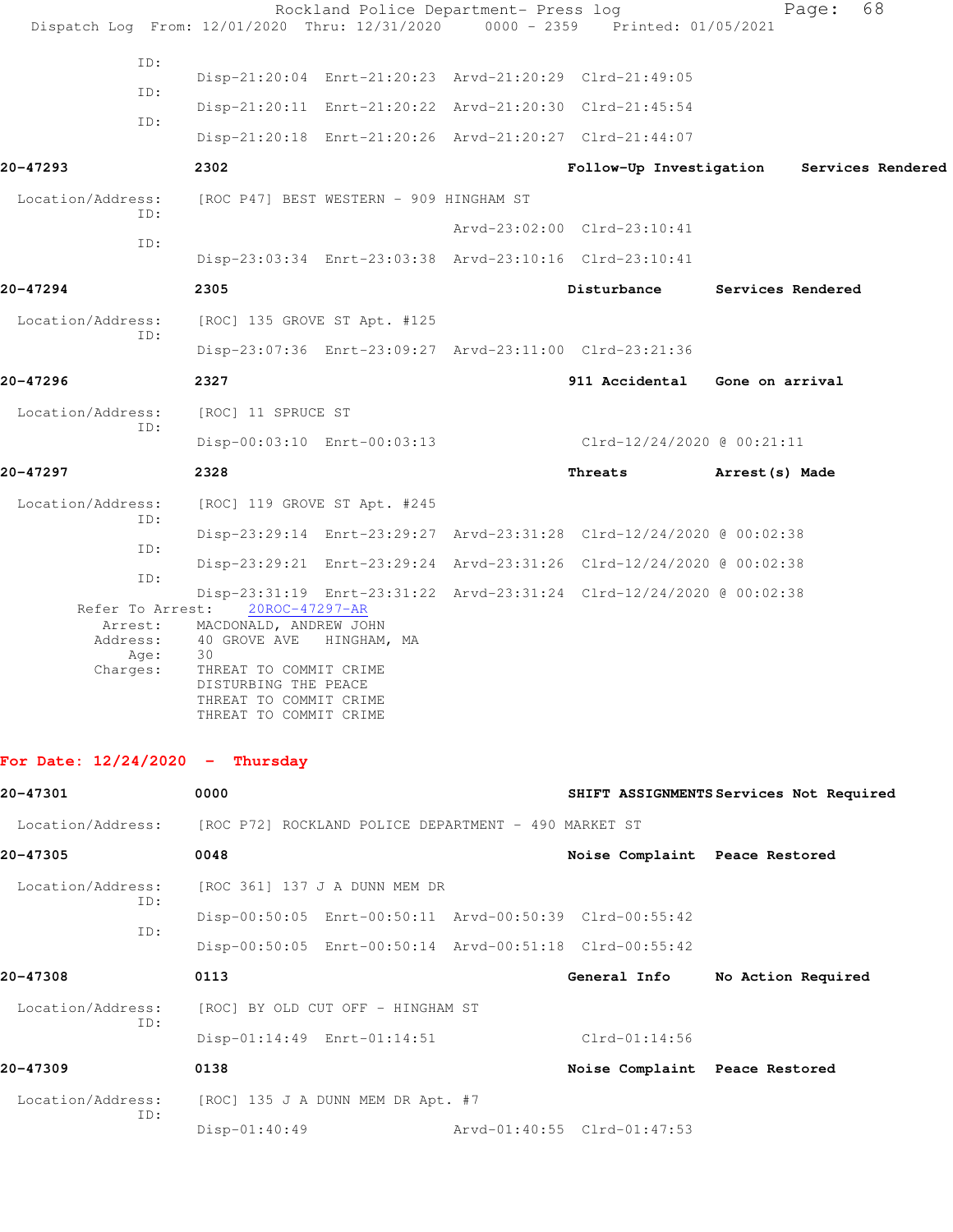| Dispatch Log From: 12/01/2020 Thru: 12/31/2020 0000 - 2359 Printed: 01/05/2021 |                         | Rockland Police Department- Press log                   |                                                         | 69<br>Page:                             |  |
|--------------------------------------------------------------------------------|-------------------------|---------------------------------------------------------|---------------------------------------------------------|-----------------------------------------|--|
| ID:                                                                            |                         |                                                         | Disp-01:40:49 Enrt-01:40:58 Arvd-01:42:37 Clrd-01:47:53 |                                         |  |
| 20-47310                                                                       | 0141                    |                                                         | <b>BOLO</b>                                             | Services Not Required                   |  |
| Location/Address:                                                              |                         | [ROC P72] ROCKLAND POLICE DEPARTMENT - 490 MARKET ST    |                                                         |                                         |  |
| ID:                                                                            | $Disp-01:43:51$         |                                                         | $C1rd-01:44:34$                                         |                                         |  |
| 20-47311                                                                       | 0151                    |                                                         | Burglar Alarm                                           | Appears Secure                          |  |
| Location/Address:                                                              |                         | [ROC] BENDON GEAR - 100 WEYMOUTH ST                     |                                                         |                                         |  |
| ID:                                                                            |                         |                                                         | Disp-01:54:00 Enrt-01:54:03 Arvd-01:58:17 Clrd-02:02:44 |                                         |  |
| 20-47313                                                                       | 0200                    |                                                         | Burglar Alarm                                           | Investigated                            |  |
| Location/Address:                                                              |                         | [ROC P45] COMFORT INN - 850 HINGHAM ST                  |                                                         |                                         |  |
| ID:                                                                            |                         |                                                         | Disp-02:03:23 Enrt-02:03:30 Arvd-02:03:32 Clrd-02:04:57 |                                         |  |
| 20-47317                                                                       | 0229                    |                                                         | Suspicious Activity                                     | Investigated                            |  |
| Location/Address:                                                              | [ROC] 53 MORNINGSIDE DR |                                                         |                                                         |                                         |  |
| ID:                                                                            |                         | Disp-02:32:25 Enrt-02:32:29 Arvd-02:37:38 Clrd-02:56:39 |                                                         |                                         |  |
| ID:                                                                            |                         | Disp-02:32:42 Enrt-02:32:46 Arvd-02:37:38 Clrd-02:56:25 |                                                         |                                         |  |
| 20-47320                                                                       | 0243                    |                                                         | Burglar Alarm                                           | Appears Secure                          |  |
| Location/Address:                                                              |                         | [ROC P64] CVS PHARMACY - 80 MARKET ST                   |                                                         |                                         |  |
| ID:                                                                            |                         | Disp-02:49:44 Enrt-02:49:52                             | $Clrd-02:50:00$                                         |                                         |  |
| ID:                                                                            |                         | Disp-02:50:36 Enrt-02:50:39                             | $Clrd-02:51:47$                                         |                                         |  |
| ID:                                                                            |                         | Disp-02:51:56 Enrt-02:51:58 Arvd-02:52:35 Clrd-02:55:18 |                                                         |                                         |  |
| 20-47321                                                                       | 0248                    |                                                         |                                                         | Escort/Transport Services Rendered      |  |
| Location/Address:                                                              |                         | [ROC] 254 BEECH ST @ 3 BEECHWOOD LN                     |                                                         |                                         |  |
| ID:                                                                            |                         | Disp-02:50:20 Enrt-02:50:23 Arvd-02:50:25 Clrd-02:50:29 |                                                         |                                         |  |
| 20-47325                                                                       | 0600                    |                                                         | Building Check                                          | Building Checked/Secured                |  |
| Location/Address:                                                              |                         | [ROC 61] UNION ST BUSINESS DISTRICT - UNION ST          |                                                         |                                         |  |
| ID:                                                                            |                         |                                                         | Arvd-06:01:11 Clrd-06:44:48                             |                                         |  |
| 20-47327                                                                       | 0625                    |                                                         | Burglar Alarm                                           | Cancelled Enroute                       |  |
| Location/Address:                                                              |                         | [ROC P85] ROCKLAND FEDERAL CREDIT UNION - 241 UNION ST  |                                                         |                                         |  |
| ID:                                                                            | Disp-06:26:36           |                                                         | $Clrd-06:27:44$                                         |                                         |  |
| 20-47328                                                                       | 0626                    |                                                         | Prisoner Information                                    | Services Not                            |  |
| Required<br>Location/Address:                                                  |                         | [ROC P72] ROCKLAND POLICE DEPARTMENT - 490 MARKET ST    |                                                         |                                         |  |
| ID:                                                                            | Disp-06:30:30           |                                                         | Clrd-06:30:36                                           |                                         |  |
| 20-47333                                                                       | 0815                    |                                                         | SHIFT ASSIGNMENTS 8AM TO 4PM                            |                                         |  |
| Services Rendered<br>Location/Address:                                         |                         | [ROC P72] ROCKLAND POLICE DEPARTMENT - 490 MARKET ST    |                                                         |                                         |  |
| 20-47336                                                                       | 0853                    |                                                         |                                                         | Building Check Building Checked/Secured |  |
| Location/Address:<br>ID:                                                       |                         | [ROC P45] COMFORT INN - 850 HINGHAM ST                  |                                                         |                                         |  |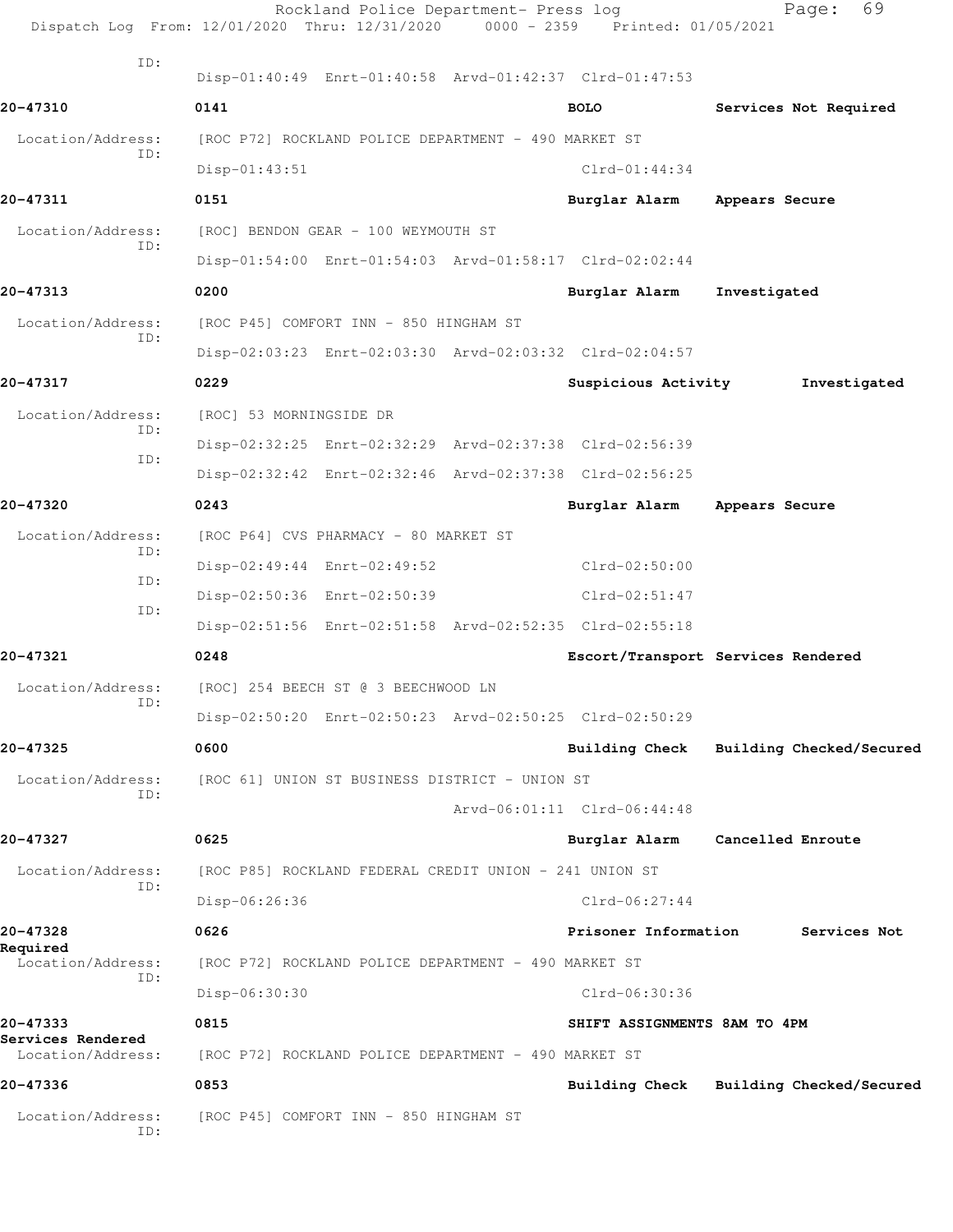Rockland Police Department- Press log entitled Page: 70 Dispatch Log From: 12/01/2020 Thru: 12/31/2020 0000 - 2359 Printed: 01/05/2021

Arvd-08:54:21 Clrd-08:58:18

| 20-47342                      | 1003                                                                   | General Info Services Rendered          |                |                                            |  |  |  |
|-------------------------------|------------------------------------------------------------------------|-----------------------------------------|----------------|--------------------------------------------|--|--|--|
|                               | Location/Address: [ROC P72] ROCKLAND POLICE DEPARTMENT - 490 MARKET ST |                                         |                |                                            |  |  |  |
| 20-47343                      | 1010                                                                   | General Info Services Rendered          |                |                                            |  |  |  |
|                               | Location/Address: [ROC P72] ROCKLAND POLICE DEPARTMENT - 490 MARKET ST |                                         |                |                                            |  |  |  |
| 20-47346                      | 1029                                                                   | Building Check Building Checked/Secured |                |                                            |  |  |  |
| TD:                           | Location/Address: [ROC P47] BEST WESTERN - 909 HINGHAM ST              |                                         |                |                                            |  |  |  |
|                               |                                                                        | Arvd-10:30:04 Clrd-10:38:40             |                |                                            |  |  |  |
| 20-47350                      | 1100                                                                   | General Info Services Rendered          |                |                                            |  |  |  |
|                               | Location/Address: [ROC P72] ROCKLAND POLICE DEPARTMENT - 490 MARKET ST |                                         |                |                                            |  |  |  |
| 20-47357                      | 1124                                                                   |                                         |                | 1/2 VACATION DAY OFF Services Rendered     |  |  |  |
| Location/Address:<br>ID:      | [ROC P72] ROCKLAND POLICE DEPARTMENT - 490 MARKET ST                   |                                         |                |                                            |  |  |  |
|                               | Disp-11:26:29                                                          | $Clrd-11:43:54$                         |                |                                            |  |  |  |
| 20-47359                      | 1130                                                                   | Motor Vehicle Stop Citation/Warning     |                |                                            |  |  |  |
| Issued<br>Vicinity of:<br>TD: | [ROC] EAST WATER ST @ CHRISTOPHER DR                                   |                                         |                |                                            |  |  |  |
|                               |                                                                        | Arvd-11:30:00 Clrd-11:38:34             |                |                                            |  |  |  |
| 20-47362                      | 1156                                                                   |                                         |                | Larceny / Forgery/ Fraud Services Rendered |  |  |  |
|                               | Location/Address: [ROC P72] ROCKLAND POLICE DEPARTMENT - 490 MARKET ST |                                         |                |                                            |  |  |  |
| 20-47383                      | 1442                                                                   | General Info Services Rendered          |                |                                            |  |  |  |
|                               | Location/Address: [ROC P72] ROCKLAND POLICE DEPARTMENT - 490 MARKET ST |                                         |                |                                            |  |  |  |
| 20-47384                      | 1458                                                                   | Building Check Building Checked/Secured |                |                                            |  |  |  |
| Location/Address:<br>ID:      | [ROC] 921 HINGHAM ST                                                   |                                         |                |                                            |  |  |  |
|                               |                                                                        | Arvd-14:58:43 Clrd-15:01:40             |                |                                            |  |  |  |
| 20-47868                      | 1510                                                                   | Animal Complaint Services Rendered      |                |                                            |  |  |  |
|                               | Location/Address: [ROC] 4 MILLBROOK DR                                 |                                         |                |                                            |  |  |  |
| 20-47863                      | 1530                                                                   | Animal Complaint Services Rendered      |                |                                            |  |  |  |
| Location/Address:             | [ROC] 100 HARTSUFF ST                                                  |                                         |                |                                            |  |  |  |
| 20-47391                      | 1600                                                                   | SHIFT ASSIGNMENTS Services Rendered     |                |                                            |  |  |  |
| Location/Address:             | [ROC P72] ROCKLAND POLICE DEPARTMENT - 490 MARKET ST                   |                                         |                |                                            |  |  |  |
| 20-47392                      | 1601                                                                   | Disturbance                             | Peace Restored |                                            |  |  |  |
| Location/Address:<br>ID:      | [ROC] 661 SUMMER ST Apt. #B                                            |                                         |                |                                            |  |  |  |
| ID:                           | Disp-16:04:43 Enrt-16:06:16 Arvd-16:09:40 Clrd-16:18:11                |                                         |                |                                            |  |  |  |
|                               | Disp-16:05:25 Enrt-16:06:16 Arvd-16:09:43 Clrd-16:18:16                |                                         |                |                                            |  |  |  |
| 20-47406                      | 1739                                                                   | MVA Property Damage Only Report Follows |                |                                            |  |  |  |
| Location/Address:<br>ID:      | [ROC] 587 SUMMER ST                                                    |                                         |                |                                            |  |  |  |
|                               | Disp-17:43:08 Enrt-17:43:13 Arvd-17:43:16 Clrd-17:55:27                |                                         |                |                                            |  |  |  |
|                               |                                                                        |                                         |                |                                            |  |  |  |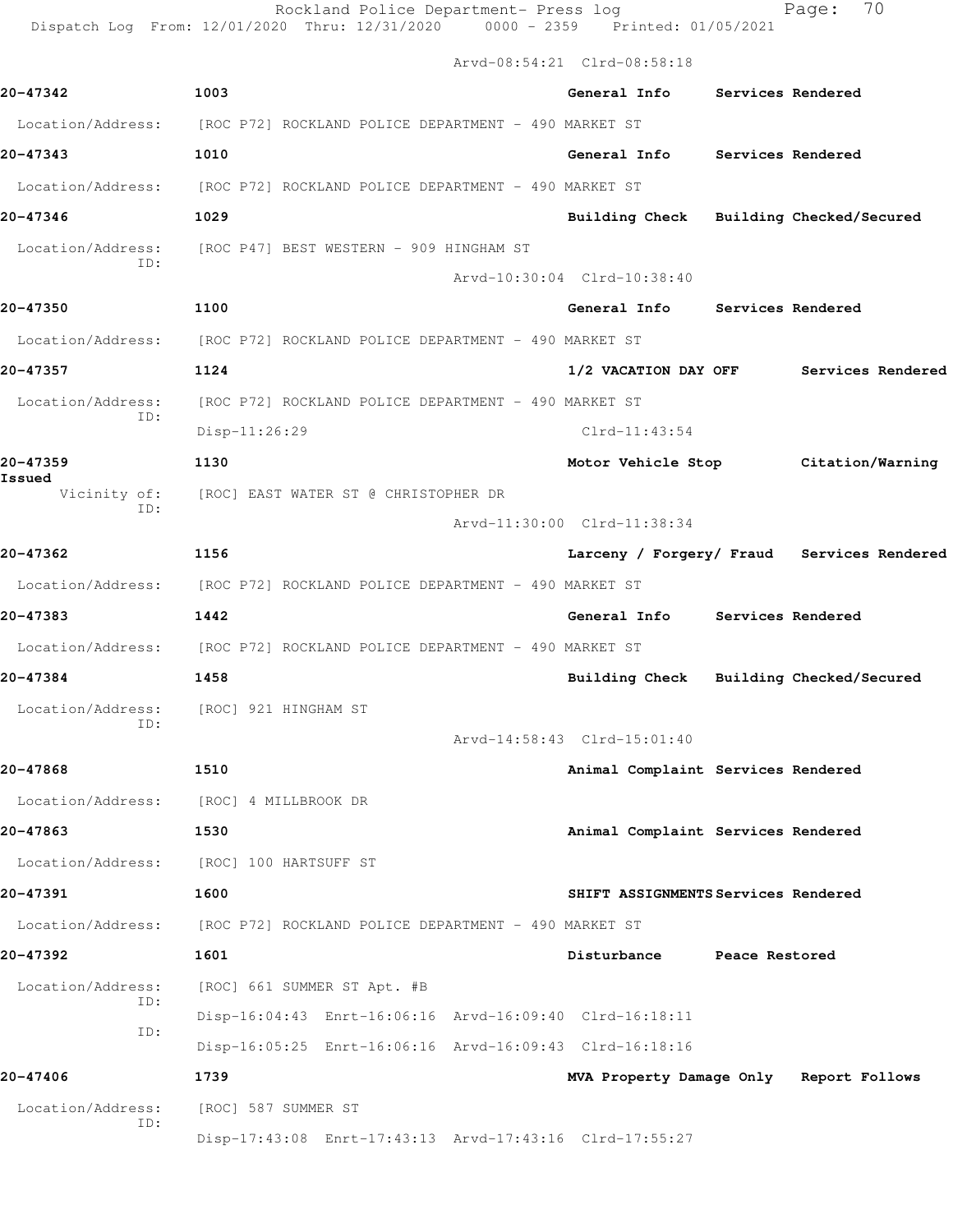| Dispatch Log From: 12/01/2020 Thru: 12/31/2020 0000 - 2359 Printed: 01/05/2021 |                                                      | Rockland Police Department- Press log                     |                                   |            | 71<br>Page:                                |  |
|--------------------------------------------------------------------------------|------------------------------------------------------|-----------------------------------------------------------|-----------------------------------|------------|--------------------------------------------|--|
| ID:                                                                            |                                                      | Disp-17:43:11 Enrt-17:43:15 Arvd-17:43:28 Clrd-18:21:41   |                                   |            |                                            |  |
| 20-47409                                                                       | 1759                                                 |                                                           | Noise Complaint Gone on arrival   |            |                                            |  |
| Vicinity of:                                                                   | [ROC 469] 340 CENTRE AVE                             |                                                           |                                   |            |                                            |  |
| ID:                                                                            |                                                      | Disp-18:00:17 Enrt-18:00:19 Arvd-18:00:21 Clrd-18:02:11   |                                   |            |                                            |  |
| 20-47411                                                                       | 1813                                                 |                                                           | Disturbance                       |            | Services Rendered                          |  |
| Location/Address:                                                              |                                                      | [ROC P45] COMFORT INN - 850 HINGHAM ST                    |                                   |            |                                            |  |
| ID:                                                                            |                                                      | Disp-18:21:27 Enrt-18:21:34 Arvd-18:21:37 Clrd-18:45:39   |                                   |            |                                            |  |
| ID:                                                                            |                                                      | Disp-18:21:32 Enrt-18:21:34 Arvd-18:21:38 Clrd-18:45:33   |                                   |            |                                            |  |
| ID:                                                                            |                                                      | Disp-18:21:58 Enrt-18:22:00 Arvd-18:30:03 Clrd-18:45:35   |                                   |            |                                            |  |
| 20-47426                                                                       | 1933                                                 |                                                           | Disturbance                       |            | Services Rendered                          |  |
| Location/Address:                                                              |                                                      | [ROC] 119 GROVE ST Apt. #240                              |                                   |            |                                            |  |
| ID:                                                                            |                                                      | Disp-19:34:09 Enrt-19:34:27 Arvd-19:35:36 Clrd-19:53:58   |                                   |            |                                            |  |
| ID:                                                                            |                                                      | Disp-19:34:12 Enrt-19:34:31 Arvd-19:37:02 Clrd-19:53:55   |                                   |            |                                            |  |
| 20-47437                                                                       | 2107                                                 |                                                           | <b>BOLO</b>                       | No Service |                                            |  |
| Location/Address:                                                              |                                                      | [ROC P72] ROCKLAND POLICE DEPARTMENT - 490 MARKET ST      |                                   |            |                                            |  |
| ID:                                                                            |                                                      | Disp-21:08:43 Enrt-21:08:49 Arvd-21:08:52 Clrd-21:08:59   |                                   |            |                                            |  |
| ID:                                                                            |                                                      | Disp-21:08:43 Enrt-21:08:53 Arvd-21:08:54 Clrd-21:09:01   |                                   |            |                                            |  |
| ID:                                                                            |                                                      | Disp-21:08:43 Enrt-21:08:56 Arvd-21:08:58 Clrd-21:09:02   |                                   |            |                                            |  |
| 20-47438                                                                       | 2116                                                 |                                                           |                                   |            | Larceny / Forgery/ Fraud Services Rendered |  |
| Location/Address:                                                              | [ROC] 74 MARTHA DR Apt. #B                           |                                                           |                                   |            |                                            |  |
| ID:                                                                            |                                                      | Disp-21:20:36 Enrt-21:20:51 Arvd-21:20:52 Clrd-21:20:54   |                                   |            |                                            |  |
| 20-47440                                                                       | 2145                                                 |                                                           | Motor Vehicle Complaint           |            | Services Rendered                          |  |
| Location/Address:                                                              |                                                      | [ROC P21] STATION LIQUORS - 21 EAST WATER ST              |                                   |            |                                            |  |
| ID:                                                                            |                                                      | Disp-21:45:42 Enrt-21:45:45 Arvd-21:48:19 Clrd-21:53:20   |                                   |            |                                            |  |
| ID:                                                                            |                                                      | Disp-21:48:22 Enrt-21:48:24 Arvd-21:48:25 Clrd-21:51:37   |                                   |            |                                            |  |
| 20-47442                                                                       | 2213                                                 |                                                           | General Info                      |            | Services Rendered                          |  |
| Location/Address:                                                              | [ROC P72] ROCKLAND POLICE DEPARTMENT - 490 MARKET ST |                                                           |                                   |            |                                            |  |
| 20-47450                                                                       | 2254                                                 |                                                           | Burglar Alarm                     |            | Building Checked/Secured                   |  |
| Location/Address:                                                              | [ROC 52] 276 WEYMOUTH ST                             |                                                           |                                   |            |                                            |  |
| ID:                                                                            |                                                      | Disp-22:55:28 Enrt-22:56:24 Arvd-23:11:56 Clrd-23:16:27   |                                   |            |                                            |  |
| 20-47454                                                                       | 2308                                                 |                                                           | Noise Complaint Services Rendered |            |                                            |  |
| Location/Address:                                                              |                                                      | [ROC 272] SHERIDAN SQUARE CONDOS - 103 GROVE ST Apt. #338 |                                   |            |                                            |  |
| ID:                                                                            |                                                      | Disp-23:13:14 Enrt-23:14:15 Arvd-23:14:19 Clrd-23:14:41   |                                   |            |                                            |  |
| ID:                                                                            |                                                      | Disp-23:13:14 Enrt-23:14:17 Arvd-23:14:18 Clrd-23:14:38   |                                   |            |                                            |  |
| 20-47455                                                                       | 2316                                                 |                                                           | Disturbance                       |            | Services Rendered                          |  |
|                                                                                |                                                      |                                                           |                                   |            |                                            |  |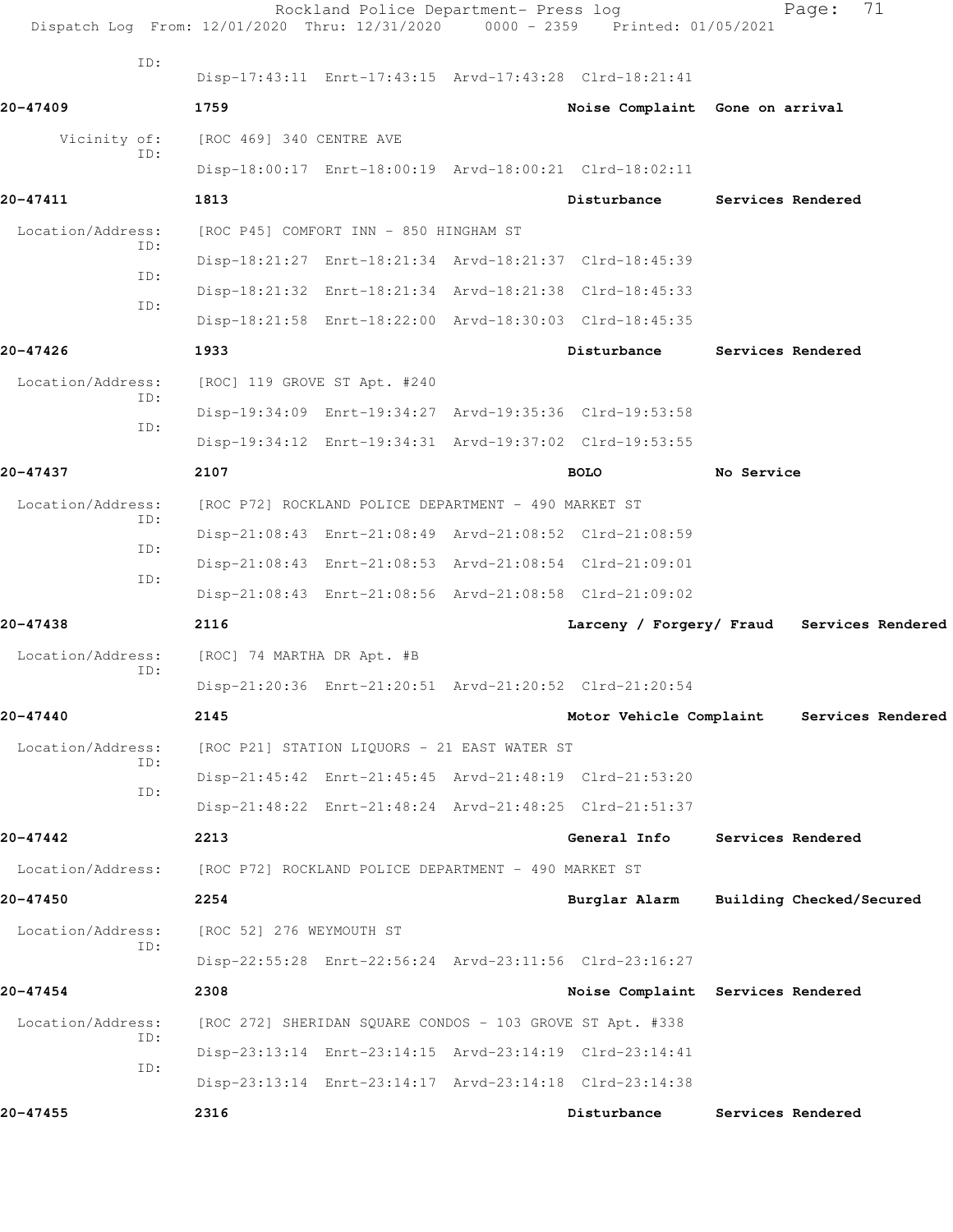|     | Rockland Police Department- Press log                                          | Page: 72 |
|-----|--------------------------------------------------------------------------------|----------|
|     | Dispatch Log From: 12/01/2020 Thru: 12/31/2020 0000 - 2359 Printed: 01/05/2021 |          |
|     |                                                                                |          |
|     | Location/Address: [ROC 60] SPRING GATE APARTMENTS - 52 HANNAH WAY              |          |
| ID: | Disp-23:17:35 Enrt-23:18:17 Arvd-23:18:20 Clrd-23:21:34                        |          |
| ID: |                                                                                |          |
|     | Disp-23:17:35 Enrt-23:18:16 Arvd-23:18:19 Clrd-23:21:38                        |          |

## **For Date: 12/25/2020 - Friday**

| 20-47458                           | 0004                                                 |                                                                                                                    |  | SHIFT ASSIGNMENTS Services Rendered                     |             |                          |  |
|------------------------------------|------------------------------------------------------|--------------------------------------------------------------------------------------------------------------------|--|---------------------------------------------------------|-------------|--------------------------|--|
| Location/Address:                  | [ROC P72] ROCKLAND POLICE DEPARTMENT - 490 MARKET ST |                                                                                                                    |  |                                                         |             |                          |  |
| TD:                                | $Disp-00:05:48$                                      |                                                                                                                    |  | $Clrd-00:05:55$                                         |             |                          |  |
| 20-47459                           | 0008                                                 |                                                                                                                    |  | Burglar Alarm                                           |             | Services Rendered        |  |
| Location/Address:                  | [ROC 52] UPPA BABY - 276 WEYMOUTH ST                 |                                                                                                                    |  |                                                         |             |                          |  |
| TD:                                |                                                      |                                                                                                                    |  | Disp-00:11:28 Enrt-00:15:59 Arvd-00:18:01 Clrd-00:32:22 |             |                          |  |
| 20-47460                           | 0029                                                 |                                                                                                                    |  | Burglar Alarm                                           |             | Services Rendered        |  |
| Location/Address:                  |                                                      | [ROC] DOUGHBOYS - 295 UNION ST                                                                                     |  |                                                         |             |                          |  |
| ID:                                |                                                      |                                                                                                                    |  | Disp-00:32:54 Enrt-00:32:55 Arvd-00:32:56 Clrd-00:33:35 |             |                          |  |
| ID:                                |                                                      |                                                                                                                    |  | Disp-00:34:05 Enrt-00:34:11 Arvd-00:34:13 Clrd-00:36:11 |             |                          |  |
| 20-47461                           | 0033                                                 |                                                                                                                    |  | General Incident Services Rendered                      |             |                          |  |
| Location/Address:                  |                                                      | [ROC 52] UPPA BABY - 276 WEYMOUTH ST                                                                               |  |                                                         |             |                          |  |
| ID:                                | Disp-00:33:35                                        |                                                                                                                    |  | Arvd-00:33:39 Clrd-00:34:05                             |             |                          |  |
| ID:<br>Original Call #:            | $20 - 47459$                                         |                                                                                                                    |  | Disp-00:36:20 Enrt-00:36:21 Arvd-00:36:23 Clrd-00:53:48 |             |                          |  |
| 20-47465                           | 0131                                                 |                                                                                                                    |  | Burglar Alarm                                           |             | Building Checked/Secured |  |
| Location/Address:                  |                                                      | [ROC P55] HOME DEPOT - 1149 HINGHAM ST                                                                             |  |                                                         |             |                          |  |
| ID:                                |                                                      |                                                                                                                    |  | Disp-01:33:20 Enrt-01:36:37 Arvd-01:40:01 Clrd-01:51:40 |             |                          |  |
| 20-47466                           | 0140                                                 |                                                                                                                    |  | Details / Time off                                      |             | Services Rendered        |  |
| Location:                          | [ROC]                                                |                                                                                                                    |  |                                                         |             |                          |  |
| 20-47472                           | 0323                                                 |                                                                                                                    |  | Disturbance                                             | Sent On Way |                          |  |
| Location/Address:                  |                                                      | [ROC 435] 75 HANNAH WAY Apt. #E                                                                                    |  |                                                         |             |                          |  |
| ID:                                |                                                      |                                                                                                                    |  | Disp-03:28:15 Enrt-03:28:17 Arvd-03:31:29 Clrd-03:58:12 |             |                          |  |
| ID:                                |                                                      |                                                                                                                    |  | Disp-03:31:22 Enrt-03:31:25 Arvd-03:31:31 Clrd-03:58:15 |             |                          |  |
| 20-47478                           | 0531                                                 |                                                                                                                    |  | Motor Vehicle Collision W/PI                            |             |                          |  |
| <b>No EMS</b><br>Location/Address: | [ROC] 180 SUMMER ST                                  |                                                                                                                    |  |                                                         |             |                          |  |
| ID:                                | Disp-05:32:40                                        |                                                                                                                    |  | $Clrd-05:33:12$                                         |             |                          |  |
| EMS Unit:                          | ROCKAM2-Rockland A2                                  | Disp-05:32:48 Enrt-05:34:58                                                                                        |  | Clrd-05:39:16                                           |             |                          |  |
| Fire Unit:                         |                                                      | InQrtsUnavl-06:07:51 InSrvce-06:07:51<br>ROCKEN1-Pumper-Rockland Engine 1<br>InOrtsUnavl-06:07:43 InSrvce-06:07:43 |  | Disp-05:33:52 Enrt-05:34:00 Arvd-05:36:37 Clrd-05:48:01 |             |                          |  |
| 20-47479                           | 0533                                                 |                                                                                                                    |  | MVA Property Damage Only                                |             | Report Follows           |  |
| Location/Address:                  | [ROC] 180 SUMMER ST                                  |                                                                                                                    |  |                                                         |             |                          |  |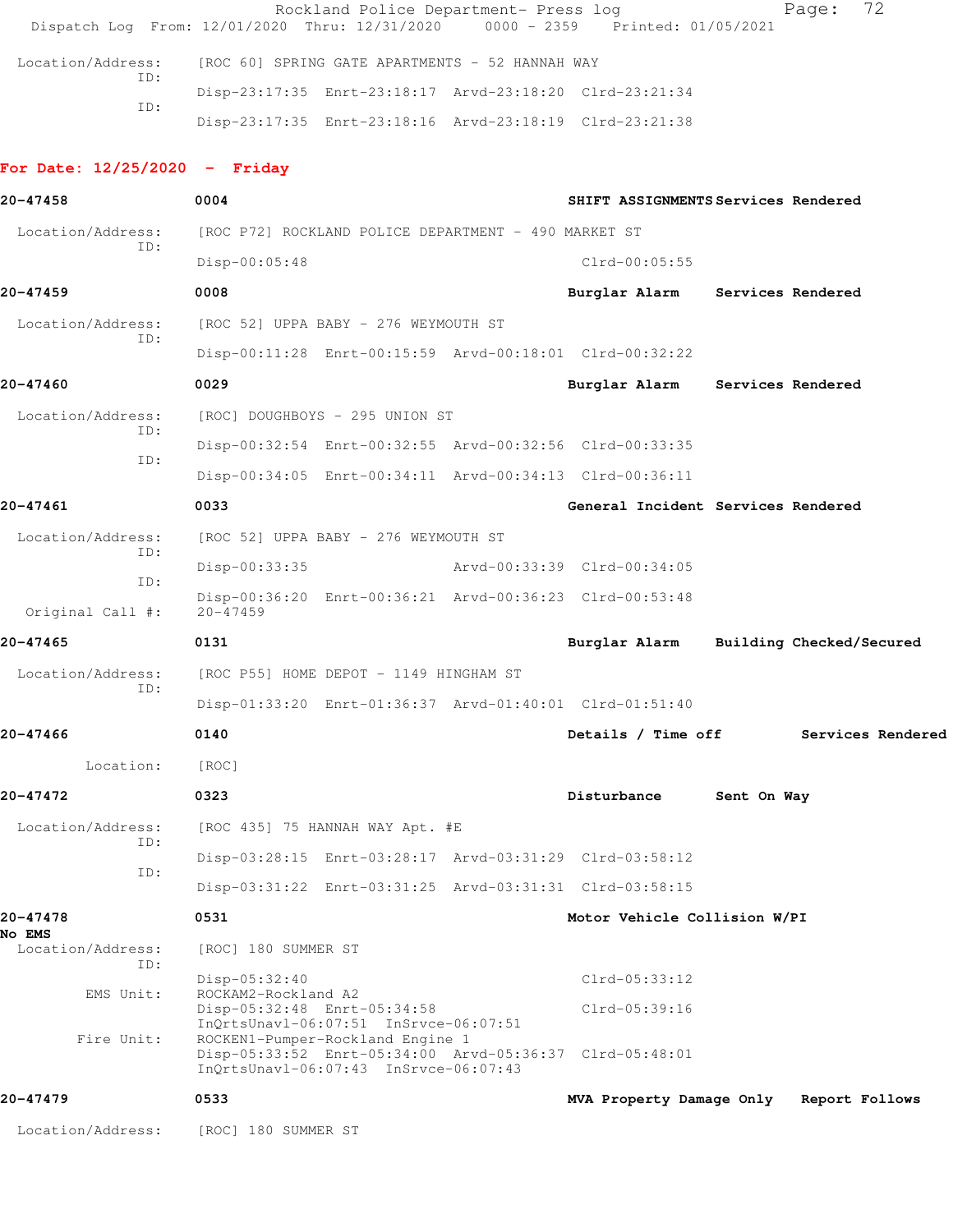|                          | Rockland Police Department- Press log<br>Dispatch Log From: 12/01/2020 Thru: 12/31/2020 0000 - 2359 Printed: 01/05/2021 |                             | Page:                    | 73                |
|--------------------------|-------------------------------------------------------------------------------------------------------------------------|-----------------------------|--------------------------|-------------------|
| ID:                      |                                                                                                                         |                             |                          |                   |
| ID:                      | Disp-05:34:04 Enrt-05:34:10 Arvd-05:37:08 Clrd-06:12:36                                                                 |                             |                          |                   |
| ID:                      | Disp-05:34:07 Enrt-05:34:09 Arvd-05:37:09 Clrd-05:56:26                                                                 |                             |                          |                   |
|                          | Disp-05:41:22 Enrt-05:41:24 Arvd-05:41:25 Clrd-06:00:29                                                                 |                             |                          |                   |
| 20-47484                 | 0659                                                                                                                    | Burglar Alarm               | Appears Secure           |                   |
| Location/Address:<br>ID: | [ROC 260] SOUTH SHORE HOSPICE - 30 RESERVOIR PARK DR                                                                    |                             |                          |                   |
|                          | Disp-07:02:09 Enrt-07:12:41 Arvd-07:12:49 Clrd-07:12:52                                                                 |                             |                          |                   |
| 20-47489                 | 0718                                                                                                                    | Details / Time off          |                          | Services Rendered |
| Location:                | [ROC]                                                                                                                   |                             |                          |                   |
| 20-47490                 | 0758                                                                                                                    | Burglar Alarm               | Services Rendered        |                   |
| Location/Address:<br>ID: | [ROC 84] HARMON GOLF & FITNESS CLUB - 168 CONCORD ST                                                                    |                             |                          |                   |
| ID:                      | Disp-07:58:49 Enrt-07:59:15 Arvd-08:02:04 Clrd-08:07:35                                                                 |                             |                          |                   |
|                          | Disp-08:04:29 Enrt-08:04:32 Arvd-08:08:19 Clrd-08:08:21                                                                 |                             |                          |                   |
| 20-47491                 | 0800                                                                                                                    | SHIFT ASSIGNMENTSNo Service |                          |                   |
| Location/Address:<br>ID: | [ROC P72] ROCKLAND POLICE DEPARTMENT - 490 MARKET ST                                                                    |                             |                          |                   |
|                          |                                                                                                                         | Arvd-08:00:00 Clrd-08:03:42 |                          |                   |
| 20-47493                 | 0806                                                                                                                    | Burglar Alarm               | Building Checked/Secured |                   |
| Location/Address:        | [ROC P55] HOME DEPOT - 1149 HINGHAM ST                                                                                  |                             |                          |                   |
| ID:<br>ID:               |                                                                                                                         | Arvd-08:06:00 Clrd-08:07:49 |                          |                   |
|                          | Disp-08:07:44 Enrt-08:08:27 Arvd-08:13:09 Clrd-08:19:01                                                                 |                             |                          |                   |
| 20-47497                 | 0822                                                                                                                    | Building Check              | Services Rendered        |                   |
|                          | Location/Address: [ROC] 925 HINGHAM ST                                                                                  |                             |                          |                   |
| ID:                      |                                                                                                                         | Arvd-08:24:54 Clrd-08:30:08 |                          |                   |
| 20-47498                 | 0831                                                                                                                    | Burglar Alarm               | Building Checked/Secured |                   |
| Location/Address:        | [ROC 84] HARMON GOLF & FITNESS CLUB - 168 CONCORD ST                                                                    |                             |                          |                   |
| ID:                      | Disp-08:32:03 Enrt-08:32:19 Arvd-08:33:05 Clrd-08:36:47                                                                 |                             |                          |                   |
| 20-47500                 | 0837                                                                                                                    | General Info                | Services Rendered        |                   |
| Location/Address:        | [ROC] 91 FOREST ST @ 155 LINCOLN RD                                                                                     |                             |                          |                   |
| ID:                      | Disp-08:38:31 Enrt-08:38:33 Arvd-08:46:37 Clrd-08:48:09                                                                 |                             |                          |                   |
| 20-47502                 | 0843                                                                                                                    | Burglar Alarm               | Building Checked/Secured |                   |
| Location/Address:        | [ROC] 100 WEYMOUTH ST                                                                                                   |                             |                          |                   |
| ID:                      | Disp-08:48:32 Enrt-08:48:36 Arvd-08:50:02 Clrd-08:59:36                                                                 |                             |                          |                   |
| 20-47504                 | 0859                                                                                                                    | Burglar Alarm               | Building Checked/Secured |                   |
| Location/Address:        | [ROC P45] COMFORT INN - 850 HINGHAM ST                                                                                  |                             |                          |                   |
| ID:                      | Disp-09:00:49 Enrt-09:00:59 Arvd-09:01:06 Clrd-09:07:13                                                                 |                             |                          |                   |
| ID:                      | Disp-09:00:49 Enrt-09:01:01 Arvd-09:01:08 Clrd-09:07:09                                                                 |                             |                          |                   |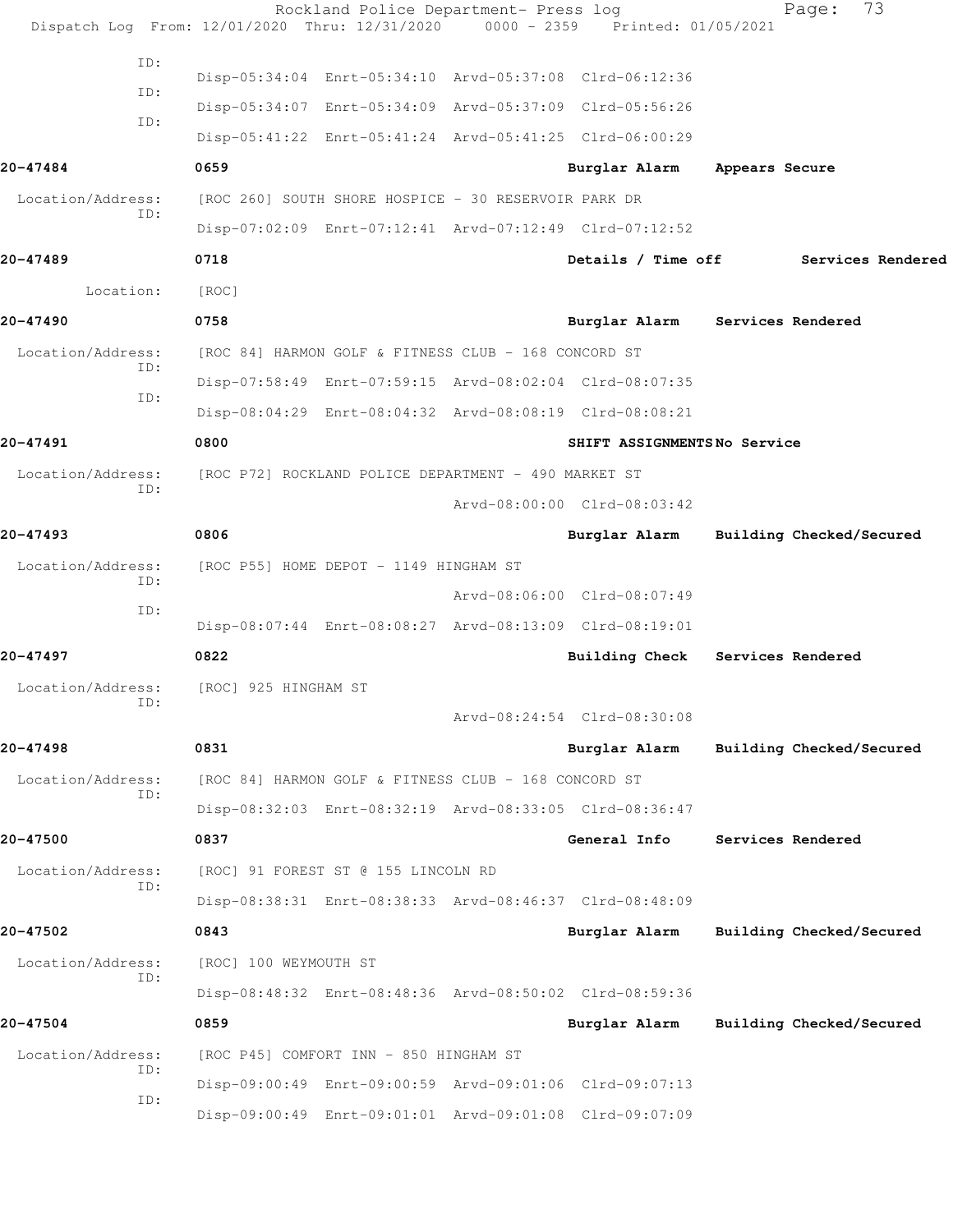|                             | Rockland Police Department- Press log<br>Dispatch Log From: 12/01/2020 Thru: 12/31/2020 0000 - 2359 Printed: 01/05/2021 |                                         |                   | 74<br>Page:              |
|-----------------------------|-------------------------------------------------------------------------------------------------------------------------|-----------------------------------------|-------------------|--------------------------|
| 20-47506                    | 0910                                                                                                                    | Burglar Alarm Services Rendered         |                   |                          |
| Location/Address:<br>ID:    | [ROC P55] HOME DEPOT - 1149 HINGHAM ST                                                                                  |                                         |                   |                          |
|                             |                                                                                                                         | Arvd-09:10:00 Clrd-09:23:03             |                   |                          |
| 20-47515                    | 1043                                                                                                                    | <b>Health &amp; Welfare Check</b>       |                   | Services Rendered        |
| Location/Address:<br>ID:    | [ROC] 3 EVERGREEN CIR                                                                                                   |                                         |                   |                          |
|                             |                                                                                                                         | Arvd-10:43:00 Clrd-10:53:26             |                   |                          |
| 20-47526                    | 1136                                                                                                                    | Burglar Alarm                           |                   | Building Checked/Secured |
| Location/Address:<br>ID:    | [ROC P41] BELLEW TILE & MARBLE INC - 308 HINGHAM ST                                                                     |                                         |                   |                          |
|                             |                                                                                                                         | Arvd-11:36:00 Clrd-11:45:34             |                   |                          |
| 20-47528                    | 1155                                                                                                                    | Building Check Building Checked/Secured |                   |                          |
| Location/Address:           | [ROC P47] BEST WESTERN - 909 HINGHAM ST                                                                                 |                                         |                   |                          |
| ID:                         |                                                                                                                         | Arvd-12:00:21 Clrd-12:02:24             |                   |                          |
| 20-47543                    | 1405                                                                                                                    | Building Check Building Checked/Secured |                   |                          |
| Location/Address:           | [ROC P45] COMFORT INN - 850 HINGHAM ST                                                                                  |                                         |                   |                          |
| ID:                         |                                                                                                                         | Arvd-14:05:46 Clrd-14:09:12             |                   |                          |
| 20-47544                    | 1426                                                                                                                    | General Incident Services Rendered      |                   |                          |
| Location/Address:           | [ROC] 168 MYRTLE ST                                                                                                     |                                         |                   |                          |
| ID:                         | Disp-14:30:37                                                                                                           | $Clrd-14:30:56$                         |                   |                          |
| 20-47551                    | 1559                                                                                                                    | <b>General Info</b>                     | Services Rendered |                          |
| Location/Address:           | [ROC P72] ROCKLAND POLICE DEPARTMENT - 490 MARKET ST                                                                    |                                         |                   |                          |
| ID:                         |                                                                                                                         | Arvd-15:59:00 Clrd-16:03:20             |                   |                          |
| 20-47552                    | 1618                                                                                                                    | Disturbance                             |                   | Protective Custody       |
| Location/Address:           | [ROC] 37 SALEM ST                                                                                                       |                                         |                   |                          |
| ID:                         |                                                                                                                         | Arvd-16:18:00 Clrd-16:35:24             |                   |                          |
| ID:                         | Disp-16:19:45                                                                                                           | Arvd-16:19:49 Clrd-17:11:31             |                   |                          |
| ID:                         | Disp-16:22:46 Enrt-16:22:50 Arvd-16:22:52 Clrd-17:11:27                                                                 |                                         |                   |                          |
| ID:                         | Disp-16:35:32                                                                                                           | Arvd-16:35:35 Clrd-17:11:36             |                   |                          |
| Refer To $P/C$ :<br>$P/C$ : | 20ROC-47552-AR<br>AFFLECK, ROBERT R                                                                                     |                                         |                   |                          |
| Address:<br>Age:            | 37 SALEM ST Apt. #1<br>ROCKLAND, MA<br>35                                                                               |                                         |                   |                          |
| Charges:                    | PROTECTIVE CUSTODY                                                                                                      |                                         |                   |                          |
| 20-47561                    | 1825                                                                                                                    | Burglar Alarm                           | Appears Secure    |                          |
| Location/Address:<br>ID:    | [ROC P96] MOUNTAIN ONE BANK - 279 UNION ST                                                                              |                                         |                   |                          |
| ID:                         |                                                                                                                         | Arvd-18:25:00 Clrd-18:45:28             |                   |                          |
| ID:                         | Disp-18:31:10 Enrt-18:31:13 Arvd-18:33:27 Clrd-18:45:27                                                                 |                                         |                   |                          |
|                             | Disp-18:37:28                                                                                                           | Arvd-18:37:30 Clrd-18:45:30             |                   |                          |
| 20-47563                    | 1830                                                                                                                    | Motor Vehicle Complaint                 |                   | Investigated             |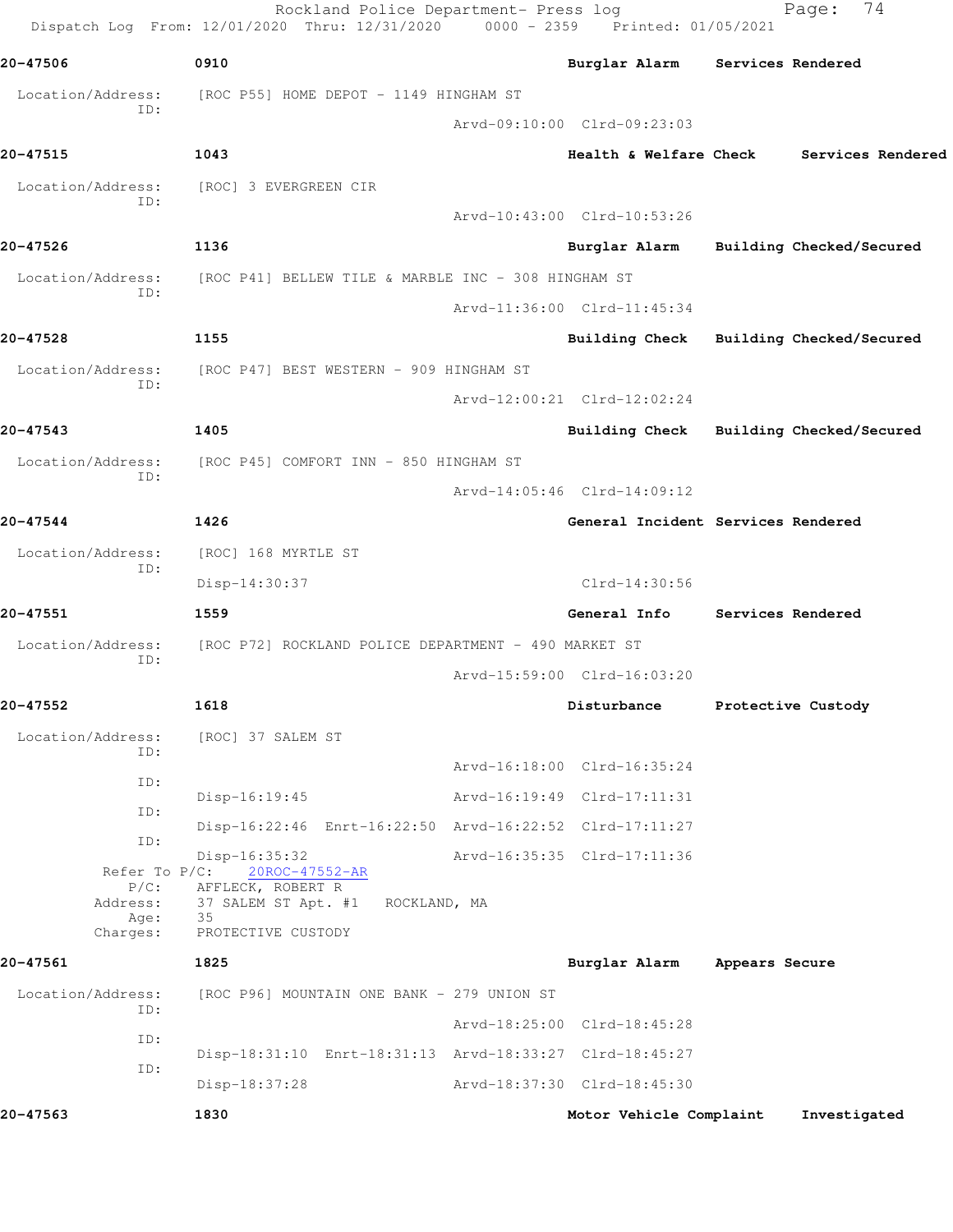|                                   | Rockland Police Department- Press log<br>Dispatch Log From: 12/01/2020 Thru: 12/31/2020 0000 - 2359 Printed: 01/05/2021 |                               | 75<br>Page:                             |
|-----------------------------------|-------------------------------------------------------------------------------------------------------------------------|-------------------------------|-----------------------------------------|
| Location/Address:                 | [ROC] UNION ST                                                                                                          |                               |                                         |
| ID:                               |                                                                                                                         | Arvd-18:30:00 Clrd-18:36:23   |                                         |
| 20-47574                          | 2135                                                                                                                    | Harassment                    | Services Rendered                       |
| Location/Address:                 | [ROC 361] 137 J A DUNN MEM DR Apt. #3                                                                                   |                               |                                         |
| ID:<br>ID:                        |                                                                                                                         | Arvd-21:35:00 Clrd-21:46:44   |                                         |
|                                   | Disp-21:43:46                                                                                                           | Arvd-21:43:53 Clrd-21:46:43   |                                         |
| 20-47572<br>Required              | 2139                                                                                                                    | Neighbor Disturbance          | Services Not                            |
| Location/Address:<br>ID:          | [ROC 361] 137 J A DUNN MEM DR Apt. #3                                                                                   |                               |                                         |
| ID:                               | Disp-21:40:11 Enrt-21:40:16 Arvd-21:40:19 Clrd-21:43:25                                                                 |                               |                                         |
|                                   | Disp-21:40:14 Enrt-21:40:17 Arvd-21:40:20 Clrd-21:35:00                                                                 |                               |                                         |
| For Date: $12/26/2020 -$ Saturday |                                                                                                                         |                               |                                         |
| 20-47593                          | 0000                                                                                                                    | General Info                  | No Service                              |
| Location/Address:<br>ID:          | [ROC P72] ROCKLAND POLICE DEPARTMENT - 490 MARKET ST                                                                    |                               |                                         |
|                                   | $Disp-01:14:24$                                                                                                         | $Clrd-01:14:30$               |                                         |
| 20-47591                          | 0108                                                                                                                    | General Info                  | Services Rendered                       |
| Location/Address:<br>ID:          | [ROC P72] ROCKLAND POLICE DEPARTMENT - 490 MARKET ST                                                                    |                               |                                         |
|                                   | Disp-01:09:46                                                                                                           | $Clrd-01:09:52$               |                                         |
| 20-47603                          | 0606                                                                                                                    | <b>Building Check</b>         | Appears Secure                          |
| Location/Address:<br>ID:          | [ROC] UNION ST                                                                                                          |                               |                                         |
|                                   |                                                                                                                         | Arvd-06:06:44 Clrd-06:23:53   |                                         |
| 20-47609                          | 0801                                                                                                                    | General Info                  | No Action Required                      |
|                                   | Location/Address: [ROC P72] ROCKLAND POLICE DEPARTMENT - 490 MARKET ST                                                  |                               |                                         |
| 20-47612                          | 0842                                                                                                                    | Building Check Appears Secure |                                         |
| ID:                               | Location/Address: [ROC 60] SPRING GATE APARTMENTS - 52 HANNAH WAY                                                       |                               |                                         |
|                                   |                                                                                                                         | Arvd-08:43:13 Clrd-09:24:47   |                                         |
| 20-47616                          | 1003                                                                                                                    | Motor Vehicle Stop            | Verbal Warning                          |
| Location/Address:<br>ID:          | [ROC] 291 MARKET ST @ 15 ALBION ST                                                                                      |                               |                                         |
|                                   |                                                                                                                         | Arvd-10:03:00 Clrd-10:04:58   |                                         |
| 20-47619                          | 1059                                                                                                                    |                               | Building Check Building Checked/Secured |
| Location/Address:<br>ID:          | [ROC 60] SPRING GATE APARTMENTS - 52 HANNAH WAY                                                                         |                               |                                         |
|                                   |                                                                                                                         | Arvd-11:00:49 Clrd-11:02:21   |                                         |
| 20-47622                          | 1144                                                                                                                    | Motor Vehicle Stop            | Verbal Warning                          |
| Location/Address:<br>ID:          | [ROC] FARM - SUMMER ST                                                                                                  |                               |                                         |
|                                   |                                                                                                                         | Arvd-11:44:00 Clrd-11:46:58   |                                         |
| 20-47626                          | 1231                                                                                                                    |                               | Escort/Transport No Action Required     |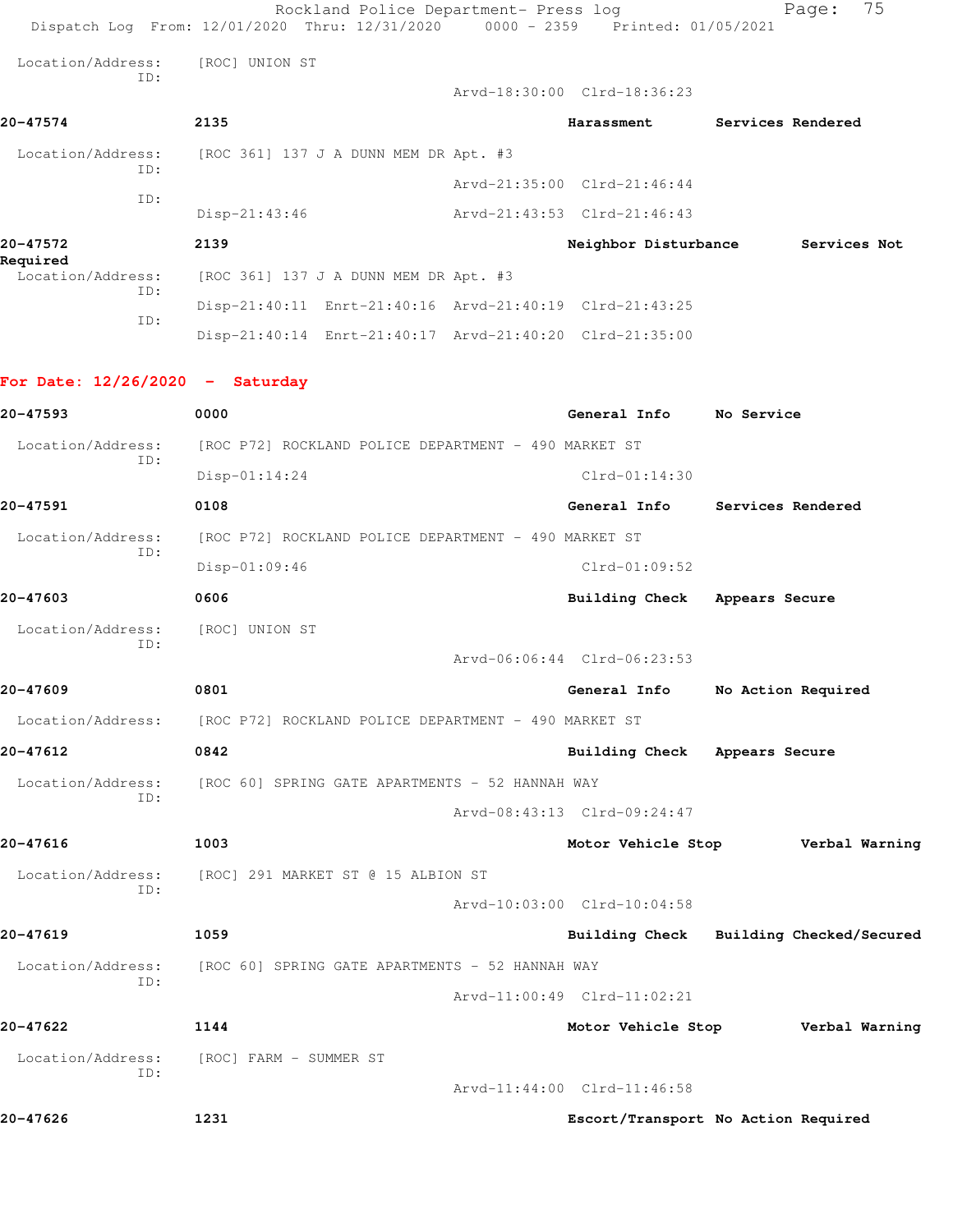|                                   | Rockland Police Department- Press log<br>Dispatch Log From: 12/01/2020 Thru: 12/31/2020                                         | 0000 - 2359 Printed: 01/05/2021 | 76<br>Page:                                |
|-----------------------------------|---------------------------------------------------------------------------------------------------------------------------------|---------------------------------|--------------------------------------------|
| Location/Address:                 | [ROC 272] SHERIDAN SQUARE CONDOS - 103 GROVE ST                                                                                 |                                 |                                            |
| 20-47631                          | 1255                                                                                                                            | Lost/Found Property             | Services Rendered                          |
| Location/Address:                 | [ROC P72] ROCKLAND POLICE DEPARTMENT - 490 MARKET ST                                                                            |                                 |                                            |
| 20-47635<br>Required<br>Location: | 1317<br>[ROC]                                                                                                                   | Details / Time off              | No Action                                  |
| 20-47636                          | 1321                                                                                                                            | Noise Complaint Appears Secure  |                                            |
| Location/Address:                 | [ROC 272] SHERIDAN SQUARE CONDOS - 103 GROVE ST Apt. #326                                                                       |                                 |                                            |
| ID:                               | Disp-13:24:55 Enrt-13:25:44 Arvd-13:30:36 Clrd-13:36:47                                                                         |                                 |                                            |
| ID:                               | Disp-13:26:50 Enrt-13:26:55 Arvd-13:30:33 Clrd-13:36:50                                                                         |                                 |                                            |
| 20-47643                          | 1442                                                                                                                            |                                 | Building Check Building Checked/Secured    |
| Location/Address:                 | [ROC 60] SPRING GATE APARTMENTS - 52 HANNAH WAY                                                                                 |                                 |                                            |
| ID:                               |                                                                                                                                 | Arvd-14:43:28 Clrd-14:46:59     |                                            |
| 20-47653                          | 1606                                                                                                                            | SHIFT ASSIGNMENTSNo Service     |                                            |
| Location/Address:                 | [ROC P72] ROCKLAND POLICE DEPARTMENT - 490 MARKET ST                                                                            |                                 |                                            |
| 20-47654                          | 1620                                                                                                                            |                                 | Larceny / Forgery/ Fraud Services Rendered |
| Location/Address:                 | [ROC P65] 7-ELEVEN CONVENIENCE STORE - 92 MARKET ST                                                                             |                                 |                                            |
| ID:                               | Disp-16:26:54                                                                                                                   | $Clrd-16:27:04$                 |                                            |
| 20-47655                          | 1627                                                                                                                            | KEEP THE PEACE                  | Services Rendered                          |
| Location/Address:<br>ID:          | [ROC 272] SHERIDAN SQUARE CONDOS - 103 GROVE ST Apt. #329                                                                       |                                 |                                            |
|                                   | Disp-16:29:12 Enrt-16:29:21 Arvd-16:31:13 Clrd-17:01:30                                                                         |                                 |                                            |
| 20-47668                          | 1812                                                                                                                            |                                 | Building Check Building Checked/Secured    |
| Location/Address:<br>ID:          | [ROC] HINGHAM ST                                                                                                                |                                 |                                            |
|                                   |                                                                                                                                 | Arvd-18:13:01 Clrd-18:13:34     |                                            |
| 20-47676                          | 1945                                                                                                                            |                                 | Emergency Medical Transported to Hospital  |
| Location/Address:<br>Fire Unit:   | [ROC 69] SOUTH SHORE REHAB & NURSING - 115 NORTH AVE Apt. #42<br>ROCKEN1-Pumper-Rockland Engine 1                               |                                 |                                            |
|                                   | Disp-19:47:54 Enrt-19:50:11 Arvd-19:51:43 Clrd-20:07:03<br>InQrtsUnavl-20:07:03 InSrvce-20:07:03                                |                                 |                                            |
| EMS Unit:                         | ROCKAM1-Rockland A1<br>Disp-19:47:54                                                                                            | $Clrd-19:50:12$                 |                                            |
| EMS Unit:                         | InQrtsUnavl-19:50:12 InSrvce-19:50:12<br>ROCKAM2-Rockland A2                                                                    |                                 |                                            |
|                                   | Disp-19:50:07 Enrt-19:50:10 Arvd-19:51:44 Clrd-20:07:01<br>Hosp-20:15:49 ClrHosp-20:36:01 InQrtsUnavl-20:43:04 InSrvce-20:43:04 |                                 |                                            |
| ID:                               | Disp-20:21:34                                                                                                                   | $Clrd-20:21:34$                 |                                            |
| 20-47681                          | 2019                                                                                                                            | 911 Hang Up                     | Investigated                               |
| Location/Address:<br>ID:          | [ROC] 119 GROVE ST                                                                                                              |                                 |                                            |
|                                   | Disp-20:21:34 Enrt-20:21:56 Arvd-20:22:42 Clrd-20:30:21                                                                         |                                 |                                            |
| 20-47689                          | 2112                                                                                                                            | General Info                    | No Service                                 |
| Location:                         | [ROC] NORWELL BOLO                                                                                                              |                                 |                                            |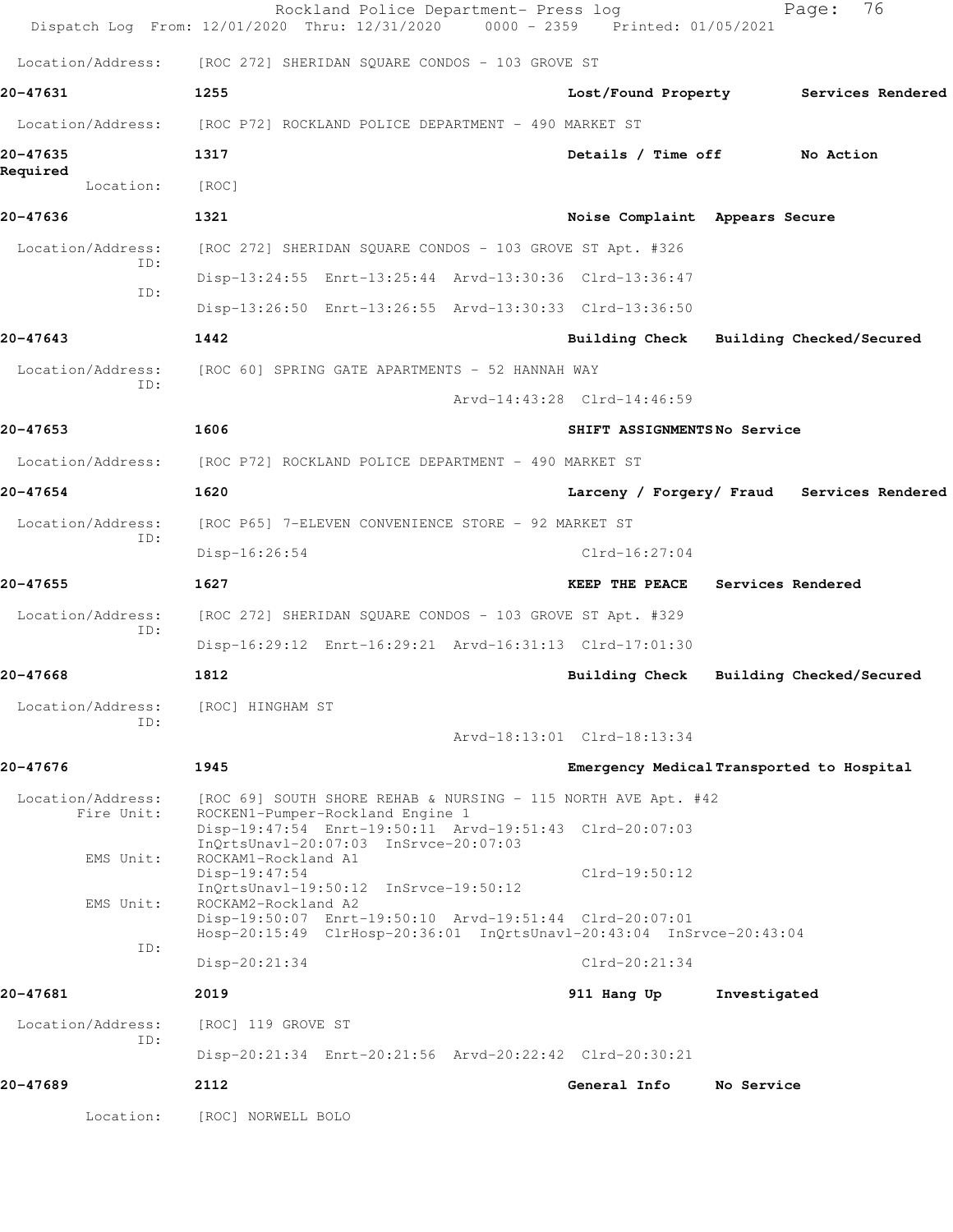| For Date: $12/27/2020 -$ Sunday |                                                                                                                                             |                                                                                                                                                                                                                                                                                                                                                                                                                                                                                                                        |                                                                                                                                                                                                                                                                                                                                                                                                           |
|---------------------------------|---------------------------------------------------------------------------------------------------------------------------------------------|------------------------------------------------------------------------------------------------------------------------------------------------------------------------------------------------------------------------------------------------------------------------------------------------------------------------------------------------------------------------------------------------------------------------------------------------------------------------------------------------------------------------|-----------------------------------------------------------------------------------------------------------------------------------------------------------------------------------------------------------------------------------------------------------------------------------------------------------------------------------------------------------------------------------------------------------|
| 0000                            |                                                                                                                                             |                                                                                                                                                                                                                                                                                                                                                                                                                                                                                                                        |                                                                                                                                                                                                                                                                                                                                                                                                           |
|                                 |                                                                                                                                             |                                                                                                                                                                                                                                                                                                                                                                                                                                                                                                                        |                                                                                                                                                                                                                                                                                                                                                                                                           |
|                                 |                                                                                                                                             |                                                                                                                                                                                                                                                                                                                                                                                                                                                                                                                        |                                                                                                                                                                                                                                                                                                                                                                                                           |
| 0057                            |                                                                                                                                             |                                                                                                                                                                                                                                                                                                                                                                                                                                                                                                                        |                                                                                                                                                                                                                                                                                                                                                                                                           |
|                                 |                                                                                                                                             |                                                                                                                                                                                                                                                                                                                                                                                                                                                                                                                        |                                                                                                                                                                                                                                                                                                                                                                                                           |
|                                 |                                                                                                                                             |                                                                                                                                                                                                                                                                                                                                                                                                                                                                                                                        |                                                                                                                                                                                                                                                                                                                                                                                                           |
| Disp-00:58:03 Enrt-00:58:07     |                                                                                                                                             |                                                                                                                                                                                                                                                                                                                                                                                                                                                                                                                        |                                                                                                                                                                                                                                                                                                                                                                                                           |
| 0109                            |                                                                                                                                             |                                                                                                                                                                                                                                                                                                                                                                                                                                                                                                                        |                                                                                                                                                                                                                                                                                                                                                                                                           |
| [ROC] MARTHA DR                 |                                                                                                                                             |                                                                                                                                                                                                                                                                                                                                                                                                                                                                                                                        |                                                                                                                                                                                                                                                                                                                                                                                                           |
|                                 |                                                                                                                                             |                                                                                                                                                                                                                                                                                                                                                                                                                                                                                                                        |                                                                                                                                                                                                                                                                                                                                                                                                           |
| 0554                            |                                                                                                                                             |                                                                                                                                                                                                                                                                                                                                                                                                                                                                                                                        |                                                                                                                                                                                                                                                                                                                                                                                                           |
|                                 |                                                                                                                                             |                                                                                                                                                                                                                                                                                                                                                                                                                                                                                                                        |                                                                                                                                                                                                                                                                                                                                                                                                           |
|                                 |                                                                                                                                             |                                                                                                                                                                                                                                                                                                                                                                                                                                                                                                                        |                                                                                                                                                                                                                                                                                                                                                                                                           |
| 0743                            |                                                                                                                                             |                                                                                                                                                                                                                                                                                                                                                                                                                                                                                                                        |                                                                                                                                                                                                                                                                                                                                                                                                           |
| [ROC]                           |                                                                                                                                             |                                                                                                                                                                                                                                                                                                                                                                                                                                                                                                                        |                                                                                                                                                                                                                                                                                                                                                                                                           |
| 0800                            |                                                                                                                                             |                                                                                                                                                                                                                                                                                                                                                                                                                                                                                                                        |                                                                                                                                                                                                                                                                                                                                                                                                           |
|                                 |                                                                                                                                             |                                                                                                                                                                                                                                                                                                                                                                                                                                                                                                                        |                                                                                                                                                                                                                                                                                                                                                                                                           |
| 0921                            |                                                                                                                                             |                                                                                                                                                                                                                                                                                                                                                                                                                                                                                                                        |                                                                                                                                                                                                                                                                                                                                                                                                           |
| [ROC] 206 GARDEN TER            |                                                                                                                                             |                                                                                                                                                                                                                                                                                                                                                                                                                                                                                                                        |                                                                                                                                                                                                                                                                                                                                                                                                           |
|                                 |                                                                                                                                             |                                                                                                                                                                                                                                                                                                                                                                                                                                                                                                                        |                                                                                                                                                                                                                                                                                                                                                                                                           |
| 0957                            |                                                                                                                                             |                                                                                                                                                                                                                                                                                                                                                                                                                                                                                                                        |                                                                                                                                                                                                                                                                                                                                                                                                           |
|                                 |                                                                                                                                             |                                                                                                                                                                                                                                                                                                                                                                                                                                                                                                                        |                                                                                                                                                                                                                                                                                                                                                                                                           |
|                                 |                                                                                                                                             |                                                                                                                                                                                                                                                                                                                                                                                                                                                                                                                        |                                                                                                                                                                                                                                                                                                                                                                                                           |
| 1012                            | <b>Building Check</b>                                                                                                                       |                                                                                                                                                                                                                                                                                                                                                                                                                                                                                                                        |                                                                                                                                                                                                                                                                                                                                                                                                           |
| [ROC] HINGHAM ST                |                                                                                                                                             |                                                                                                                                                                                                                                                                                                                                                                                                                                                                                                                        |                                                                                                                                                                                                                                                                                                                                                                                                           |
|                                 |                                                                                                                                             |                                                                                                                                                                                                                                                                                                                                                                                                                                                                                                                        |                                                                                                                                                                                                                                                                                                                                                                                                           |
| 1015                            |                                                                                                                                             |                                                                                                                                                                                                                                                                                                                                                                                                                                                                                                                        | Verbal Warning                                                                                                                                                                                                                                                                                                                                                                                            |
|                                 |                                                                                                                                             |                                                                                                                                                                                                                                                                                                                                                                                                                                                                                                                        |                                                                                                                                                                                                                                                                                                                                                                                                           |
|                                 |                                                                                                                                             |                                                                                                                                                                                                                                                                                                                                                                                                                                                                                                                        |                                                                                                                                                                                                                                                                                                                                                                                                           |
| 1022                            |                                                                                                                                             |                                                                                                                                                                                                                                                                                                                                                                                                                                                                                                                        | Verbal Warning                                                                                                                                                                                                                                                                                                                                                                                            |
| [ROC] 600 BEECH ST              |                                                                                                                                             |                                                                                                                                                                                                                                                                                                                                                                                                                                                                                                                        |                                                                                                                                                                                                                                                                                                                                                                                                           |
|                                 |                                                                                                                                             |                                                                                                                                                                                                                                                                                                                                                                                                                                                                                                                        |                                                                                                                                                                                                                                                                                                                                                                                                           |
| 1211                            |                                                                                                                                             |                                                                                                                                                                                                                                                                                                                                                                                                                                                                                                                        |                                                                                                                                                                                                                                                                                                                                                                                                           |
| [ROC] HINGHAM ST                |                                                                                                                                             |                                                                                                                                                                                                                                                                                                                                                                                                                                                                                                                        |                                                                                                                                                                                                                                                                                                                                                                                                           |
|                                 | [ROC P46] DUNKIN DONUTS - 851 HINGHAM ST<br>Location/Address: [ROC] 651 UNION ST @ 14 SUMMIT ST<br>[ROC] 130 LIBERTY ST @ 246 EAST WATER ST | [ROC P72] ROCKLAND POLICE DEPARTMENT - 490 MARKET ST<br>Arvd-00:00:00 Clrd-00:02:01<br>Arvd-00:57:00 Clrd-00:58:59<br>$Clrd-00:58:59$<br>Arvd-01:10:16 Clrd-01:10:27<br>Location/Address: [ROC 61] UNION ST BUSINESS DISTRICT - UNION ST<br>Arvd-05:56:54 Clrd-06:24:35<br>[ROC P72] ROCKLAND POLICE DEPARTMENT - 490 MARKET ST<br>Disp-09:22:16 Enrt-09:23:02 Arvd-09:26:08 Clrd-09:29:33<br>Arvd-09:57:00 Clrd-10:00:56<br>Arvd-10:13:34 Clrd-10:20:20<br>Arvd-10:15:00 Clrd-10:21:56<br>Arvd-10:22:00 Clrd-10:25:25 | SHIFT ASSIGNMENTSNo Service<br>Burglar Alarm Building Checked/Secured<br>Building Check Investigated<br>Building Check Building Checked/Secured<br>Details / Time off Services Rendered<br>SHIFT ASSIGNMENTS Services Rendered<br>911 Hang Up Services Rendered<br>Motor Vehicle Stop Verbal Warning<br>Services Rendered<br>Motor Vehicle Stop<br>Motor Vehicle Stop<br>Building Check Services Rendered |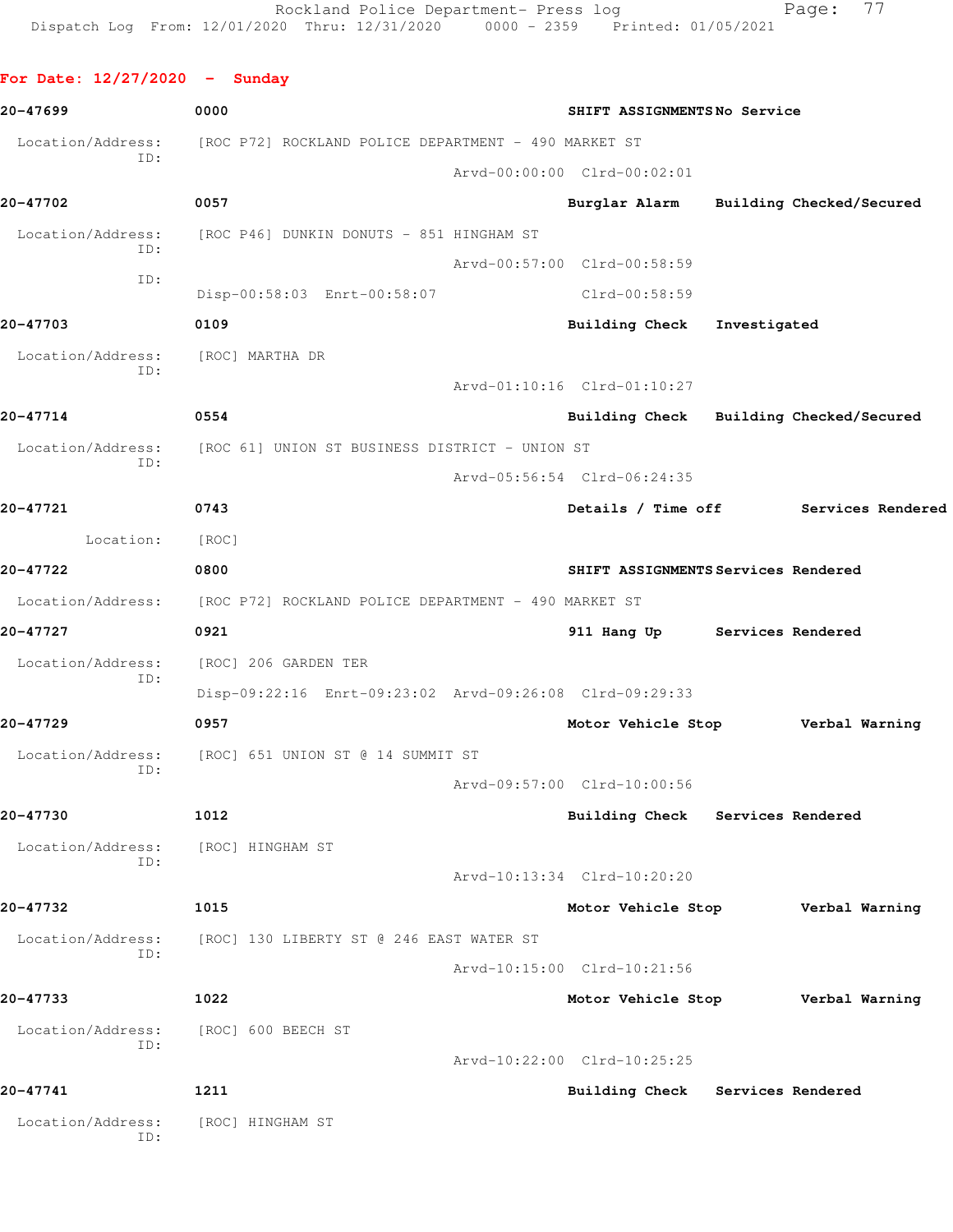Rockland Police Department- Press log entitled Page: 78

Dispatch Log From: 12/01/2020 Thru: 12/31/2020 0000 - 2359 Printed: 01/05/2021

Arvd-12:11:33 Clrd-12:11:55

| 20-47745                 | 1233                                                                                                                                 |                             | Illegal Dumping Services Rendered   |
|--------------------------|--------------------------------------------------------------------------------------------------------------------------------------|-----------------------------|-------------------------------------|
| Location/Address:        | [ROC] 42 WILLOW POND DR                                                                                                              |                             |                                     |
| ID:                      | Disp-12:34:04 Enrt-12:34:38 Arvd-12:48:22 Clrd-13:00:32                                                                              |                             |                                     |
| 20-47747                 | 1248                                                                                                                                 | 911 Accidental              | Gone on arrival                     |
| Location/Address:        | [ROC] LIBERTY ST                                                                                                                     |                             |                                     |
| ID:                      | Disp-12:49:08 Enrt-12:49:16 Arvd-12:51:22 Clrd-12:54:55                                                                              |                             |                                     |
| 20-47748                 | 1252                                                                                                                                 | Health & Welfare Check      | Services Rendered                   |
| Location/Address:        | [ROC] 112 WOODSBURY RD                                                                                                               |                             |                                     |
| ID:<br>Fire Unit:        | Disp-12:56:07 Enrt-12:56:11                                                                                                          | $Clrd-13:01:50$             |                                     |
|                          | ROCKEN1-Pumper-Rockland Engine 1<br>Disp-12:57:37 Enrt-12:57:45 Arvd-13:00:15 Clrd-13:01:21<br>InOrtsUnavl-13:05:52 InSrvce-13:05:52 |                             |                                     |
| EMS Unit:                | ROCKAM2-Rockland A2<br>Disp-12:57:40 Enrt-12:57:44 Arvd-13:00:13 Clrd-13:01:23<br>InQrtsUnavl-13:06:00 InSrvce-13:06:00              |                             |                                     |
| 20-47752                 | 1331                                                                                                                                 | IN FOR DUTY                 | No Action Required                  |
| Location/Address:        | [ROC P72] ROCKLAND POLICE DEPARTMENT - 490 MARKET ST                                                                                 |                             |                                     |
| 20-47763                 |                                                                                                                                      |                             |                                     |
|                          | 1503                                                                                                                                 | Motor Vehicle Stop          | Verbal Warning                      |
| Location/Address:<br>ID: | [ROC] 130 LIBERTY ST @ 246 EAST WATER ST                                                                                             |                             |                                     |
|                          |                                                                                                                                      | Arvd-15:03:00 Clrd-15:09:17 |                                     |
| 20-47765                 | 1507                                                                                                                                 |                             | Building Check Services Rendered    |
| Location/Address:<br>ID: | [ROC] HINGHAM ST                                                                                                                     |                             |                                     |
|                          |                                                                                                                                      | Arvd-15:07:23 Clrd-15:07:39 |                                     |
| 20-47769                 | 1603                                                                                                                                 | General Info                | Services Rendered                   |
| Location/Address:<br>ID: | [ROC P72] ROCKLAND POLICE DEPARTMENT - 490 MARKET ST                                                                                 |                             |                                     |
|                          | Disp-16:06:10                                                                                                                        | Clrd-16:06:21               |                                     |
| 20-47771                 | 1618                                                                                                                                 |                             | Road Obstruction No Action Required |
| Location/Address:<br>ID: | [ROC] 256 WEYMOUTH ST                                                                                                                |                             |                                     |
| ID:                      | Disp-16:19:11 Enrt-16:19:50                                                                                                          | $Clrd-16:43:20$             |                                     |
|                          | Disp-16:46:26 Enrt-16:46:29 Arvd-16:53:44 Clrd-16:53:48                                                                              |                             |                                     |
| 20-47778                 | 1701                                                                                                                                 | Assist Public               | Provided Assistance                 |
| Location/Address:<br>ID: | [ROC P112] FAMILY DOLLAR - 366 MARKET ST                                                                                             |                             |                                     |
| ID:                      | $Disp-17:04:59$                                                                                                                      | $Clrd-17:07:14$             |                                     |
|                          | Disp-17:07:05 Enrt-17:07:28 Arvd-17:10:05 Clrd-17:15:30                                                                              |                             |                                     |
| 20-47780                 | 1727                                                                                                                                 | OFFICER OUT OF STATION      | Services Rendered                   |
| Location/Address:<br>ID: | [ROC P72] ROCKLAND POLICE DEPARTMENT - 490 MARKET ST                                                                                 |                             |                                     |
|                          | Disp-17:29:16 Enrt-17:30:01                                                                                                          | Clrd-17:30:05               |                                     |
| 20-47781                 | 1756                                                                                                                                 | Details / Time off          | Services Rendered                   |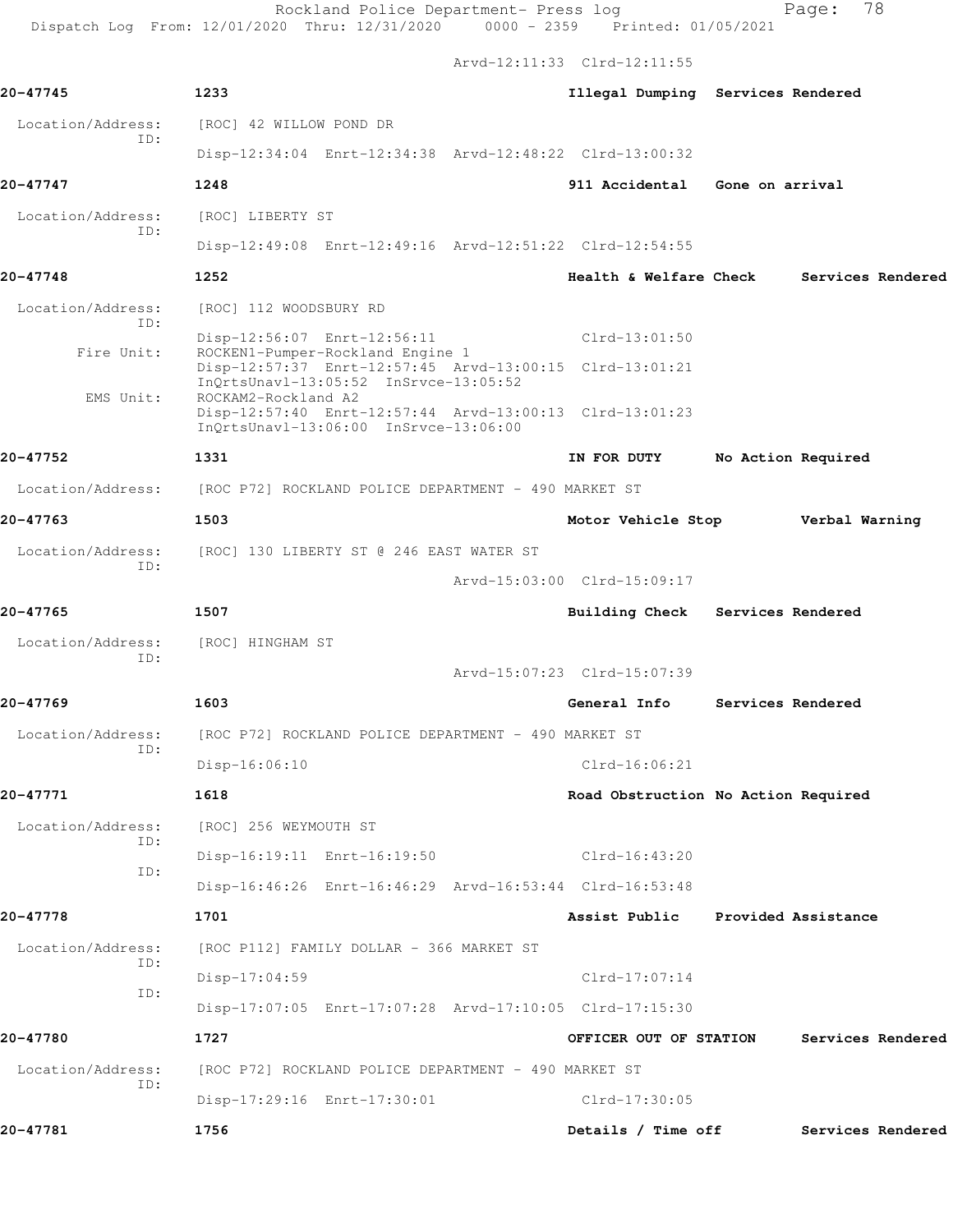| Location:                       | [ROC]                                                   |                             |                                         |
|---------------------------------|---------------------------------------------------------|-----------------------------|-----------------------------------------|
| 20-47782                        | 1801                                                    | 911 Hang Up                 | Investigated                            |
| Location/Address:               | [ROC 140] 292 MARKET ST Apt. #38                        |                             |                                         |
| ID:                             | Disp-18:03:54 Enrt-18:05:07                             | $Clrd-18:05:48$             |                                         |
| ID:                             | Disp-18:05:55 Enrt-18:08:09 Arvd-18:13:33 Clrd-18:15:08 |                             |                                         |
| ID:                             | Disp-18:08:04 Enrt-18:08:06 Arvd-18:08:07 Clrd-18:15:11 |                             |                                         |
| 20-47786                        | 1833                                                    | Assist Public               | Services Rendered                       |
| Location/Address:<br>ID:        | [ROC P72] ROCKLAND POLICE DEPARTMENT - 490 MARKET ST    |                             |                                         |
|                                 | Disp-18:35:49                                           | $Clrd-18:40:25$             |                                         |
| 20-47788                        | 1840                                                    | Details / Time off          | Services Rendered                       |
| Location:                       | [ROC]                                                   |                             |                                         |
| 20-47792                        | 1923                                                    |                             | Assist Public Could Not Locate          |
| Location/Address:               | [ROC P68] AL PRIME - 327 MARKET ST                      |                             |                                         |
| ID:                             | Disp-19:25:42 Enrt-19:26:07 Arvd-19:34:12 Clrd-19:44:52 |                             |                                         |
| 20-47797                        | 2018                                                    |                             | Building Check Building Checked/Secured |
| Location/Address:               | [ROC] HINGHAM ST                                        |                             |                                         |
| ID:                             |                                                         | Arvd-20:20:22 Clrd-20:20:46 |                                         |
| 20-47801                        | 2053                                                    | Threats                     | Investigated                            |
| Location/Address:               | [ROC] 641 UNION ST                                      |                             |                                         |
| ID:                             | Disp-20:54:43 Enrt-20:57:23 Arvd-21:10:19 Clrd-21:39:43 |                             |                                         |
| 20-47810                        | 2246                                                    |                             | Noise Complaint No Action Required      |
| Location/Address:               | [ROC 159] 113 MARKET ST Apt. #16                        |                             |                                         |
| ID:                             | Disp-22:47:58 Enrt-22:49:35 Arvd-22:50:14 Clrd-22:56:14 |                             |                                         |
| ID:                             | Disp-22:47:58 Enrt-22:49:38 Arvd-22:53:19 Clrd-22:56:03 |                             |                                         |
|                                 |                                                         |                             |                                         |
| For Date: $12/28/2020 -$ Monday |                                                         |                             |                                         |
| 20-47814                        | 0001                                                    |                             | SHIFT ASSIGNMENTS Services Rendered     |
| Location/Address:<br>ID:        | [ROC P72] ROCKLAND POLICE DEPARTMENT - 490 MARKET ST    |                             |                                         |
|                                 | Disp-00:02:35                                           | Clrd-00:03:03               |                                         |
| 20-47825                        | 0618                                                    |                             | Building Check Services Rendered        |
| Location/Address:<br>ID:        | [ROC 61] UNION ST BUSINESS DISTRICT - UNION ST          |                             |                                         |
|                                 |                                                         | Arvd-06:21:43 Clrd-06:45:51 |                                         |
| 20-48139                        | 0700                                                    |                             | Animal Complaint Services Rendered      |
| Location/Address:               | [ROC] 553 HINGHAM ST                                    |                             |                                         |
| 20-47833                        | 0735                                                    | Detail                      | Services Rendered                       |

Location/Address: [ROC] HINGHAM ST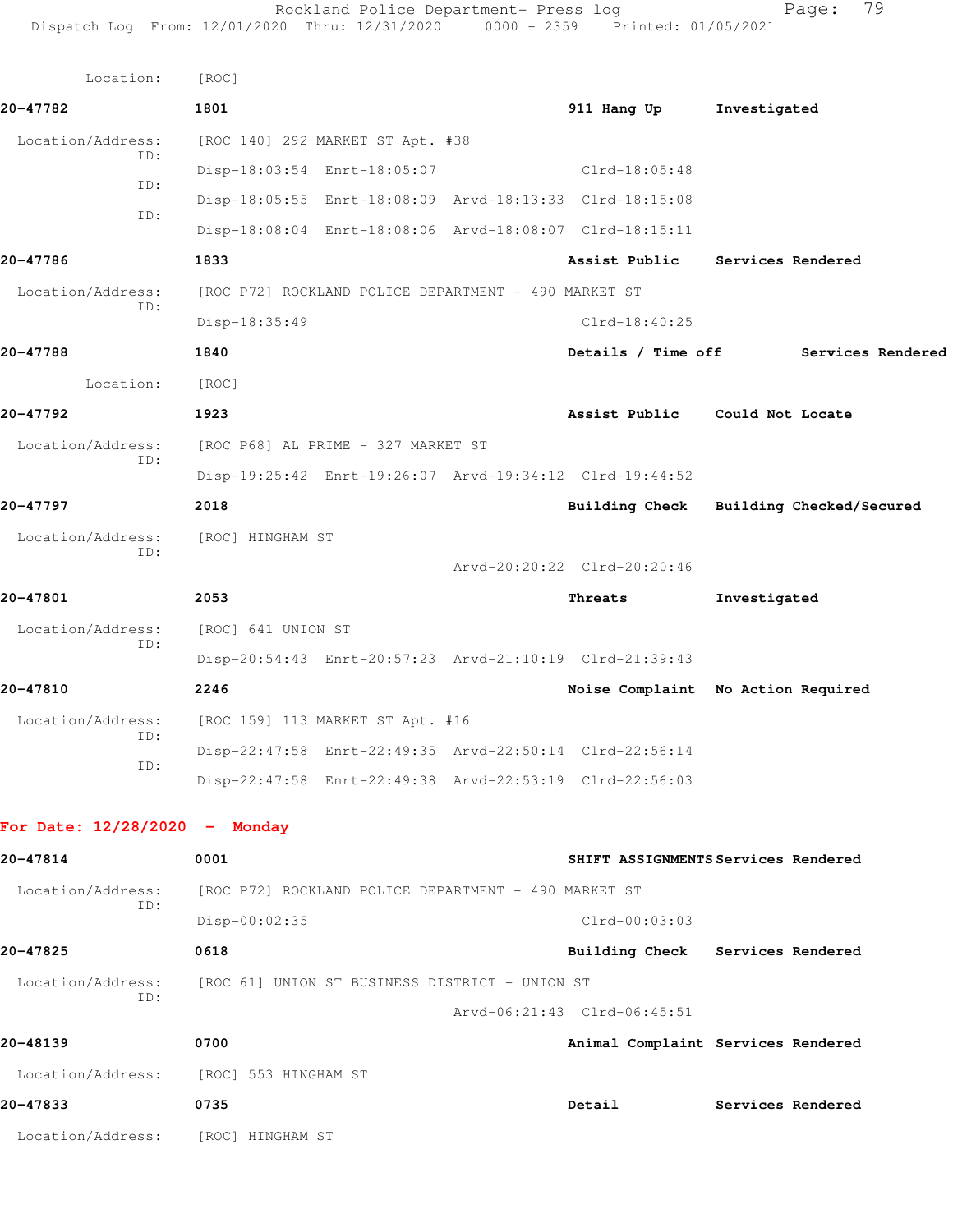Rockland Police Department- Press log Fage: 80 Dispatch Log From: 12/01/2020 Thru: 12/31/2020 0000 - 2359 Printed: 01/05/2021

**20-47834 0800 General Info Services Rendered** Location/Address: [ROC P72] ROCKLAND POLICE DEPARTMENT - 490 MARKET ST ID: Disp-08:10:55 Enrt-08:11:02 Arvd-08:11:05 Clrd-08:11:10 **20-47835 0849 Building Check Services Rendered** Location/Address: [ROC] HINGHAM ST ID: Disp-08:51:46 Enrt-08:51:59 Arvd-08:52:02 Clrd-08:52:05 **20-47842 1005 Motor Vehicle Stop Citation/Warning Issued**  Location/Address: [ROC] 279 UNION ST @ 12 CHURCH ST ID: Arvd-10:05:00 Clrd-10:19:00 **20-47870 1030 Animal Complaint Services Rendered** Location/Address: [ROC 206] 51 MAPLE ST **20-47848 1107 TIME OFF No Action Required** Location/Address: [ROC P72] ROCKLAND POLICE DEPARTMENT - 490 MARKET ST ID: Arvd-11:07:02 Clrd-11:08:34 **20-47851 1125 General Info Services Rendered** Location/Address: [ROC] 47 PAYSON AVE **20-47854 1136 Animal Complaint Gone on arrival** Location/Address: [ROC] 130 SUMMIT ST @ 660 LIBERTY ST ID: Arvd-11:36:00 Clrd-11:42:51 **20-47872 1215 Animal Complaint Services Rendered** Location/Address: [ROC] LIGHTHOUSE ELECTRIC - 59 NORTH AVE **20-47879 1416 General Info Services Rendered** Location/Address: [ROC P72] ROCKLAND POLICE DEPARTMENT - 490 MARKET ST **20-47882 1419 General Info Services Rendered** Location/Address: [ROC] 72 NORMAN ST **20-47885 1448 Motor Vehicle Stop Verbal Warning** Location/Address: [ROC] 158 MARKET ST @ 5 UNION ST ID: Arvd-14:48:00 Clrd-14:51:29 **20-47886 1459 Motor Vehicle Stop Verbal Warning** Location/Address: [ROC] 754 UNION ST @ 9 SALEM ST ID: Arvd-14:59:00 Clrd-15:01:55 **20-47891 1600 General Info Services Rendered** Location/Address: [ROC P72] ROCKLAND POLICE DEPARTMENT - 490 MARKET ST ID: Disp-16:01:26 Enrt-16:01:36 Arvd-16:01:41 Clrd-16:01:45 **20-47918 1630 Building Check Appears Secure**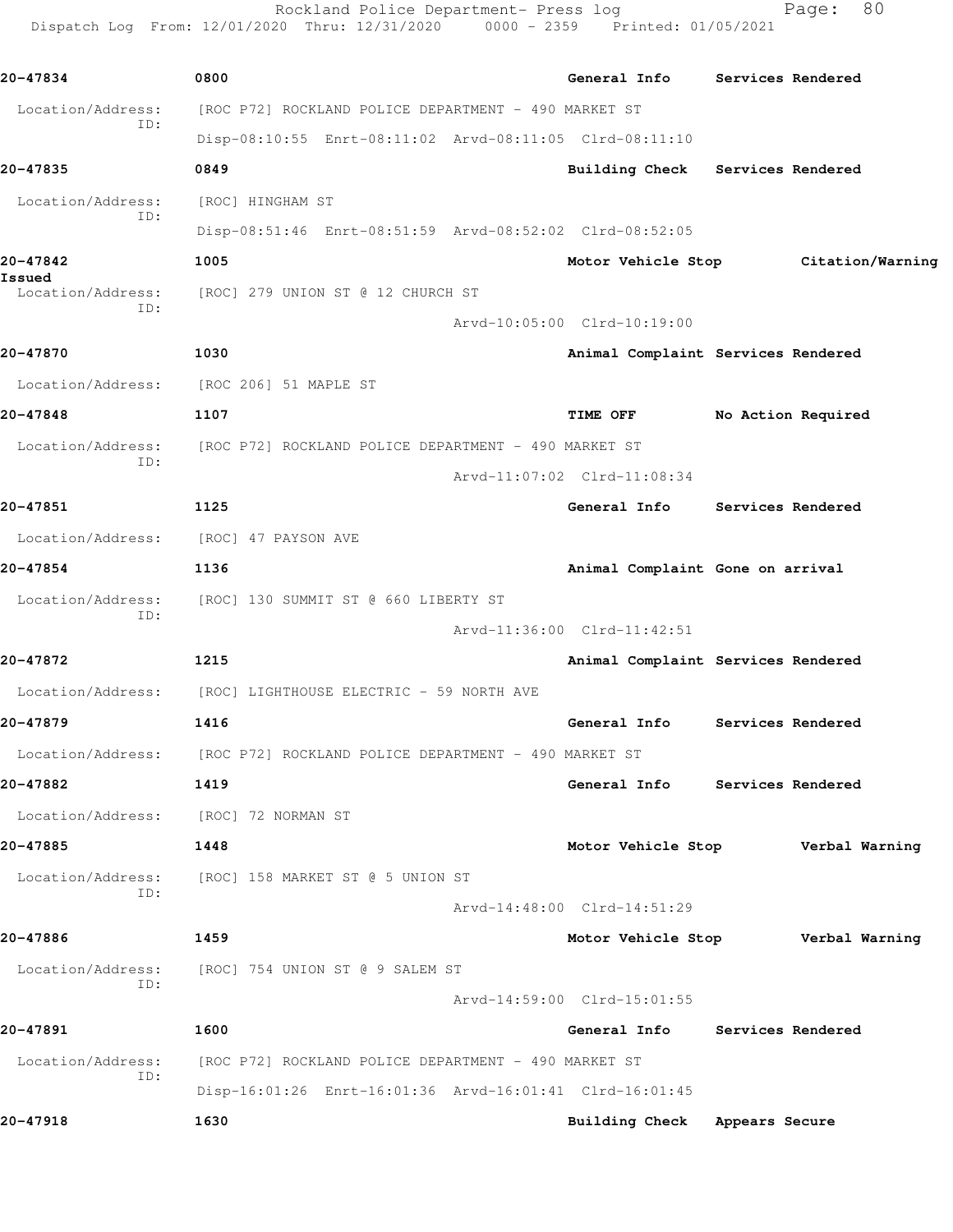|                                 | Rockland Police Department- Press log<br>Dispatch Log From: 12/01/2020 Thru: 12/31/2020 0000 - 2359 Printed: 01/05/2021                                             |                                           | 81<br>Page:       |
|---------------------------------|---------------------------------------------------------------------------------------------------------------------------------------------------------------------|-------------------------------------------|-------------------|
| Location/Address:<br>ID:        | [ROC] HINGHAM ST                                                                                                                                                    |                                           |                   |
|                                 |                                                                                                                                                                     | Arvd-19:54:38 Clrd-19:55:18               |                   |
| 20-47895                        | 1636                                                                                                                                                                | Noise Complaint Services Rendered         |                   |
| Location/Address:               | [ROC] 135 GROVE ST Apt. #128                                                                                                                                        |                                           |                   |
| ID:                             | Disp-16:39:55 Enrt-16:40:05 Arvd-16:42:17 Clrd-16:57:58                                                                                                             |                                           |                   |
| ID:                             | Disp-16:40:01 Enrt-16:40:08 Arvd-16:43:02 Clrd-16:58:00                                                                                                             |                                           |                   |
| 20-47898                        | 1653                                                                                                                                                                | Emergency Medical Transported to Hospital |                   |
| Location/Address:<br>Fire Unit: | [ROC] 177 MARTHA DR Apt. #A<br>ROCKEN3-Pumper-Rockland Engine 3<br>Disp-16:55:16 Enrt-16:55:29 Arvd-17:01:34 Clrd-17:21:45<br>InQrtsUnavl-17:26:53 InSrvce-17:26:56 |                                           |                   |
| Fire Unit:                      | ROCKC1-Staff-Rockland Fire Chief<br>Disp-16:55:16 Enrt-16:55:27 Arvd-16:55:34 Clrd-17:31:13<br>InQrtsUnavl-18:01:41 InSrvce-18:01:44                                |                                           |                   |
| EMS Unit:<br>ID:                | ROCKAM1-Rockland A1<br>Disp-16:55:16 Enrt-16:55:25 Arvd-17:01:01 Clrd-17:18:54<br>Hosp-17:30:14 ClrHosp-18:24:23 InQrtsUnavl-18:29:21 InSrvce-18:29:24              |                                           |                   |
| Fire Unit:                      | Disp-16:58:17 Enrt-16:58:48<br>ROCKC2-Staff-Rockland Fire Deputy                                                                                                    | $Clrd-17:00:34$                           |                   |
|                                 | Disp-16:58:40 Enrt-16:58:44 Arvd-17:01:07 Clrd-17:04:38<br>InQrtsUnavl-17:04:41 InSrvce-17:04:41                                                                    |                                           |                   |
| Fire Unit:                      | ROCKC3-Staff-Rockland Fire Day Officer                                                                                                                              | Arvd-17:04:32 Clrd-17:31:16               |                   |
|                                 | $InQrtsUnav1-18:01:35$ $InSrvce-18:01:38$                                                                                                                           |                                           |                   |
| 20-47904                        | 1727                                                                                                                                                                | Details / Time off                        | Services Rendered |
| Location:                       | [ROC]                                                                                                                                                               |                                           |                   |
| 20-47905                        | 1730                                                                                                                                                                | Animal Complaint Services Rendered        |                   |
| Location/Address:               | [ROC] STANTON ST                                                                                                                                                    |                                           |                   |
| 20-47910                        | 1757                                                                                                                                                                | Health & Welfare Check                    | Sent On Way       |
| Location/Address:               | [ROC] 310 SPRING ST                                                                                                                                                 |                                           |                   |
| ID:                             | Disp-18:02:18 Enrt-18:03:57 Arvd-18:05:20 Clrd-18:17:24                                                                                                             |                                           |                   |
| 20-47916                        | 1913                                                                                                                                                                | Motor Vehicle Complaint                   | Citation/Warning  |
| Issued<br>Location/Address:     | [ROC] UNION ST                                                                                                                                                      |                                           |                   |
| ID:                             | Disp-19:17:59 Enrt-19:18:06 Arvd-19:19:12 Clrd-19:46:47                                                                                                             |                                           |                   |
| ID:<br>Refer To Summons:        | Disp-19:19:47<br>20ROC-47916-AR                                                                                                                                     | Arvd-19:19:50 Clrd-19:45:38               |                   |
| Age:<br>Charges:                | Juvenile Arrest<br>17<br>MARKED LANES VIOLATION<br>UNLICENSED OPERATION OF MV                                                                                       |                                           |                   |
| 20-47925                        | 2047                                                                                                                                                                | Building Check Appears Secure             |                   |
| Location/Address:<br>ID:        | [ROC] HINGHAM ST                                                                                                                                                    |                                           |                   |
|                                 |                                                                                                                                                                     | Arvd-20:48:01 Clrd-20:48:16               |                   |
| 20-47926                        | 2102                                                                                                                                                                | General Info                              | Services Rendered |
| Location/Address:<br>ID:        | [ROC 140] 292 MARKET ST Apt. #25                                                                                                                                    |                                           |                   |
|                                 | Disp-21:08:53 Enrt-21:09:01 Arvd-21:09:04 Clrd-21:11:29                                                                                                             |                                           |                   |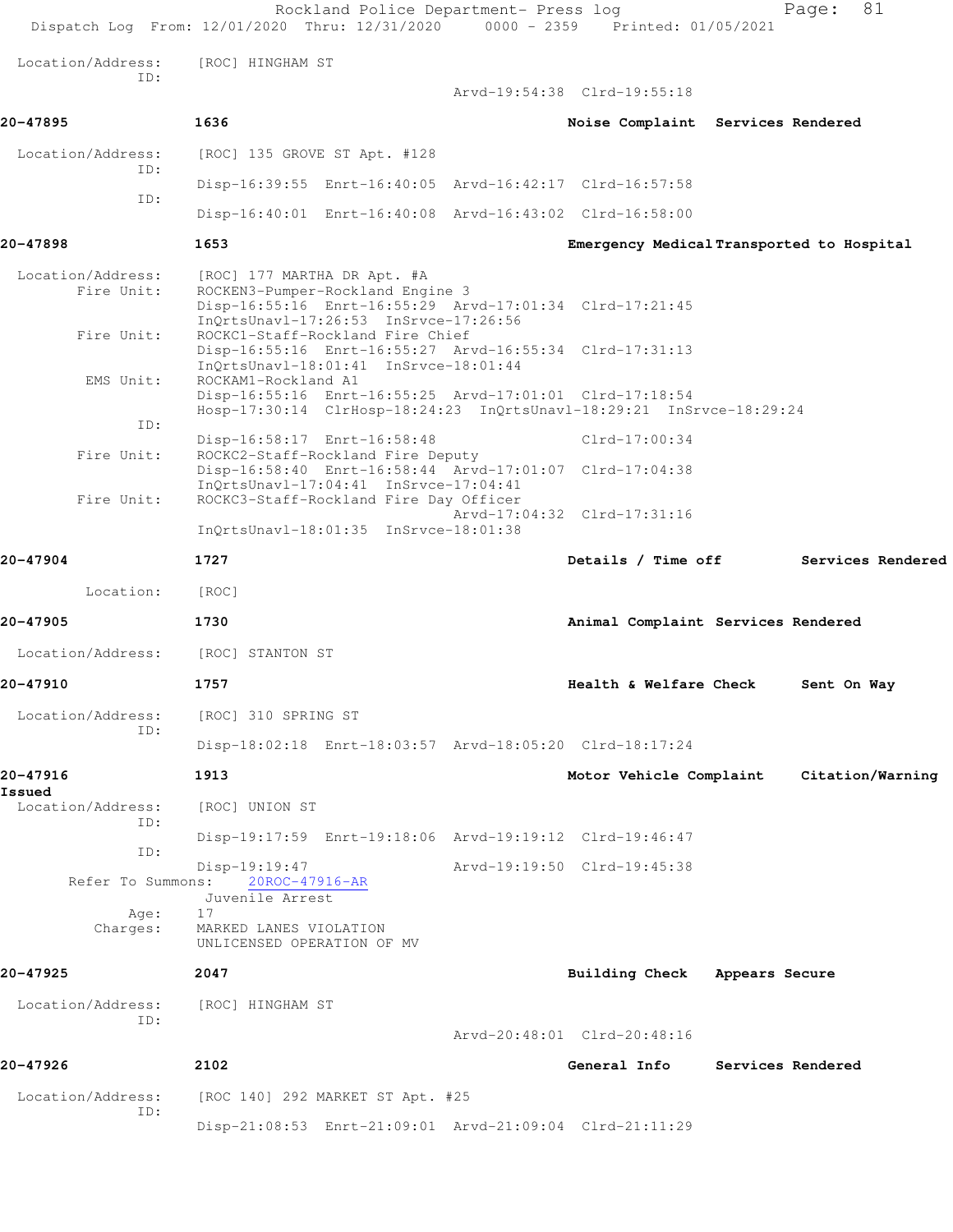|                                  | Rockland Police Department- Press log<br>Dispatch Log From: 12/01/2020 Thru: 12/31/2020 0000 - 2359 Printed: 01/05/2021 |                              | 82<br>Page:                             |
|----------------------------------|-------------------------------------------------------------------------------------------------------------------------|------------------------------|-----------------------------------------|
| TD:                              | Disp-21:11:52 Enrt-21:11:57 Arvd-21:12:01 Clrd-21:12:06                                                                 |                              |                                         |
| 20-47927                         | 2115                                                                                                                    |                              | Motor Vehicle Complaint Gone on arrival |
| Location/Address:                | [ROC] 40 BEECH ST @ 329 SUMMER ST                                                                                       |                              |                                         |
| ID:                              | Disp-21:18:08 Enrt-21:18:13                                                                                             | Clrd-21:25:29                |                                         |
| 20-47929                         | 2132                                                                                                                    |                              | Assist Other Agency Services Rendered   |
| Location/Address:                | [ROC] HINGHAM ST                                                                                                        |                              |                                         |
| ID:                              | Disp-21:33:04 Enrt-21:33:13 Arvd-21:38:21 Clrd-22:10:31                                                                 |                              |                                         |
| ID:                              | $Disp-21:33:04$                                                                                                         | Arvd-21:36:58 Clrd-22:10:37  |                                         |
| ID:                              | $Disp-21:37:05$                                                                                                         | Arvd-21:37:09 Clrd-22:10:28  |                                         |
| 20-47934                         | 2217                                                                                                                    |                              | General Info Services Rendered          |
|                                  | Location/Address: [ROC P72] ROCKLAND POLICE DEPARTMENT - 490 MARKET ST                                                  |                              |                                         |
| For Date: $12/29/2020 -$ Tuesday |                                                                                                                         |                              |                                         |
| 20-47939                         | 0000                                                                                                                    | SHIFT ASSIGNMENTSNo Service  |                                         |
| Location/Address:                | [ROC P72] ROCKLAND POLICE DEPARTMENT - 490 MARKET ST                                                                    |                              |                                         |
| ID:                              |                                                                                                                         | Arvd-00:00:00 Clrd-00:06:53  |                                         |
| 20-47941                         | 0033                                                                                                                    |                              | Details / Time off No Service           |
| Location:                        | [ROC]                                                                                                                   |                              |                                         |
| 20-47954                         | 0420                                                                                                                    |                              | Noise Complaint Services Rendered       |
| Location/Address:                | [ROC] 4 HICKORY CIR                                                                                                     |                              |                                         |
| ID:                              | Disp-04:20:54 Enrt-04:22:09 Arvd-04:28:49 Clrd-04:32:00                                                                 |                              |                                         |
| 20-47956                         | 0600                                                                                                                    | <b>Building Check</b>        | Building Checked/Secured                |
| Location/Address:<br>ID:         | [ROC 61] UNION ST BUSINESS DISTRICT - UNION ST                                                                          |                              |                                         |
| ID:                              |                                                                                                                         | Arvd-06:01:33 Clrd-06:27:03  |                                         |
|                                  | Disp-06:26:21                                                                                                           | $Clrd-06:26:26$              |                                         |
| 20-47963                         | 0737                                                                                                                    | 911 Accidental               | Investigated                            |
| Location/Address:<br>ID:         | [ROC] 51 MAPLE ST Apt. #247                                                                                             |                              |                                         |
|                                  | Disp-07:40:26 Enrt-07:40:34 Arvd-07:44:15 Clrd-07:53:02                                                                 |                              |                                         |
| 20-47967<br>Services Rendered    | 0800                                                                                                                    | SHIFT ASSIGNMENTS 8AM TO 4PM |                                         |
| Location/Address:                | [ROC P72] ROCKLAND POLICE DEPARTMENT - 490 MARKET ST                                                                    |                              |                                         |
| 20-47969                         | 0845                                                                                                                    | COMP TIME OFF                | No Action Required                      |
| Location/Address:                | [ROC P72] ROCKLAND POLICE DEPARTMENT - 490 MARKET ST                                                                    |                              |                                         |
| ID:                              | Disp-08:50:41                                                                                                           | $Clrd-09:05:03$              |                                         |
| 20-48136                         | 0900                                                                                                                    |                              | Animal Complaint Services Rendered      |
| Location/Address:                | [ROC] 22 REED ST                                                                                                        |                              |                                         |
| 20-47974                         | 0913                                                                                                                    | COMP TIME OFF                | No Action Required                      |
|                                  |                                                                                                                         |                              |                                         |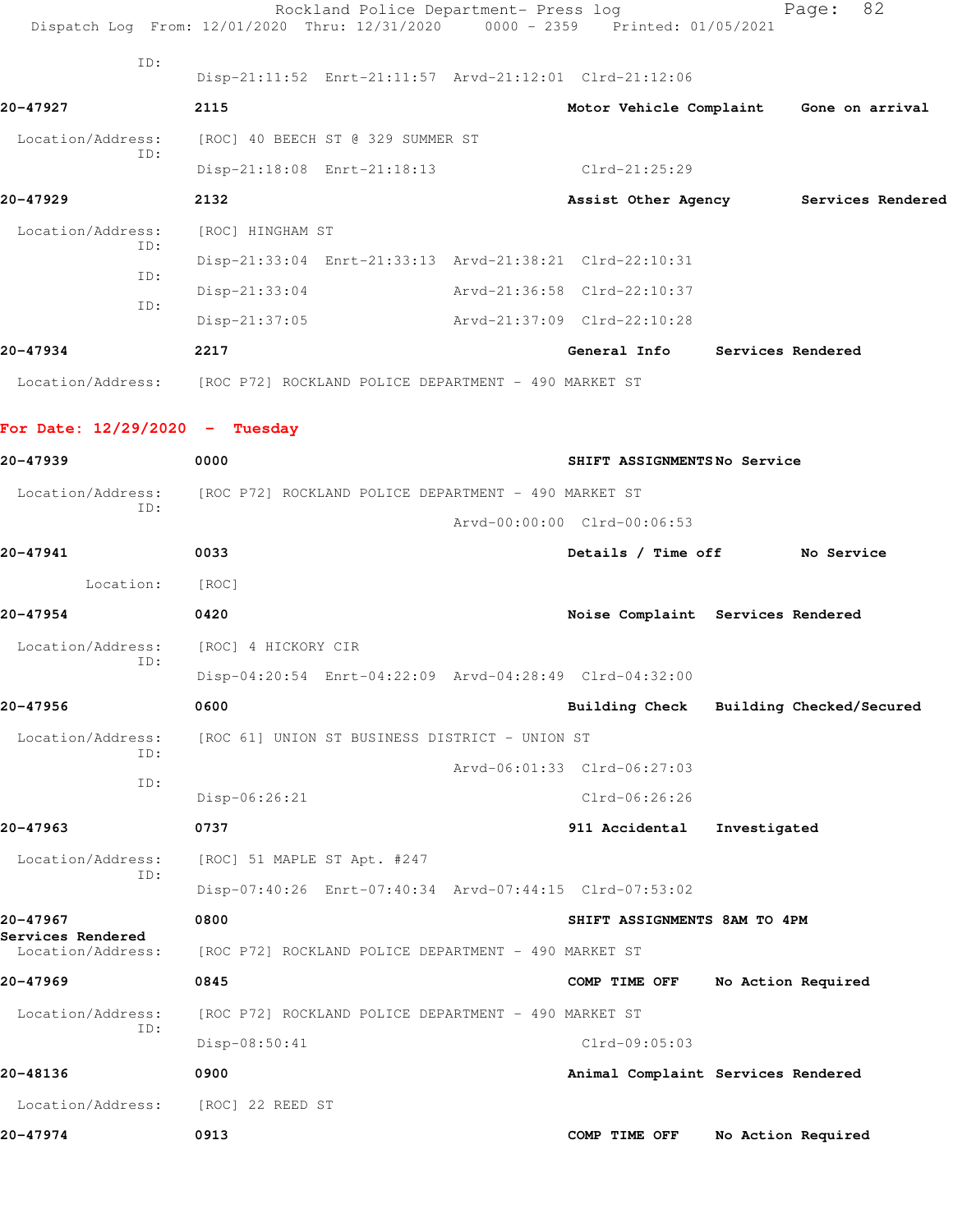|                                 | Rockland Police Department- Press log<br>Dispatch Log From: 12/01/2020 Thru: 12/31/2020<br>$0000 - 2359$                                                                         | Printed: 01/05/2021         |                          | 83<br>Page:       |
|---------------------------------|----------------------------------------------------------------------------------------------------------------------------------------------------------------------------------|-----------------------------|--------------------------|-------------------|
| Location/Address:               | [ROC P72] ROCKLAND POLICE DEPARTMENT - 490 MARKET ST                                                                                                                             |                             |                          |                   |
| ID:                             | Disp-09:15:26                                                                                                                                                                    | $Clrd-09:18:32$             |                          |                   |
| 20-47978                        | 0941                                                                                                                                                                             | Neighbor Disturbance        |                          | Investigated      |
| Location/Address:               | [ROC 338] 111 MARKET ST Apt. #16                                                                                                                                                 |                             |                          |                   |
| ID:                             | Disp-09:48:37 Enrt-09:50:06 Arvd-09:51:25 Clrd-10:02:16                                                                                                                          |                             |                          |                   |
| 20-47992                        | 1134                                                                                                                                                                             | Health & Welfare Check      |                          | Investigated      |
| Location/Address:               | [ROC] 118 DIVISION ST                                                                                                                                                            |                             |                          |                   |
| ID:                             | $Disp-11:54:44$                                                                                                                                                                  | $Clrd-11:54:50$             |                          |                   |
| 20-47996                        | 1225                                                                                                                                                                             | COMP TIME OFF               | No Action Required       |                   |
| Location/Address:<br>ID:        | [ROC P72] ROCKLAND POLICE DEPARTMENT - 490 MARKET ST                                                                                                                             |                             |                          |                   |
|                                 | Disp-12:33:21                                                                                                                                                                    | $Clrd-13:32:23$             |                          |                   |
| 20-48000                        | 1306                                                                                                                                                                             | General Info                | No Action Required       |                   |
| Location/Address:<br>ID:        | [ROC P72] ROCKLAND POLICE DEPARTMENT - 490 MARKET ST                                                                                                                             |                             |                          |                   |
|                                 | Disp-13:07:58 Enrt-13:31:50 Arvd-15:29:15 Clrd-16:03:26                                                                                                                          |                             |                          |                   |
| 20-48004                        | 1329                                                                                                                                                                             | Health & Welfare Check      |                          | Cancelled Enroute |
| Location/Address:<br>ID:        | [ROC] 133 LEVIN RD                                                                                                                                                               |                             |                          |                   |
|                                 | Disp-13:32:36 Enrt-13:32:48                                                                                                                                                      | Clrd-13:39:01               |                          |                   |
| 20-48012                        | 1411                                                                                                                                                                             | MVA Property Damage Only    |                          | Report Follows    |
| Location/Address:<br>Fire Unit: | [ROC] 246 EAST WATER ST @ 130 LIBERTY ST<br>ROCKEN1-Pumper-Rockland Engine 1<br>Disp-14:12:39 Enrt-14:14:00 Arvd-14:14:02 Clrd-14:20:50<br>InOrtsUnavl-14:20:50 InSrvce-14:20:50 |                             |                          |                   |
| ID:                             | Disp-14:12:46 Enrt-14:12:48 Arvd-14:17:47 Clrd-14:41:47                                                                                                                          |                             |                          |                   |
| ID:                             | Disp-14:13:20 Enrt-14:13:24 Arvd-14:17:47 Clrd-14:42:05                                                                                                                          |                             |                          |                   |
| Fire Unit:                      | ROCKEN1-Pumper-Rockland Engine 1<br>$Disp-14:21:14$<br>$InQrtsUnav1-14:21:47$ $InSrvce-14:21:47$                                                                                 | Arvd-14:21:20 Clrd-14:21:46 |                          |                   |
| 20-48019                        | 1440                                                                                                                                                                             | 911 Accidental              | Investigated             |                   |
| Location/Address:<br>ID:        | [ROC] 100 WEYMOUTH ST                                                                                                                                                            |                             |                          |                   |
| ID:                             | Disp-14:41:11 Enrt-14:41:15                                                                                                                                                      | $Clrd-14:42:03$             |                          |                   |
|                                 | Disp-14:41:56 Enrt-14:41:59 Arvd-14:48:55 Clrd-14:52:37                                                                                                                          |                             |                          |                   |
| 20-48020                        | 1442                                                                                                                                                                             | Assist Public               | <b>Services Rendered</b> |                   |
| Location/Address:<br>ID:        | [ROC 73] ROCKLAND TOWN HALL - 242 UNION ST                                                                                                                                       |                             |                          |                   |
|                                 | Disp-14:44:25 Enrt-14:45:31 Arvd-14:46:54 Clrd-14:47:56                                                                                                                          |                             |                          |                   |
| 20-48028                        | 1600                                                                                                                                                                             | SHIFT ASSIGNMENTSNo Service |                          |                   |
| Location/Address:               | [ROC P72] ROCKLAND POLICE DEPARTMENT - 490 MARKET ST                                                                                                                             |                             |                          |                   |
| 20-48030<br>Issued              | 1613                                                                                                                                                                             | Motor Vehicle Stop          |                          | Citation/Warning  |
| Location/Address:<br>ID:        | [ROC P72] ROCKLAND POLICE DEPARTMENT - 490 MARKET ST                                                                                                                             |                             |                          |                   |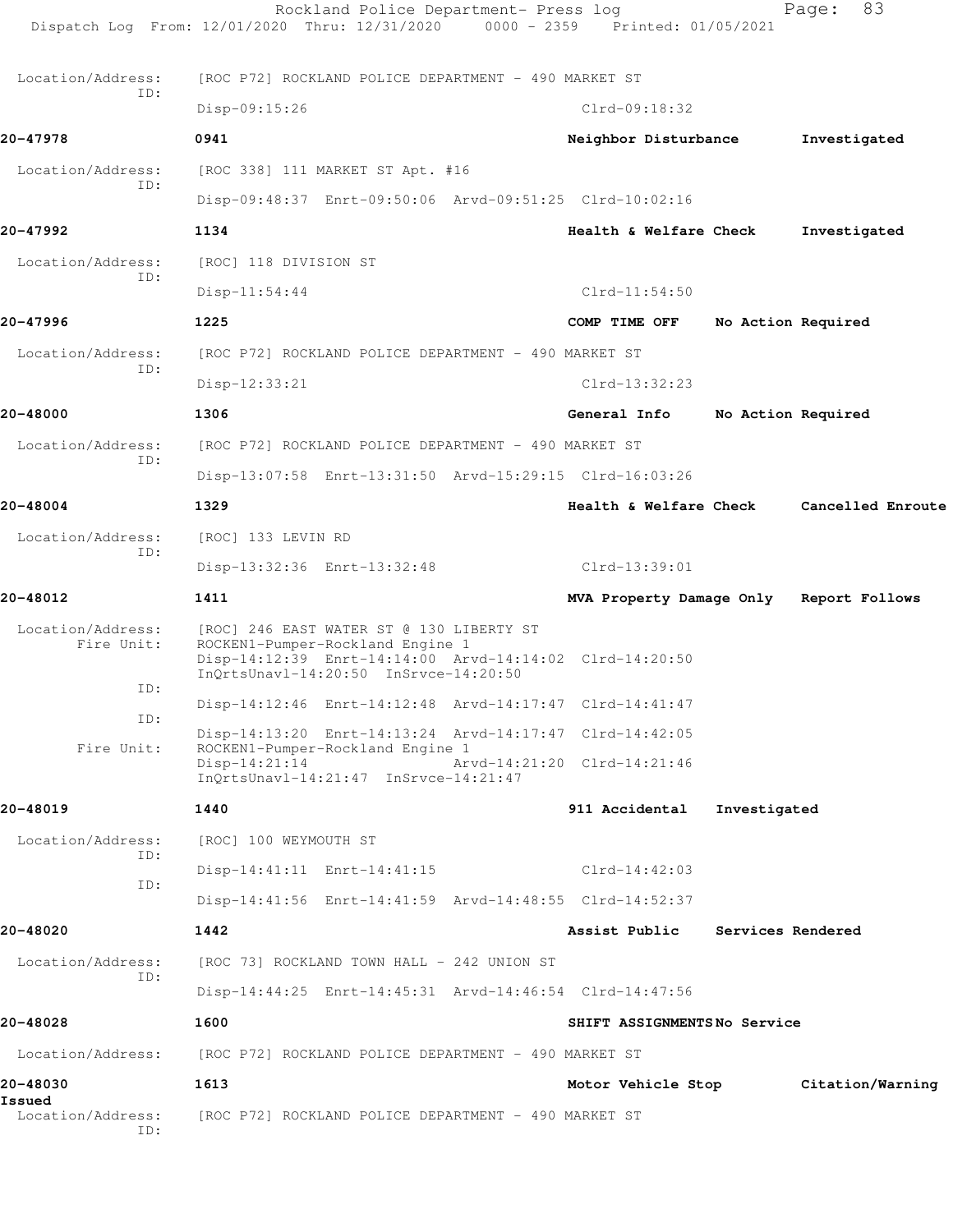|                                    | Rockland Police Department- Press log<br>Dispatch Log From: 12/01/2020 Thru: 12/31/2020 0000 - 2359 Printed: 01/05/2021 |                               | 84<br>Page:                                |
|------------------------------------|-------------------------------------------------------------------------------------------------------------------------|-------------------------------|--------------------------------------------|
|                                    | Disp-16:14:16 Enrt-16:14:29 Arvd-16:14:31 Clrd-19:31:43                                                                 |                               |                                            |
| 20-48034                           | 1710                                                                                                                    |                               | Suspicious Activity 6one on arrival        |
| Location/Address:                  | [ROC] BILL DELAHUNT PKWY                                                                                                |                               |                                            |
| ID:                                | $Disp-17:11:45$                                                                                                         | Arvd-17:11:55 Clrd-17:18:06   |                                            |
| 20-48039                           | 1808                                                                                                                    | Vandalism                     | Services Rendered                          |
| Location/Address:                  | [ROC P99] RICHDALES (TEDESCHI'S) - 268 UNION ST                                                                         |                               |                                            |
| TD:                                | Disp-18:13:02 Enrt-18:13:06 Arvd-18:14:16 Clrd-18:30:53                                                                 |                               |                                            |
| 20-48041                           | 1828                                                                                                                    | Larceny                       | Investigated                               |
| Location/Address:                  | [ROC] 730 LIBERTY ST                                                                                                    |                               |                                            |
| ID:                                | Disp-18:31:15                                                                                                           | $Clrd-18:59:12$               |                                            |
| 20-48052                           | 1953                                                                                                                    |                               | Building Check Building Checked/Secured    |
|                                    | Location/Address: [ROC P45] COMFORT INN - 850 HINGHAM ST                                                                |                               |                                            |
| 20-48053                           | 1955                                                                                                                    |                               | Building Check Building Checked/Secured    |
| Location/Address:                  | [ROC P45] COMFORT INN - 850 HINGHAM ST Apt. #1                                                                          |                               |                                            |
| 20-48061                           | 2059                                                                                                                    | Health & Welfare Check        | Services Rendered                          |
| Location/Address:                  | [ROC] 118 DIVISION ST                                                                                                   |                               |                                            |
| ID:                                | $Disp-21:24:52$                                                                                                         | $Clrd-21:25:50$               |                                            |
| 20-48062                           | 2126                                                                                                                    |                               | Larceny / Forgery/ Fraud Services Rendered |
| Location/Address:                  | [ROC] 34 DEERING SQ                                                                                                     |                               |                                            |
| ID:                                | Disp-21:33:16                                                                                                           | $Clrd-21:33:32$               |                                            |
| 20-48065                           | 2210                                                                                                                    |                               | Noise Complaint Services Rendered          |
| Location/Address:                  | [ROC 256] 838 UNION STREET - 838 UNION ST Apt. #3                                                                       |                               |                                            |
| ID:                                | Disp-22:13:26 Enrt-22:13:40 Arvd-22:15:25 Clrd-22:21:50                                                                 |                               |                                            |
| ID:                                | Disp-22:13:26 Enrt-22:13:34 Arvd-22:15:29 Clrd-22:21:52                                                                 |                               |                                            |
| ID:                                |                                                                                                                         | Arvd-22:19:52 Clrd-22:22:01   |                                            |
| 20-48071                           | 2314                                                                                                                    | Detail                        | Services Rendered                          |
| Location/Address:                  | [ROC P47] BEST WESTERN - 909 HINGHAM ST                                                                                 |                               |                                            |
| For Date: $12/30/2020 -$ Wednesday |                                                                                                                         |                               |                                            |
| 20-48073                           | 0001                                                                                                                    |                               | SHIFT ASSIGNMENTS Services Not Required    |
|                                    | Location/Address: [ROC P72] ROCKLAND POLICE DEPARTMENT - 490 MARKET ST                                                  |                               |                                            |
| 20-48083                           | 0222                                                                                                                    | <b>Building Check</b>         | Investigated                               |
| Location/Address:                  | [ROC] MARTHA DR                                                                                                         |                               |                                            |
| ID:                                |                                                                                                                         | Arvd-02:22:39 Clrd-02:22:52   |                                            |
| 20-48089                           | 0540                                                                                                                    | Building Check Appears Secure |                                            |
| Location/Address:<br>ID:           | [ROC 61] UNION ST BUSINESS DISTRICT - UNION ST                                                                          |                               |                                            |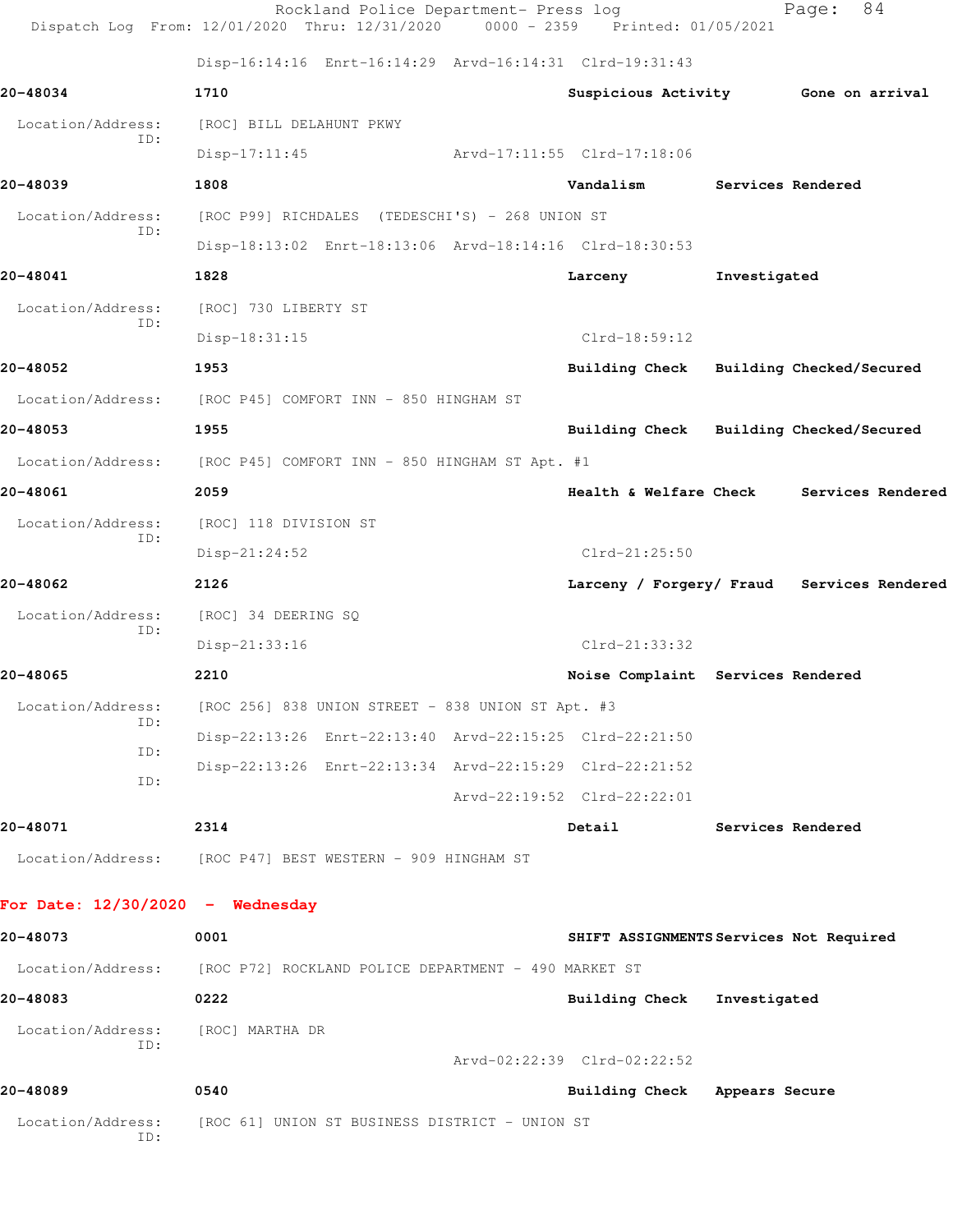Rockland Police Department- Press log Fage: 85 Dispatch Log From: 12/01/2020 Thru: 12/31/2020 0000 - 2359 Printed: 01/05/2021

Arvd-05:41:17 Clrd-06:04:49

**20-48093 0716 Motor Vehicle Stop Verbal Warning** Location/Address: [ROC] CONCORD ST ID: Arvd-07:16:00 Clrd-07:19:39 **20-48094 0733 Vehicle Maintenance Services Not Required**  Location/Address: [ROC P72] ROCKLAND POLICE DEPARTMENT - 490 MARKET ST ID: Disp-07:35:38 Clrd-07:36:11 **20-48097 0800 SHIFT ASSIGNMENTS 8AM TO 4PM Services Rendered**  Location/Address: [ROC P72] ROCKLAND POLICE DEPARTMENT - 490 MARKET ST **20-48109 0957 Harassment Services Rendered** Location/Address: [ROC 598] 214 MARTHA DR Apt. #F ID: Disp-09:59:12 Enrt-10:00:37 Arvd-10:09:04 Clrd-10:16:20 ID: Disp-10:03:22 Enrt-10:03:25 Arvd-10:09:01 Clrd-10:16:23 **20-48115 1056 Detail Services Rendered** Location/Address: [ROC P72] ROCKLAND POLICE DEPARTMENT - 490 MARKET ST **20-48119 1146 Lost/Found Property Services Rendered** Location/Address: [ROC P72] ROCKLAND POLICE DEPARTMENT - 490 MARKET ST **20-48122 1209 Health & Welfare Check Services Rendered** Location/Address: [ROC] 118 DIVISION ST ID: Disp-12:12:19 Enrt-12:12:25 Arvd-12:33:24 Clrd-13:08:06 **20-48124 1232 Animal Complaint Services Rendered** Location/Address: [ROC] 94 CONCORD ST ID: Arvd-12:32:00 Clrd-12:36:31 **20-48126 1300 COMP TIME OFF No Service** Location/Address: [ROC P72] ROCKLAND POLICE DEPARTMENT - 490 MARKET ST ID: Disp-13:02:34 Clrd-13:07:08 **20-48127 1303 PERSONAL DAY OFF No Service** Location/Address: [ROC P72] ROCKLAND POLICE DEPARTMENT - 490 MARKET ST ID: Disp-13:10:48 Clrd-13:21:50 **20-48137 1410 COMP TIME OFF No Service** Location/Address: [ROC P72] ROCKLAND POLICE DEPARTMENT - 490 MARKET ST ID: Disp-14:12:36 Clrd-14:13:42 **20-48142 1444 Animal Complaint Services Rendered** Location/Address: [ROC] 43 WINTER CIR ID: Arvd-14:44:00 Clrd-14:47:23 **20-48148 1554 SHIFT ASSIGNMENTS Services Rendered**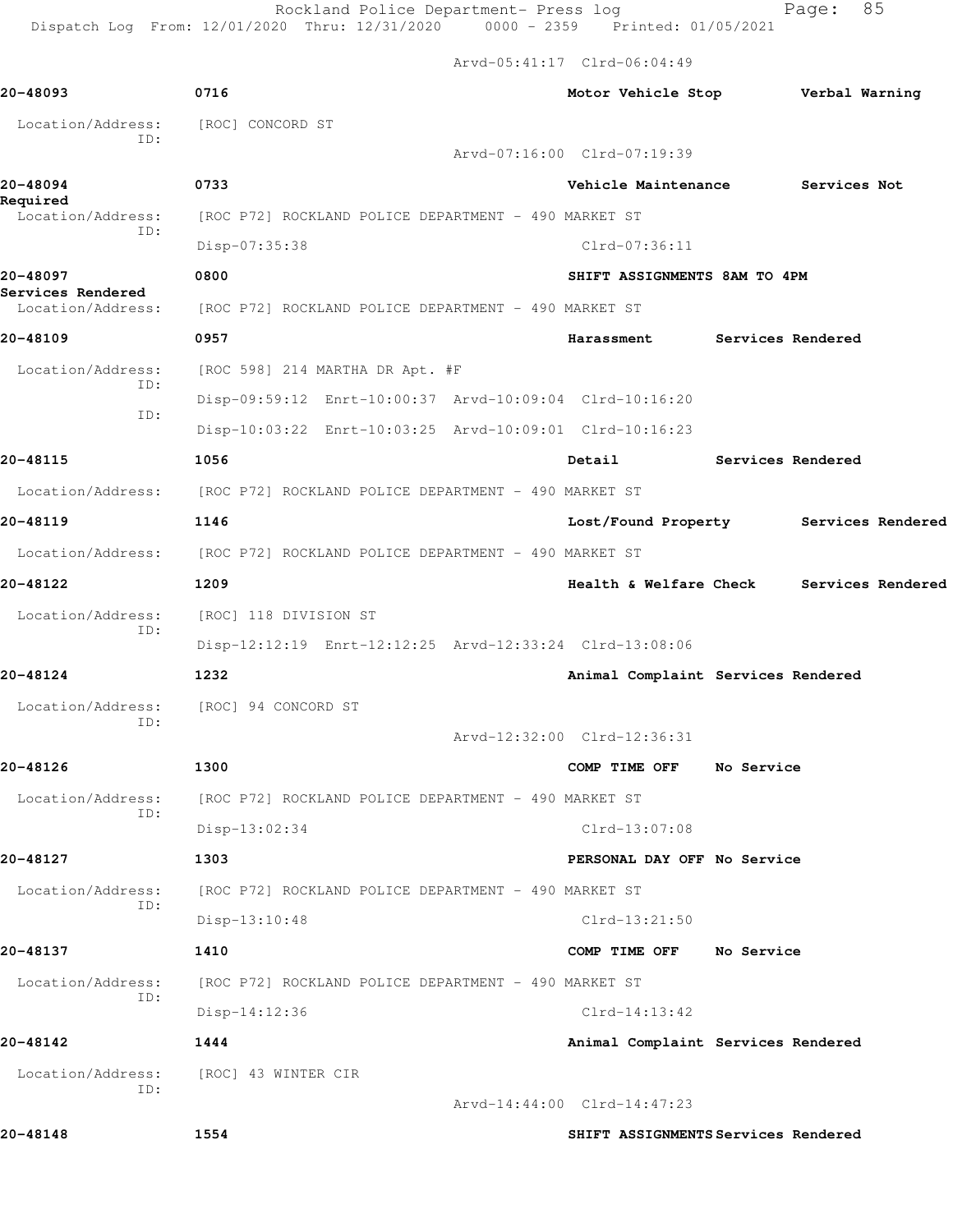| Dispatch Log From: 12/01/2020 Thru: 12/31/2020 0000 - 2359 Printed: 01/05/2021 |                                                                                                                                                                                                                                                                                                                                                                                                                             | Rockland Police Department- Press log |                                                         |                          | 86<br>Page:      |  |
|--------------------------------------------------------------------------------|-----------------------------------------------------------------------------------------------------------------------------------------------------------------------------------------------------------------------------------------------------------------------------------------------------------------------------------------------------------------------------------------------------------------------------|---------------------------------------|---------------------------------------------------------|--------------------------|------------------|--|
| Location/Address: [ROC P72] ROCKLAND POLICE DEPARTMENT - 490 MARKET ST         |                                                                                                                                                                                                                                                                                                                                                                                                                             |                                       |                                                         |                          |                  |  |
| 20-48152                                                                       | 1608                                                                                                                                                                                                                                                                                                                                                                                                                        |                                       | Traffic Enforcement                                     |                          | Gone on arrival  |  |
| Location:                                                                      | [ROC] TOWN WIDE                                                                                                                                                                                                                                                                                                                                                                                                             |                                       |                                                         |                          |                  |  |
| ID:                                                                            |                                                                                                                                                                                                                                                                                                                                                                                                                             |                                       | Disp-16:12:58 Enrt-16:13:04 Arvd-16:13:06 Clrd-18:14:18 |                          |                  |  |
| ID:                                                                            |                                                                                                                                                                                                                                                                                                                                                                                                                             |                                       | Disp-18:14:42 Enrt-18:14:45 Arvd-18:14:48 Clrd-19:42:43 |                          |                  |  |
| 20-48154                                                                       | 1629                                                                                                                                                                                                                                                                                                                                                                                                                        |                                       | WATER MAIN BREAK Provided Assistance                    |                          |                  |  |
| Location/Address:                                                              | [ROC] 131 PLAIN ST @ 135 GROVE ST                                                                                                                                                                                                                                                                                                                                                                                           |                                       |                                                         |                          |                  |  |
| ID:                                                                            |                                                                                                                                                                                                                                                                                                                                                                                                                             |                                       | Disp-16:31:46 Enrt-16:34:40 Arvd-16:35:16 Clrd-17:53:26 |                          |                  |  |
| ID:                                                                            |                                                                                                                                                                                                                                                                                                                                                                                                                             |                                       | Disp-16:34:33 Enrt-16:34:37 Arvd-16:34:39 Clrd-17:50:26 |                          |                  |  |
| 20-48159                                                                       | 1803                                                                                                                                                                                                                                                                                                                                                                                                                        |                                       | Suspicious Activity Services Rendered                   |                          |                  |  |
| Location/Address:                                                              | [ROC] 83 EAST WATER ST                                                                                                                                                                                                                                                                                                                                                                                                      |                                       |                                                         |                          |                  |  |
| ID:                                                                            |                                                                                                                                                                                                                                                                                                                                                                                                                             |                                       | Disp-18:05:08 Enrt-18:05:13 Arvd-18:08:29 Clrd-18:14:51 |                          |                  |  |
| ID:                                                                            |                                                                                                                                                                                                                                                                                                                                                                                                                             |                                       | Disp-18:06:28 Enrt-18:06:32 Arvd-18:14:13 Clrd-18:14:51 |                          |                  |  |
| 20-48163                                                                       | 1854                                                                                                                                                                                                                                                                                                                                                                                                                        |                                       | Time off                                                | <b>Services Rendered</b> |                  |  |
| Location:                                                                      | [ROC]                                                                                                                                                                                                                                                                                                                                                                                                                       |                                       |                                                         |                          |                  |  |
| 20-48164                                                                       | 1943                                                                                                                                                                                                                                                                                                                                                                                                                        |                                       | Traffic Enforcement                                     |                          | Citation/Warning |  |
| Issued<br>Location:                                                            | [ROC] TOWNWIDE                                                                                                                                                                                                                                                                                                                                                                                                              |                                       |                                                         |                          |                  |  |
| ID:                                                                            |                                                                                                                                                                                                                                                                                                                                                                                                                             |                                       | Disp-19:44:53 Enrt-19:45:00 Arvd-19:45:02 Clrd-22:10:11 |                          |                  |  |
| 20-48176                                                                       | 2208                                                                                                                                                                                                                                                                                                                                                                                                                        |                                       | Motor Vehicle Stop                                      |                          | Arrest (s) Made  |  |
| Location/Address:                                                              | [ROC] EAST WATER ST                                                                                                                                                                                                                                                                                                                                                                                                         |                                       |                                                         |                          |                  |  |
| ID:<br>Refer To Arrest:<br>Arrest:<br>Age:<br>Charges:                         | 20ROC-48176-AR<br>LINDSEY, RANDEL J<br>Address: 162 LAWRENCE ST Apt. #2 BROCKTON, MA<br>32<br>OUI-LIQUOR OR .08%, 2ND OFFENSE<br>LICENSE SUSPENDED, OP MV WITH, SUBSQ.OFF<br>A&B WITH DANGEROUS WEAPON<br>MARKED LANES VIOLATION<br>STOP/YIELD, FAIL TO<br>SPEEDING RATE OF SPEED EXCEEDING POSTED LIMIT<br>DRUG, POSSESS TO DISTRIB CLASS B<br>A&B WITH DANGEROUS WEAPON<br>A&B ON POLICE OFFICER<br>A&B ON POLICE OFFICER |                                       | Disp-22:10:11 Enrt-22:15:01 Arvd-22:15:03 Clrd-23:54:44 |                          |                  |  |
| 20-48182                                                                       | 2330                                                                                                                                                                                                                                                                                                                                                                                                                        |                                       | General Info Services Rendered                          |                          |                  |  |
| Location/Address: [ROC P72] ROCKLAND POLICE DEPARTMENT - 490 MARKET ST         |                                                                                                                                                                                                                                                                                                                                                                                                                             |                                       |                                                         |                          |                  |  |
| For Date: $12/31/2020 -$ Thursday                                              |                                                                                                                                                                                                                                                                                                                                                                                                                             |                                       |                                                         |                          |                  |  |
| 20-48185                                                                       | 0000                                                                                                                                                                                                                                                                                                                                                                                                                        |                                       | SHIFT ASSIGNMENTS Services Not Required                 |                          |                  |  |
| Location/Address: [ROC P72] ROCKLAND POLICE DEPARTMENT - 490 MARKET ST         |                                                                                                                                                                                                                                                                                                                                                                                                                             |                                       |                                                         |                          |                  |  |
| 20-48191                                                                       | 0243                                                                                                                                                                                                                                                                                                                                                                                                                        |                                       | Building Check Investigated                             |                          |                  |  |
| Location/Address: [ROC] MARTHA DR                                              |                                                                                                                                                                                                                                                                                                                                                                                                                             |                                       |                                                         |                          |                  |  |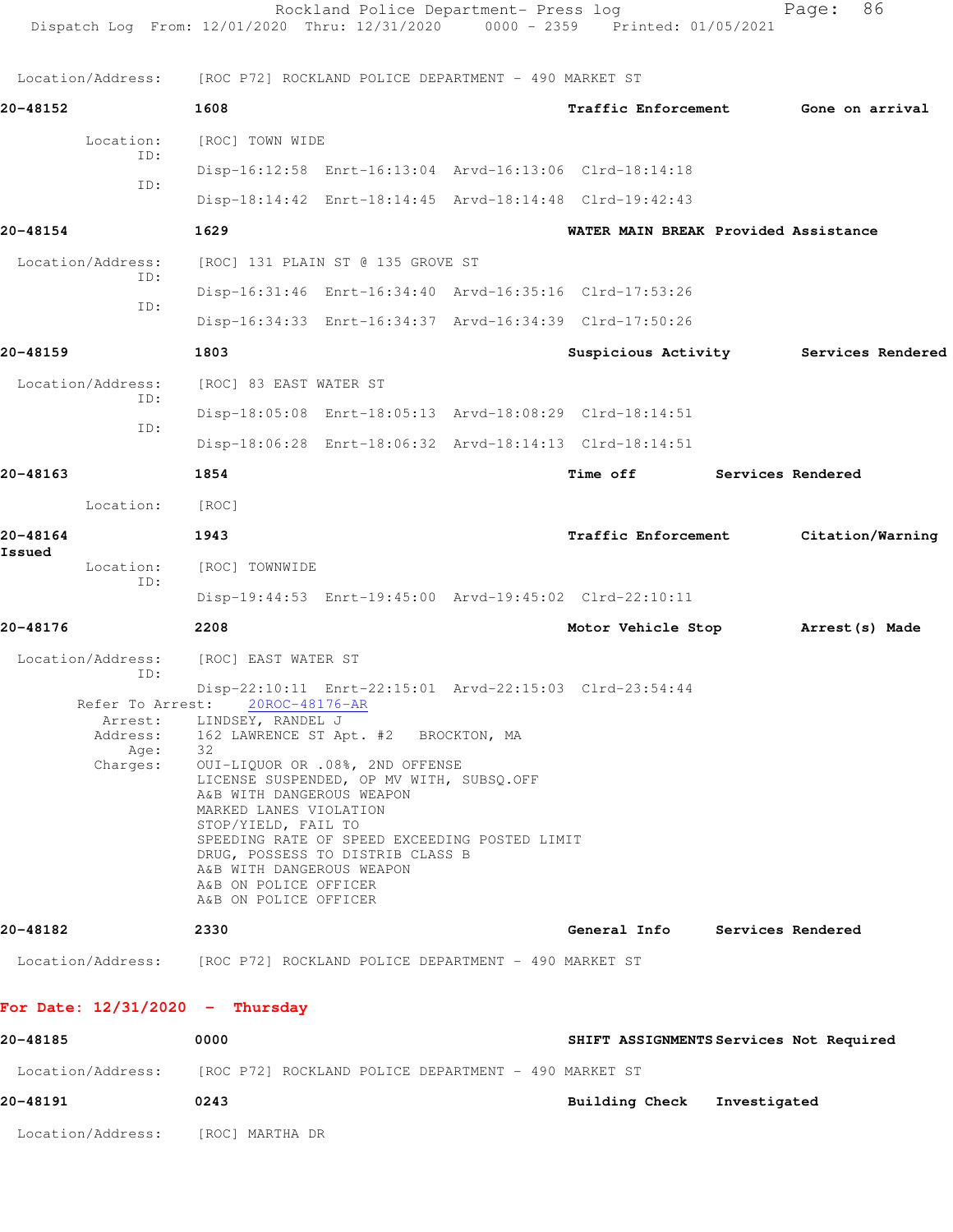|                                       | Rockland Police Department- Press log<br>Dispatch Log From: 12/01/2020 Thru: 12/31/2020 0000 - 2359 Printed: 01/05/2021 |                                         |                               | Page:             | 87                |  |
|---------------------------------------|-------------------------------------------------------------------------------------------------------------------------|-----------------------------------------|-------------------------------|-------------------|-------------------|--|
| ID:                                   |                                                                                                                         | Arvd-02:43:33 Clrd-02:43:42             |                               |                   |                   |  |
| 20-48194                              | 0407                                                                                                                    | Motor Vehicle Complaint Gone on arrival |                               |                   |                   |  |
| Location/Address:<br>ID:              | [ROC] PARK AND RIDE - HINGHAM ST                                                                                        |                                         |                               |                   |                   |  |
|                                       | Disp-04:11:40 Enrt-04:11:48 Arvd-04:14:28 Clrd-04:17:49                                                                 |                                         |                               |                   |                   |  |
| 20-48199                              | 0600                                                                                                                    | Building Check Building Checked/Secured |                               |                   |                   |  |
| Location/Address:<br>ID:              | [ROC] UNION ST                                                                                                          |                                         |                               |                   |                   |  |
|                                       |                                                                                                                         | Arvd-06:02:03 Clrd-06:21:30             |                               |                   |                   |  |
| 20-48201                              | 0628                                                                                                                    | Suspicious Activity                     |                               |                   | Services Rendered |  |
| Location/Address:<br>ID:              | [ROC] 5 LEVIN RD @ 41 OLD MARKET ST                                                                                     |                                         |                               |                   |                   |  |
|                                       | Disp-06:31:12 Enrt-06:31:17 Arvd-06:31:20 Clrd-06:33:36                                                                 |                                         |                               |                   |                   |  |
| 20-48202                              | 0631                                                                                                                    |                                         | Prisoner Information          |                   | Services Not      |  |
| Required<br>Location/Address:<br>ID:  | [ROC P72] ROCKLAND POLICE DEPARTMENT - 490 MARKET ST                                                                    |                                         |                               |                   |                   |  |
|                                       | Disp-06:32:50                                                                                                           |                                         | $Clrd-06:34:01$               |                   |                   |  |
| 20-48203                              | 0635                                                                                                                    |                                         | Details / Time off            |                   | Services Rendered |  |
| Location:                             | [ROC]                                                                                                                   |                                         |                               |                   |                   |  |
| 20-48206                              | 0802                                                                                                                    | Suspicious Activity                     |                               |                   | Services Rendered |  |
| Location/Address:                     | [ROC] LEVIN RD @ DURBECK RD                                                                                             |                                         |                               |                   |                   |  |
| ID:<br>ID:<br>ID:                     | Disp-08:05:37 Enrt-08:07:16                                                                                             | $Clrd-08:11:37$                         |                               |                   |                   |  |
|                                       | Disp-08:06:46 Enrt-08:07:01                                                                                             | $Clrd-08:17:12$                         |                               |                   |                   |  |
|                                       | Disp-08:11:46 Enrt-08:11:50 Arvd-08:11:53 Clrd-08:17:08                                                                 |                                         |                               |                   |                   |  |
| 20-48207                              | 0803                                                                                                                    | General Info                            |                               | Services Rendered |                   |  |
| Location/Address:                     | [ROC P72] ROCKLAND POLICE DEPARTMENT - 490 MARKET ST                                                                    |                                         |                               |                   |                   |  |
| ID:                                   | Disp-08:05:14                                                                                                           | Clrd-08:12:06                           |                               |                   |                   |  |
| 20-48265                              | 0810                                                                                                                    | Animal Complaint Services Rendered      |                               |                   |                   |  |
| Location/Address: [ROC] 91 WEBSTER ST |                                                                                                                         |                                         |                               |                   |                   |  |
| 20-48211                              | 0839                                                                                                                    | General Info Services Rendered          |                               |                   |                   |  |
|                                       | Location/Address: [ROC P72] ROCKLAND POLICE DEPARTMENT - 490 MARKET ST                                                  |                                         |                               |                   |                   |  |
| 20-48214                              | 0854                                                                                                                    | Prisioner Transport Services Rendered   |                               |                   |                   |  |
| Location/Address:<br>ID:              | [HIN 1] HINGHAM COURT - 28 GEORGE WASHINGTON BLVD                                                                       |                                         |                               |                   |                   |  |
|                                       | Disp-08:54:57 Enrt-08:55:02                                                                                             |                                         | Clrd-10:16:25                 |                   |                   |  |
| 20-48224                              | 1024                                                                                                                    |                                         | Police Information No Service |                   |                   |  |
| Location/Address:<br>ID:              | [ROC P72] ROCKLAND POLICE DEPARTMENT - 490 MARKET ST                                                                    |                                         |                               |                   |                   |  |
|                                       | Disp-10:28:32                                                                                                           | $Clrd-10:28:45$                         |                               |                   |                   |  |
| 20-48226                              | 1029                                                                                                                    | Detail                                  | No Service                    |                   |                   |  |
| Location/Address: [ROC] 142 BEECH ST  |                                                                                                                         |                                         |                               |                   |                   |  |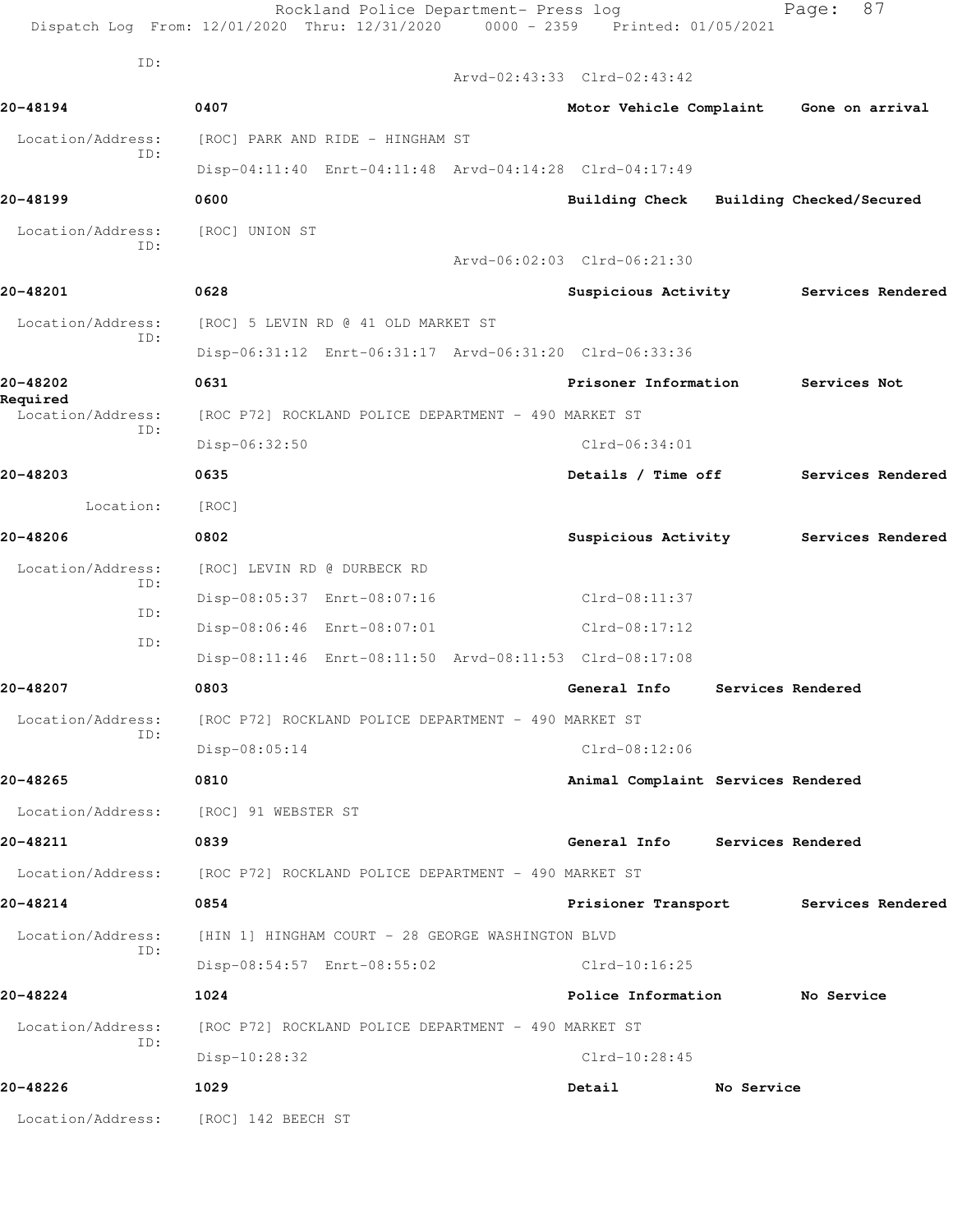|                                               | Dispatch Log From: 12/01/2020 Thru: 12/31/2020          |  | 0000 - 2359 Printed: 01/05/2021         |  |                          |  |
|-----------------------------------------------|---------------------------------------------------------|--|-----------------------------------------|--|--------------------------|--|
| 20-48266                                      | 1030                                                    |  | Animal Complaint Services Rendered      |  |                          |  |
|                                               | Location/Address: [ROC] 355 BEECH ST                    |  |                                         |  |                          |  |
| 20-48229                                      | 1040                                                    |  | Assist Public Advised to Court          |  |                          |  |
|                                               | Location/Address: [ROC] 92 MARTHA DR                    |  |                                         |  |                          |  |
| 20-48233                                      | 1102                                                    |  | Unwanted Party Sent On Way              |  |                          |  |
| Location/Address:<br>ID:<br>ID:               | [ROC P47] BEST WESTERN - 909 HINGHAM ST                 |  |                                         |  |                          |  |
|                                               | Disp-11:02:55 Enrt-11:03:06 Arvd-11:06:22 Clrd-11:14:45 |  |                                         |  |                          |  |
|                                               | Disp-11:03:02 Enrt-11:03:06 Arvd-11:07:21 Clrd-11:14:48 |  |                                         |  |                          |  |
| 20-48234                                      | 1107                                                    |  | Disabled Motor Vehicle Provided         |  |                          |  |
| Assistance<br>Location/Address:<br>ID:<br>ID: | [ROC] 141 WEYMOUTH ST @ 73 RESERVOIR PARK DR            |  |                                         |  |                          |  |
|                                               | Disp-11:08:40 Enrt-11:08:43 Arvd-11:08:47 Clrd-11:24:55 |  |                                         |  |                          |  |
|                                               | Disp-11:15:35 Enrt-11:15:42                             |  | $Clrd-11:16:34$                         |  |                          |  |
| 20-48236                                      | 1127                                                    |  | Details / Time off                      |  | Services Rendered        |  |
| Location:                                     | [ROC]                                                   |  |                                         |  |                          |  |
| 20-48237                                      | 1133                                                    |  | Building Check Building Checked/Secured |  |                          |  |
| Location/Address:<br>ID:                      | [ROC] HINGHAM ST                                        |  |                                         |  |                          |  |
|                                               |                                                         |  | Arvd-11:34:33 Clrd-11:35:14             |  |                          |  |
| 20-48241                                      | 1156                                                    |  | Animal Complaint Services Rendered      |  |                          |  |
| Location/Address:<br>ID:                      | [ROC 194] 155 UNION ST                                  |  |                                         |  |                          |  |
|                                               | $Disp-11:57:28$                                         |  | Arvd-11:57:34 Clrd-12:41:29             |  |                          |  |
| 20-48252                                      | 1408                                                    |  | Noise Complaint Services Rendered       |  |                          |  |
| Location/Address:<br>ID:<br>ID:               | [ROC] 20 BOXBERRY LN                                    |  |                                         |  |                          |  |
|                                               | Disp-14:09:36 Enrt-14:09:42 Arvd-14:13:44 Clrd-14:24:29 |  |                                         |  |                          |  |
|                                               | Disp-14:11:17 Enrt-14:11:21 Arvd-14:20:24 Clrd-14:24:32 |  |                                         |  |                          |  |
| 20-48253                                      | 1426                                                    |  | <b>Building Check</b>                   |  | Building Checked/Secured |  |
| Location/Address:<br>ID:                      | [ROC] HINGHAM ST                                        |  |                                         |  |                          |  |
|                                               |                                                         |  | Arvd-14:27:39 Clrd-14:29:28             |  |                          |  |
| 20-48255                                      | 1441                                                    |  | Health & Welfare Check                  |  | Services Rendered        |  |
| Location/Address:<br>ID:                      | [ROC] 246 SALEM ST                                      |  |                                         |  |                          |  |
|                                               | Disp-14:42:29 Enrt-14:42:33 Arvd-14:43:46 Clrd-14:45:58 |  |                                         |  |                          |  |
| 20-48257                                      | 1446                                                    |  | General Info                            |  | Services Rendered        |  |
|                                               |                                                         |  |                                         |  |                          |  |

Rockland Police Department- Press log Page: 88

 Location/Address: [ROC 338] 111 MARKET ST Apt. #16 **20-48258 1450 General Info Services Rendered** Location/Address: [ROC] 167 BEECH ST **20-48262 1519 General Info Services Rendered**

Location/Address: [ROC] 49 CUSTER ST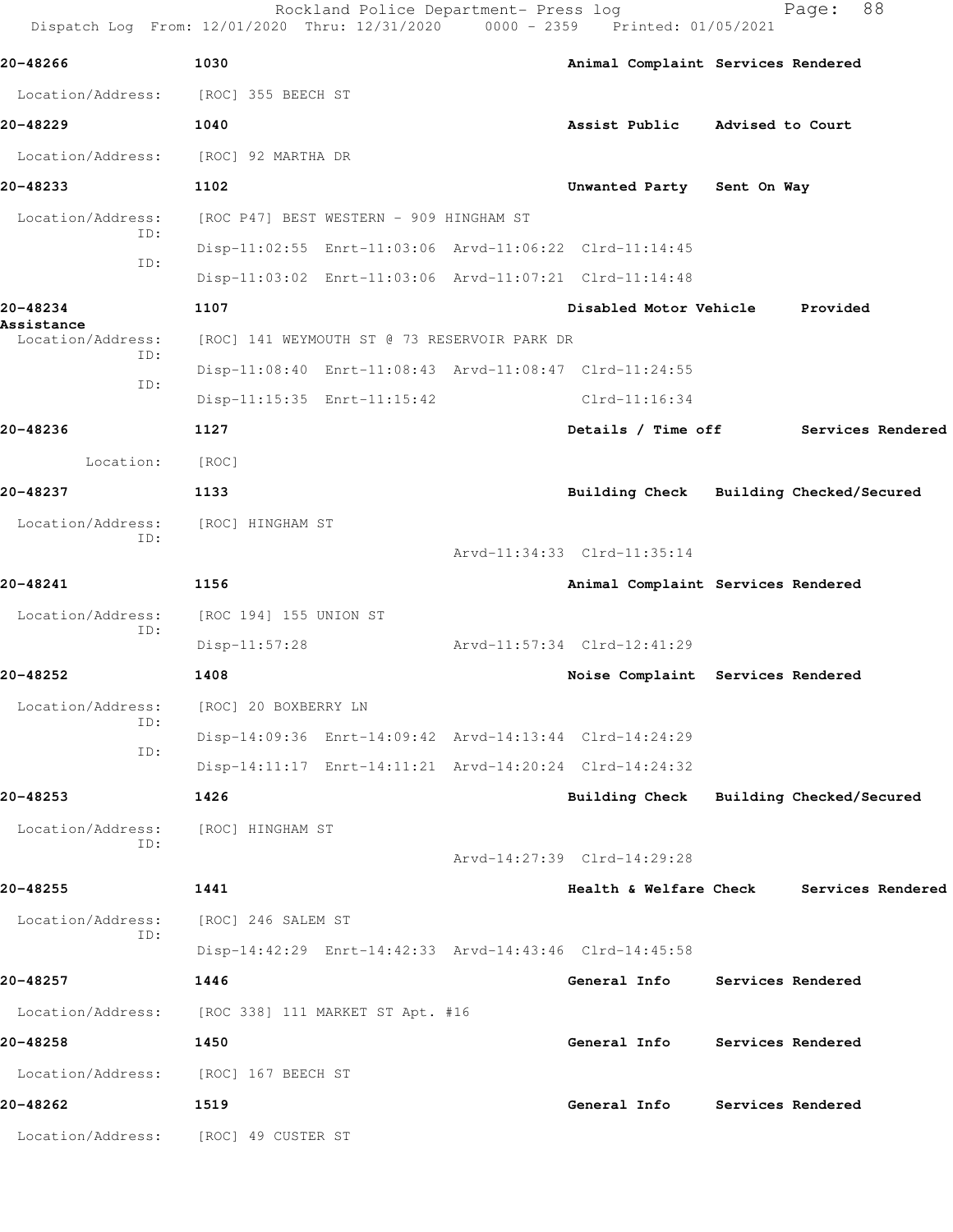```
Rockland Police Department- Press log Fage: 89
   Dispatch Log From: 12/01/2020 Thru: 12/31/2020 0000 - 2359 Printed: 01/05/2021
20-48269 1607 SHIFT ASSIGNMENTS No Service
 Location/Address: [ROC P72] ROCKLAND POLICE DEPARTMENT - 490 MARKET ST
20-48270 1608 Assist Public Peace Restored
  Location/Address: [ROC] 74 MARTHA DR
            ID: 
                 Disp-16:10:19 Enrt-16:17:34 Arvd-16:17:37 Clrd-16:22:16
20-48278 1717 Building Check Building Checked/Secured
 Location/Address: [ROC] HINGHAM ST
            ID: 
                                        Arvd-17:17:27 Clrd-17:17:39
20-48281 1741 911 Accidental Investigated
  Location/Address: [ROC 469] 340 CENTRE AVE Apt. #40
            ID: 
                 Disp-17:42:06 Enrt-17:42:40 Arvd-17:46:26 Clrd-17:47:41
20-48290 1919 Unwanted Party Services Rendered
  Location/Address: [ROC] 7 BOXBERRY LN
            ID: 
                 Disp-19:20:25 Enrt-19:21:15 Arvd-19:25:39 Clrd-19:36:49
            ID: 
                 Disp-19:20:41 Enrt-19:21:15 Arvd-19:23:27 Clrd-19:44:42
20-48293 1932 Motor Vehicle Complaint Gone on arrival
  Location/Address: [ROC] 10 HINGHAM ST @ 440 WEBSTER ST
            ID: 
                 Disp-19:35:39 Enrt-19:35:42 Arvd-19:39:20 Clrd-19:44:00
20-48306 2029 Assist Public Peace Restored
  Location/Address: [ROC] 7 BOXBERRY LN
            ID: 
                 Disp-20:31:19 Enrt-20:34:08 Arvd-20:34:33 Clrd-20:48:39
            ID:
```
Disp-20:31:19 Enrt-20:34:08 Arvd-20:34:33 Clrd-20:48:39

Arvd-21:59:00 Clrd-22:05:56

**20-48312 2140 911 Accidental Services Rendered** Vicinity of: [ROC] 193 SUMMER ST ID: Disp-21:42:25 Enrt-21:42:37 Arvd-21:47:42 Clrd-21:47:43

## **20-48316 2159 Harassment Services Rendered**

 Location/Address: [ROC] 119 HOWARD ST ID:

## **20-48319 2223 Disturbance Peace Restored** ID:

 Location/Address: [ROC] 45 HANNAH WAY Disp-22:26:00 Enrt-22:26:05 Arvd-22:28:36 Clrd-22:35:36 ID: Disp-22:26:00 Enrt-22:26:05 Arvd-22:27:24 Clrd-22:35:36 ID: Disp-22:27:37 Enrt-22:27:40 Arvd-22:28:40 Clrd-22:35:36

**20-48325 2322 Building Check Building Checked/Secured**

Location/Address: [ROC] HINGHAM ST ID: